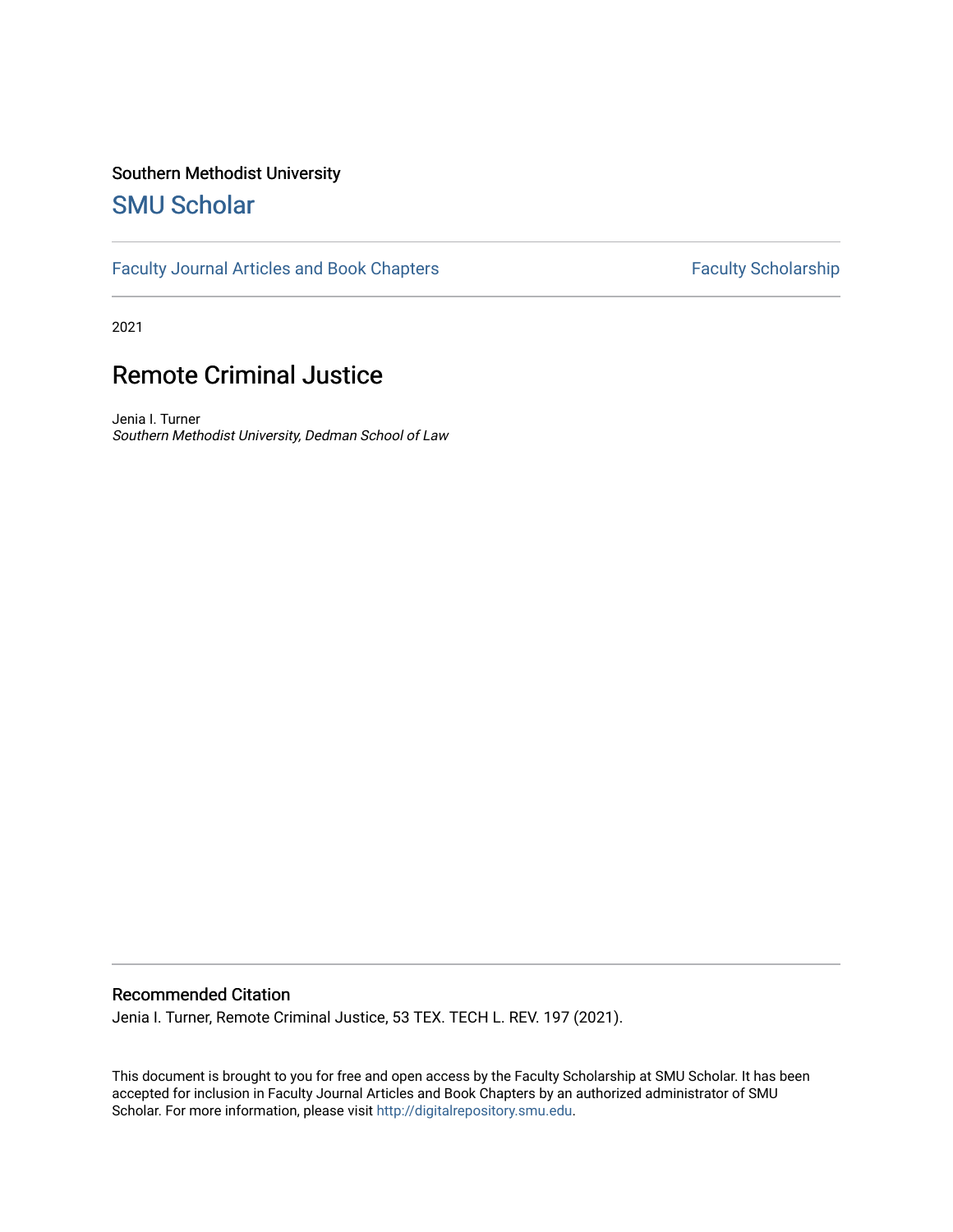## **REMOTE CRIMINAL JUSTICE**

*Jenia I. Turner\**

| L  |                  |                                                                    |  |
|----|------------------|--------------------------------------------------------------------|--|
| H. |                  | REMOTE CRIMINAL JUSTICE BEFORE THE PANDEMIC 201                    |  |
|    | $\mathcal{A}.$   | State and Federal Law on Videoconferencing in Criminal             |  |
|    |                  |                                                                    |  |
|    |                  | $\mathcal{L}$                                                      |  |
|    |                  | $\overline{2}$                                                     |  |
|    |                  | $\mathfrak{a}$ .                                                   |  |
|    |                  | $h_{\cdot}$                                                        |  |
|    |                  | $\mathcal{C}$ .                                                    |  |
|    |                  | $d_{\cdot}$                                                        |  |
|    |                  | The Right to a Fair and Impartial Jury 210<br>e.                   |  |
|    | B.               |                                                                    |  |
|    |                  |                                                                    |  |
|    |                  | 2.                                                                 |  |
|    |                  | III. REMOTE CRIMINAL JUSTICE DURING THE PANDEMIC  223              |  |
|    | $\mathcal{A}$ .  | State and Federal Law on Remote Proceedings During the             |  |
|    |                  |                                                                    |  |
|    |                  | I.                                                                 |  |
|    |                  | $\mathcal{L}$                                                      |  |
|    | $B_{\cdot}$      | The Practice of Remote Proceedings During the Pandemic:            |  |
|    |                  | The Views of Prosecutors, Defense Attorneys, and Judges  230       |  |
|    |                  | I.                                                                 |  |
|    |                  | Experience with Remote Criminal Proceedings 234<br>2 <sup>1</sup>  |  |
|    |                  | Advantages of Remote Criminal Proceedings 237<br>$\mathfrak{Z}$ .  |  |
|    |                  | Disadvantages of Remote Criminal Proceedings 246<br>$\overline{4}$ |  |
|    |                  |                                                                    |  |
|    | $\overline{A}$ . |                                                                    |  |
|    | B.               |                                                                    |  |
|    |                  |                                                                    |  |
|    |                  |                                                                    |  |

 <sup>\*</sup> Amy Abboud Ware Centennial Professor in Criminal Law, SMU Dedman School of Law. I thank Hillel Bavli, Jeff Bellin, Darryl Brown, Jeff Clark, Andrew Davies, Chase Hilton, Thea Johnson, Michael Mowla, Anna Offit, Allison Redlich, Meghan Ryan, Beth Thornburg, John Turner, and Ron Wright, and participants in the SMU Deason Criminal Justice Reform Workshop and the Stanford Law School Policy Practicum on COVID-19 and the Effect of Video Technology on Indigent Defense Services for helpful comments; Brooke Vaydik, Evan Rios, and Tom Kimbrough for outstanding research assistance; Cory Squires at the State Bar of Texas for help with the research of attorney demographic data; and Shalima Zalsha of the SMU Statistical Consulting Center for invaluable assistance with the statistical analysis. I am also grateful to the defense attorneys, prosecutors, and judges who took the time to participate in the survey and share their experiences with online proceedings during the pandemic.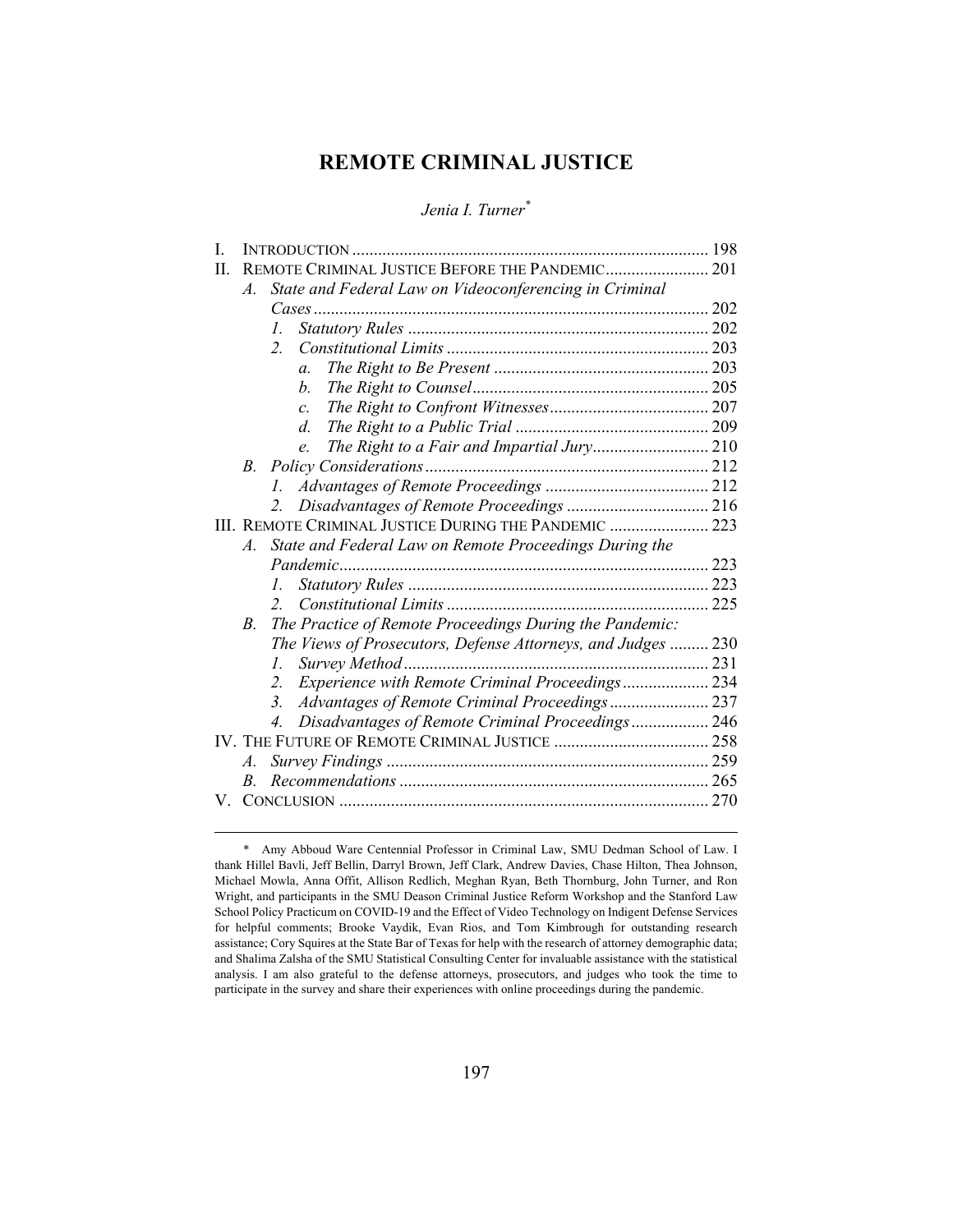#### I. INTRODUCTION

Our criminal justice system is facing unprecedented challenges during the coronavirus pandemic. The virus has spread rapidly through many detention facilities and prisons, where social distancing is practically impossible.<sup>1</sup> In jail, detainees awaiting trial are exposed to the risk of serious illness and even death. $2$  At the same time, courts across the country have suspended jury trials and many other in-person court proceedings as they cannot easily or consistently ensure social distancing and other safety measures.<sup>3</sup> Courts have also postponed criminal cases for weeks or months, raising concerns about compliance with the Constitution's speedy trial guarantee.<sup>4</sup> While some judges have released a greater share of pretrial detainees during the pandemic, hundreds of thousands of pretrial detainees remain in jail with no clear trial date in sight.<sup>5</sup>

A number of nontrial proceedings—including bail, plea, and sentencing hearings—have continued to take place, even as trials have been postponed.<sup>6</sup> To protect the health of those involved, however, these proceedings are now typically conducted remotely through online videoconferencing platforms such as Zoom and Microsoft Teams.<sup>7</sup> In Texas, one court even held the first virtual criminal jury trial in the country.<sup>8</sup>

 $\overline{a}$ 

 4. *E.g.*, Jordan S. Rubin, *Coronavirus Containment Collides with U.S. Constitutional Rights*, BLOOMBERG U.S. L. WK. (Mar. 31, 2020), https://news.bloomberglaw.com/us-law-week/coronaviruscontainment-collides-with-u-s-constitutional-rights.

 5. *Responses to the COVID-19 Pandemic*, PRISON POL'Y INITIATIVE, https://www.prisonpolicy. org/virus/virusresponse.html (last updated Dec. 23, 2020) (tracking releases of jail inmates and prisoners in response to the pandemic); Zhen Zeng, *Jail Inmates in 2018*, U.S. DEP'T OF JUST. at 5, tbl.3 (Mar. 2020), https://www.bjs.gov/content/pub/pdf/ji18.pdf (reporting that 490,000 inmates in jail had not yet been convicted). This has placed additional pressure on defendants who are detained for relatively minor offenses to plead guilty in order to be released on time served or probation and avoid the risk of contracting the virus in jail. Thea Johnson, *Crisis and Coercive Pleas*, J. CRIM. L. & CRIMINOLOGY ONLINE (forthcoming 2020).

 8. Justin Jouvenal, *Justice by Zoom: Frozen Video, a Cat—and Finally a Verdict*, WASH. POST (Aug. 12, 2020), https://www.washingtonpost.com/local/legal-issues/justice-by-zoom-frozen-video-a-cat

 <sup>1.</sup> Megan Wallace et al., *COVID-19 in Correctional and Detention Facilities — United States, February–April 2020*, 69 MORBIDITY & MORTALITY WKLY. REP. 587 (2020), https://www.cdc.gov/ mmwr/volumes/69/wr/mm6919e1.htm?s\_cid=mm6919e1\_w.

 <sup>2.</sup> *Id.* 

 <sup>3.</sup> *See generally Coronavirus and the Courts*, NAT'L CTR. FOR STATE CTS., https://www.ncsc.org /newsroom/public-health-emergency (last visited Jan. 18, 2021) (tracking state court responses to the coronavirus pandemic).

 <sup>6.</sup> NAT'L CTR. FOR STATE CTS., *supra* note 3.

 <sup>7.</sup> *See infra* Part III.A. In this Article, the term "remote proceedings" is used to encompass proceedings conducted via closed-circuit television or other videoconference technology, including modern, online-based video platforms. Because remote proceedings during the pandemic were conducted through online-based video platforms, the terms "online proceedings," "virtual proceedings," "video[conference] proceedings," and "remote proceedings" are used interchangeably to represent proceedings conducted remotely, via an online video platform. During the early days of remote proceedings, however, video technology was typically not online-based, so the discussion of state laws on videoconferencing and of older studies of video proceedings uses "remote proceedings" and "video[conference] proceedings" to denote this past practice.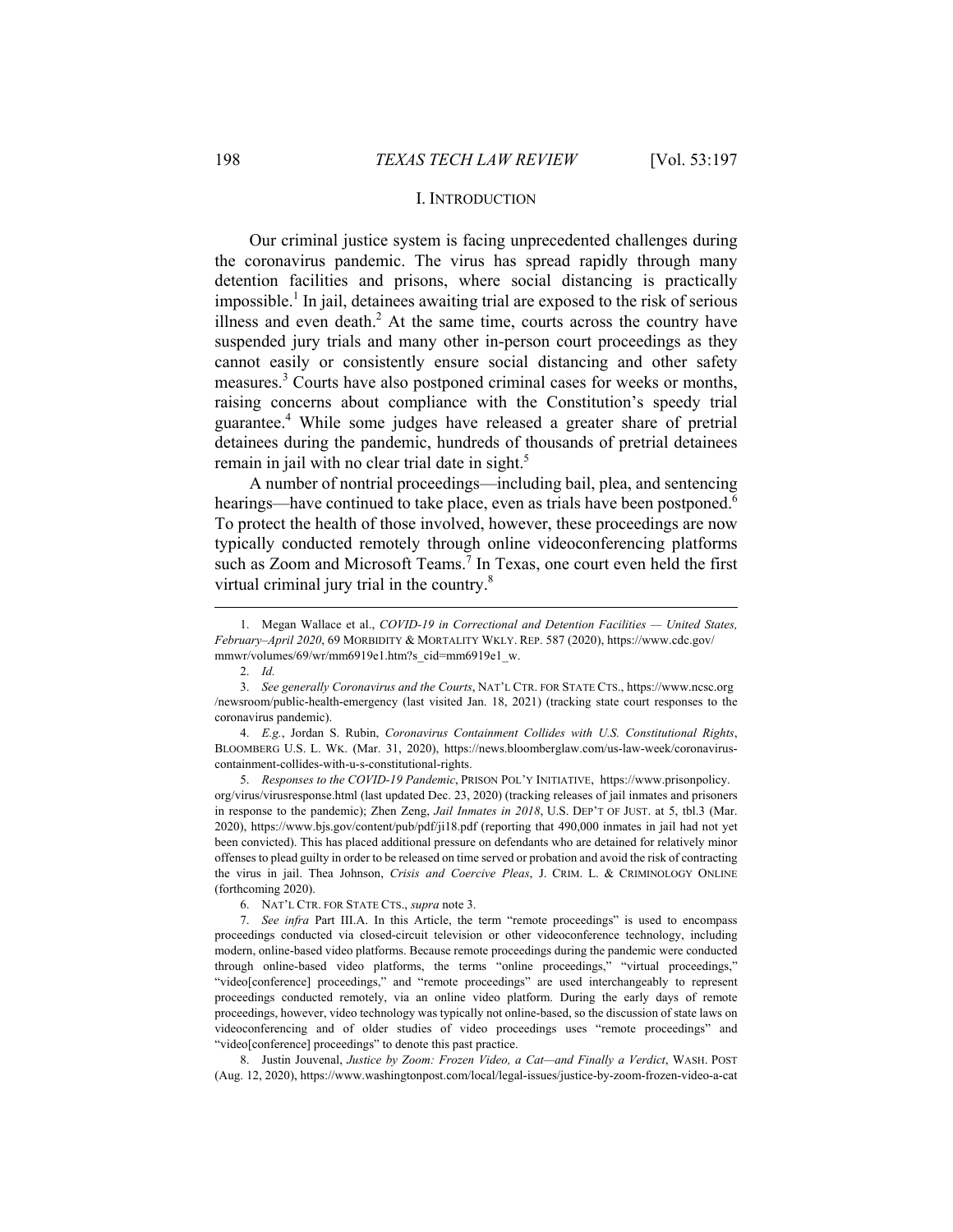In some ways, the ability to conduct online hearings has been a welcome alternative to delaying criminal dispositions or attempting to hold hearings in person during the pandemic. During the pandemic, online proceedings help protect public health and have the advantages of convenience and efficiency. Attorneys and participants save time by not having to travel to or wait in courtrooms, courts benefit from more reliable scheduling, and all appreciate the ability to dispose of cases more promptly.<sup>9</sup>

Yet remote proceedings also introduce new challenges. They can inhibit effective communication between defense attorneys and their clients<sup>10</sup> and make it difficult for defendants to hear, observe, and understand the proceedings.<sup>11</sup> The use of video may also hinder the parties from effectively confronting witnesses and presenting evidence, and it can prejudice the court's perceptions of the defendant and witnesses.<sup>12</sup> Virtual proceedings may be a necessity during the pandemic, but they are not without problems and difficulties.

This coronavirus-induced expansion of online criminal proceedings invites us to assess more systematically their advantages and disadvantages. To begin such an assessment, I conducted a survey of Texas state and federal judges, prosecutors, and defense attorneys, asking about their experiences with remote proceedings before and during the pandemic.<sup>13</sup> Texas was one of the first states to adopt video proceedings during the pandemic so it is a useful case study.<sup>14</sup> The federal system also authorized such proceedings relatively early in the pandemic, and its experience serves as a valuable comparison point.<sup>15</sup>

Understanding the advantages and disadvantages of video proceedings is relevant beyond the context of the current public health emergency. Most states permitted limited use of videoconferencing in criminal proceedings even before the COVID-19 outbreak.<sup>16</sup> As many commentators have observed, and survey respondents overwhelmingly agreed, the criminal justice system is likely to expand its reliance on video proceedings after the

<sup>--</sup>and-finally-a-verdict/2020/08/12/3e073c56-dbd3-11ea-8051-d5f887d73381\_story.html.

 <sup>9.</sup> *See infra* Part II.B.1.

 <sup>10.</sup> *See infra* notes 130–38 and accompanying text.

 <sup>11.</sup> *See infra* notes 139–43 and accompanying text.

 <sup>12.</sup> *See infra* notes 146–53 and accompanying text.

 <sup>13.</sup> *See infra* Part III.B.

 <sup>14.</sup> First Emergency Order Regarding the COVID-19 State of Disaster, Supreme Court Misc. Docket No. 20-9042 & Court of Criminal Appeals Misc. Docket No. 20-007 (Mar. 13, 2020), at 1–2, https://www.txcourts.gov/media/1446056/209042.pdf (authorizing the use of remote proceedings on March 13, 2020).

 <sup>15.</sup> Judiciary Provisions, CARES ACT, § 15002(a), https://www.uscourts.gov/sites/default/files/ judiciary\_provisions\_cares\_act\_0.pdf (authorizing the use of remote proceedings in criminal cases and signed into law on Mar. 27, 2020).

 <sup>16.</sup> *See infra* Part II.A.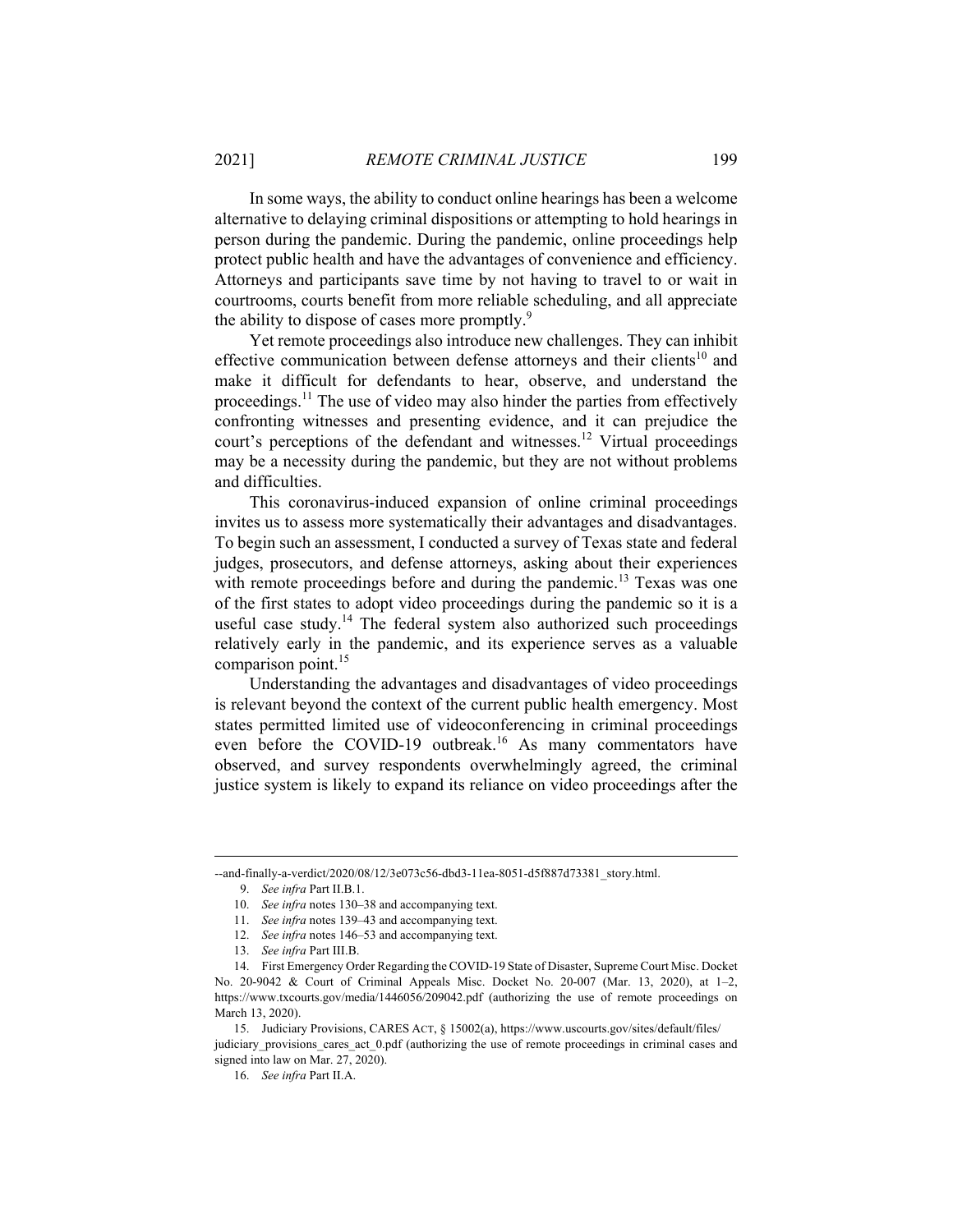pandemic is over.<sup>17</sup> To ensure that this choice is made in an informed manner, that remote proceedings are compatible with constitutional requirements, and that they are no less fair, accurate, or legitimate than in-person proceedings, it is critical that we examine how these proceedings have operated so far.

The survey responses suggest that, on the whole, videoconference technology can save time and resources for the participants at many stages of a criminal case, even though online proceedings are in some respects more cumbersome.18 Survey participants also generally believe that the technology can be used fairly and effectively during uncontested and non-evidentiary pretrial proceedings, such as initial appearances and status hearings.<sup>19</sup> Many also applaud the greater transparency that comes from broadcasting hearings online.<sup>20</sup>

Concerns grow, however, when it comes to contested hearings and trials. Respondents noted a range of challenges with conducting online jury trials or adversarial evidentiary hearings, including the ability to present evidence, to confront witnesses, and to select juries.<sup>21</sup> Notably, defense attorneys appear to be much more skeptical of video proceedings than judges and prosecutors.22 They are more likely to believe that the online format harms the fairness and accuracy of the proceedings and favors the prosecution.23 Not surprisingly, defense attorneys are less likely than the other two groups to want to see video proceedings used regularly after the pandemic is over.<sup>24</sup> Some differences also emerged between federal and state respondents. Federal judges and prosecutors are less likely than their state counterparts to favor using videoconferencing for criminal proceedings after the pandemic is over. $25$ 

 <sup>17.</sup> *See, e.g.*, Hon. Brandon Birmingham, *Three Ways COVID-19 Makes the Criminal Courts Better*, DALL. EXAMINER (May 8, 2020), https://dallasexaminer.com/editorial/local-commentaries/three-wayscovid-19-makes-the-criminal-courts-better/; Lyle Moran, *How Hosting a National Pandemic Summit Aided the Nebraska Courts System with Its COVID-19 Response*, ABA J. (May 13, 2020, 6:00 AM), https://www.abajournal.com/legalrebels/article/rebels\_podcast\_episode\_052; LaVendrick Smith, *Dallas County Judges Hear Criminal Cases via Video as Coronavirus Spreads*, DALL. MORNING NEWS (Apr. 14, 2020, 4:27 PM), https://www.dallasnews.com/news/courts/2020/04/15/dallas-county-judges-hearcriminal-cases-via-video-as-coronavirus-spreads/; *Pandemic a 'Natural Experiment' for Reducing Incarceration, Prosecutors Say*, ASU NOW (May 7, 2020), https://asunow.asu.edu/20200507-arizonaimpact-pandemic-natural-experiment-reducing-incarceration-prosecutors-say.

 <sup>18.</sup> *See infra* notes 260–88 and accompanying text.

 <sup>19.</sup> *See infra* notes 351–53 and accompanying text.

 <sup>20.</sup> *See infra* notes 289–92 and accompanying text.

 <sup>21.</sup> *See infra* Part III.B.4.

 <sup>22.</sup> *See infra* Part III.B.4 & Tables 3, 4. Only a minority of defense attorneys stated that they would wish to see video proceedings being used after the pandemic is over, whereas a majority of judges, and an even larger percentage of prosecutors, would like to see the continued use of video proceedings. *See* Table 5.

 <sup>23.</sup> *See infra* Part III.B.4 & Table 4.

 <sup>24.</sup> *See infra* Table 5.

 <sup>25.</sup> *See infra* Table 5.1. The difference between federal and state judges' responses to this question falls just below the threshold of statistical significance, which is set at 0.05.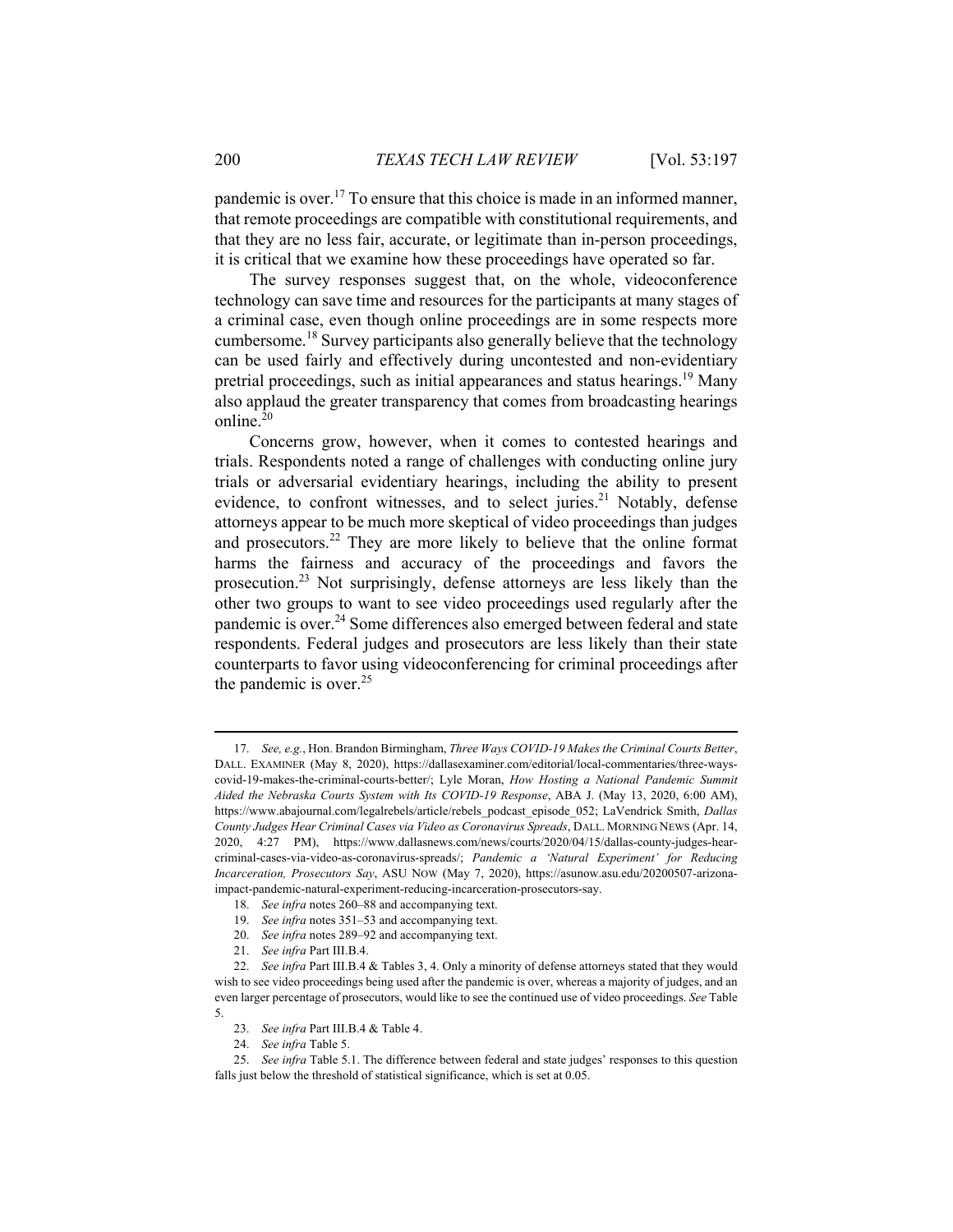Based on the survey responses, analysis of scholarship and case law on video proceedings, and data from observations of virtual proceedings, I conclude with several recommendations. Online videoconferencing can meet important needs of the criminal justice system in public health emergencies by allowing courts to process cases more safely and promptly. Even during such emergencies, however, judges must take additional measures to ensure that the technology does not undermine the constitutionality and fairness of the proceedings.

After the coronavirus crisis subsides, videoconferencing could still be used effectively in certain non-evidentiary or uncontested proceedings, such as status conferences and hearings on purely legal questions.<sup>26</sup> Online technology can also help expand the frequency of attorney–client consultations in criminal cases.<sup>27</sup> But after the pandemic is over, states should be wary of using online platforms to conduct other criminal proceedings on a regular basis. This is especially true in the cases of trials and contested evidentiary hearings, which are ill-suited to the remote format. If courts do decide to use such technology in those contexts, they must take special precautions to protect defendants' constitutional rights and the integrity of the process.<sup>28</sup>

#### II. REMOTE CRIMINAL JUSTICE BEFORE THE PANDEMIC

In many jurisdictions, videoconference technology has been used for select criminal proceedings for a few decades. Some accounts date the first remote criminal proceeding back to 1972, when an Illinois court held a bail hearing by video phone.<sup>29</sup> Since then, as online tools have made videoconference technology more broadly available and more sophisticated, most states and the federal government have allowed video proceedings for at least some criminal proceedings.<sup>30</sup> Looking beyond the United States, video proceedings have also been widely used for some time in Australia, Canada, New Zealand, and the United Kingdom, primarily in an effort to save costs and expedite proceedings.<sup>31</sup> This Section lays out the legal framework

 <sup>26.</sup> *See infra* Part IV.

 <sup>27.</sup> *See infra* notes 388–91 and accompanying text.

 <sup>28.</sup> *See infra* Part IV.B.

 <sup>29.</sup> Camille Gourdet et al., *Court Appearances in Criminal Proceedings Through Telepresence: Identifying Research and Practice Needs to Preserve Fairness While Leveraging New Technology*, RAND CORP., at 3 (2020), https://doi.org/10.7249/RR3222.

 <sup>30.</sup> *Id.*

 <sup>31.</sup> *See, e.g.*, *Courts (Remote Participation) Act 2010* (N.Z. Legis.), http://www.legislation.govt.nz/ act/public/2010/0094/latest/DLM2600709.html (last updated May 16, 2020); CAROLYN MCKAY, THE PIXELATED PRISONER: PRISON VIDEO LINKS, COURT 'APPEARANCE' AND THE JUSTICE MATRIX 5, 12–19 (2018) (discussing Australia, Canada, New Zealand, U.K., and other jurisdictions); Anne Wallace, *'Virtual Justice in the Bush': The Use of Court Technology in Remote and Regional Australia*, 19 J.L., INFO. & SCI. 1, 4 (2008); Penelope Gibbs, *Defendants on Video – Conveyor Belt Justice or a Revolution in Access?*, TRANSFORM JUST. (Oct. 2017), https://www.transformjustice.org.uk/wp-content/uploads/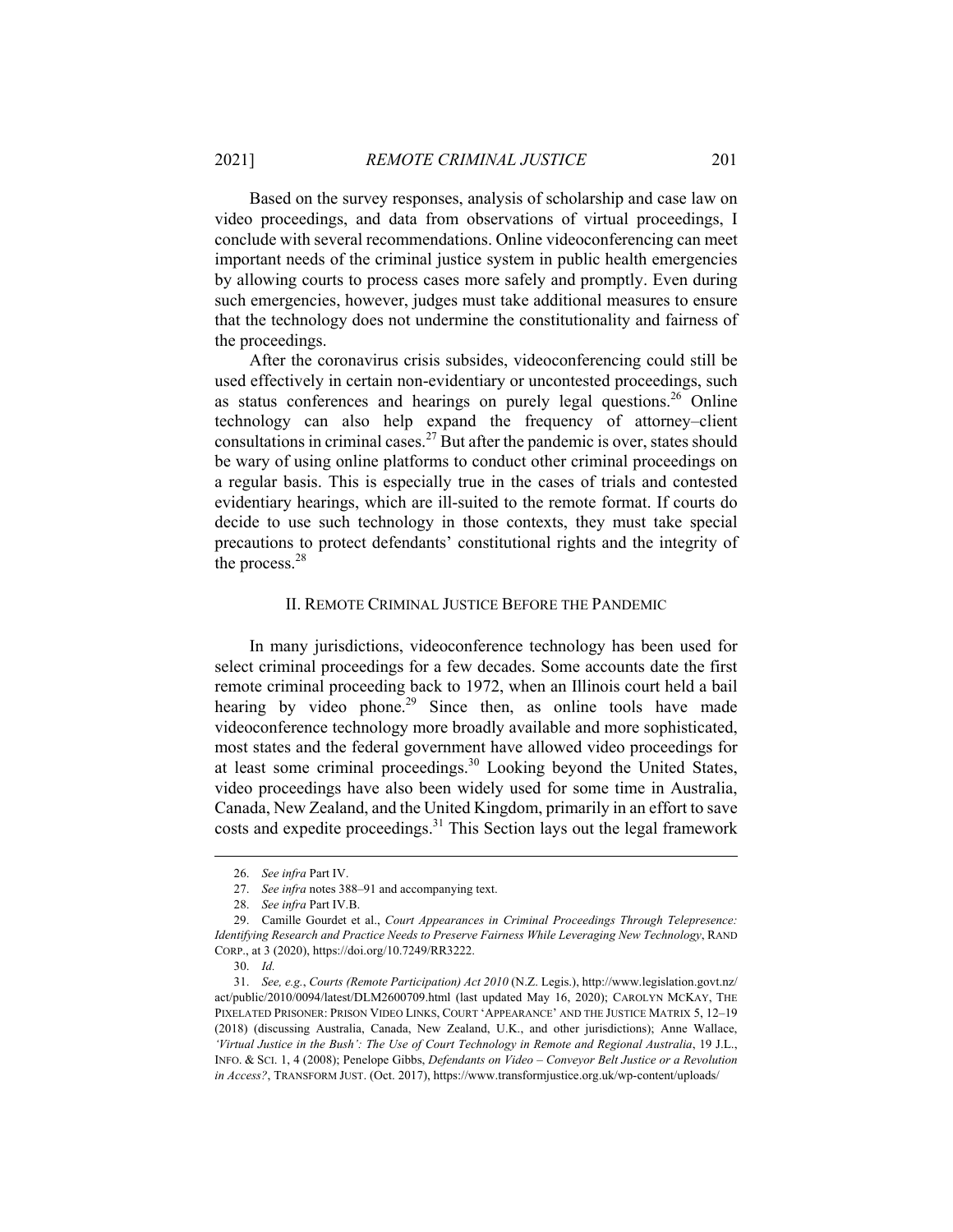for using videoconference technology in criminal proceedings in the United States and then discusses arguments for and against the practice.

#### *A. State and Federal Law on Videoconferencing in Criminal Cases*

#### *1. Statutory Rules*

Most American jurisdictions today permit the use of video technology for initial appearances and arraignments in felony cases.<sup>32</sup> Some have additionally permitted video hearings at other stages of the criminal process, including hearings used to determine pretrial release, the validity of a guilty plea, and sentences.<sup>33</sup> In some jurisdictions, videoconferencing proceedings are often reserved for defendants detained before trial, where the benefit to the state is perceived to be the greatest, as videoconferencing reduces the costs of transporting inmates to the courthouse.<sup>34</sup> When it comes to misdemeanors, on the other hand, where the constitutional right to be present does not apply, jurisdictions have generally authorized the use of videoconference more broadly.<sup>35</sup> Finally, even where rules have not

<sup>2017/10/</sup>Disconnected-Thumbnail-2.pdf.

 <sup>32.</sup> *See, e.g.*, FED. R. CRIM. P. 5, 10; ARIZ. R. CRIM. P. 1.5; DEL. SUPER. CT. CRIM. R. 10; FLA. R. CRIM. P. 3.130, 3.160; N.C. GEN. STAT. §§ 15A-511, 15A-941; *see also* Types of Criminal Proceedings That Utilize Video Conferencing (illustration), *in Video Conferencing Survey*, NAT'L CTR. FOR STATE CTS. (2010), https://www.ncsc.org/\_\_data/assets/image/0023/16682/q21-png.png (survey of court administrators in the fifty states finding that videoconferencing was most commonly used for arraignments and initial appearances in 2010).

 <sup>33.</sup> *See, e.g.*, ARIZ. R. CRIM. P. 1.5 (permitting videoconferencing with the consent of the defendant for a range of proceedings); ARK. R. CRIM. P. 8.7 (permitting videoconferencing for pretrial release); CAL. PENAL CODE § 977 (permitting videoconferencing with the consent of the defendant for a range of proceedings); COLO. R. CRIM. P. 43 (permitting videoconferencing with the consent of the defendant for a range of proceedings); GA. UNIF. SUPER. CT. R. 9.2 (authorizing videoconferencing for a range of proceedings); HAW. R. PENAL P. 43 (permitting videoconferencing with the consent of the defendant for a range of proceedings); LA. CODE CRIM. PROC. art. 562 (permitting videoconferencing with the consent of the defendant for a range of proceedings); MICH. R. CRIM. P. 6.006 (permitting videoconferencing for a range of proceedings); MINN. R. CRIM. P. 1.05 (permitting videoconferencing with the consent of the defendant for a range of proceedings); Gourdet et al., *supra* note 29, at 4 ("The NCSC's 2010 Video Conferencing Survey found that more than half of the jurisdictions using telepresence technology reported using it for initial appearances and criminal arraignments, whereas less than 20 percent reported its use in motion hearings or court trials.").

 <sup>34.</sup> *See, e.g.*, ALASKA R. CRIM. P. 38.2 (requiring the use of videoconferencing for in-custody defendants and making it optional for others); ARK. R. CRIM. P. 8.7 (permitting use of videoconferencing for defendants "confined in a jail, prison, or other detention facility"); DEL. SUPER. CT. CRIM. R. 10 (permitting videoconferencing for incarcerated defendants); 725 ILL. COMP. STAT. 5/106D-1 (noting that court may permit videoconferencing for defendants in "custody or confinement"); LA. CODE CRIM. PROC. art. 562 (permitting videoconferencing for persons "confined in a jail, prison, or other detention facility"); MISS. CODE § 99-1-23.

 <sup>35.</sup> *See, e.g.*, FED. R. CRIM. P. 43(b)(2) (providing that the defendant need not be physically present if "[t]he offense is punishable by fine or by imprisonment for not more than one year, or both, and with the defendant's written consent, the court permits arraignment, plea, trial, and sentencing to occur by video teleconferencing").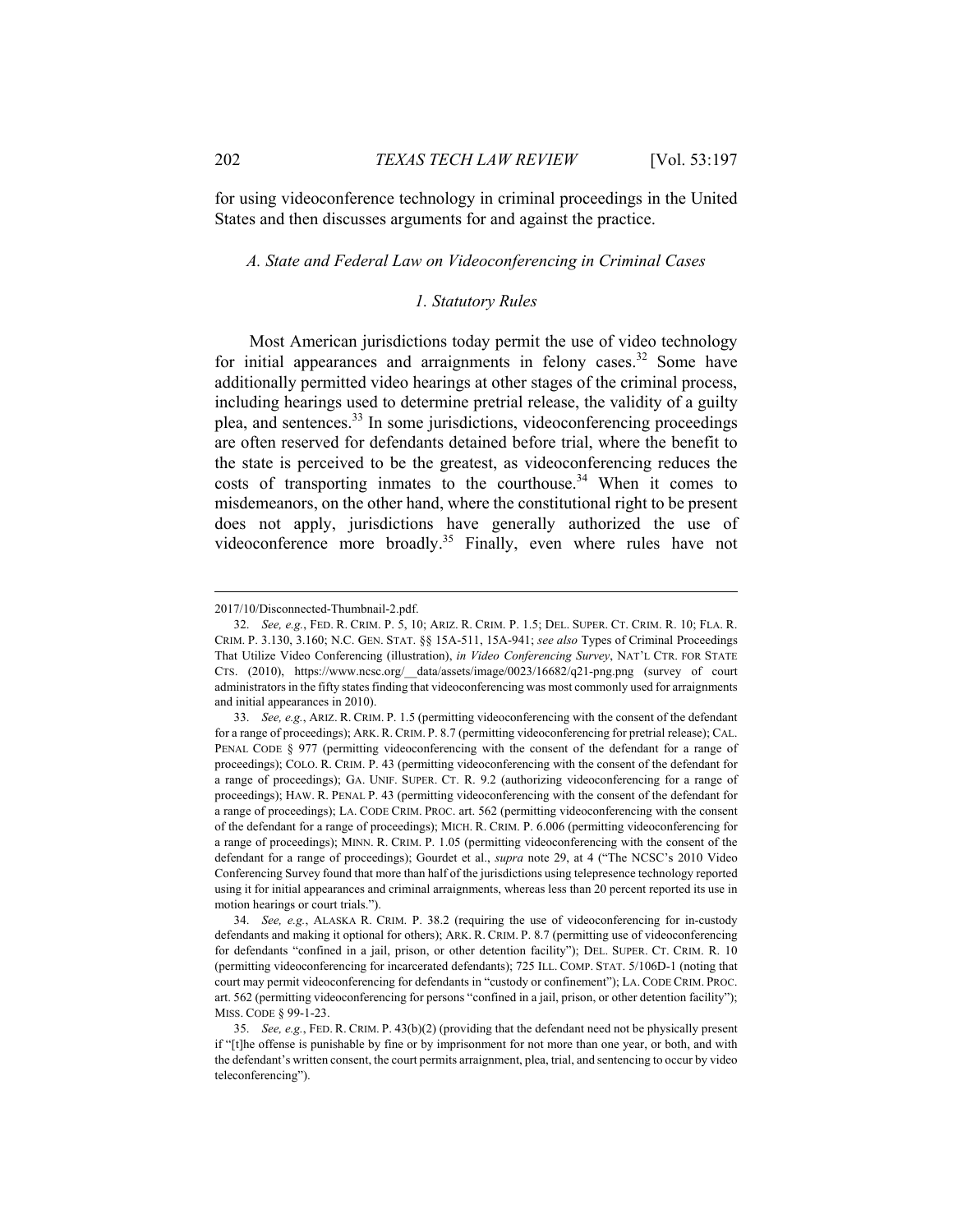expressly authorized videoconference proceedings, courts have often used their own discretion to conduct such proceedings. $36$ 

Several constitutional rights may be at issue when criminal proceedings occur via video. These include the right to be present at critical stages of the proceeding and to participate in one's defense, the right to effective representation, the right to confront witnesses, the right to a public trial, and the right to a fair and impartial jury trial. The application of these rights to video proceedings has not been extensively litigated, and the law in different jurisdictions reflects somewhat different interpretations. The next Section discusses this diversity of approaches and some of the patterns that emerge from it.

#### *2. Constitutional Limits*

#### *a. The Right to Be Present*

The Supreme Court has held that defendants have a constitutional right to be present in the courtroom at any critical stage in felony cases.<sup>37</sup> While not expressly mentioned in the U.S. Constitution, the right to be present is seen as an inherent element of due process.<sup>38</sup> As the Court explained in *Snyder v. Massachusetts*, the defendant has a right "to be present in his own person whenever his presence has a relation, reasonably substantial, to the fullness of his opportunity to defend against the charge."<sup>39</sup> Presence is required "to the extent that a fair and just hearing would be thwarted by his absence, and to that extent only."40 On the other hand, the right does not apply if "presence would be useless, or the benefit but a shadow."<sup>41</sup> Accordingly, courts have held that certain non-evidentiary or uncontested proceedings status conferences or hearings to determine legal questions—can be

 <sup>36.</sup> *See, e.g.*, William R. Simpson Jr. et al., *The Invalidity of a Plea of Guilty to a Criminal Offense Made by Video Teleconferencing When the Defendant Is Not Present in Open Court*, 34 U. ARK. LITTLE ROCK L. REV. 383, 383 (2012); *compare* Types of Criminal Proceedings That Utilize Video Conferencing (illustration), *supra* note 32, *with* Criminal Proceedings Governed by Statutory Authority (illustration), *in Video Conferencing Survey,* NAT'L CTR. FOR STATE CTS. (2010), https://www.ncsc.org/\_\_data/assets/ image/0023/16727/q22-png.png (indicating that many courts have used videoconference proceedings without express statutory authorization).

 <sup>37.</sup> *See* United States v. Gagnon, 470 U.S. 522, 526–27 (1985); Wayne LaFave et al., *Presence of the Defendant: Origins and Scope of the Right to Be Present*, 6 CRIM. PROC. § 24.2(a) (4th ed.). Some states have extended this right to misdemeanor cases. *See, e.g.*, CAL. PENAL CODE § 977(a)(2); KY. R. CRIM. P. 8.28.

 <sup>38.</sup> Snyder v. Massachusetts, 291 U.S. 97, 105–06 (1934). Some state constitutions explicitly guarantee criminal defendants "the right to appear and defend in person and by counsel." ILL. CONST. art. I, § 8; CALIF. CONST. art. I, § 15.

 <sup>39.</sup> *Snyder*, 291 U.S. at 105–06.

 <sup>40.</sup> *Id.* at 107–08.

 <sup>41.</sup> *Id.* at 106–07.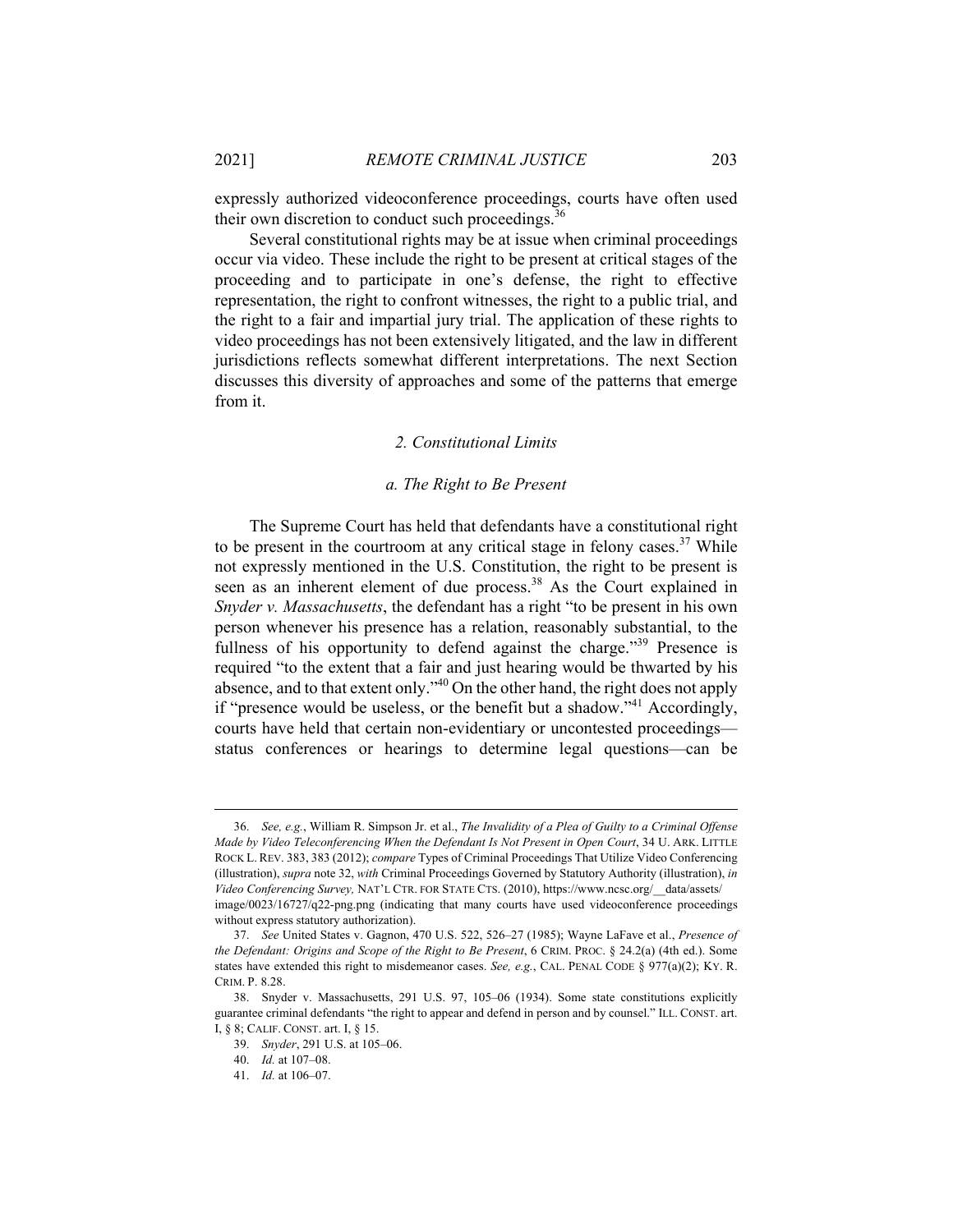conducted in the absence of the defendant.<sup>42</sup> By contrast, critical stages of the process—arraignment, bail, plea, voir dire, trial, and sentencing—generally require the defendant's presence unless it is voluntarily, intelligently, and knowingly waived.43

The question of whether virtual presence is an adequate substitute for physical presence under the Due Process Clause remains open. The Supreme Court has not determined whether the use of videoconferencing might thwart "a fair and just hearing" or whether the benefits of physical presence are too hypothetical or marginal to trigger due process protection.<sup>44</sup> The case law and statutes of different jurisdictions reflect this uncertainty.

Some states and the federal government require physical, not merely virtual, presence at all critical stages of criminal proceedings. As the Illinois Supreme Court explained, physical presence in the courtroom "contribut[es] a dignity essential to 'the integrity of the trial' process."45 Likewise, a Michigan appeals court noted that the use of video "may color a viewer's assessment of a person's credibility, sincerity, and emotional depth," and place "individuals who appear in court via video conferencing . . . at risk of receiving harsher treatment from judges or other adjudicators."46 In light of these concerns about the effects of video technology, many courts and legislatures have concluded that the defendant must consent before videoconferencing is used for certain criminal proceedings.<sup>47</sup>

 <sup>42.</sup> *E.g.*, Kentucky v. Stincer, 482 U.S. 730, 745–47 (1987) (holding that the defendant had no right to be present at a hearing to determine competency of children witnesses); Small v. Endicott, 998 F.2d 411, 416 (7th Cir. 1993) (holding that the defendant had no right to be present at a conference dealing with assignment and scheduling issues); United States v. Shukitis, 877 F.2d 1322, 1329–30 (7th Cir. 1989) (holding that the defendant had no right to be present at a hearing to address violations of the court's witness sequestration order); United States v. Nelson, No. 17-CR-00533-EMC-1, 2020 WL 3791588, at \*4, \*6–7 (N.D. Cal. July 7, 2020) (holding that the defendant had no right to be present at a pretrial *Daubert* hearing); State v. Wilson, 171 P.3d 501, 505–06 (Wash. App. Ct. 2007) (holding that the defendant had no right to be present during in-chambers questioning of juror because his ability to contribute to a fair or just hearing was purely hypothetical).

 <sup>43.</sup> *See, e.g.*, People v. Lindsey, 772 N.E.2d 1268, 1276 (Ill. 2002); State *ex rel.* Shetsky v. Utecht, 36 N.W.2d 126, 128 (Minn. 1949); LaFave et al., *supra* note 37. *But cf.* Peter J. Henning, *Defendant's Right to Be Present*, 3B FED. PRAC. & PROC.CRIM. § 721 (4th ed. 2020) ("It is doubtful whether defendant has a constitutional right to be present at the arraignment . . . .").

 <sup>44.</sup> *See Snyder*, 291 U.S. at 106–08.

 <sup>45.</sup> People v. Stroud, 804 N.E.2d 510, 515 (Ill. 2004) (citing People v. Guttendorf, 309 Ill. App. 3d 1044, 1047 (Ill. App. Ct. 2000)) (holding that for plea hearings, the right to be present requires that the defendant be physically present unless the defendant waives that right); *see also* Scott v. State, 618 So. 2d 1386, 1388 (Fla. Dist. Ct. App. 1993) (noting that remote sentencing and plea hearings are valid only upon the defendant's waiver of the right to be present).

 <sup>46.</sup> People v. Heller, 891 N.W.2d 541, 544 (Mich. Ct. App. 2016).

 <sup>47.</sup> *See, e.g.*, State v. Anderson, 896 N.W.2d 364, 374 (Wis. Ct. App. 2017) (interpreting the statutory right to be present to mean physical presence in the context of a plea hearing); *Heller*, 891 N.W.2d at 543 (interpreting the constitutional right to be present to mean physical presence in the context of sentencing); *Stroud*, 804 N.E.2d at 515 (holding that for plea hearings, the right to be present requires that the defendant be physically present unless the defendant waives that right); *see also* CAL. PENAL CODE § 977; KAN. STAT. ANN. §§ 22-3205, 22-2802; MINN. R. CRIM. P. 1.05; MISS. CODE. ANN. § 99-1-23.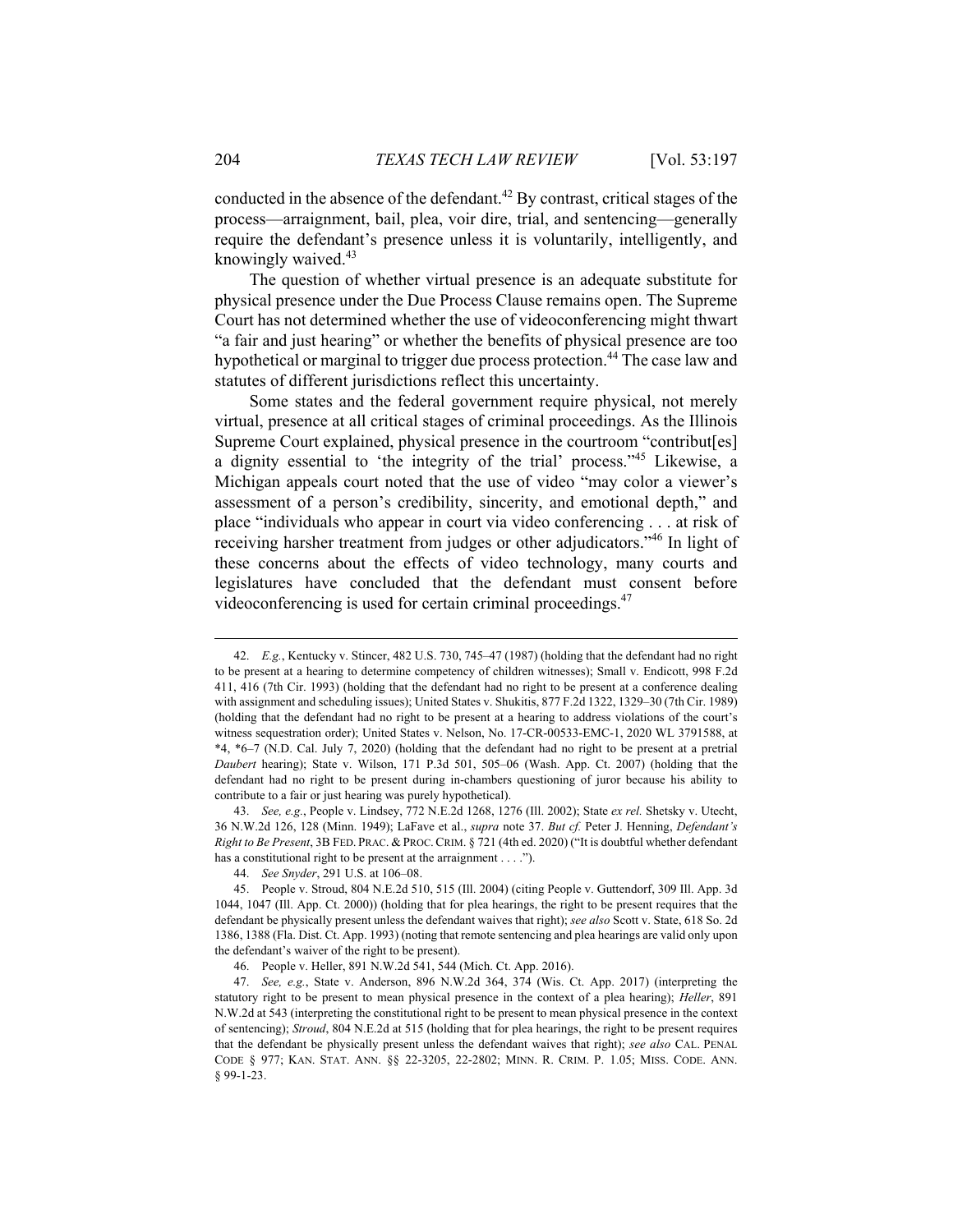Yet other states permit courts to use videoconferencing even without the defendant's consent, either in select proceedings<sup>48</sup> or more broadly.<sup>49</sup> Some reason that, at least in non-evidentiary proceedings, fairness is not compromised by the use of video because no witnesses are examined or evidence discussed.<sup>50</sup> Other states permit nonconsensual remote proceedings even more broadly, on the theory that video appearance is the functional equivalent of physical presence, at least when the technology meets certain minimal standards.<sup>51</sup>

In brief, the question of whether remote proceedings comply with due process remains unsettled. The answer depends in part on the nature of the proceeding and the contribution that the defendant can make to its fairness. It also depends on the nature of the technology employed and whether its use might impair fair process. As Part II.B explains, empirical studies on this question remain inconclusive. But several studies do suggest that, at least under certain circumstances, the use of video does prejudice the court's perceptions, the parties' ability to cross-examine witnesses, and the defendant's participation in the proceedings.<sup>52</sup> Further research can help us identify more accurately whether and when video technology can be used without undermining the fairness of criminal proceedings. Until then, the constitutionally safer course for critical stages of the criminal process—from arraignment to sentencing—is to use video proceedings only with the defendant's consent.

#### *b. The Right to Counsel*

Videoconferencing can also affect the ability of defense counsel to provide effective representation. Effective representation depends on the ability of the defendant and her counsel to confer confidentially before and

 <sup>48.</sup> *See, e.g.*, ARIZ. R. CRIM. P. 1.5 (requiring defendant's consent for some proceedings but not others); ARK. R. CRIM. P. 8.7; FLA. R. CRIM. P. 3.130, 3.160; People v. Lindsey, 772 N.E.2d 1268, 1278– 79 (Ill. 2002); Commonwealth v. Ingram, 46 S.W.3d 569, 571–72 (Ky. 2001); Larose v. Superintendent, Hillsborough Cnty. Corr. Admin., 702 A.2d 326, 329 (N.H. 1997); State v. Phillips, 656 N.E.2d 643, 664 (Ohio 1995); *In re* Rule 3.160(a), FLA. R. CRIM. P., 528 So. 2d 1179, 1180 (Fla. 1988); Commonwealth v. Terebieniec, 408 A.2d 1120, 1123–24 (Pa. Super. Ct. 1979).

 <sup>49.</sup> *See, e.g.*, ALASKA R. CRIM. P. 38.2; GA. UNIF. SUPER. CT. R. 9.2.

 <sup>50.</sup> *See, e.g.*, *Phillips*, 656 N.E.2d at 664. Some have argued that no due process concerns arise at arraignment because "[n]o judicial decisions are made" and the process is "largely ceremonial and perfunctory" requiring "little or no need for on-the-spot consultations between the defendant and his lawyer." Shari Seidman Diamond et al., *Efficiency and Cost: The Impact of Videoconferenced Hearings on Bail Decisions*, 100 J. CRIM. L. & CRIMINOLOGY 869, 880 (2010). This, however, assumes that no decisions on bail are made at arraignment, which is not always the case. *See, e.g.*, Ronnie Thaxton, *Injustice Telecast: The Illegal Use of Closed-Circuit Television Arraignments and Bail Bond Hearings in Federal Court*, 79 IOWA L. REV. 175, 180 (1993).

 <sup>51.</sup> *See, e.g.*, OHIO CRIM. R. 43(a)(2); *Ingram*, 46 S.W.3d at 571–72; *Phillips*, 656 N.E.2d at 664– 65.

 <sup>52.</sup> *See infra* Part II.B.2.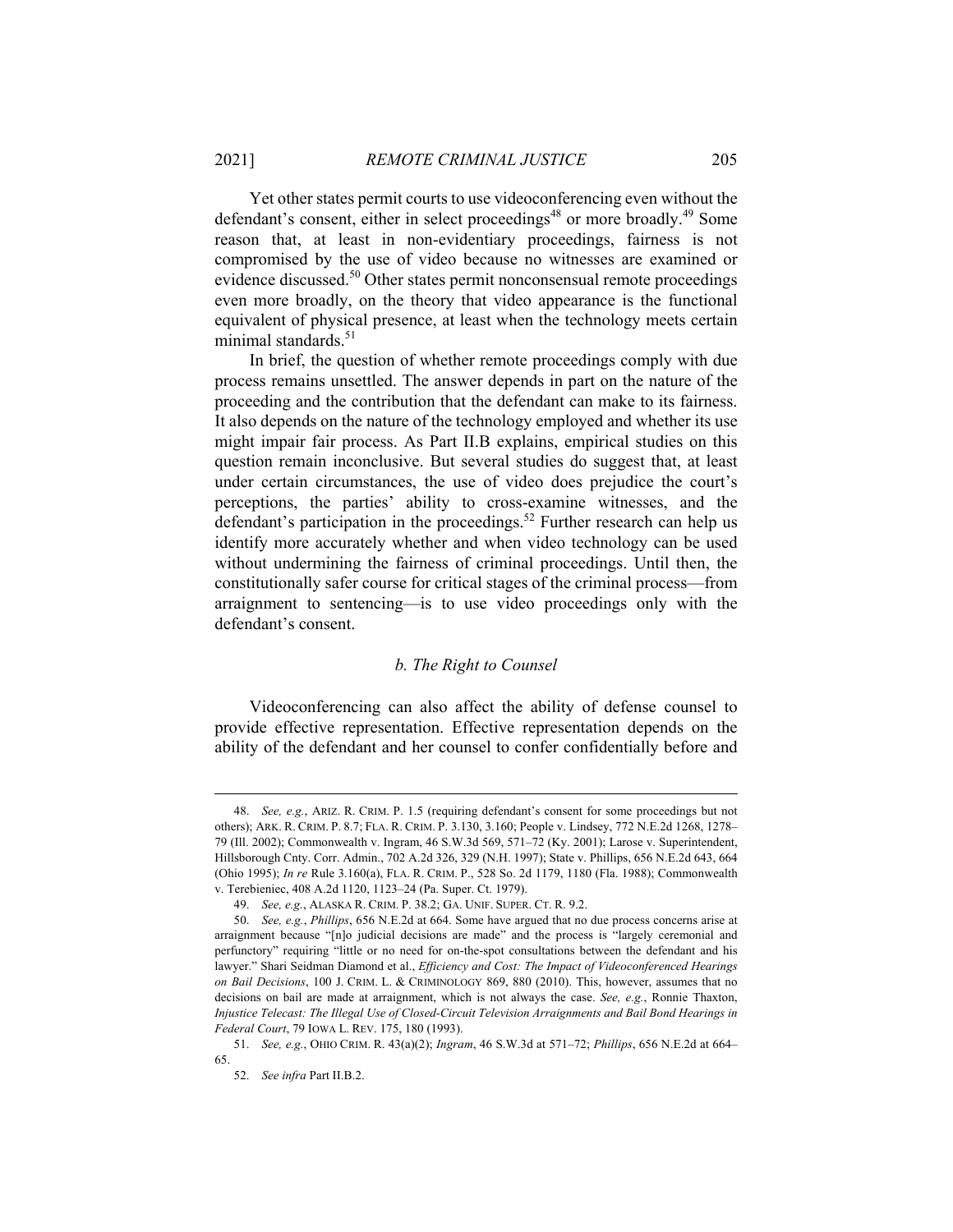during the proceedings.<sup>53</sup> Many video platforms do not permit the defendant and counsel to confer privately in the course of a remote hearing.<sup>54</sup> For such consultation to occur, proceedings have to be stopped, and the lawyer has to call the client by phone, typically from a separate room.<sup>55</sup> If the defendant is detained, the detention center must also ensure a private setting for the conversation with counsel.

Many state rules already require that videoconference arrangements permit defendant and counsel to consult confidentially.<sup>56</sup> These rules recognize that private communication is essential for the defendant to be able to participate in his own defense and for counsel to provide effective representation. As one court observed, "[w]ithout any procedure whereby defendant could communicate privately with his attorney, defendant's Sixth Amendment right to counsel was more than impaired, it was obliterated."<sup>57</sup> Because surveys of court administrators reveal difficulties with ensuring private consultation with counsel during videoconference proceedings, however, courts must remain attentive to the issue.<sup>58</sup> To protect the right to effective assistance of counsel, states must also ensure that technological glitches do not prevent counsel from adequately representing their clients in remote proceedings.<sup>59</sup>

 57. Schiffer v. State, 617 So. 2d 357, 358 (Fla. Dist. Ct. App. 1993); *see also* Seymour v. State, 582 So. 2d 127, 128 (Fla. Dist. Ct. App. 1991) ("It is of vital importance that a defendant have the opportunity to engage in personal and private conference with his counsel to resolve the numerous problems and misunderstandings that can develop during the course of pre-trial proceedings.").

58*. See, e.g.*, Privacy of Attorney–Client Connumications in Correctional Facilities (illustration), *in Video Conferencing Survey*, NAT'L CTR. FOR STATE CTS. (2010), https://www.ncsc.org/\_\_data/assets/ image/0022/16663/q27-png.png, https://www.ncsc.org/\_\_data/assets/pdf\_file/0015/17160/q27a.pdf (reporting that 14% of court administrators surveyed responded that their jurisdiction had no provision for ensuring privacy between defendant and counsel when defendant is appearing remotely from a detention facility, and that many more responded that it was not possible to ensure privacy in those settings).

 <sup>53.</sup> *See, e.g.*, Geders v. United States, 425 U.S. 80, 88–89 (1976).

 <sup>54.</sup> More modern, online-based videoconference technology such as Zoom provides easier ways for counsel and client to communicate privately, reducing somewhat the concerns about the application of the right to counsel. *See infra* Part III.B.4.

 <sup>55.</sup> *See infra* note 136 and accompanying text.

 <sup>56.</sup> *See, e.g.*, ALASKA R. CRIM. P. 38.2; ARIZ. R. CRIM. P. 1.5; ARK. R. CRIM. P. 8.7; CAL. PENAL CODE § 977; COLO. R. CRIM. P. 43; CONN. PRACTICE BOOK §§ 44-10, 44-10A; GA. UNIF. SUPER. CT. R. 9.2; 725 ILL. COMP. STAT. ANN. § 5/106D-1; LA. CODE CRIM. PROC. ANN. art. 562; MINN. R. CRIM. P. 1.05; PENN. R. CRIM. P. 119; WYO. R. CRIM. P. 43.1; *see also* MD. R. 4-231 (stating that the right to counsel may not be infringed if videoconferencing is used). While a confidential communication line is generally all that state rules demand from videoconference arrangements to comply with the right to counsel, some rules are more protective. In Minnesota, for felony plea and sentencing proceedings, the rules require counsel and the defendant to be at the same video terminal site. MINN. R. CRIM. P. 1.05  $(Subd. 7)(1)(a)$ , (b). For other proceedings, the defendant and counsel can be in separate places only if "unusual or emergency circumstances specifically related to the defendant's case exist, or the defendant and the defendant's attorney consent to being at different terminal sites, and only if all parties agree on the record and the court approves." *Id.*

 <sup>59.</sup> *See infra* notes 155–56 and accompanying text.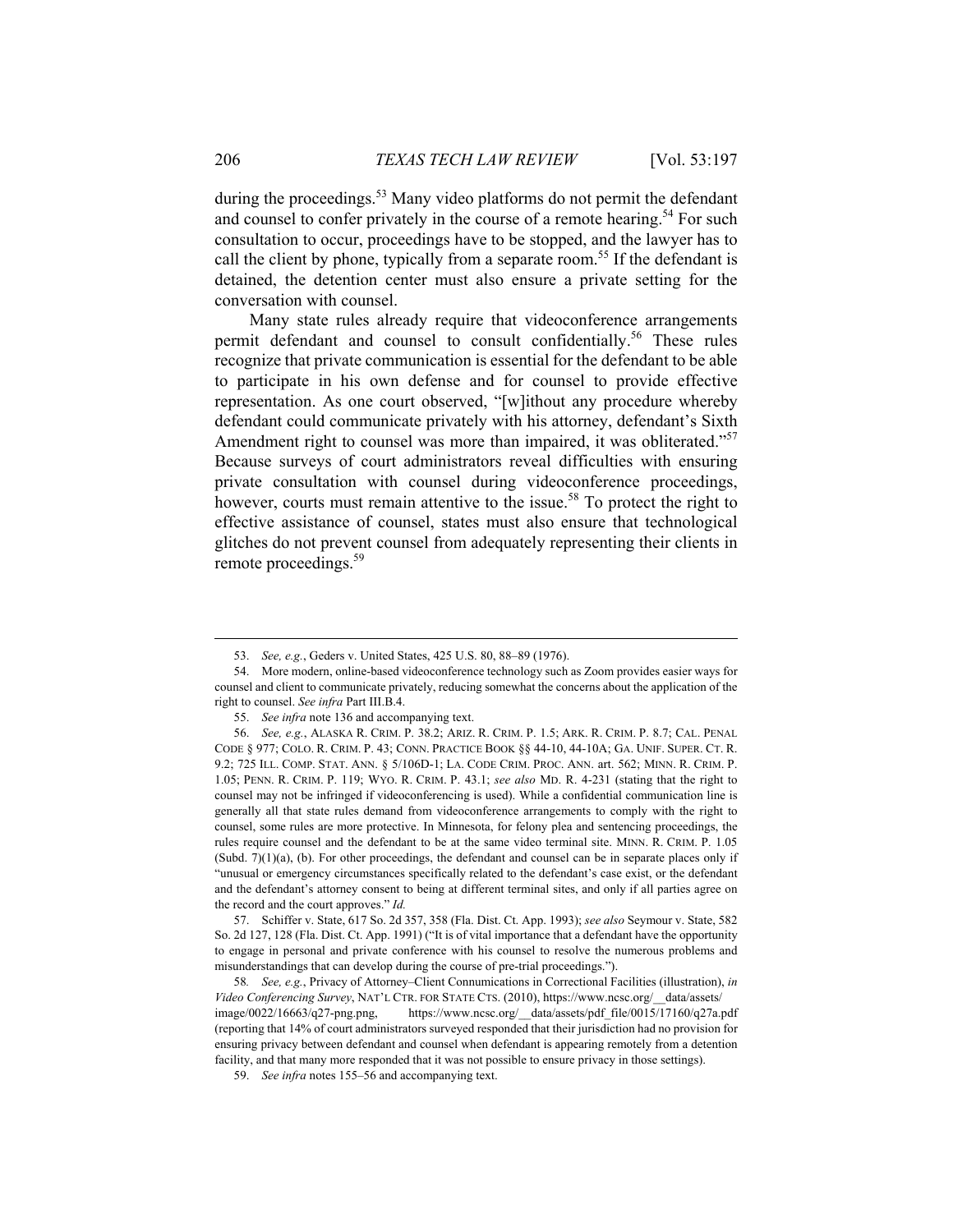#### *c. The Right to Confront Witnesses*

If witness testimony is presented during a virtual criminal trial, the Confrontation Clause is also relevant to the decision whether to permit videoconferencing.<sup>60</sup> The Clause protects the defendant's right to face his accusers in person, and the Supreme Court has held that it generally forbids the use of video testimony at trial.<sup>61</sup> Courts have reasoned that videoconferencing makes it more difficult for the parties to cross-examine the witness effectively and increases the risk that the witness will not tell the truth: "The Constitution favors face-to-face confrontations to reduce the likelihood that a witness will lie. . . . 'It is always more difficult to tell a lie about a person "to his face" than "behind his back.""<sup>62</sup>

In *Maryland v. Craig*, the Supreme Court carved out an exception to the requirement of face-to-face confrontation and authorized the use of video testimony by a child witness where in-person testimony in front of the defendant would traumatize the child.<sup>63</sup> The Court held that video testimony may be permitted when the state presents a substantial interest, such as protecting the mental health of a child witness, and the use of video testimony is necessary to protect that interest. $64$  Applying this standard, lower courts have held that neither the witness's convenience nor the state's interest in resolving a case more efficiently is the kind of substantial interest that permits the use of remote testimony.<sup>65</sup> On the other hand, a number of courts have held that protecting a witness's safety and protecting a witness's physical or mental health are valid state interests that can justify the use of video testimony.66 Even when a state interest is compelling enough to permit

 <sup>60.</sup> Federal case law limits the application of the Confrontation Clause to the trial stage. *See* Barber v. Page, 390 U.S. 719, 725 (1968); Pennsylvania v. Ritchie, 480 U.S. 39, 52 (1987). In Texas, appellate courts are currently split on whether the Confrontation Clause applies to suppression hearings. *Compare* Curry v. State, 228 S.W.3d 292, 298 (Tex. App.—Waco 2007, pet. ref'd), *with* Vanmeter v. State, 165 S.W.3d 68, 74–75 (Tex. App.—Dallas 2005, pet. ref'd). Nationwide, however, there is a near unanimous consensus that the Confrontation Clause does not apply outside the trial stage. For a discussion, see *State v. Zamzow*, 892 N.W.2d 637, 642–49 (Wis. 2017).

 <sup>61.</sup> Maryland v. Craig, 497 U.S. 836, 846–47 (1990); Coy v. Iowa, 487 U.S. 1012, 1019–20 (1988).

 <sup>62.</sup> United States v. Bordeaux, 400 F.3d 548, 554 (8th Cir. 2005) (quoting *Coy*, 487 U.S. at 1019); *see also* State v. Rogerson, 855 N.W.2d 495, 504 (Iowa 2014) ("This social pressure to tell the truth can be diminished when the witness is far away rather than physically present with the defendant in the courtroom.").

 <sup>63.</sup> *Craig*, 497 U.S. at 857.

 <sup>64.</sup> *Id.*

 <sup>65.</sup> United States v. Yates, 438 F.3d 1307, 1316 (11th Cir. 2006); State v. Rogerson, 855 N.W.2d 495, 507 (Iowa 2014); State v. Smith, 308 P.3d 135, 138 (N.M. Ct. App. 2013).

 <sup>66.</sup> *See, e.g.*, Horn v. Quarterman, 508 F.3d 306, 320 (5th Cir. 2007); United States v. Benson, 79 Fed. App'x 813, 820–21 (6th Cir. 2003); Lipsitz v. State, 442 P.3d 138, 144 (Nev. 2019); Kramer v. State, 277 P.3d 88, 94 (Wyo. 2012); People v. Wrotten, 923 N.E.2d 1099, 1103 (N.Y. 2009); Bush v. State, 193 P.3d 203, 215–16 (Wyo. 2008); Stevens v. State, 234 S.W.3d 748, 782–83 (Tex. App.—Fort Worth 2007); *see also* Francis A. Weber, *Complying with the Confrontation Clause in the Twenty-First Century: Guidance for Courts and Legislatures Considering Videoconference-Testimony Provisions*, 86 TEMP. L. REV. 149, 155–56 (2013).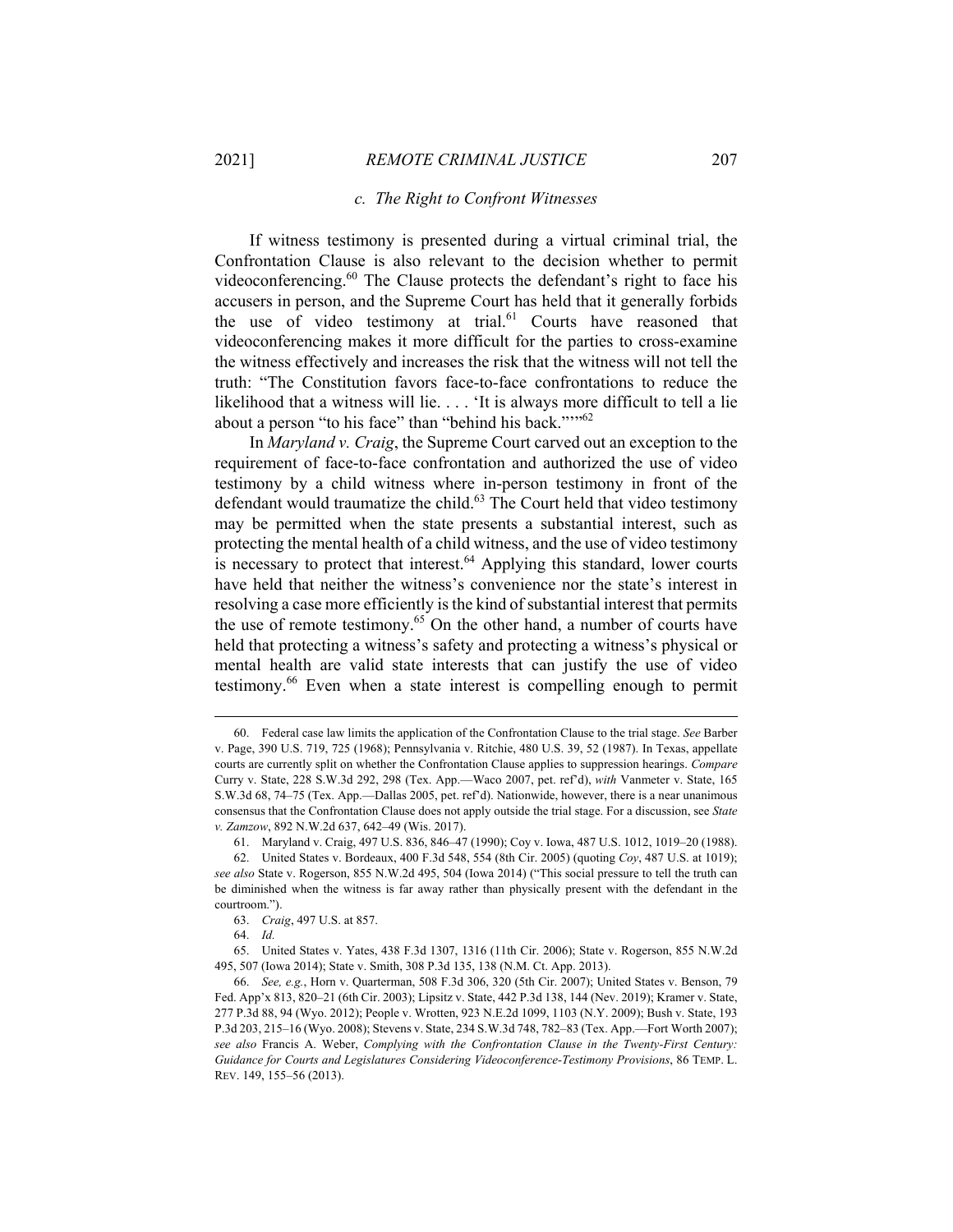remote testimony, courts must still "ensure[] the reliability of the evidence by subjecting it to rigorous adversarial testing," such as by having the witness be under oath, be "subject to full cross-examination, and [be] able to be observed by the judge, jury, and defendant as they testiffy]."<sup>67</sup>

In a recent case, *People v. Jemison*, the Michigan Supreme Court held that the Supreme Court's decision in *Crawford v. Washington* significantly narrowed *Craig*'s approach to video testimony.68 Under *Jemison*'s interpretation, *Craig* must be limited to the specific context of child witnesses who might be traumatized by in-person testimony; outside that context, the Clause does not permit video testimony "unless a witness is unavailable and the defendant had a prior opportunity for cross-examination."69 At present, however, the Michigan Supreme Court's approach to video testimony remains an outlier among courts.70 Because the Supreme Court did not explicitly narrow or overrule *Craig*, lower court decisions still tend to follow its approach and permit remote testimony if necessary to protect certain compelling state interests. $71$ 

Whatever limits the Confrontation Clause imposes on remote testimony, these do not apply to nontrial proceedings, including preliminary, suppression, plea, sentencing, or parole and probation revocation hearings.<sup>72</sup> Instead, during nontrial proceedings, where videoconferencing is most likely to be used, only the Due Process Clause constrains the use of remote testimony, requiring courts to assess and safeguard the basic reliability of such testimony. $73$ 

 <sup>67.</sup> *Craig*, 497 U.S. at 857.

 <sup>68.</sup> People v. Jemison, No. 157812, 2020 WL 3421925 (Mich. June 22, 2020) (citing Crawford v. Washington, 541 U.S. 36 (2004)).

 <sup>69.</sup> *Id.*

 <sup>70.</sup> Although about a dozen other courts have noted the tension between *Craig* and *Crawford*, most have either distinguished *Crawford*, by limiting its holding to prior out-of-court statements, or have simply concluded that *Craig* survives *Crawford* because the Supreme Court has not suggested that *Craig* is overruled. *See, e.g*., *Yates*, 438 F.3d at 1314 n.4; United States v. Wandahsega, 924 F.3d 868, 879 (6th Cir. 2019); State v. Henriod, 131 P.3d 232, 237–38 (Utah 2006); State v. Stock, 256 P.3d 899, 904 (Mont. 2011). For an argument that *Crawford* did overrule *Craig*, see Brief by Amicus Curiae Richard D. Friedman in Support of Defendant-Appellant, at 6–7, *Jemison*, 2020 WL 3421925 (Jan. 3, 2020) (No. 157812) [hereinafter Friedman Amicus Brief].

 <sup>71.</sup> *See supra* notes 62–66 and accompanying text; *see also* Michael D. Roth, *Laissez-Faire Videoconferencing: Remote Witness Testimony and Adversarial Truth*, 48 UCLA L. REV. 185, 194–95 (2000); Weber, *supra* note 66, at 155–56.

 <sup>72.</sup> *See supra* note 60; *see also* Peters v. State, 984 So. 2d 1227, 1233–35 (Fla. 2008).

 <sup>73.</sup> *See* Morrissey v. Brewer, 408 U.S. 471, 487–89 (1972); United States v. Clark, 475 F.2d 240, 246 (2d Cir. 1973); Peters v. State, 984 So. 2d 1227, 1233–35 (Fla. 2008); *see also* State v. Zamzow, 892 N.W.2d 637, 642–49 (Wis. 2017) (acknowledging this point, but noting that the constraints imposed by the Due Process Clause at the pretrial stage are less demanding than at the trial stage). *See generally* Christine Holst, *The Confrontation Clause and Pretrial Hearings: A Due Process Solution*, 2010 U. ILL. L. REV. 1599, 1624–25 (2010).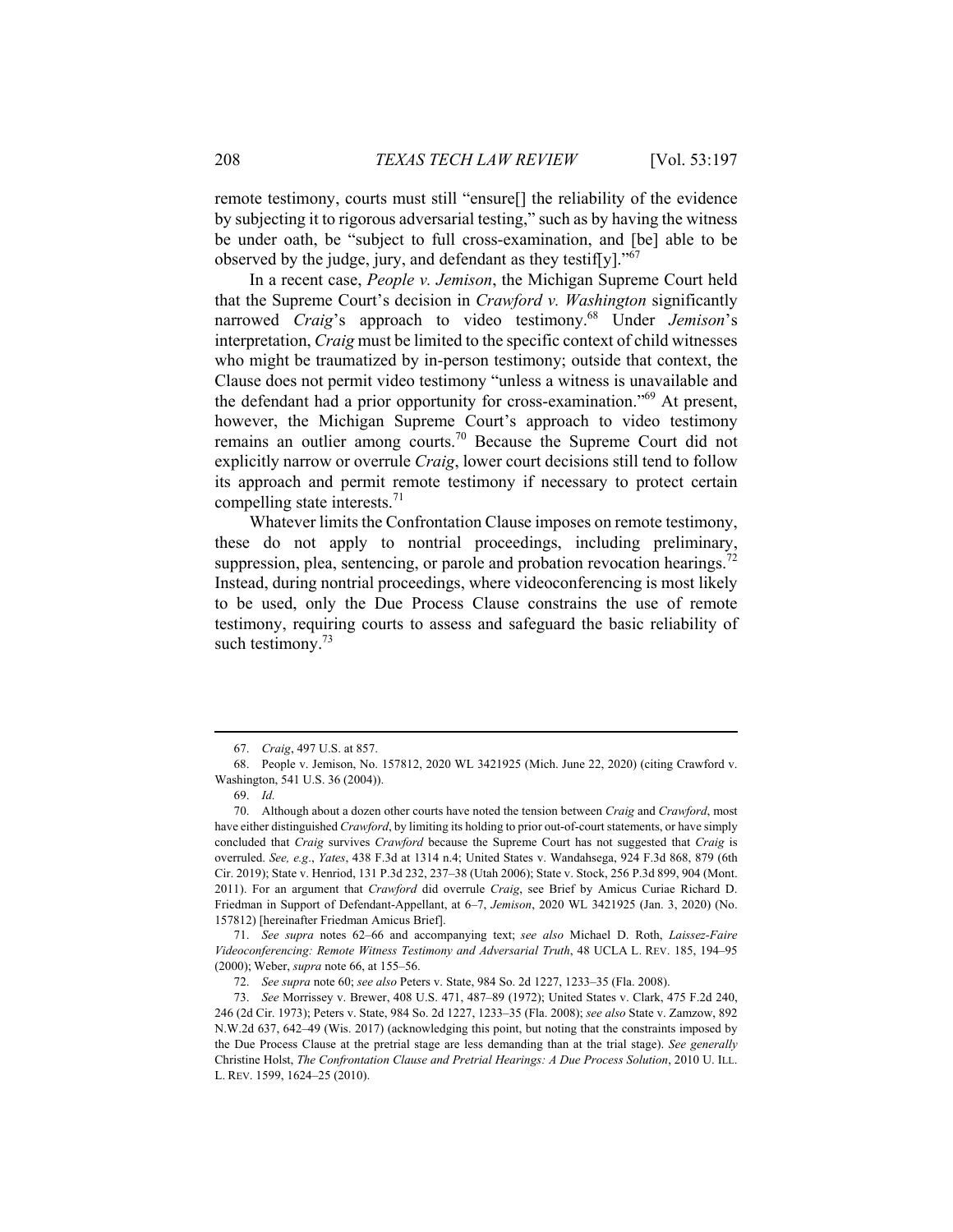$\overline{a}$ 

Finally, even when the Confrontation Clause does apply, a defendant can waive its protections.<sup>74</sup> To encourage such waivers, some states have adopted notice-and-demand statutes, which permit the prosecution to use remote testimony if it gives sufficient notice to the defense about the proposed testimony, and the defense fails to object within a specified time.<sup>75</sup>

#### *d. The Right to a Public Trial*

The use of videoconference proceedings may also touch on the right to a public trial, which belongs to both the defendant and the public.<sup>76</sup> The right is seen as critical to the fairness of criminal proceedings: "The knowledge that every criminal trial is subject to contemporaneous review in the forum of public opinion is an effective restraint on possible abuse of judicial power."77 Public access to criminal proceedings is also important to the legitimacy of those proceedings because it "fosters an appearance of fairness, thereby heightening public respect for the judicial process."<sup>78</sup>

The right to a public trial can be restricted if necessary to further an overriding state interest, such as protecting the safety of a testifying witness; $\frac{79}{9}$  ensuring a fair trial;<sup>80</sup> and during the pandemic, protecting public health.<sup>81</sup> As the Supreme Court has explained, however, "the closure must be no broader than necessary to protect that interest, the trial court must consider reasonable alternatives to closing the proceeding, and it must make findings adequate to support the closure."<sup>82</sup> Partial closures of the court, where only some members of the public are excluded or where exclusions occur for only

 <sup>74.</sup> *See, e.g.*, Weber, *supra* note 66, at 162 (citing Melendez-Diaz v. Massachusetts, 557 U.S. 305, 314 n.3 (2009)).

 <sup>75.</sup> *Id.* at 162–63 (discussing IDAHO R. CRIM. P. 43.3(2-3) and adding that the Supreme Court in *Melendez-Diaz* approved such notice-and-demand statutes).

 <sup>76.</sup> The Sixth Amendment gives the defendant the right to a public trial. U.S. CONST. amend. VI. The public also has a right to access the courts based on the First Amendment. U.S. CONST. amend. I; Richmond Newspapers v. Virginia, 448 U.S. 555, 575 (1980) ("These expressly guaranteed freedoms [of speech, press, and assembly] share a common core purpose of assuring freedom of communication on matters relating to the functioning of government. Plainly it would be difficult to single out any aspect of government of higher concern and importance to the people than the manner in which criminal trials are conducted; as we have shown, recognition of this pervades the centuries-old history of open trials and the opinions of this Court."). The right has been extended to cover a range of nontrial proceedings as well. *See* Jenia I. Turner, *Transparency in Plea Bargaining*, 96 NOTRE DAME L. REV. 973, 985 (2021) (discussing the First and Sixth Amendment rights to a public trial and the proceedings to which they apply).

 <sup>77.</sup> *In re* Oliver, 333 U.S. 257, 270 (1948).

 <sup>78.</sup> Globe Newspaper Co. v. Super. Ct., 457 U.S. 596, 606 (1982); *see also In re Oliver*, 333 U.S. at 270 n.24.

 <sup>79.</sup> *E.g.*, Moss v. Colvin, 845 F.3d 516, 521 (2d Cir. 2017); United States v. Simmons, 797 F.3d 409, 414 (6th Cir. 2015).

 <sup>80.</sup> Waller v. Georgia, 467 U.S. 39, 45 (1984).

 <sup>81.</sup> Stephen E. Smith, *The Right to a Public Trial in the Time of COVID-19*, 77 WASH. & LEE L. REV. ONLINE 1, 6–7 (2020), https://scholarlycommons.law.wlu.edu/wlulr-online/vol77/iss1/1.

 <sup>82.</sup> *Waller*, 467 U.S. at 48.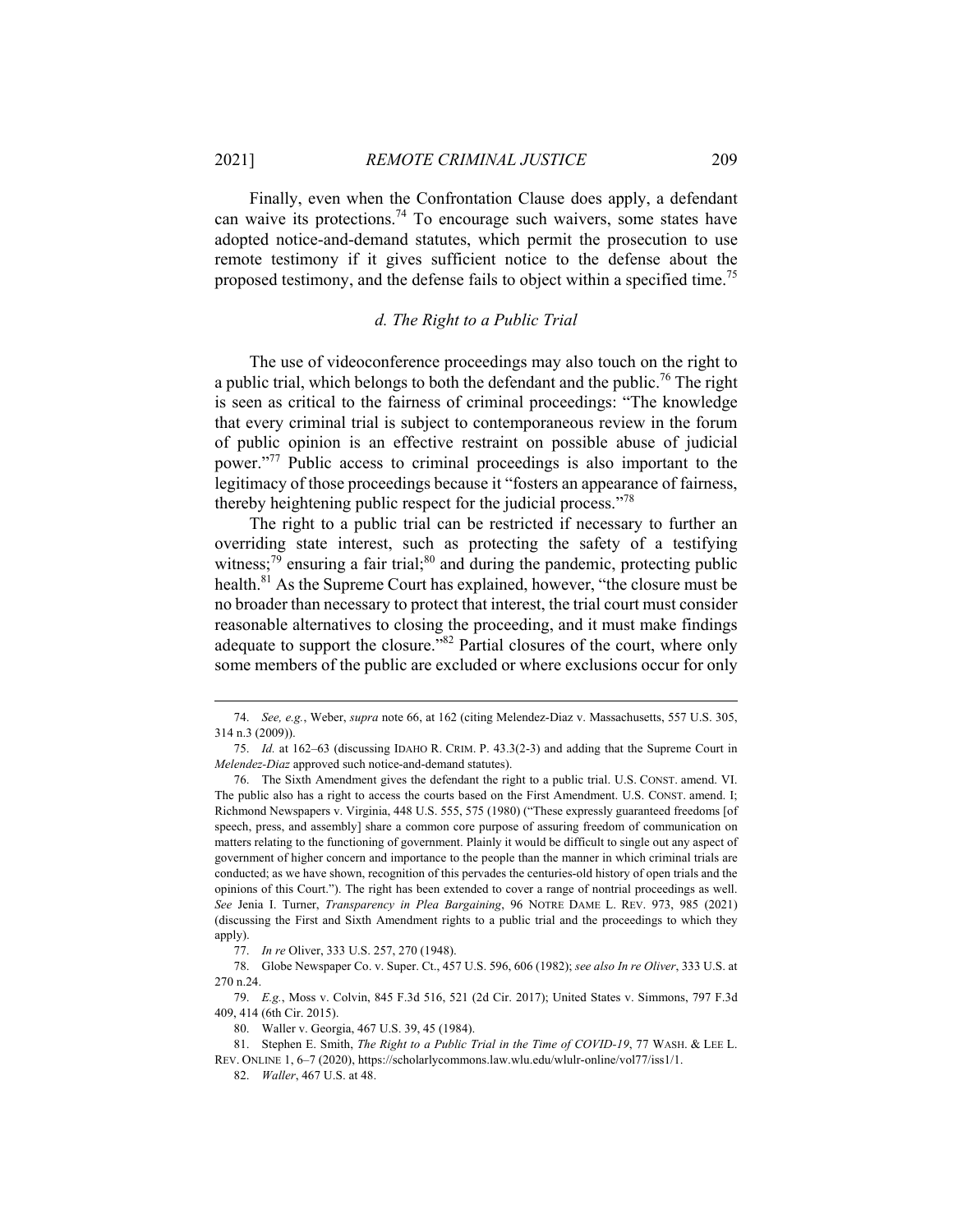part of the proceeding, can be imposed for a "substantial reason," such as protecting the welfare of a testifying child witness or protecting sensitive information from being disclosed.<sup>83</sup>

The use of video proceedings need not curtail public access. For example, states can accommodate the right to a public trial by broadcasting remote proceedings online or on television monitors installed in the courtroom and accessible to the public.<sup>84</sup> Some state rules expressly require courts using remote proceedings to make the necessary technological accommodations to comply with the right to a public trial.<sup>85</sup> Partial closures of a remote proceeding—for example, providing a link to a video proceeding to only some members of the public, or interrupting the video feed for a portion of a proceeding—can be justified if necessary to protect the safety and welfare of witnesses or to prevent disclosure of sensitive information.<sup>86</sup>

#### *e. The Right to a Fair and Impartial Jury*

Before the pandemic, no state rules provided for remote jury trials.<sup>87</sup> Because virtual jury trials have been authorized during the pandemic, however, this Section briefly addresses their constitutionality. In a nutshell, there are serious questions whether remote jury trials can be conducted constitutionally—not only because of the Confrontation Clause and due process concerns discussed earlier, but also because of the Sixth Amendment right to a fair and impartial jury.

The right to a fair and impartial jury trial means that the parties must have adequate opportunity to select jurors who will have an open mind about the case and will not be biased against either party. To the extent that the use of video technology prevents the parties from assessing the credibility of jurors effectively, this can undermine the right to a fair and impartial jury.<sup>88</sup>

 <sup>83.</sup> United States v. Osborne, 68 F.3d 94, 99 (5th Cir. 1995); *see also* Smith, *supra* note 81, at 8 (noting that "the 'substantial reasons' courts have approved as justifying partial courtroom closures are quite similar to the 'overriding interests' that have supported valid complete closures").

 <sup>84.</sup> United States v. Gutierrez-Calderon, No. 2016-0009, 2019 WL 3859753, at \*11 (D.V.I. Aug. 16, 2019); Swain v. Larose, No. 3:15 CV 942, 2016 WL 8674570, at \*13 (N.D. Ohio July 29, 2016), *report and recommendation adopted*, No. 3:15 CV 942, 2016 WL 4486853 (N.D. Ohio Aug. 26, 2016); Rollness v. United States, No. C10-1440-RSL, 2013 WL 4498684, at \*18 (W.D. Wash. Aug. 21, 2013).

 <sup>85.</sup> *See, e.g.*, ARIZ. R. CRIM. P. 1.5; COLO. R. CRIM. P. 43; DEL. SUPER. CT. CRIM. R. 10; GA. UNIF. SUPER. CT. R. 9.2; MINN. R. CRIM. P. 1.05.

 <sup>86.</sup> OFF. OF CT. ADMIN., BACKGROUND AND LEGAL STANDARDS—PUBLIC RIGHT TO ACCESS TO REMOTE HEARINGS DURING COVID-19 PANDEMIC (2020), https://www.txcourts.gov/media/1447316/ public-right-to-access-to-remote-hearings-during-covid-19-pandemic.pdf.

 <sup>87.</sup> *Cf.* Jouvenal, *supra* note 8 (noting that the first virtual jury trial was held during the pandemic); *see infra* note 190 and accompanying text (discussing emergency orders authorizing remote jury trials during the pandemic).

 <sup>88.</sup> For further discussion of this issue, see Anna Offit, *Benevolent Exclusion*, WASH. L. REV. (forthcoming 2021); Jessica A. Roth, *The Constitution Is on Pause in America's Courtrooms*, ATLANTIC (Oct. 10, 2020), https://www.theatlantic.com/ideas/archive/2020/10/constitution-pause-americascourtrooms/616633/.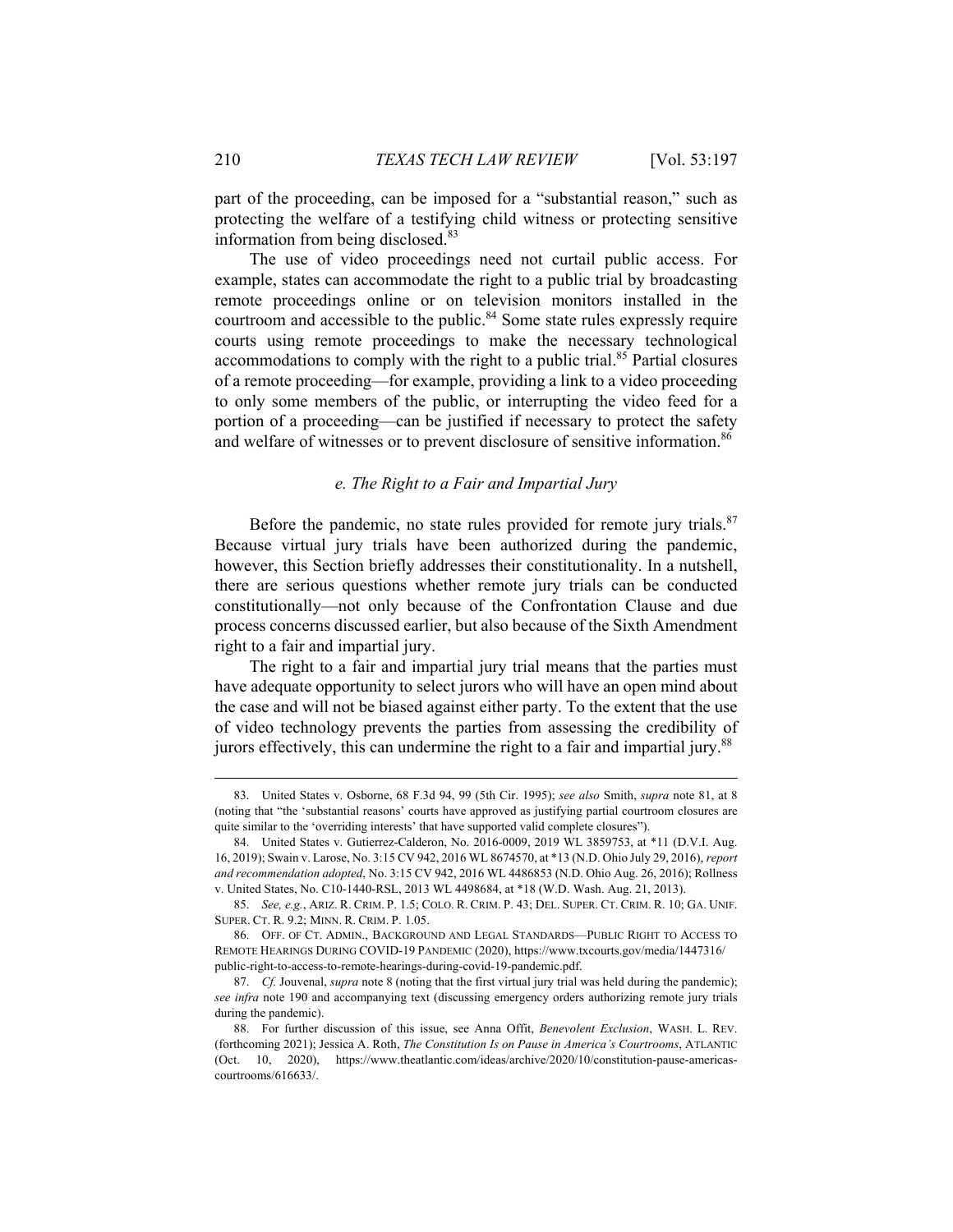The Sixth Amendment has also been interpreted to mean that jurors must make their decisions based on the evidence presented in court and free of extrinsic influence.<sup>89</sup> In ordinary jury trials, courts have already had to manage the risk that jurors would base their verdict on outside research or discussion.<sup>90</sup> The risk has increased in the age of the Internet and social media, as jurors have increasingly been "tweeting, . . . conducting factual research online, looking up legal definitions, investigating likely prison sentences for a criminal defendant, visiting scenes of crimes via satellite images, blogging about their own experiences and sometimes even reaching out to parties and witnesses through 'Facebook friend' requests."91 Courts have also already had to police juror distraction, which can further prevent jurors from basing their verdict on the evidence presented at trial.<sup>92</sup>

The problems of distraction and outside influence, however, are likely to be worse in remote proceedings:

During a virtual trial, the jurors will be at their own homes with access to the internet and various other resources while the trial is proceeding and during their deliberations. Although the [c]ourt will likely admonish the jurors to solely rely on the evidence they hear in the case, the ease of access and less formal setting provided by a virtual jury trial increases the likelihood that a juror will do his or her own extraneous research on matters presented at trial and present that information to the other jurors. . . . regardless of the admonishments from the [c]ourt, the jurors will [also] likely have a hard time focusing on a virtual trial, thus diminishing their ability to provide fair and thorough deliberation of the facts. $93$ 

Some measures that courts have taken to address these problems during live proceedings (e.g., instructions and admonitions to stay focused and to avoid outside influence) can be used in remote proceedings as well.<sup>94</sup> But in general, the remote format makes it difficult for courts to police juror misbehavior. Courts conducting remote trials are not able to sequester the jurors or enforce a ban on electronic devices.<sup>95</sup> Furthermore, given the purely online interactions during the trial, fellow jurors are much less likely to witness or be privy to any misconduct by a juror, further reducing the court's

 <sup>89.</sup> *E.g.*, United States v. Olano, 507 U.S. 725, 738 (1993); Smith v. Phillips, 455 U.S. 209, 217 (1982); United States v. Schwarz, 283 F.3d 76, 97 (2d Cir. 2002).

 <sup>90.</sup> *See* United States v. Fumo, 655 F.3d 288, 332 (3d Cir. 2011), *as amended* (Sept. 15, 2011).

 <sup>91.</sup> *Id.* (citing David P. Goldstein, *The Appearance of Impropriety and Jurors on Social Networking Sites: Rebooting the Way Courts Deal with Juror Misconduct*, 24 GEO. J. LEGAL ETHICS 589 (2011)).

 <sup>92.</sup> Nancy J. King, *Juror Delinquency in Criminal Trials in America, 1796-1996*, 94 MICH. L. REV. 2673, 2732 (1996) (describing a survey which found that "sixty-nine percent of the judges reported cases in which jurors had fallen asleep" during portions of a trial).

 <sup>93.</sup> State's Objection to a Virtual Trial, State v. Ward, No. 1620963 (July 15, 2020, Cnty. Crim. Ct. No.1, Tarrant Cnty., TX) (on file with author).

 <sup>94.</sup> *See* Nancy S. Marder, *Jurors and Social Media: Is a Fair Trial Still Possible?*, 67 SMU L. REV. 617, 646, 654 (2014).

 <sup>95.</sup> *Id.* at 646.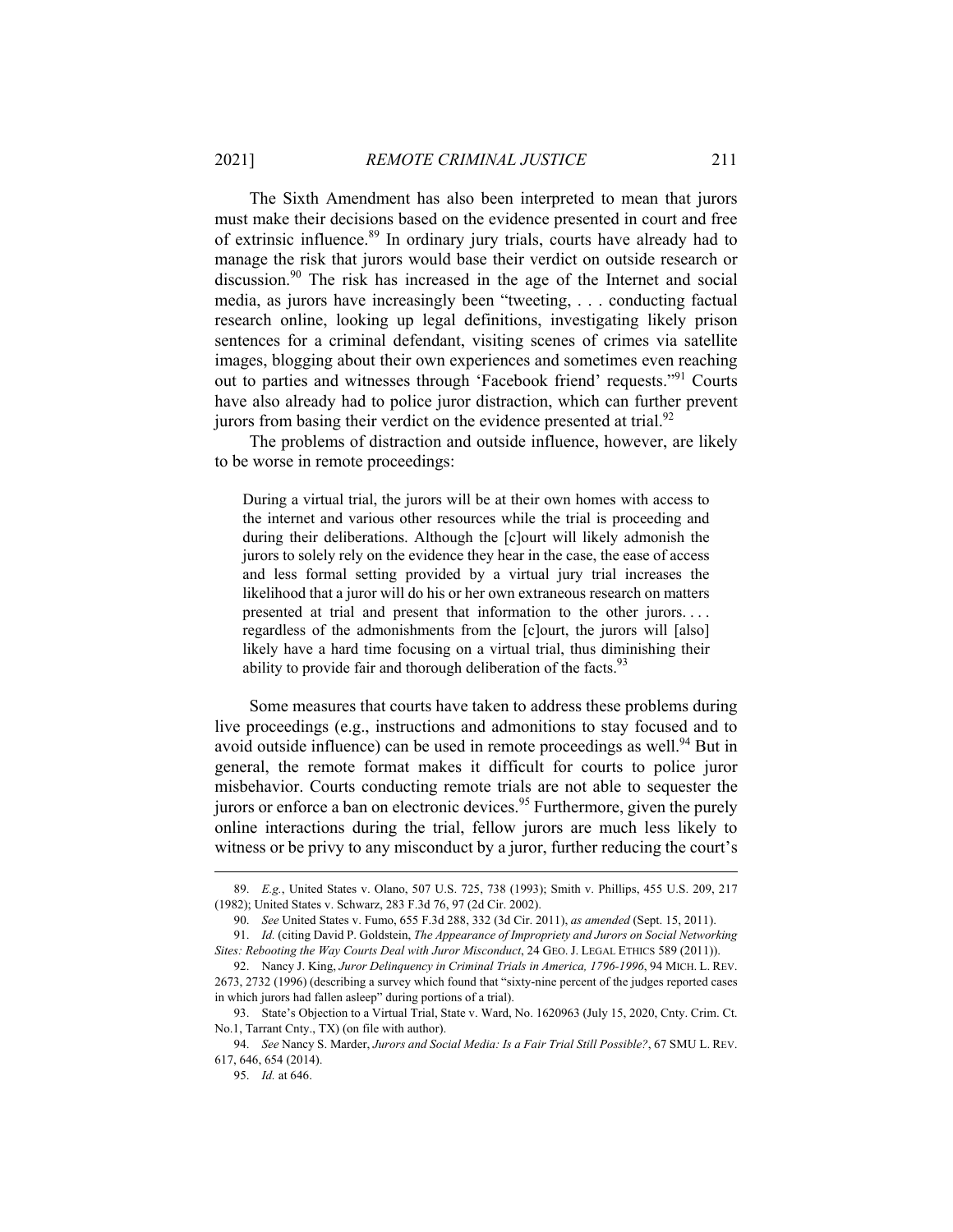ability to detect and address such misconduct. Distraction and outside influence therefore remain serious obstacles to the ability of courts to hold virtual jury trials consistent with the Sixth Amendment.<sup>96</sup>

#### *B. Policy Considerations*

In many respects, the law on videoconferencing recognizes that the decision to use video in lieu of in-person proceedings in criminal cases involves a weighing of individual rights and state interests.<sup>97</sup> It is therefore important—both to promote sound policy and to ensure that videoconferencing complies with the Constitution—to understand the effects that the procedure has on these rights and interests. While empirical research on these questions is still scarce, a number of advantages and disadvantages have been identified by scholars, courts, and policymakers.

#### *1. Advantages of Remote Proceedings*

Video proceedings are often adopted because of their perceived efficiency and cost savings.<sup>98</sup> While the switch to remote proceedings requires an upfront investment in technology, over time, the turn to virtual hearings is said to save time and resources for the parties involved.<sup>99</sup> Video proceedings can save costs for counties by eliminating the need to transport detained defendants from the jail to the courtroom.<sup>100</sup> In rural areas, they also save time and money for defendants and defense attorneys who often have to travel long distances to get to a courthouse.<sup>101</sup> One study of videoconference proceedings in Montana found that "use of video court appearances in both

 <sup>96.</sup> Brandon Marc Draper, *And Justice for None: How Covid-19 Is Crippling the Criminal Jury Right*, 62 B.C.L. REV. E-SUPP. I.–1, I.–8 (2020) (discussing how distractions and technological mishaps stand in the way of a fair, remote jury trial); Roth, *supra* note 88.

 <sup>97.</sup> *See supra* notes 39–50 and accompanying text.

 <sup>98.</sup> Gourdet et al., *supra* note 29, at 4; Anne Bowen Poulin, *Criminal Justice and Videoconferencing Technology: The Remote Defendant*, 78 TUL. L. REV. 1089, 1098–1101 (2004).

 <sup>99.</sup> Poulin, *supra* note 98, at 1099–1101.

 <sup>100.</sup> *Id.* at 1099; Larose v. Superintendent, Hillsborough Cnty. Corr. Admin., 702 A.2d 326, 329 (N.H. 1997) (finding that "the State made an offer of proof that the teleconferencing procedure saved the State thousands of dollars in transportation and security fees"); Citizens' Econ. Efficiency Comm'n, *Video Arraignment 2.0: Streaming Justice* 10 (2019), http://eec.lacounty.gov/Portals/EEC/Reports/202\_0619 VideoArraignmentReport.pdf (finding that in Los Angeles County, "transporting inmates from jails to the courthouse costs the county [tens of] millions of dollars in transportation and security expenses every year" and the county "spent approximately \$63 million in 2016–17 to manage a complex transportation program that included labor, equipment, maintenance, repair, and fuel to transport 723,000 inmate trips to local courts").

 <sup>101.</sup> Robin Davis et al., *Research on Videoconferencing at Post-Arraignment Release Hearings: Phase I Final Report*, ICF INT'L 5 (May 29, 2015), https://www.ncjrs.gov/pdffiles1/nij/grants/248902.pdf.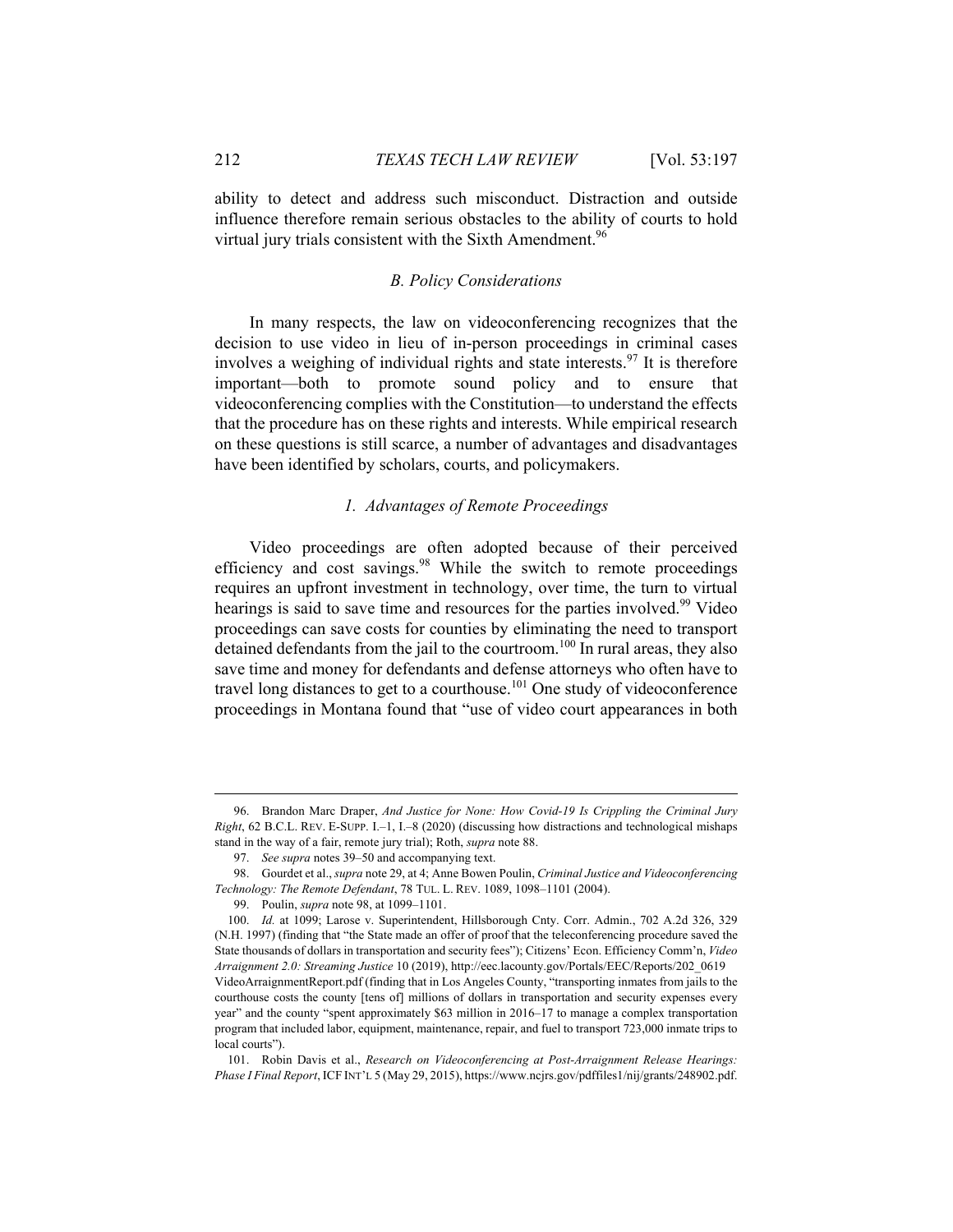civil and criminal hearings enabled legal aid organizations to serve previously underserved parts of the state."102

Videoconference proceedings can also improve safety in the transportation of detained defendants to the courtroom by "removing the harm or disturbances that inmates may pose to other defendants, court staff, law enforcement personnel, or civilians."<sup>103</sup> Furthermore, the use of video technology can reduce certain discomforts associated with the process of being transported to the courtroom, such as "numerous body searches, handcuffs, and long waiting periods in court holding facilities."<sup>104</sup>

Remote proceedings are also said to expedite the processing of cases by giving judges greater flexibility and predictability in scheduling criminal proceedings, and moving cases along more speedily.105 Online proceedings are also said to reduce delays that might arise when a participant is "subject to traffic delays, or subject to physical limitations that make travel difficult. $10^{106}$  On the whole, the expectation is that when videoconferencing is used, "more cases can be handled in the available amount of time with the available court personnel."<sup>107</sup> To the extent that videoconferencing results in a quicker disposition of cases, it benefits society by allowing defendants, victims, and their families to move on with their lives, and by reducing detention costs.<sup>108</sup>

Finally, videoconferencing technology can make it easier for victims, witnesses, and defendants to participate in the criminal process.<sup>109</sup> Experts are more likely to be available when hearings are scheduled via video and do not require travel to the jurisdiction.<sup>110</sup> Witnesses and victims who live far from the courthouse or who have demanding work or child care schedules are also more likely to take part via video. $111$  Likewise, witnesses who might be intimidated in the defendant's presence may be more open to testify remotely.112 Finally, videoconferencing is also likely to be more convenient

 <sup>102.</sup> Alicia Bannon & Janna Adelstein, *The Impact of Video Proceedings on Fairness and Access to Justice in Court* 9, BRENNAN CTR. JUST. (2020), https://www.brennancenter.org/sites/default/files/2020- 09/The%20Impact%20of%20Video%20Proceedings%20on%20Fairness%20and%20Access%20to%20J ustice%20in%20Court.pdf (citing RICHARD ZORZA, VIDEO CONFERENCING FOR ACCESS TO JUSTICE: AN EVALUATION OF THE MONTANA EXPERIMENT 1, 3 (2007)).

 <sup>103.</sup> Citizens' Econ. Efficiency Comm'n, *supra* note 100, at 11; Gourdet et al., *supra* note 29, at 4.

 <sup>104.</sup> Citizens' Econ. Efficiency Comm'n, *supra* note 100, at 11; *see also* Poulin, *supra* note 98, at 1100–01 (describing the economic benefits of video proceedings).

 <sup>105.</sup> Gourdet et al., *supra* note 29, at 9.

 <sup>106.</sup> *Id.* at 11.

 <sup>107.</sup> Poulin, *supra* note 98, at 1100.

 <sup>108.</sup> Gourdet et al., *supra* note 29, at 5; Clair Shubik-Richards et al., *Philadelphia's Less Crowded,*  Less Costly Jails: Taking Stock of a Year of Change and the Challenges That Remain, PHILA. RSCH. INITIATIVE (July 20, 2011), https://www.issuelab.org/resources/13204/13204.pdf.

 <sup>109.</sup> Davis et al., *supra* note 101, at 13; Gourdet et al., *supra* note 29, at 5.

 <sup>110.</sup> Davis et al., *supra* note 101, at 13.

 <sup>111.</sup> Gourdet et al., *supra* note 29, at 5, 10.

 <sup>112.</sup> *Id.* at 5, 10–11.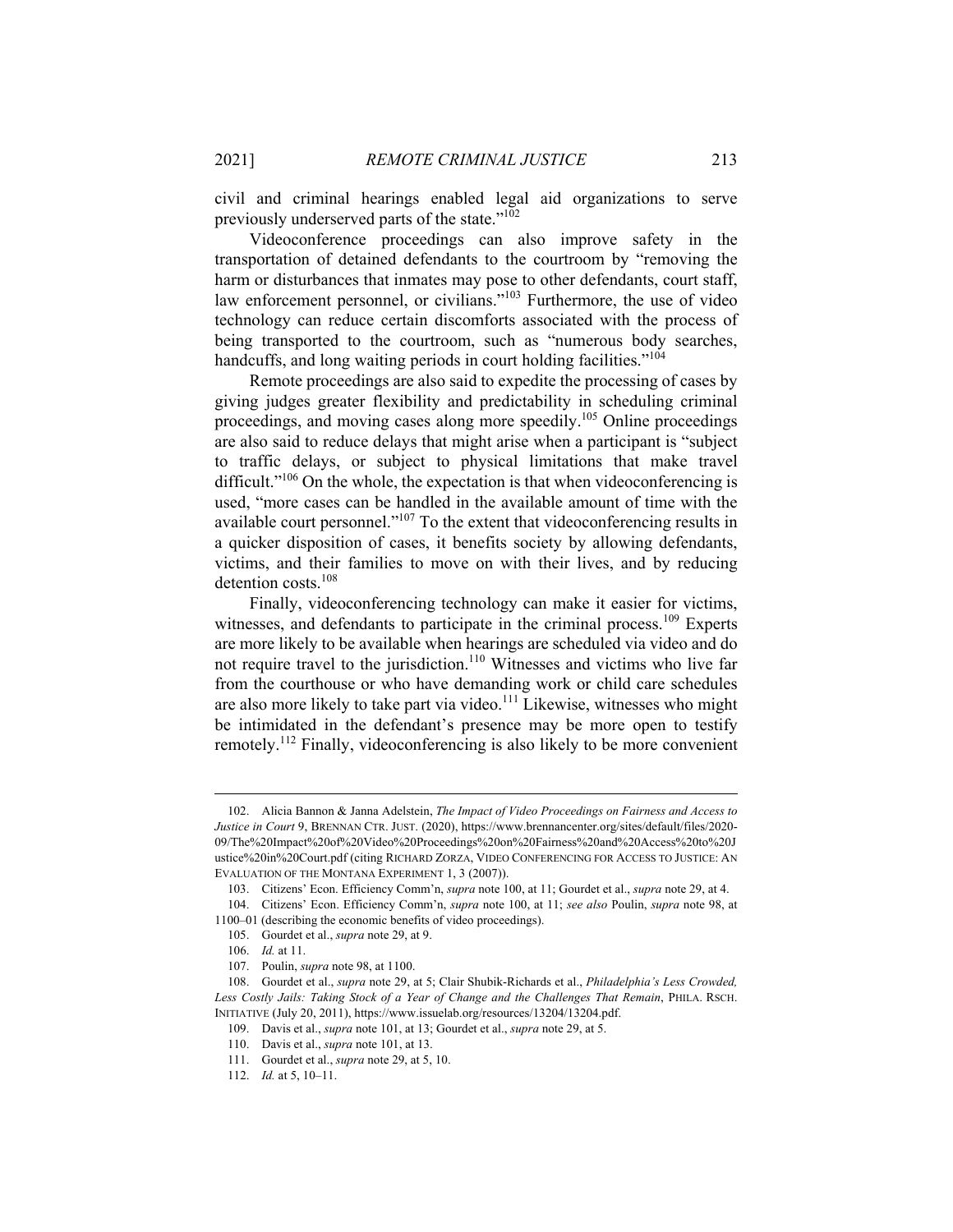for defendants who are out on bond, and it can therefore reduce their failure to appear rates. $^{113}$ 

While courts, policymakers, and some scholars have enumerated some of these advantages of video proceedings, empirical studies of the frequency and value of the benefits remain limited.<sup>114</sup> Two larger studies—one on videoconference proceedings in U.S. immigration courts and one on videoconference criminal proceedings in England—found that videoconferencing did expedite the resolution of cases.<sup>115</sup> A report on video arraignments for misdemeanor cases in Dade County, Florida also found that the use of videoconferencing improved the efficiency of judges.<sup>116</sup> Yet it is unclear whether these benefits apply equally well across different types of criminal proceedings and across different U.S. jurisdictions. Some studies have found that a resolution of a case via video can take longer in some instances, in part because of technological problems and in part because the remote setting makes it easier to adjourn the hearing and reconvene on another date.<sup>117</sup>

Several studies have found that videoconferencing does lead to substantial savings in the costs of transporting inmates to the courthouse.<sup>118</sup> For example, the use of video arraignment in Los Angeles County was estimated to help the county save a large percentage of the "approximately \$63 million [spent] in 2016-17 to manage a complex transportation program that included labor, equipment, maintenance, repair, and fuel to transport 723,000 inmate trips to local courts."119 Video arraignments were also found to save additional resources by improving security and thus reducing

 <sup>113.</sup> *See, e.g.*, Matthew Terry et al., *Virtual Court Pilot: Outcome Evaluation*, MINISTRY JUST. (Dec. 2010), https://www.justice.gov.uk/downloads/publications/research-and-analysis/moj-research/virtualcourts.pdf; NAT'L CTR. FOR STATE CTS., *Will Remote Hearings Improve Appearance Rates?* (May 13, 2020), https://www.ncsc.org/newsroom/at-the-center/2020/may-13.

 <sup>114.</sup> *See, e.g.*, Molly Treadway Johnson & Elizabeth C. Wiggins, *Videoconferencing in Criminal Proceedings: Legal and Empirical Issues and Directions for Research*, 28 LAW & POL'Y 211, 225 (2006).

 <sup>115.</sup> Ingrid V. Eagly, *Remote Adjudication in Immigration*, 109 NW. U. L. REV. 933, 962–63 (2015) (noting this effect of videoconferencing on immigration proceedings); Terry et al., *supra* note 113, at 18 (finding that virtual proceedings reduced the time between the charge and the first hearing).

 <sup>116.</sup> Jeffrey M. Silbert et al., *The Use of Closed Circuit Television for Conducting Misdemeanor Arraignments in Dade County, Florida*, 38 U. MIA. L. REV. 657, 661 (1984); *see also* Hon. Ronald T.Y. Moon, *1995 State of the Judiciary Address*, HAW. B.J., Jan. 1996, at 25, 28 (noting that a pilot video arraignment project in Hawaii reduced case processing time by at least 50%).

 <sup>117.</sup> MCKAY, *supra* note 31, at 154–55; Nigel Fielding et al., *Video Enabled Justice Evaluation*, SUSSEX POLICE AND CRIME COMM'R & UNIV. OF SURREY 98–99 (May 2020), https://www.sussexpcc.gov.uk/media/4862/vej-final-report-ver-12.pdf.

 <sup>118.</sup> Citizens' Econ. Efficiency Comm'n, *supra* note 100, at 10; Moon, *supra* note 116, at 25, 28 (reporting that in a video arraignment pilot program in Hawaii, "the DPS has saved 2,400 hours of staff time, which translates to \$45,000 annually"); Terry et al., *supra* note 113, at 9; *see also* Warner A. Eliot, *The Video Telephone in Criminal Justice: The Phoenix Project*, 55 U. DET. J. URB. L. 721, 754 (1978) (finding that regular usage of "videophone" in criminal arraignments and consultations with counsel in Phoenix would result in net savings).

 <sup>119.</sup> Citizens' Econ. Efficiency Comm'n, *supra* note 100, at 10.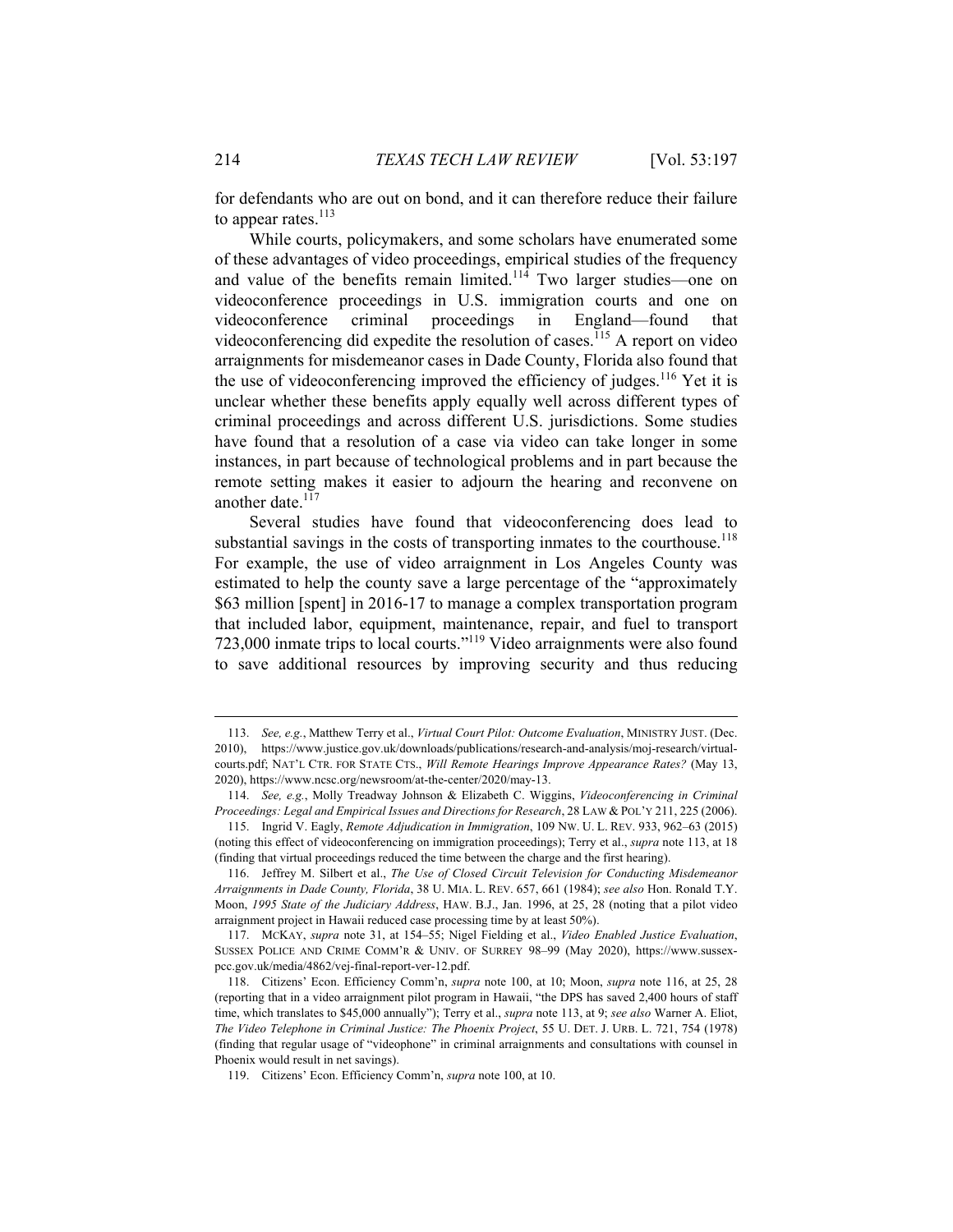workers' compensation claims filed by county employees.<sup>120</sup> The same study also recognized, however, that the program carried various administrative costs, which may not outweigh the benefits in smaller counties with fewer inmates.<sup>121</sup>

Likewise, a study of a pilot video program in England found that despite savings in transportation costs and in police time (the latter resulting from fewer failures to appear by defendants), the program was an overall net financial burden, mainly because of the high costs of running the video platform.122 Notably, the calculation did not even factor in the upfront costs of purchasing and installing the technology, which were significant.<sup>123</sup> At the same time, the authors did note that the video program could result in savings over time, if it were used in a jurisdiction with a higher volume of cases.<sup>124</sup>

In a 2010 National Center for State Courts survey of court administrators in the fifty states, a majority of respondents stated that videoconferencing had saved time, staff hours, and fuel costs for their courts and other state agencies.<sup>125</sup> But assessments of the time and costs saved varied widely, and many respondents noted that they could not estimate a dollar amount or percentage of savings from videoconferencing.<sup>126</sup> Moreover, the same survey found that "insufficient funding" was the most common obstacle to the implementation of a videoconferencing system, suggesting that, at least at the outset, the costs of implementation may outweigh the benefits.<sup>127</sup>

The evidence on whether videoconferencing saves time or resources for *defense attorneys* is not conclusive. A 1970s study of the use of videophone in arraignments and in consultations between detainees and defense counsel found that the procedure saved travel time for the attorneys and led to

 <sup>120.</sup> *Id.* at 11.

 <sup>121.</sup> *Id.* at 7–8 (noting that phase one of a video arraignment pilot project "incurred one-year expenditures of \$188,000, with ongoing expenditures estimated at \$52,600" and additional staff hours for the LAPD). *But cf*. Thaxton, *supra* note 50, at 183–84 (reporting that after introducing video arraignments in the late 1970s, Philadelphia found that using video arraignments did not result in overall cost reductions, but shifted the cost to different agencies).

 <sup>122.</sup> Terry et al., *supra* note 113, at 9.

 <sup>123.</sup> *Id.* at 10.

 <sup>124.</sup> *Id.*

 <sup>125.</sup> Courts' Realized Savings Through Video Conferencing (illustration), *in Video Conferencing Survey*, NAT'L CTR. FOR STATE CTS. (2010), https://www.ncsc.org/\_\_data/assets/image/0019/16732/q48 png.png.

 <sup>126.</sup> Court or State Benefits and Costs Realized (illustration), *in Video Conferencing Survey*, NAT'L CTR. FOR STATE CTS. (2010), https://www.ncsc.org/\_\_data/assets/pdf\_file/0021/17094/q51a.pdf.

 <sup>127.</sup> Impediments or Issues in Video Conferencing Implementation (illustration), *in Video Conferencing Survey*, NAT'L CTR. FOR STATE CTS. (2010), https://www.ncsc.org/\_\_data/assets/image/ 0026/16694/q7-png.png (finding that 76% of court administrator respondents identified "insufficient funding" as an "impediment or issue in the implementation" of videoconferencing); *see also* Davis et al., *supra* note 101, at 14 (noting that "videoconferencing is a substantial cost to jurisdictions to implement").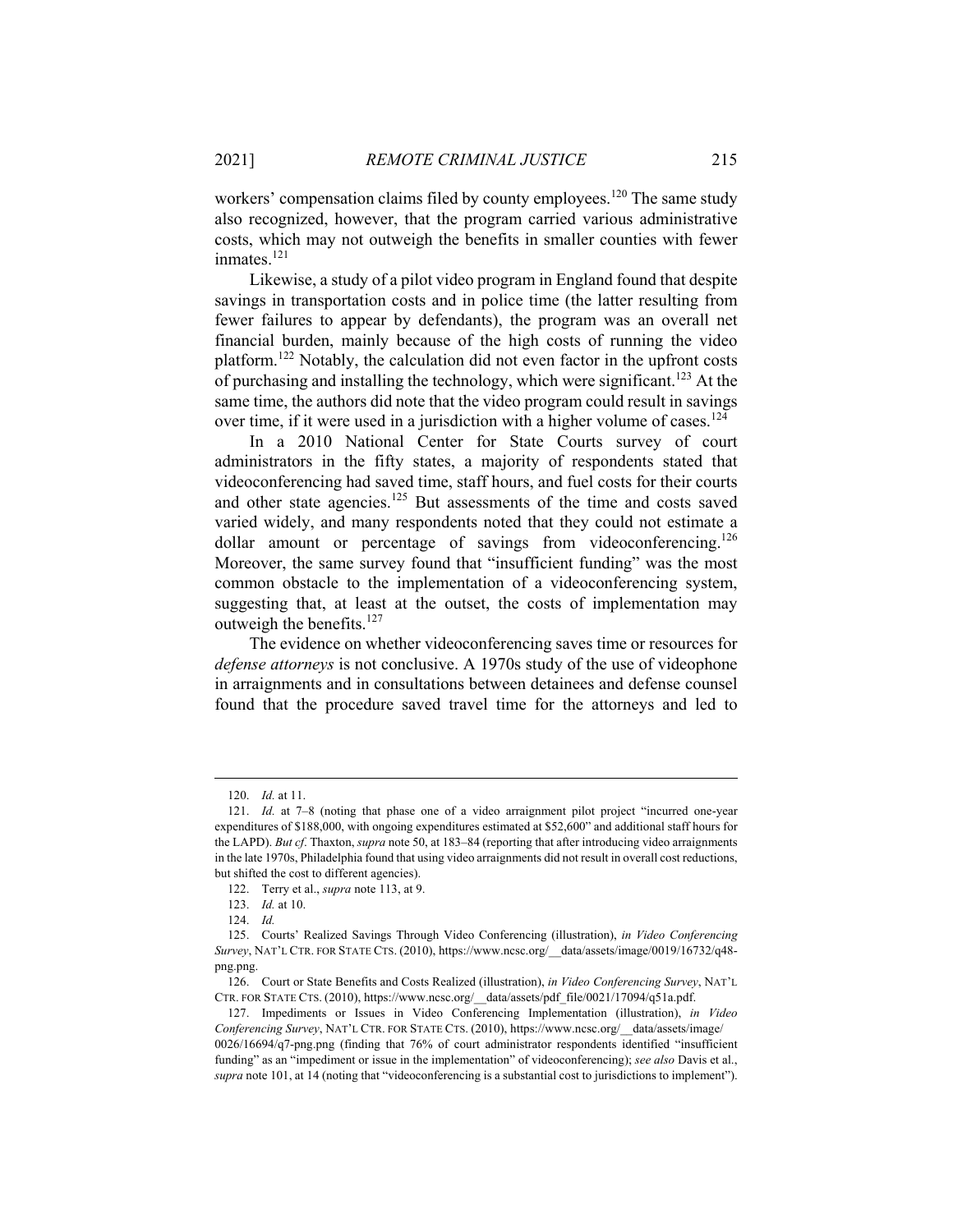increased consultation with clients.<sup>128</sup> Other studies, however, have found that videoconferencing can impose a heavier burden on attorney resources as attorneys have to travel farther to meet with detained clients for videoconference proceedings, and they spend more time overall in preparation for videoconference proceedings.<sup>129</sup>

In brief, a range of factors, including the volume of cases, the scope of application of videoconferencing, and the location of the detention center and the courthouse, influence the efficiency of videoconferencing. More extensive and systematic studies are needed to determine whether and when the procedure yields net financial benefits, and how its costs and benefits are distributed.

#### *2. Disadvantages of Remote Proceedings*

While the use of videoconference technology may offer a range of benefits to society and to participants in criminal cases, it can also negatively affect defendants' constitutional rights and the search for truth. Concerns about these effects of videoconferencing fall in five broad areas.

First, the use of video can hurt the quality of defense representation both before and during a remote proceeding. Some surveys of attorneys and criminal defendants suggest that counsel may have difficulty establishing rapport with her client during video consultations, and this in turn can affect the ability to provide effective representation.<sup>130</sup> Video consultation can also harm the ability of counsel to prepare a client for a hearing because of the difficulties in reviewing relevant evidence over video.<sup>131</sup> Likewise, without an in-person meeting, counsel may be less able to assess the client's competency or the voluntariness of the client's decisions about the case.<sup>132</sup>

 <sup>128.</sup> Eliot, *supra* note 118, at 736 (noting that "the average frequency of contact [with clients] increased by eighty-one percent during the period when the video telephone was available, compared with the average frequency in the four months prior to installation of the first video telephone").

 <sup>129.</sup> Eagly, *supra* note 115, at 985–86; *see also* Davis et al., *supra* note 101, at 13 (noting that videoconferencing can incur additional costs of bringing defense attorneys to the detention facilities for the video proceeding and that this has to be balanced against the savings from transporting detainees to the courthouse); Fielding et al., *supra* note 117, at 96–97 (reporting statements by defense attorneys in England that video hearings required more preparation because it reduced the opportunity for courtroom hallway conversations with prosecutors and probation officers, and it required additional explanations of the video process for clients).

 <sup>130.</sup> *See, e.g.*, MCKAY, *supra* note 31, at 114–15; Gibbs, *supra* note 31, at 11; Poulin, *supra* note 98, at 1129, 1144–47; Eric T. Bellone, Videoconferencing in the Courts: An Exploratory Study of Videoconferencing Impact on the Attorney-Client Relationship in Massachusetts 127–32, 135, 138, 158– 60 (Mar. 1, 2015) (Ph.D. dissertation, Northeastern University). *But see* Brendan R. McDonald et al., *The Attorney-Client Working Relationship: A Comparison of In-Person Versus Videoconferencing Modalities*, 22 PSYCH., PUB. POL'Y & L. 200 (2016) (finding that misdemeanor defendant clients of law school clinic were generally satisfied with remote attorney consultations).

 <sup>131.</sup> *See, e.g.*, MCKAY, *supra* note 31, at 114–15; Gibbs, *supra* note 31, at 11–12; Poulin, *supra* note 98, at 1144–47.

 <sup>132.</sup> Poulin, *supra* note 98, at 1145, 1152.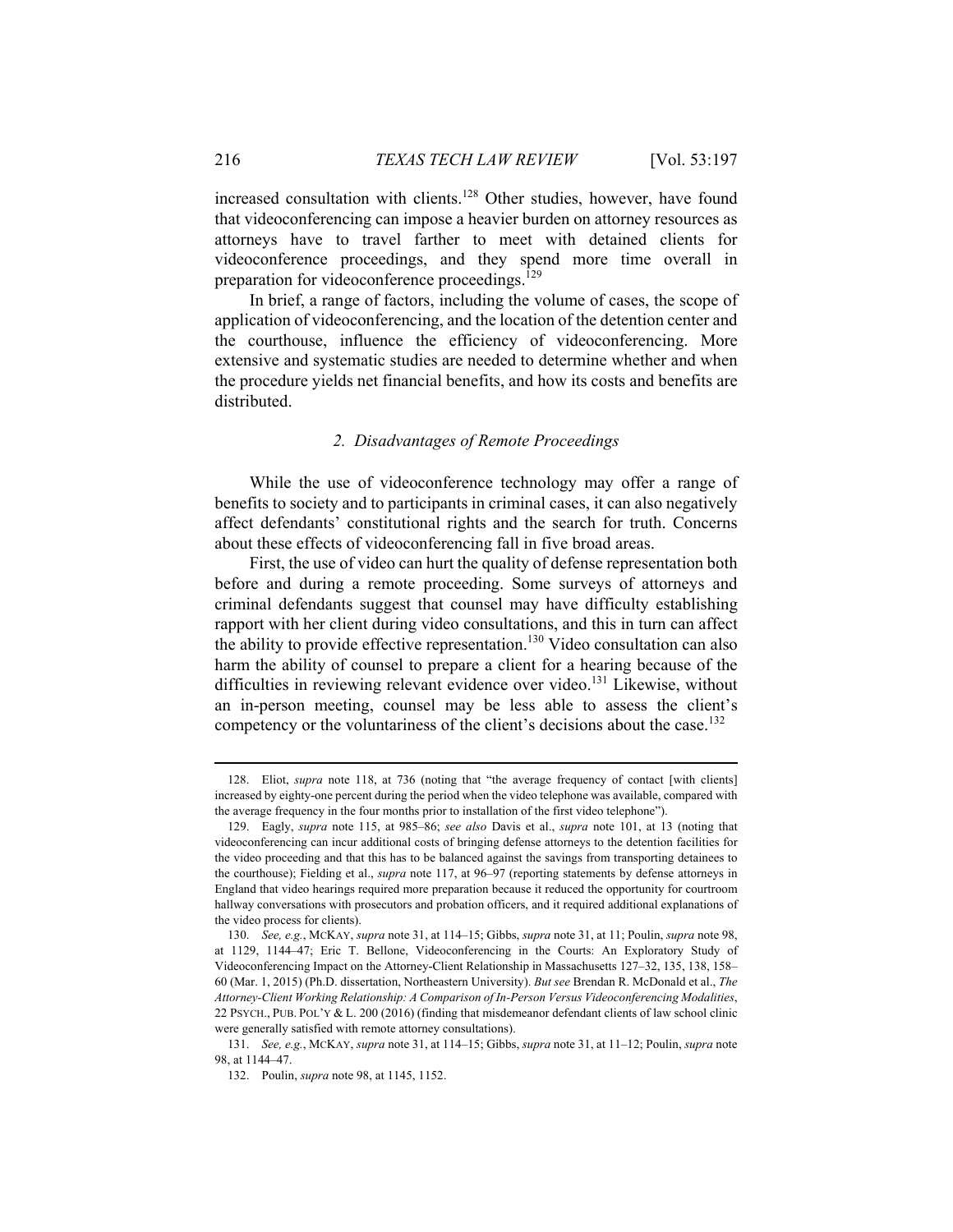Defense counsel's inability to consult with the client in person *during* the proceeding may further interfere with effective representation.<sup>133</sup> Traditionally, videoconference platforms have not provided a separate line for the attorney and client to consult confidentially.<sup>134</sup> A survey conducted by the National Center for State Courts in 2010 found that many courts had difficulties ensuring the privacy of lawyer–client communications during video proceedings.135 Typically, if counsel and client needed to converse in private, counsel would need to leave a remote hearing and call on a separate phone line, which might discourage needed consultation.136 Another challenge of videoconferencing is that counsel may not be able to intervene as promptly or effectively if the client acts disruptively or otherwise says something that might hurt him with the court.<sup>137</sup> Finally, if the defense attorney herself is participating remotely—for example, in order to be present with her client at the detention center—she may be distracted more easily, miss off-camera body language of witnesses or lawyers, and thus overlook important moments in the hearing.<sup>138</sup>

Another concern is that defendants may not be able to fully hear, observe, or understand proceedings via video.<sup>139</sup> Technology can malfunction, leading to interruptions in sound or image.<sup>140</sup> Distractions in the background can also interfere with the ability to focus on the proceedings. And when defendants appear on video in detention, the coercive environment

138. Van Patten v. Deppisch, 434 F.3d 1038, 1045 (7th Cir. 2006).

 <sup>133.</sup> *See, e.g.*, Fielding et al., *supra* note 117, at 64–65; Poulin, *supra* note 98, at 1129–30.

 <sup>134.</sup> *See, e.g.*, Poulin, *supra* note 98, at 1130.

 <sup>135.</sup> Privacy of Attorney–Client Communications in Video Conference Courtroom (illustration), *in Video Conferencing Survey*, NAT'L CTR. FOR STATE CTS. (2010), https://www.ncsc.org/\_\_data/assets/ image/0028/16678/q28-png.png, https://www.ncsc.org/\_\_data/assets/pdf\_file/0020/17129/q28b.pdf.

 <sup>136.</sup> *See, e.g.*, Davis et al., *supra* note 101, at 18; Gourdet et al., *supra* note 29, at 6; Jolie McCullough & Emma Platoff, *Coronavirus Pauses Many Texas Court Proceedings. For Some, That Means More Time in Jail*, TEX. TRIB. (Mar. 19, 2020), https://www.texastribune.org/2020/03/19/texas-courts-coronavirusjury-trials-defense-attorneys/.

 <sup>137.</sup> Poulin, *supra* note 98, at 1126–27, 1130.

 <sup>139.</sup> *See, e.g.*, MCKAY, *supra* note 31, at 112–13; Gibbs, *supra* note 31, at 18; Poulin, *supra* note 98, at 1135–40.

 <sup>140.</sup> *See, e.g.*, Bannon & Adelstein, *supra* note 104, at 6 (citing study of immigration proceedings which found that repeated technological problems had raised due process concerns); Eagly, *supra* note 115, at 979–80 (reporting repeated technological malfunctions in remote immigration proceedings, which made it difficult for detainees to hear or understand the proceedings); Zachary M. Hillman, *Pleading Guilty and Video Teleconference: Is a Defendant Constitutionally "Present" when Pleading Guilty by Video Teleconference?*, 7 J. HIGH TECH. L. 41, 56 (2017) ("As with any implementation of technology, however, there have been instances where the technology failed during a hearing. Such failures include the inability of the defense attorney, defendant, and judge to hear and see one another, which may cause one of the parties to miss out on important information, both auditory and visual."); LEGAL EDUC. FOUND., *Briefing: Coronavirus Bill, Courts and the Rule of Law* 7 (Mar. 18, 2020), https://research.thelegal educationfoundation.org/wp-content/uploads/2020/03/Recommendations-for-Coronavirus-Bill\_V6.pdf (noting that "[t]he literature on the conduct of video hearings in the UK is replete with references to instance where the technology has failed").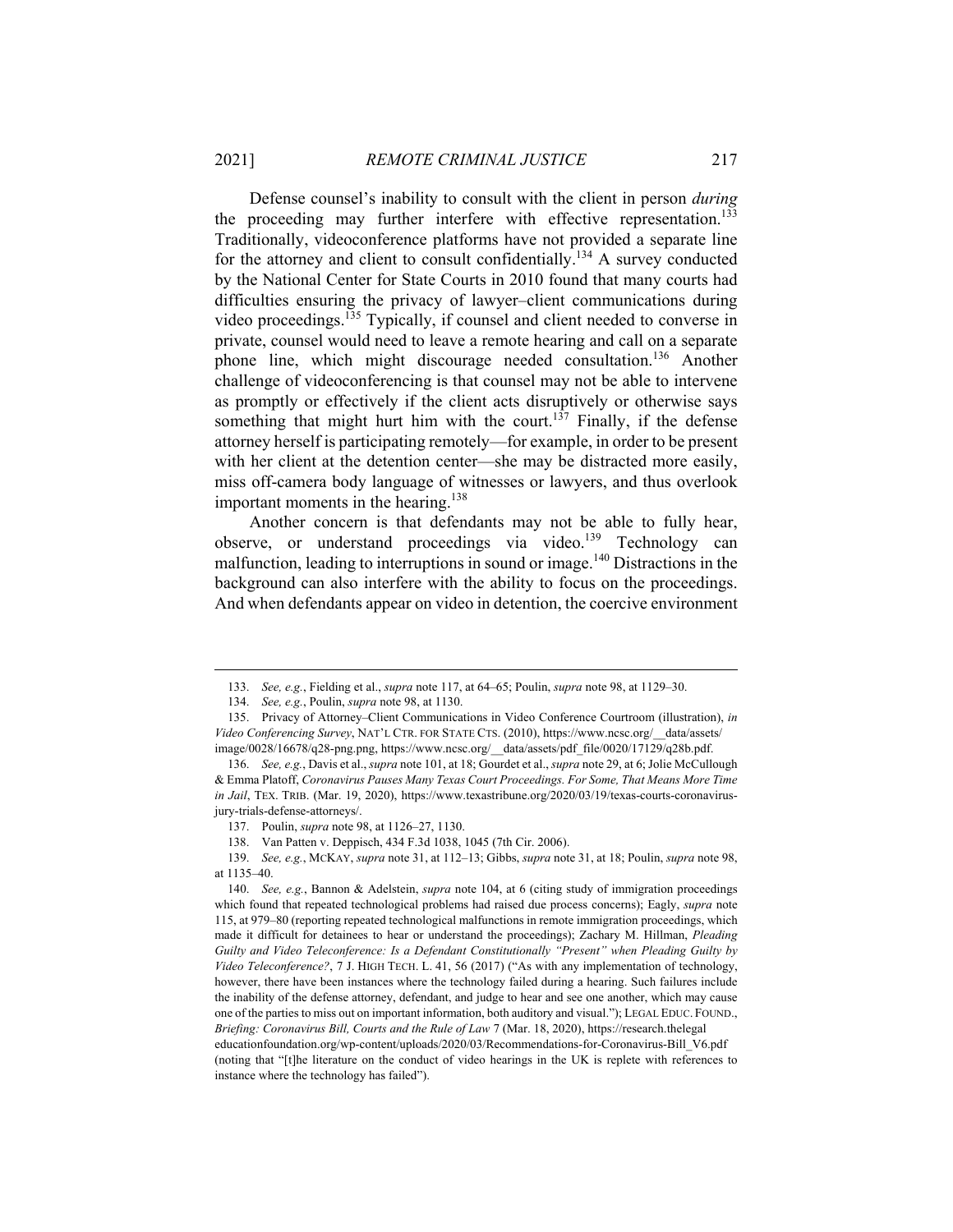of the jail may negatively affect their perceptions and behavior during the proceeding.141

Given these hurdles of participating via video, defendants may become disengaged, and their passivity could lead to adverse outcomes for them.<sup>142</sup> And even if the outcome is not affected, defendants—as well as their friends and family—may nonetheless perceive the process as less fair.<sup>143</sup> One study of English video proceedings found that "[w]hen given the choice, the majority of defendants refused to appear on video from the police station"; another found that 20%–25% of English criminal defendants felt that conducting hearings via video was not fair.<sup>144</sup> If videoconferencing also reduces public access, this can further diminish the fairness and perceived legitimacy of the proceedings—not only among defendants but also among the public at large. $145$ 

Video hearings may also negatively affect the court's perceptions of the defendant's credibility: "[P]oor lighting could affect how well the judge can see the defendant onscreen and could affect the judge's perception of that individual. . . . [The technology might make it] difficult for the judge to assess the defendant's body language."146 Distortions based on lighting, the setting from which a defendant appears (often a jail cell), the audio feature of the videoconference platform, and even the camera angle may lead a judge to perceive a defendant as less credible or more dangerous.<sup>147</sup> The lack of family and friends visible in the courtroom—and ready to provide information or support as needed—can further hurt the defendant's case before the court.<sup>148</sup>

In other ways, too, video proceedings may fall short of advancing the search for truth. The parties may have trouble assessing the credibility of witnesses who are testifying remotely, and cross-examination may be less effective on video.<sup>149</sup> While judges and juries are generally not very accurate

 <sup>141.</sup> *See* Poulin, *supra* note 98, at 1134–35.

 <sup>142.</sup> *See, e.g.*, McKay, *supra* note 31, at 108–12; Eagly, *supra* note 115, at 978; Fielding et al., *supra* note 117, at 69–71; Gibbs, *supra* note 31, at 18; Johnson & Wiggins, *supra* note 114, at 217; Poulin, *supra* note 98, at 1140–41.

 <sup>143.</sup> Eagly, *supra* note 115, at 978 (finding that lawyers representing immigration detainees in videoconference proceedings report that the detainees often view video as less fair than in-person proceedings); Eliot, *supra* note 118, at 749 (reporting accounts by "a number of defendants" that they prefer to have the opportunity to present their case to the judge in person); Fielding et al., *supra* note 117, at 49, 102–04; Gourdet et al., *supra* note 29, at 8; Poulin, *supra* note 98, at 1158–59.

 <sup>144.</sup> Gibbs, *supra* note 31, at 15.

 <sup>145.</sup> *See* Globe Newspaper Co. v. Super. Ct., 457 U.S. 596, 606 (1982); *see also In re* Oliver, 333 U.S. 257, 270 n.24 (1948).

 <sup>146.</sup> Gourdet et al., *supra* note 29, at 7; *see also* Poulin, *supra* note 98, at 1118–24.

 <sup>147.</sup> Davis et al., *supra* note 101, at 5–6 (noting that the audio feature of videoconferencing platforms often "cuts off low and high voice frequencies, which are typically used to transmit emotion"; this "removes critical emotional cues that can be used by judicial officers to determine a defendant's remorse and character"); Gourdet et al., *supra* note 29, at 5; Poulin, *supra* note 98, at 1115–16.

 <sup>148.</sup> Johnson & Wiggins, *supra* note 114, at 217; Poulin, *supra* note 98, at 1141.

 <sup>149.</sup> Wilkins v. Wilkinson, No. 01AP-468, 2002 WL 47051, at \*3 (Ohio Ct. App. Jan. 15, 2002) ("The absence of any apparent good cause coupled with Wilkins' allegations that the camera was positioned in such a way to prevent Wilkins and his counsel from making eye contact with the witnesses,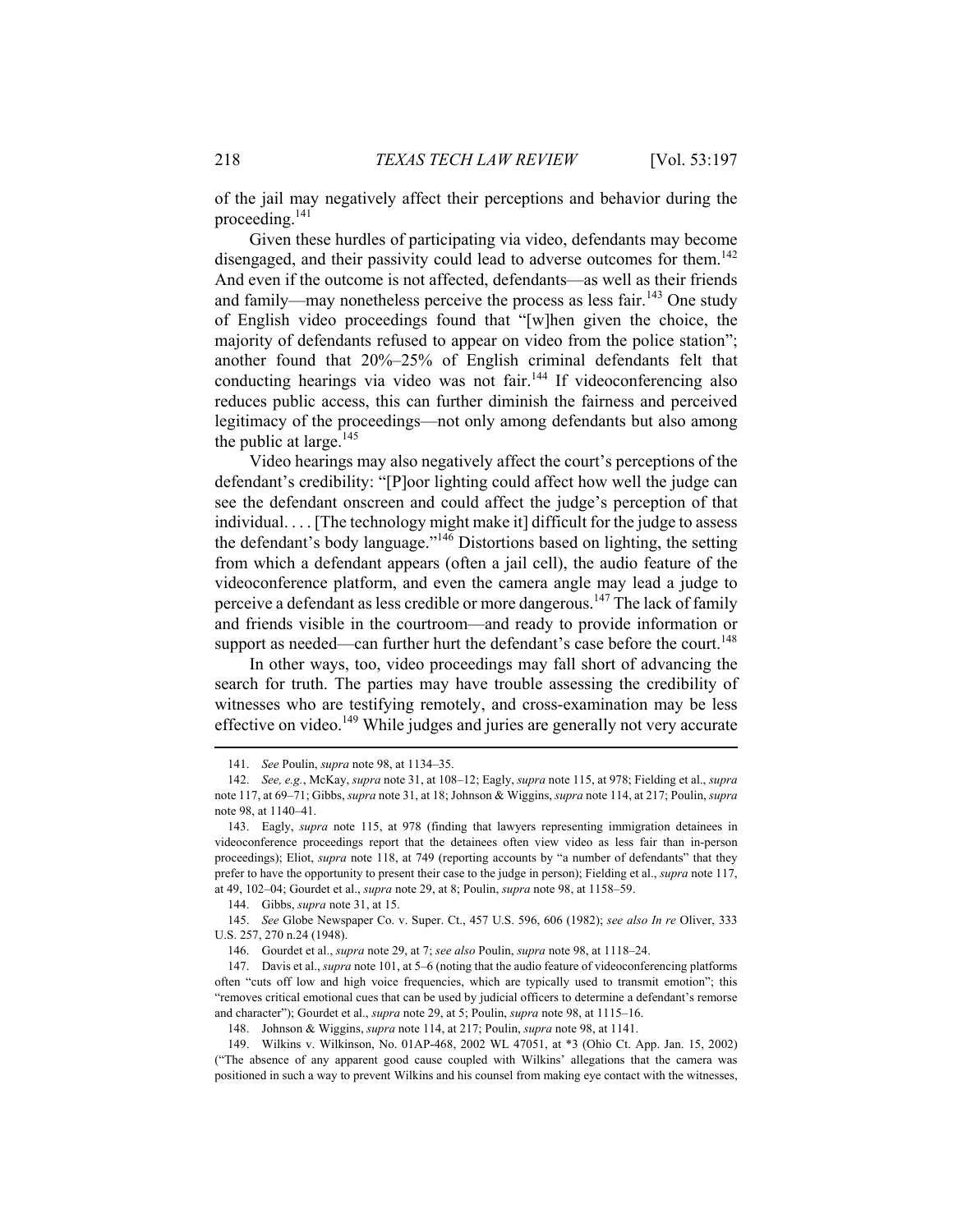in evaluating the credibility of witnesses based on demeanor,<sup>150</sup> when the testimony occurs via video, the technology can further mar such assessments.151 Courts have also expressed concern that people are less likely to be truthful when testifying remotely: The theory is that witnesses are less likely to be forthcoming when they are not being directly watched by the judge and the defendant, and are not in the solemn atmosphere of the courtroom.152 Likewise, remote witnesses may be coached off-camera, distracted, or influenced by the testimony of other witnesses because it is difficult to police such behaviors on video.<sup>153</sup>

Lawyers, judges, and jurors can likewise be distracted by events occurring on their computers or in the background.154 Their access to the proceedings may also be interrupted by technological glitches, which can frustrate their ability to provide effective assistance or assess the evidence presented.155 Finally, lawyers and factfinders may find it difficult to concentrate on video proceedings for a sustained period because of the higher cognitive load required to follow events on video.<sup>156</sup> These obstacles may impede effective representation by counsel and undermine the fairness of the proceedings.

As with the advantages of videoconferencing, the disadvantages of the procedure have not been systematically examined through empirical studies. Moreover, the studies that have been done have at times reached somewhat different conclusions. For example, research on the effects of videoconferencing on the attorney–client relationship has produced mixed results. One study, based on interviews with twenty Massachusetts attorneys, found that most of the interviewed attorneys were concerned about their ability to establish a trusting relationship with their clients via video and about the clients' perceptions of videoconferencing proceedings as unfair.<sup>157</sup> By contrast, another study of the use of videoconferencing in attorney–client consultations in a misdemeanor defense law clinic in Texas found that clients

along with the camera freezing on several occasions, thereby preventing Wilkins and the hearing officer from observing the demeanor of the witnesses is sufficient to state a claim that the procedure used did not meet the minimal due process requirements . . . ."); Poulin, *supra* note 98, at 1148–50.

 <sup>150.</sup> For a discussion of the social studies on demeanor evidence, see Susan Bandes & Neal Feigenson, *Virtual Trials: Necessity, Invention, and the Evolution of the Courtroom*, 68 BUFF. L. REV. 1275, 1286–92 (2020).

 <sup>151.</sup> *Id.* at 1292–1306 (discussing studies); *see also infra* notes 164–68 and accompanying text (discussing relevant studies).

 <sup>152.</sup> *See, e.g.*, Coy v. Iowa, 487 U.S. 1012, 1019 (1988). Perhaps because this proposition is difficult to test empirically, I was not able to find empirical studies directly supporting or rejecting the theory. But there is some research suggesting deception is generally more likely in virtual than in-person settings. *See* Friedman Amicus Brief, *supra* note 70, at 10 n.7.

 <sup>153.</sup> *Id.* at 1018–20; *see also* Richard D. Friedman, *Remote Testimony*, 35 U. MICH. J.L. REFORM 695, 713–14 (2002).

 <sup>154.</sup> *See* Draper, *supra* note 96.

 <sup>155.</sup> *See id.*

 <sup>156.</sup> *See id.*; Bandes & Feigenson, *supra* note 150, at 1301.

 <sup>157.</sup> Bellone, *supra* note 130, at 127–32, 135, 138–39, 158–60.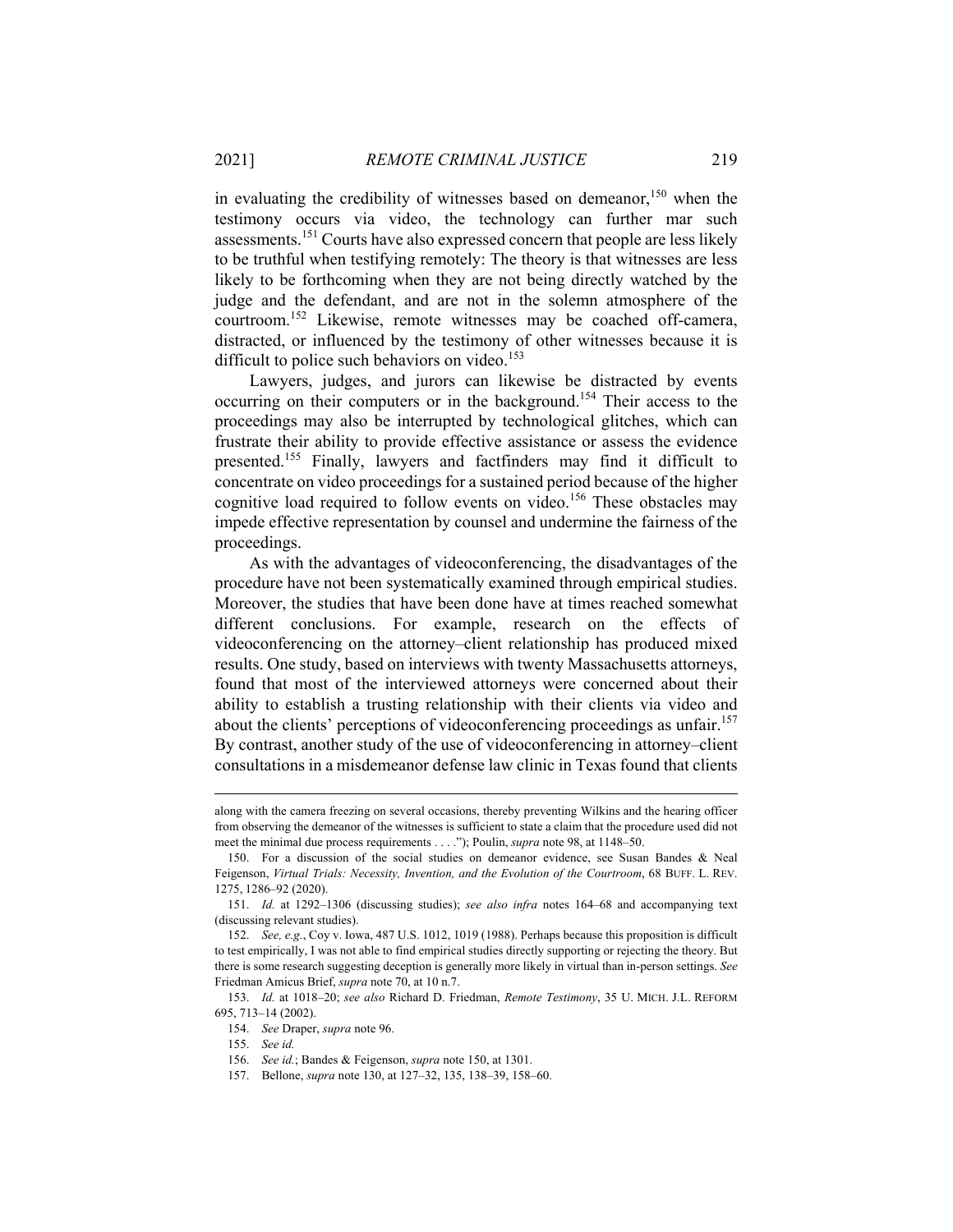did not perceive the video consultations more negatively than in-person consultations.158 But the Texas study focused only on attorney-client consultations, whereas the Massachusetts study asked about videoconference proceedings more broadly. It is also possible that defense attorneys are generally more concerned about the effects of video proceedings than their clients.159 Finally, since both of these studies relied on a small sample of respondents, further analysis would be helpful. Studies of remote consultations in the field of mental health suggest that such consultations yield positive results and are generally accepted by the participants, so it would be fruitful to conduct additional evaluations of tele-consultations in criminal cases.<sup>160</sup>

Other empirical studies have raised concerns that video technology may impair the fairness and outcomes of criminal proceedings. Research of bail hearings conducted via closed-circuit television in Cook County, Illinois found that "average bond amounts rose substantially following the implementation of [the closed-circuit television procedure]."<sup>161</sup> Certain features of the videoconference program in Cook County—the low quality of the sound and image and the limited time given to defense attorneys to consult with clients before the video hearing—likely contributed to the negative effects that the program had on bail decisions.<sup>162</sup> A more recent study from England found no negative impact of video technology on bail decisions; in fact, defendants who appeared on video were more likely to obtain bail than those who appeared in person.<sup>163</sup>

But other studies also suggest that the use of video may have biasing effects. For example, research comparing child witnesses who testified via closed-circuit television with child witnesses who testified in person found that witnesses who testified on video were judged as less believable and less forthcoming.164 Another study likewise found that mock jurors evaluated the in-person witnesses as more accurate and honest, and this assessment affected the verdict of the mock jurors.<sup>165</sup> Furthermore, studies have shown

 $\overline{a}$ 

 165. Johnson & Wiggins, *supra* note 114, at 221–22 (citing and discussing Gail Goodman et al., *supra*  note 164; Holly K. Olcutt et al., *Detecting Deception in Children's Testimony: Factfinders' Ability to* 

 <sup>158.</sup> McDonald et al., *supra* note 130, at 200.

 <sup>159.</sup> Gourdet et al., *supra* note 29, at 10.

 <sup>160.</sup> *See, e.g.*, Rashid Bashshour et al., *The Empirical Evidence for Telemedicine Interventions in Mental Disorders*, 22 TELEMED. J. & E-HEALTH 87 (2016); Mostafa Langarizadeh et al., *Telemental Health Care, an Effective Alternative to Conventional Mental Care: A Systematic Review*, 25 ACTA INFORM MED. 240 (2017).

 <sup>161.</sup> Diamond et al., *supra* note 50, at 897.

 <sup>162.</sup> *Id.* at 884–85, 898–99.

 <sup>163.</sup> *See* Fielding et al., *supra* note 117, at 99–100.

 <sup>164.</sup> Johnson & Wiggins, *supra* note 114, at 221–22 (citing and discussing Gail Goodman et al., *Face-to-Face Confrontation: Effects of Closed Circuit Technology on Children's Eyewitness Testimony*, 22 LAW & HUM. BEHAV. 165 (1998)); Sara Landström & Pär Anders Granhag, *In-Court Versus Out-of-Court Testimonies: Children's Experiences and Adults' Assessments*, 24 APPL. COGNITIVE PSYCH. 941, 949 (2010) (finding that adult observers perceived children seen live as more forthcoming, more straightforward, and more natural than children seen via CCTV).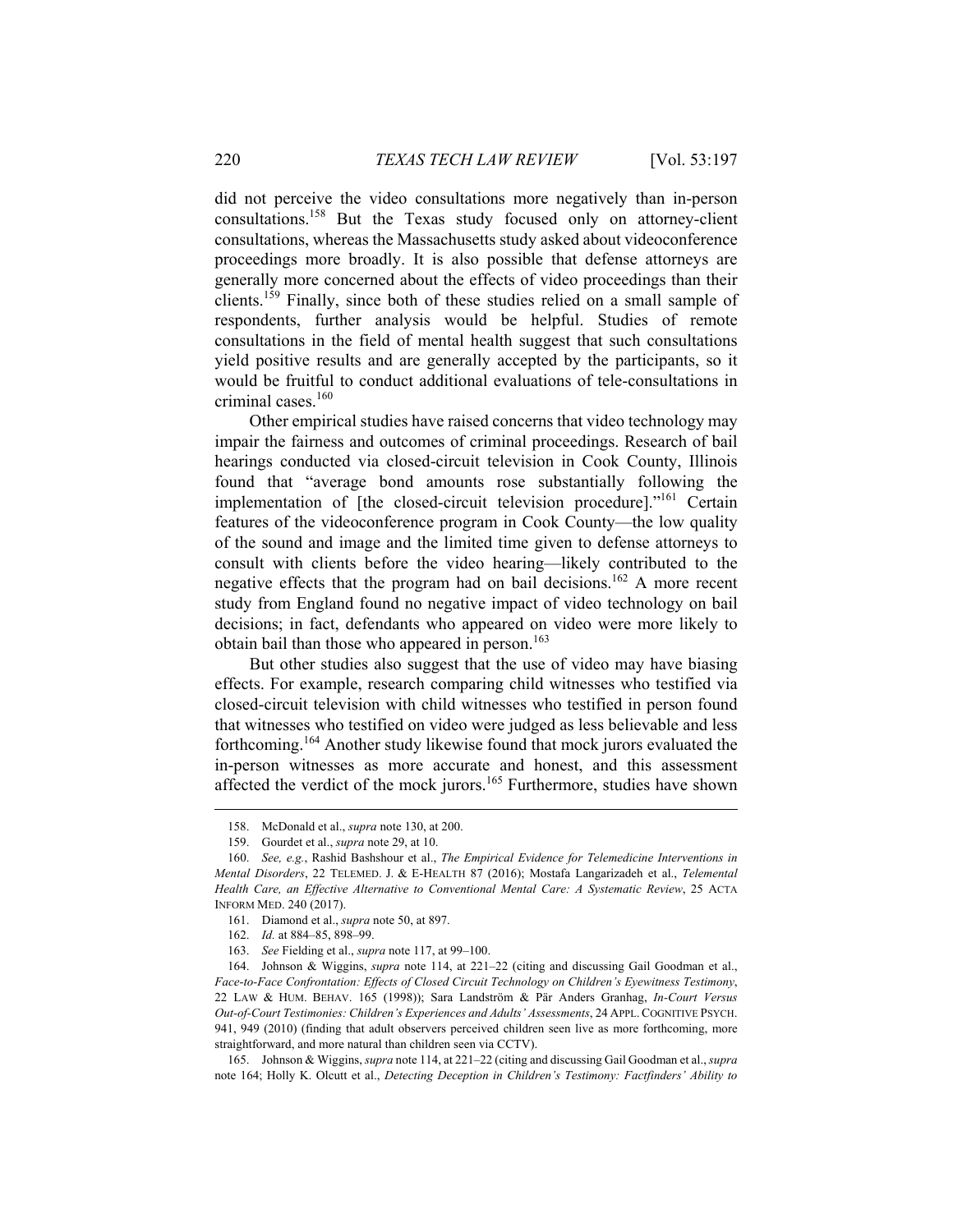that "being able to see gestures can both aid the viewer's comprehension and increase the viewer's ratings of the likability of the person speaking."<sup>166</sup> Likewise, a recent study found that the size of a video image strongly influences mock jurors' evaluation of the evidence and the size of punishment imposed on the defendant by the mock jurors upon conviction.<sup>167</sup> This suggests that certain videoconference arrangements, which are not large enough or do not display a full body picture of the defendant or witnesses, may negatively affect the perceptions of the factfinder.<sup>168</sup>

Some studies have found more neutral effects of the use of video technology on factfinders' decisions. Two mock jury trial experiments—one from England and one from Australia—found no discernible effects of the use of video testimony on the verdict in rape cases.<sup>169</sup> But a more recent large-scale English study of actual jurors' decision-making in rape cases has cast doubt on the representativeness of mock juries.<sup>170</sup> It therefore raises the question whether the findings of mock juror studies on the effects of video testimony are representative or reliable.

Similarly, two studies from noncriminal contexts—one of medical expert video testimony in mock civil cases and another of videoconferencing in immigration proceedings—found that the use of video had no significant

*Reach the Truth in Open Court and Closed-Circuit Trials*, 25 LAW & HUM. BEHAV. 339 (2001)). *But cf*. Landström & Granhag, *supra* note 164, at 950 (finding that adults observing children live were not better at distinguishing between lies and truth than adults observing children on CCTV); Fredric Lederer, *The Legality and Practicality of Remote Witness Testimony*, 20 PRAC. LITIGATOR 19, 21 (2009) (in a study of testimony by medical experts in civil personal injury trials, finding "no statistically significant difference in [the] verdict whether the experts were physically in the courtroom or elsewhere, at least so long as witness images are displayed life-size behind the witness stand, and the witness is subject to cross-examination under oath").

 <sup>166.</sup> Johnson & Wiggins, *supra* note 114, at 222 (first citing and discussing James E. Driskell & Paul H. Radtke, *The Effect of Gesture on Speech Production and Comprehension*, 45 HUM. FACTORS 445 (2003); then Spencer D. Kelly & Leslie H. Goldsmith, *Gesture and Right Hemisphere Involvement in Evaluating Lecture Material*, 4 GESTURE 25 (2004)).

 <sup>167.</sup> Wendy P. Heath & Bruce D. Grannemann, *How Video Image Size Interacts with Evidence Strength, Defendant Emotion, and the Defendant–Victim Relationship to Alter Perceptions of the Defendant*, 32 BEHAV. SCI. L. 496, 503 (2014) (finding that "an increase in video size resulted in strong evidence appearing stronger and weak evidence appearing weaker" and that "participants assigned shorter sentences to the defendant presented on a large as compared with a small screen").

 <sup>168.</sup> Johnson & Wiggins, *supra* note 114, at 222 (noting further that according to a 2001 report by the Federal Judicial Center, "the typical use of videoconferencing in the courts display[ed] only head shots of the participants").

 <sup>169.</sup> *See* Louise Ellison & Vanessa E. Munro, *A 'Special' Delivery? Exploring the Impact of Screens,*  Live-Links and Video-Recorded Evidence on Mock Juror Deliberation in Rape Trials, 23 Soc. & LEGAL STUD. 3 (2014); Natalie Taylor & Jacqueline Joudo, *The Impact of Pre-Recorded Video and Closed Circuit Television Testimony by Adult Sexual Assault Complainants on Jury Decision-Making: An Experimental Study*, AUSTRALIAN INST. CRIMINOLOGY RSCH. & PUB. POL'Y SER., no. 68, 2005, at 62 (finding no impact of use of CCTV testimony on verdict in mock rape jury trial, but acknowledging that "some jurors in the CCTV condition expressed the view that they would have preferred the complainant to be physically in the courtroom").

 <sup>170.</sup> *See* Kapil Summan, *New Research Finds Jurors Do Not Subscribe to Rape Myths and Casts Doubt on Mock Jury Studies*, SCOTTISH LEGAL NEWS (Dec. 1, 2020), https://scottishlegal.com/article/new -research-finds-jurors-do-not-subscribe-to-rape-myths-and-casts-doubt-on-mock-jury-studies.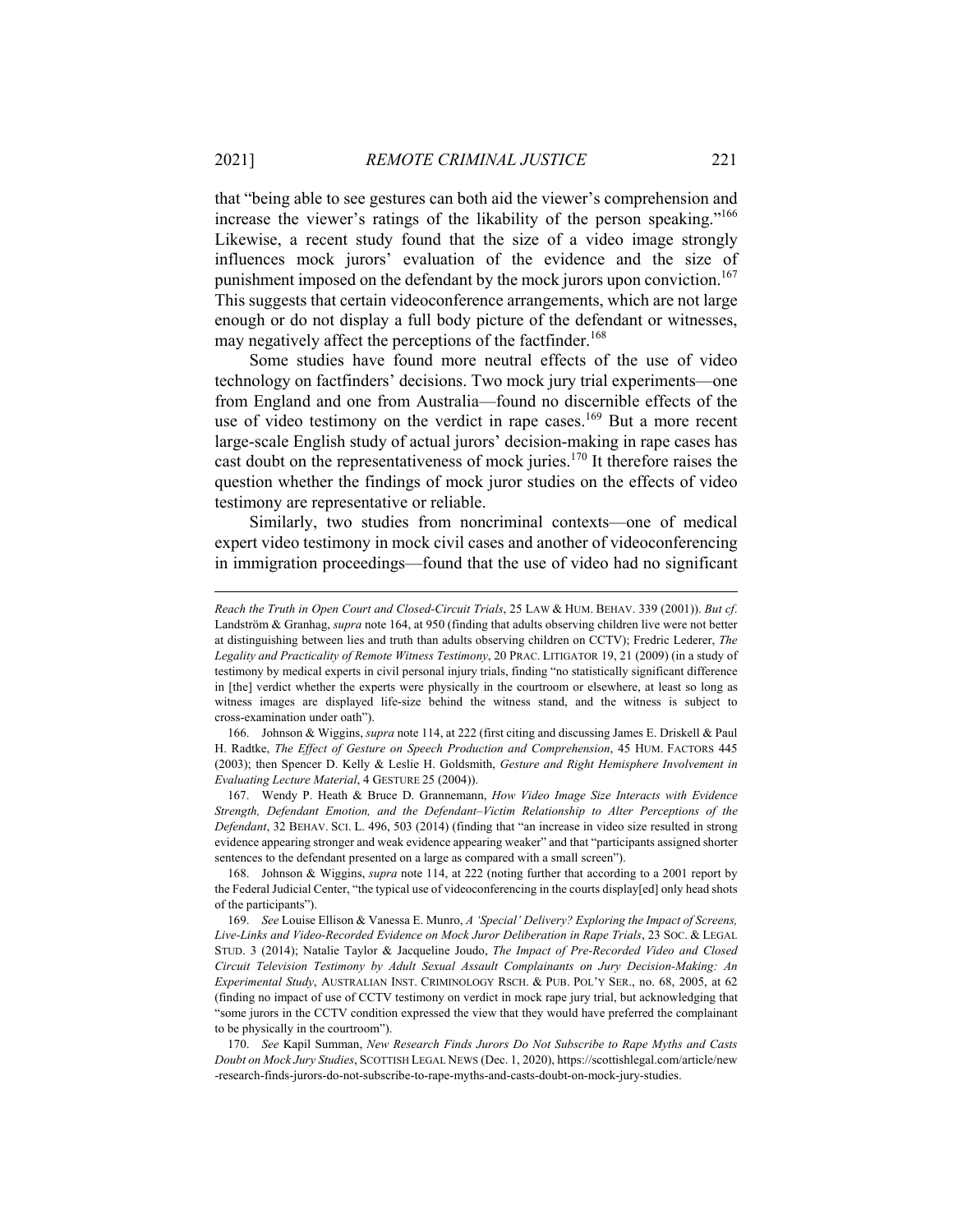effects on the factfinder's decision.<sup>171</sup> Yet the study on expert testimony did not examine whether the use of video may have affected the experts' accuracy or truthfulness.<sup>172</sup> And the analysis of immigration proceedings found that the use of video did have a significant negative effect on the engagement of litigants in the process, which in turn negatively affected the outcome: "Televideo litigants were less likely to retain counsel, pursue an application for permission to remain lawfully in the United States (known as relief), or seek the right to return voluntarily (known as voluntary departure)."173 As a result, even though videoconferencing did not influence judges' decisions, it nonetheless led to a higher rate of deportation as a result of greater disengagement from the process by the litigants.<sup>174</sup>

The issue of disengagement and its effects on remote criminal case outcomes is worth examining further. A study of videoconferencing in criminal proceedings in England found that the use of the technology in pretrial proceedings led criminal defendants to be more passive and less likely to seek the aid of counsel, even though they were entitled to free legal representation.<sup>175</sup> The same research found that defendants who appeared via video were more likely to plead guilty than those who appeared in person, though the authors acknowledged that they may not have controlled for defendant characteristics that could have influenced the outcome.<sup>176</sup> The study also found that video hearings were more likely to result in a custodial sentence for defendants than in-person hearings, and this finding was replicated in a more recent analysis of English video proceedings.<sup>177</sup>

In brief, several studies—albeit in different geographic or subject matter contexts—suggest that videoconferencing may negatively influence outcomes of the legal process, at least in certain circumstances.<sup>178</sup> Accordingly, further research of these questions in the context of U.S. criminal cases would be valuable as jurisdictions determine when and how video technology could be used fairly and effectively in criminal proceedings.

 <sup>171.</sup> Lederer, *supra* note 165, at 21; Eagly, *supra* note 115, at 938 (finding "no statistically significant difference in grant rates for relief and voluntary departure applications across televideo and in-person detained cases").

 <sup>172.</sup> Lederer, *supra* note 165, at 21.

 <sup>173.</sup> Eagly, *supra* note 115, at 937–38.

 <sup>174.</sup> *Id.* at 938.

 <sup>175.</sup> Terry et al., *supra* note 113, at 23.

 <sup>176.</sup> *Id.* at 24–25.

 <sup>177.</sup> Fielding et al., *supra* note 117, at 100–01; Terry et al., *supra* note 113, at 42–43.

 <sup>178.</sup> Diamond et al., *supra* note 50, at 897; Eagly, *supra* note 115, at 937–38; Fielding et al., *supra* note 117, at 100–01; Terry et al., *supra* note 113, at 42–43; *see supra* notes 164–68 and accompanying text.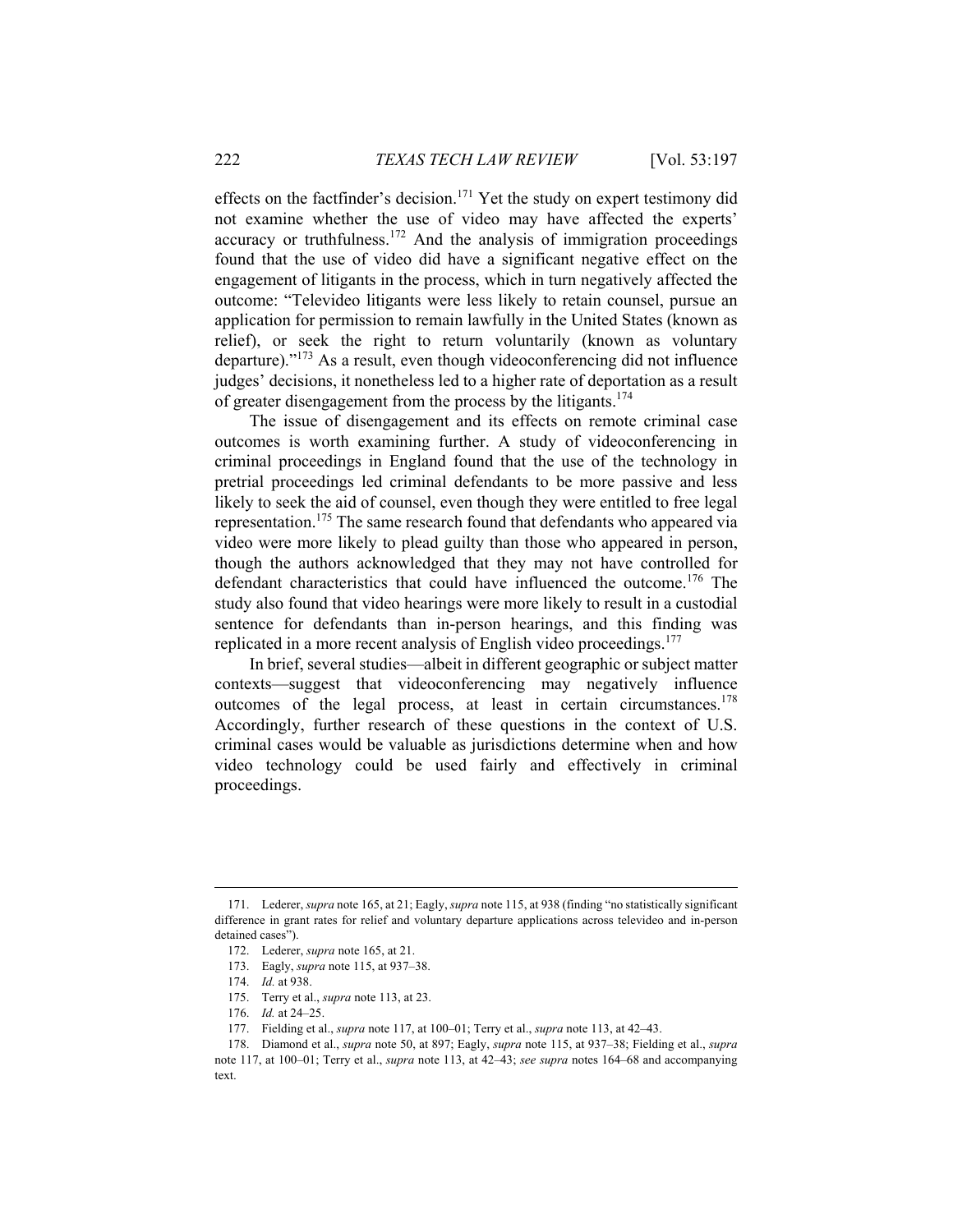#### III. REMOTE CRIMINAL JUSTICE DURING THE PANDEMIC

In ordinary times, concerns about the costs or legality of videoconferencing may have dissuaded jurisdictions from introducing the technology more broadly.<sup>179</sup> Yet the emergency presented by the coronavirus pandemic in 2020 sharply altered the landscape. As public health concerns about the spread of the disease forced governments to shut down in-person operations whenever feasible, courts increasingly turned to online video proceedings in civil and criminal cases.

During the last major pandemic—the 1918 influenza outbreak—some judges closed courtrooms entirely, while others held criminal proceedings outdoors and required masks as a means of preventing the spread of the disease.<sup>180</sup> A century later, in response to the coronavirus, most state and federal courts suspended jury trials to protect public health.181 Judges in many jurisdictions were also banned from holding in-person proceedings for "nonessential" matters "if doing so would conflict with local, state or national directives about limiting group size."<sup>182</sup> Accordingly, to protect criminal defendants' rights to speedy trial and pretrial release, and to prevent significant delays and backlogs, jurisdictions across the country began holding proceedings remotely.<sup>183</sup>

#### *A. State and Federal Law on Remote Proceedings During the Pandemic*

#### *1. Statutory Rules*

In March 2020, Congress passed the CARES Act, which authorized the use of videoconferencing for a range of federal criminal proceedings, including arraignments, detention hearings, preliminary hearings, misdemeanor plea hearings and, upon a specific finding by the chief judge for the district, felony plea and sentencing hearings.184 At the state level,

 <sup>179.</sup> Impediments or Issues in Video Conferencing Implementation (illustration), *supra* note 127.

 <sup>180.</sup> *See, e.g.*, Christopher Klein, *Why October 1918 Was America's Deadliest Month Ever*, HIST. (Oct. 5, 2018), https://www.history.com/news/spanish-flu-deaths-october-1918; Julian A. Navarro, *Influenza in 1918: An Epidemic in Images*, 125 PUB. HEALTH REP. 12 Supp. 3 (2010).

 <sup>181.</sup> *See generally* NAT'L CTR. FOR STATE CTS., *supra* note 3.

 <sup>182.</sup> McCullough & Platoff, *supra* note 136.

 <sup>183.</sup> *Remote Criminal Court Proceedings During COVID-19*, JUSTIA (May 2020), https://www. justia.com/covid-19/impact-of-covid-19-on-criminal-cases/remote-criminal-court-proceedings-duringcovid-19/.

 <sup>184.</sup> Coronavirus Aid, Relief, and Economic Security ("CARES") Act, Pub. L. No. 116-136, § 15002 (2020) [hereinafter CARES Act]. Acting pursuant to the CARES Act, the Judicial Conference of the United States found that "emergency conditions due to the national emergency declared by the President . . . with respect to the Coronavirus Disease 2019 (COVID-19) will materially affect the functioning of the Federal courts generally." *Id.* This empowered "chief district judges, under certain circumstances and with the consent of the defendant, to temporarily authorize the use of video or telephone conferencing for certain criminal proceedings during the COVID-19 national emergency." *Id.*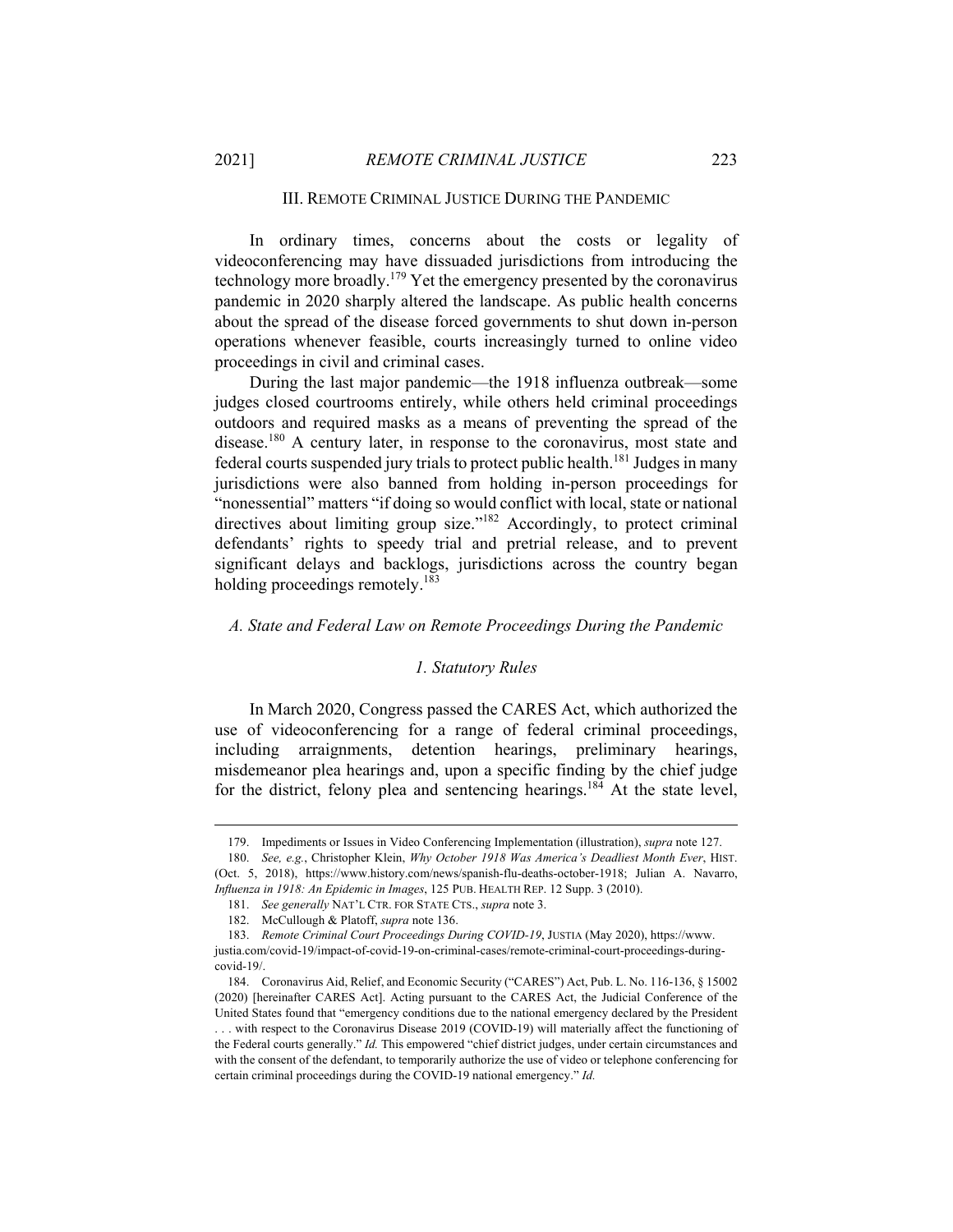courts similarly received authorization to use online hearings for urgent and essential matters, including bail, plea, and sentencing hearings.<sup>185</sup> This process was lauded for "allow[ing] defendants continued access to the courts to pursue relief while simultaneously considering the health, safety and welfare of everyone involved in the court system including offenders, lawyers, judges, law clerks, courtroom staff, [and] court security officers."<sup>186</sup>

While videoconference proceedings were previously often conducted through closed-circuit television technology, during the pandemic, online-based platforms like Zoom and Microsoft Teams became dominant because the attorneys, the judges, and the court staff—not just the defendant—had to appear remotely.<sup>187</sup> Jurisdictions differed in the types of proceedings that they permitted to take place via video during the emergency, just as they did in pre-coronavirus times.<sup>188</sup> But a consistent trend across the country was to allow broader use of remote proceedings in the interests of public health. Jurisdictions that previously either did not authorize videoconference proceedings at all or limited authorization to initial appearances and arraignments now allowed virtual hearings for a broader range of matters, including pleas, sentencing, and bench trials.<sup>189</sup> A few went further and permitted the use of remote proceedings for grand and petit jury

 <sup>185.</sup> *See, e.g.*, California Emergency Rules, https://jcc.legistar.com/View.ashx?M=F&ID=8234474& GUID=79611543-6A40-465C-8B8B-D324F5CAE349; First Emergency Order Regarding the COVID-19 State of Disaster, *supra* note 14; McCullough & Platoff, *supra* note 136; Shea Denning, *April 2 Emergency Directives Require Continuances, Authorize Remote Proceedings, and Extend Time to Pay*, N.C. CRIM. L. BLOG (Apr. 6, 2020), https://nccriminallaw.sog.unc.edu/april-2-emergency-directives-requirecontinuances-authorize-remote-proceedings-and-extend-time-to-pay/.

 <sup>186.</sup> David Gialanella, *'The Alternative Was Uncertain': Many Federal Criminal Proceedings to Go Remote*, LAW.COM: N.J. L.J. (Apr. 2, 2020), https://www.law.com/njlawjournal/2020/04/02/thealternative-was-uncertain-many-federal-criminal-proceedings-to-go-remote/?slreturn=20200314160011.

 <sup>187.</sup> *See, e.g.*, Prosecutor Respondent #25 ("Prior to the pandemic, all of our video pleas were done via closed circuit between the courtroom and the jail. We were not using any of the teleconferencing apps. We began using Zoom very quickly after the pandemic put everything on lockdown. . . .").

 <sup>188.</sup> *Compare* California Emergency Rules, *supra* note 185, *with* Texas Supreme Court, Eighteenth Emergency Order Regarding the COVID-19 State of Disaster, https://www.txcourts.gov/media/1448109/ 209080.pdf; *see also supra* Part II.A (discussing the variation in pre-coronavirus rules on videoconferencing).

 <sup>189.</sup> *See, e.g.*, CARES Act, *supra* note 184, § 15002; Supreme Court of Alabama, Administrative Order Suspending All In-Person Court Proceedings for the Next Thirty Days (Mar. 13, 2020), https://judicial.alabama.gov/docs/COV-19%20order%20FINAL.pdf; Supreme Court of Arkansas, In re Response to the COVID-19 Pandemic (Mar. 17, 2020), https://www.arcourts.gov/sites/default/files/ articles/COVID-19-PC.pdf; Florida Supreme Court, In re Comprehensive COVID-19 Emergency Measures for the Florida State Courts, AOSC20-23, Amendment 5 (July 2, 2020), https://www.florida supremecourt.org/ezs3download/download/639134/7265622; N.J. Dir. 12-20, Principles and Protocols for Virtual Court Operations During COVID-19 Coronavirus Pandemic (Apr. 27, 2020), https://www.njcourts.gov/notices/2020/n200427b.pdf; Massachusetts District Court Standing Order 7-20: Court Operations under the Exigent Circumstances Created by COVID-19 (Coronavirus), Part V (June 25, 2020), https://www.mass.gov/districtmunicipal-court-rules/district-court-standing-order-7-20-courtoperations-under-the-exigent#v-matters-that-shall-be-conducted-virtually; Texas Supreme Court, *supra* note 188.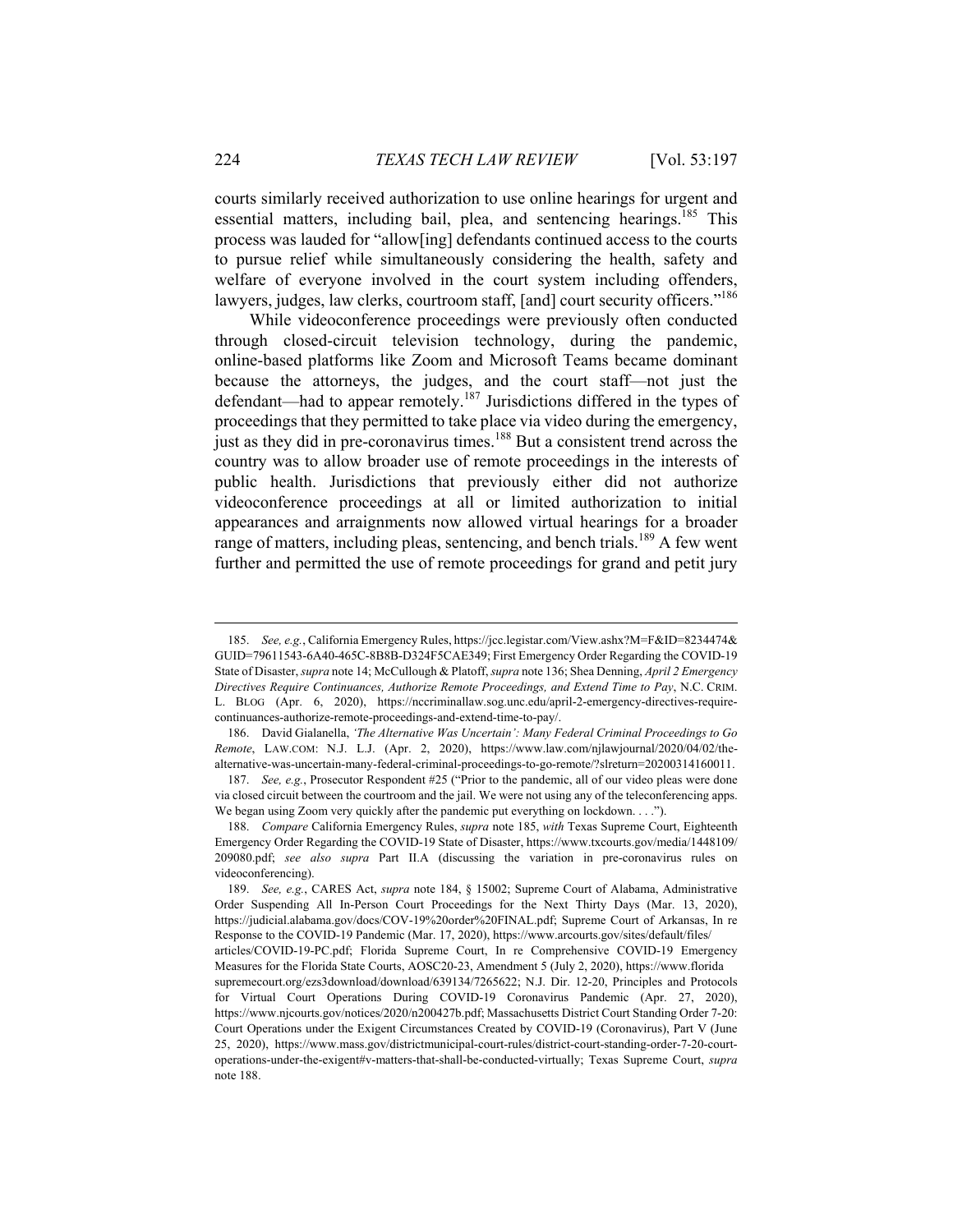$\overline{a}$ 

proceedings.190 Grand juries convened remotely in Alaska and New Jersey, and the first online misdemeanor jury trial took place in Texas in August 2020.191

#### *2. Constitutional Limits*

The pandemic also led a greater number of states (but not the federal government) to authorize videoconference proceedings in the absence of the defendant's consent.<sup>192</sup> In ordinary times, the use of videoconferencing in a criminal proceeding without a knowing and voluntary waiver by the defendant raises constitutional questions, particularly in contested and evidentiary proceedings.<sup>193</sup>

During the pandemic, however, states have two compelling interests that favor conducting remote proceedings: protecting public health and ensuring the speedy resolution of criminal cases.<sup>194</sup> Video proceedings help protect public health by limiting in-person interaction among the participants and preventing the spread of the coronavirus. They also reduce the risk of transmission that is likely to occur when officers transport jail inmates to the courtroom.195

193. *See supra* Part II.A.2.

 194. *See, e.g.*, Clarington v. State, No. 3D20-1461, 2020 WL 7050095, at \*10 (Fla. Dist. Ct. App. Dec. 2, 2020).

 <sup>190.</sup> *See, e.g.*, Supreme Court of Arizona, Authorizing Limitation of Court Operations During a Public Health Emergency and Transition to Resumption of Certain Operations, AO 2020-114 (July 15, 2020), http://www.azcourts.gov/Portals/22/admorder/Orders20/2020-114.pdf (allowing chief judges to authorize remote jury and grand jury selection, grand juries, and jury trials); Texas Supreme Court, *supra*  note 188 (permitting remote jury selection and jury trials); Supreme Court of Alaska, Special Order of the Chief Justice No. 8157 (June 22, 2020), https://public.courts.alaska.gov/web/covid19/docs/socj-2020- 8157.pdf (permitting virtual grand jury pilot program); New Jersey Supreme Court, Notice and Order, Virtual Grand Jury Pilot Program-Expansion to Grand Jury Selection (June 9, 2020), https://njcourts.gov/notices/2020/n200616a.pdf (expanding virtual grand jury pilot to include virtual grand jury selection); New Jersey Supreme Court, Notice and Order: Resuming Criminal and Civil Jury Trial (July 22, 2020), https://njcourts.gov/notices/2020/n200722a.pdf?c=Qjl (authorizing remote jury selection); Supreme Court of Washington, Order, Re: Modification of Jury Trial Proceedings, No. 25700-B-631 (June 18, 2020), http://www.courts.wa.gov/content/publicUpload/Supreme%20Court%20 Orders/Jury%20Resumption%20Order%20061820.pdf (permitting remote jury selection).

 <sup>191.</sup> Matthew Adams et al., *NJ's Unconstitutional Experiment With Virtual Grand Juries Should End Immediately*, LAW.COM: N.J. L.J. (July 2, 2020), https://www.law.com/njlawjournal/2020/07/02/njsunconstitutional-experiment-with-virtual-grand-juries-should-end-immediately/; Casey Grove, *Zoom in to Jury Duty: A Pilot Project in Rural Alaska Starts in August*, KTOO (June 30, 2020), https://www.ktoo.org/2020/06/30/zoom-in-to-jury-duty-a-pilot-project-in-rural-alaska-starts-in-august; Jouvenal, *supra* note 8.

 <sup>192.</sup> *See, e.g.*, Massachusetts District Court Standing Order 7-20, *supra* note 189, Part V; Florida Supreme Court, *supra* note 189, §§ III.D, III.E 7/2/2020; *compare* Texas Supreme Court, *supra* note 188 (authorizing video proceedings even in the absence of the defendant's consent, as long as such proceedings do not conflict with the state or federal constitution), *with* TEX. CODE CRIM. PROC. ANN. art. 27.18 (requiring the defendant's consent for the waiver of in-person proceedings and the use videoconference proceedings).

 <sup>195.</sup> *See, e.g.*, Gourdet et al., *supra* note 29, at 9. By facilitating detention hearings during the pandemic, videoconference technology also expedites the pretrial release of defendants, which protects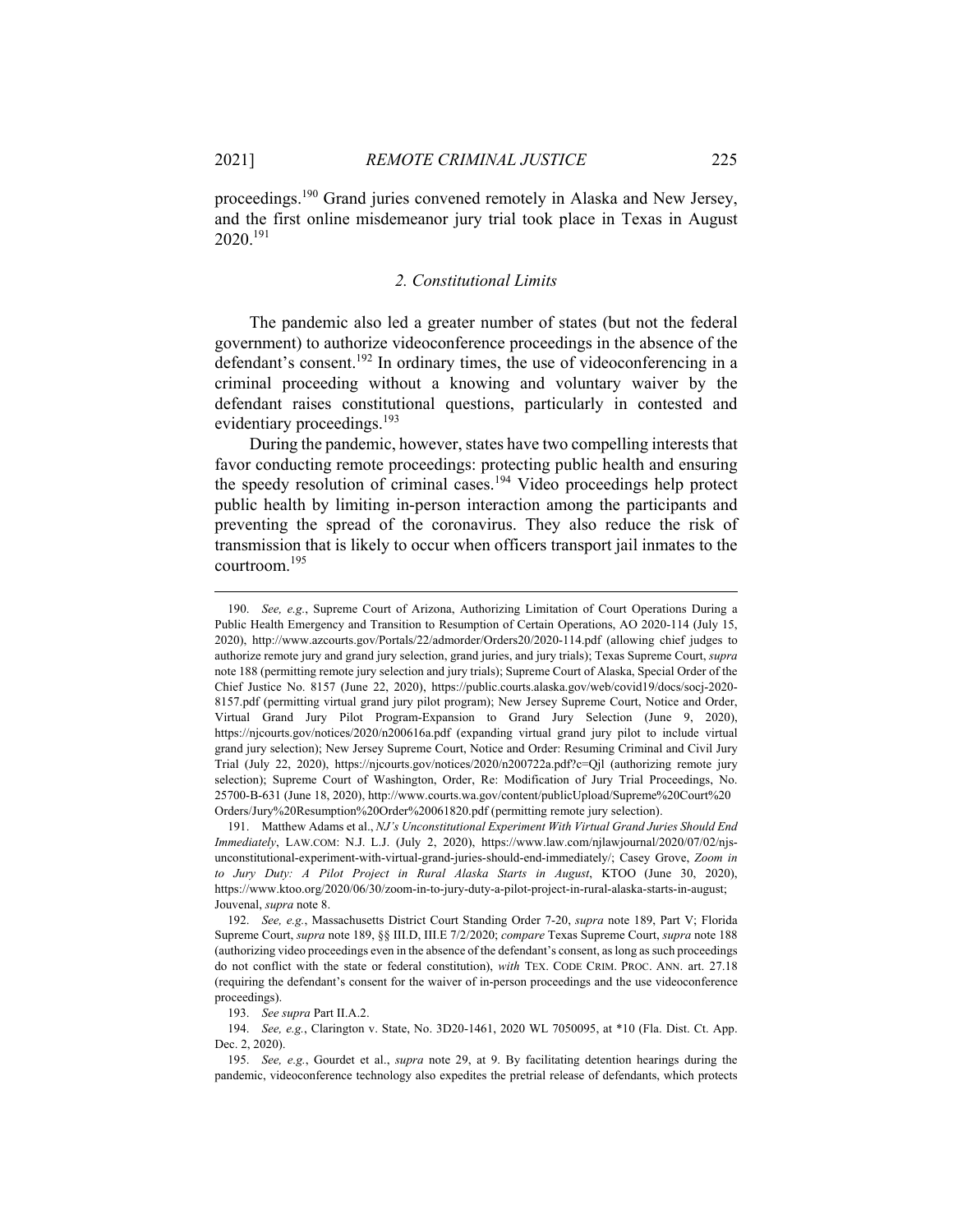In addition to safeguarding public health, remote proceedings help protect defendants' constitutional rights to a speedy trial. Remote proceedings help courts process criminal cases more quickly during the pandemic and prevent massive backlogs that could delay dispositions after the pandemic as well.<sup>196</sup> The right to a speedy trial, which belongs to the public as well as to the defendant, therefore offers another important justification for holding remote proceedings in criminal cases.<sup>197</sup>

The question is whether these two important interests allow states to require virtual criminal proceedings even without the consent of the defendant, as some emergency orders do.<sup>198</sup> On the one hand, states have broad powers to protect public health even at the expense of curtailing some individual liberties.<sup>199</sup> On the other hand, the defendant has a constitutional right to be present at critical stages of the proceeding and to receive effective assistance of counsel; when it comes to trials, defendants also have the rights to confront witnesses and to have a fair and impartial jury decide the case.<sup>200</sup>

When it comes to the defendant's due process right to be present at criminal proceedings, the state's interest in protecting public health may, in some circumstances, justify a partial restriction on the right to be present and permit the use of video at certain pretrial proceedings, even over the objection of defendants. Courts have to examine, on a case-by-case basis, whether the use of video is necessary to protect public health in a particular proceeding,  $^{201}$ and whether, even if the restriction on the right to be present is necessary, it is imposed in a way that adequately protects constitutional rights under the circumstances.202

Two recent federal district courts have approved the use of remote hearings over the defendant's objections at proceedings where the due

the defendants' health, reduces spread of the virus within detention centers, and thus safeguards the health of the larger community. *See, e.g*., Kate Kelly, Nai Soto, Nadi Damond Wisseh & Shaina A. Clerget, *Approaches to Reducing Risk of COVID-19 Infections in Prisons and Immigration Detention Centers: A Commentary*, CRIM. JUST. REV. (Sep. 18, 2020), https://www.ncbi.nlm.nih.gov/pmc/articles/PMC75026 77/.

 <sup>196.</sup> Fair Trials Admin., *Safeguarding the Right to a Fair Trial During the Coronavirus Pandemic: Remote Criminal Justice Proceedings* 4, FAIR TRIALS (Apr. 3, 2020), https://www.fairtrials.org/news/ safeguarding-right-fair-trial-during-coronavirus-pandemic-remote-criminal-justice-proceedings.

 <sup>197.</sup> United States v. Rosenschein, No. 16-4571, 2020 WL 4227852, at \*5 (D.N.M. July 23, 2020).

 <sup>198.</sup> *See supra* note 192 and accompanying text.

 <sup>199.</sup> Jacobson v. Massachusetts, 197 U.S. 11, 25 (1905) (permitting states to impose rationally based measures—in that case, mandatory smallpox vaccinations—that limit individual liberties in order to protect public health).

 <sup>200.</sup> *See supra* Part II.A.2.

 <sup>201.</sup> For example, courts will consider whether, given the rate of transmission of the virus in a particular locality and the preventive measures available, remote proceedings are necessary to protect public health, or whether other alternatives that can protect public health equally well without intruding on the constitutional rights of the accused. *See Rosenschein*, 2020 WL 4227852, at \*\*4–5. Courts will usually rely on orders by the administrative judge for the district or of the state Supreme Court in making those determinations. *See id.* at \*\*1–2.

 <sup>202.</sup> *Id.* at \*4; United States v. Nelson, No. 17-CR-00533-EMC-1, 2020 WL 3791588, at \*4, \*\*6–7 (N.D. Cal. July 7, 2020).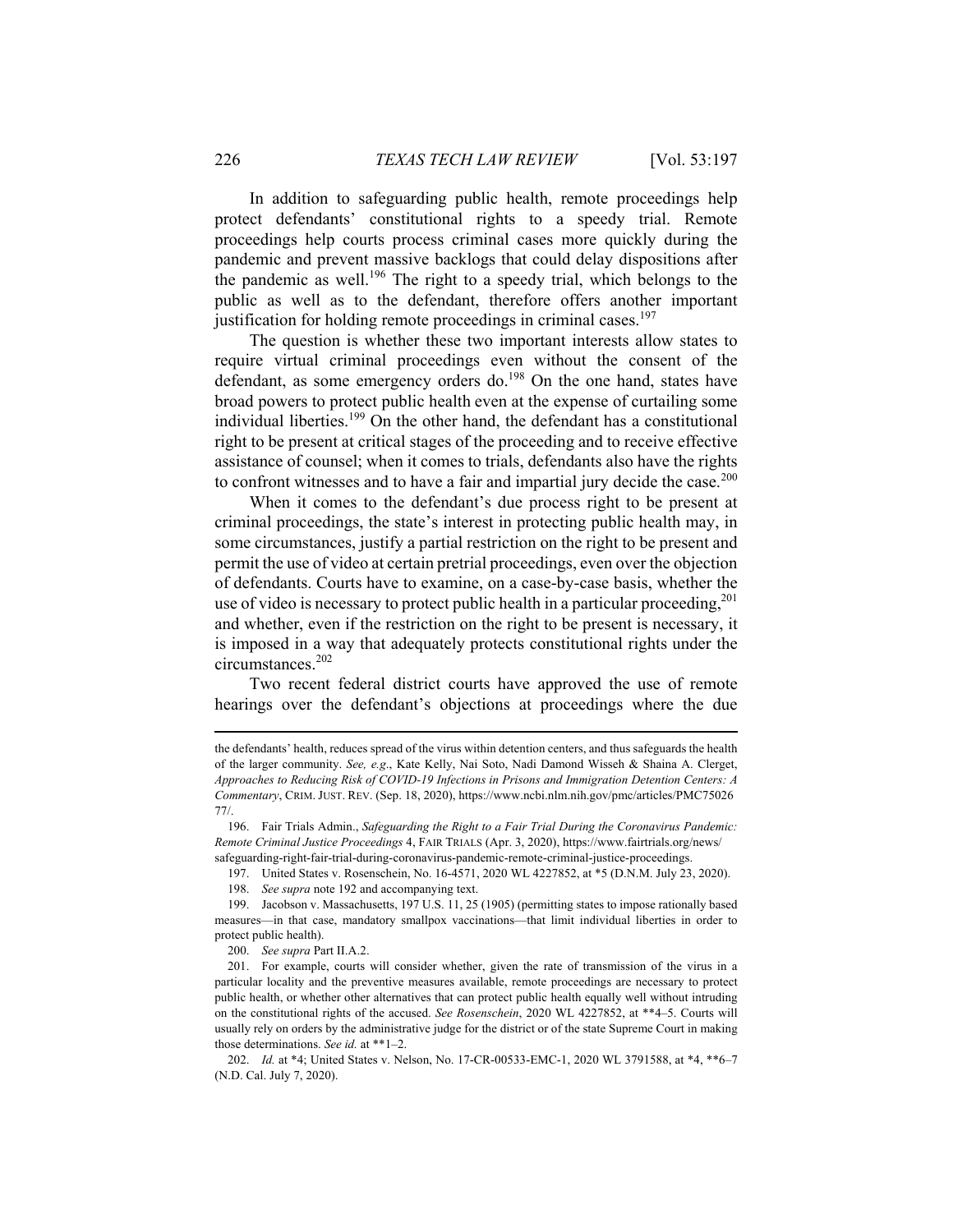process right to be present does not clearly apply: a suppression hearing and a *Daubert* hearing.203 In dicta, the courts explained that even if the Due Process Clause did apply, the procedures used for the remote hearings ensured fairness.<sup>204</sup> For example, due process would be ensured at the remote suppression hearing because the court would "be able to see, hear, and speak to the witnesses, counsel, and Defendant, and they [would] be able to see, hear, and speak to the [c]ourt."<sup>205</sup> The court therefore concluded that "[t]hough presence through a screen is not precisely the same as direct physical presence, the difference between the two is not enough to render the proceeding fundamentally unfair and does not deprive Defendant of due process."206 The court handling the remote *Daubert* hearing likewise determined that the special process it had implemented would "address Defendants' potential due process rights":

[T]he Government will be required to submit [the expert's] direct testimony via a declaration/affidavit (in lieu of live testimony) in advance of the *Daubert* hearing. Defense counsel will be given time to go over that direct testimony with each Defendant and prepare for cross-examination. Defendants and counsel will be given a similar opportunity after redirect. In this way, Defendants will be afforded an effectively full opportunity to participate in the *Daubert* hearing . . . .<sup>207</sup>

In brief, during the pandemic, courts may be able to conduct certain remote pretrial hearings over the objection of defendants, as long as the use of video is necessary to protect public health, and the courts take special precautions to ensure that the virtual hearings afford defendants "an effectively full opportunity to participate."<sup>208</sup>

Courts must also protect defendants' ability to confer with counsel before and during remote proceedings because the Sixth Amendment right to counsel applies with full force to proceedings conducted during the pandemic. $209$  Given the broad availability today of online platforms that permit confidential attorney–client conversations, $2^{10}$  any argument that it would be impractical to permit such consultations during remote proceedings in the pandemic falls flat. Part IV.B discusses in greater detail concrete

 <sup>203.</sup> *Rosenschein*, 2020 WL 4227852, at \*4; *Nelson*, 2020 WL 3791588, at \*4, \*\*6–7.

 <sup>204.</sup> *Rosenschein*, 2020 WL 4227852, at \*\*4–6; *Nelson*, 2020 WL 3791588, at \*\*6–7.

 <sup>205.</sup> *Rosenschein*, 2020 WL 4227852, at \*4.

 <sup>206.</sup> *Id.* 

 <sup>207.</sup> *Nelson*, 2020 WL 3791588, at \*6 (footnotes omitted).

 <sup>208.</sup> *Id.*

 <sup>209.</sup> *See, e.g.*, Geders v. United States, 425 U.S. 80, 88–89 (1976); *Rosenschein*, 2020 WL 4227852, at \*4 (noting that the defendant's right to counsel would be protected at virtual suppression hearing because the defendant would be in the same room as his counsel and could easily consult privately).

 <sup>210.</sup> *See infra* note 248 (explaining that Zoom permits confidential attorney–client communications).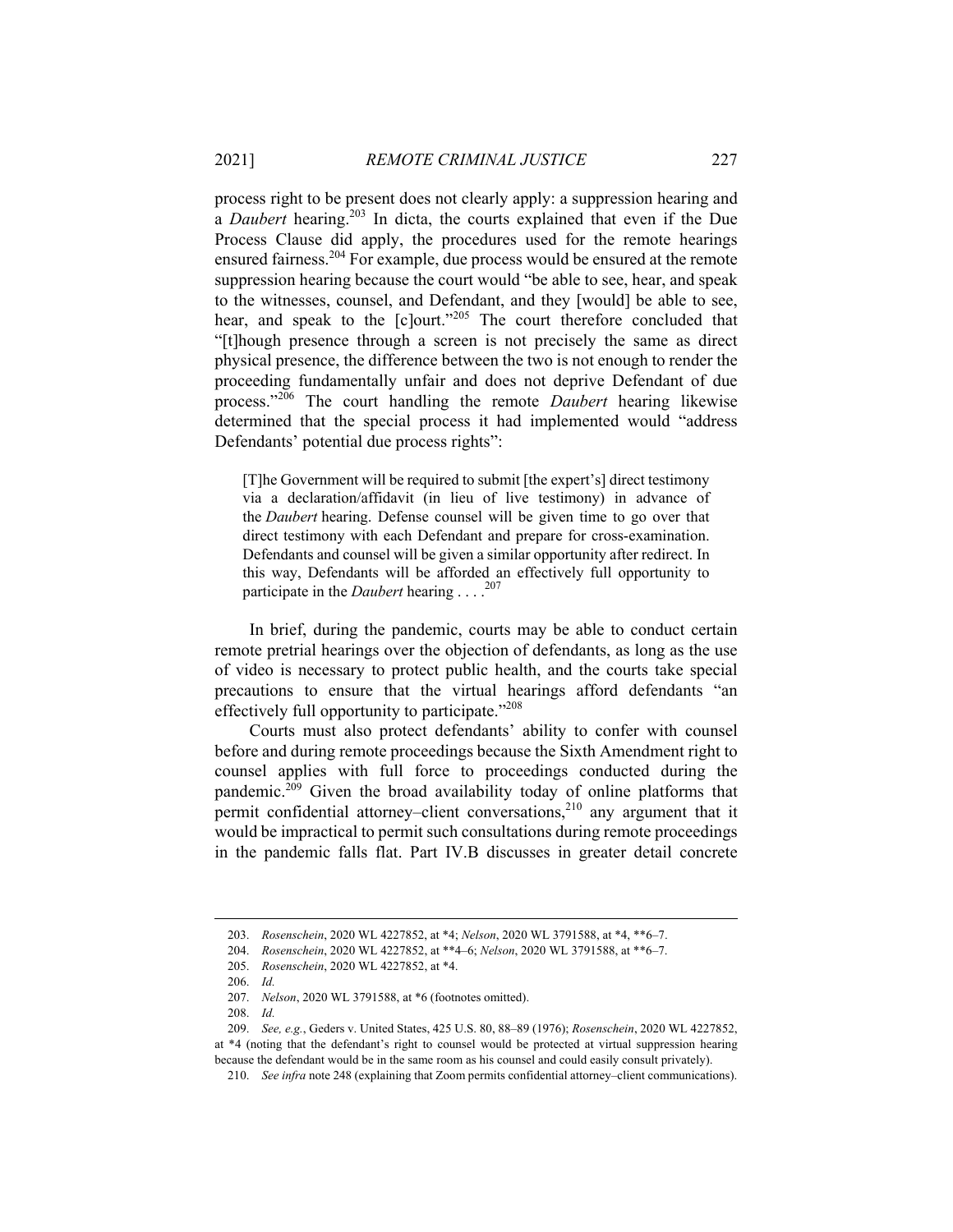measures that courts can take to ensure that defendants receive effective assistance in remote proceedings.<sup>211</sup>

When it comes to the mandates of the Confrontation Clause, which apply at the trial stage, courts have divided on whether the pandemic justifies the use of remote testimony without the defendant's consent. One federal district court concluded that in the case before it, the health risks posed by the pandemic justified the use of video testimony by a medically vulnerable witness.<sup>212</sup> The court explained that "there is no question that limiting the spread of COVID-19 and protecting at-risk individuals from exposure to the virus are critically important public policies"; because the witness at issue was medically vulnerable and would have had to travel from Texas to New York to testify in person, use of video testimony was necessary to protect the government interest in protecting the witness's and the public's health.<sup>213</sup> Importantly, the court added that the existence of a prior deposition of the witness, where the defendant had been given the opportunity to confront the witness in person, strengthened the reliability of the process by which the video testimony would be made because it permitted the defense to compare the statements and challenge the testimony as needed.<sup>214</sup>

But in two other cases where the defendant did not consent to remote testimony, federal district courts refused to authorize such testimony, even though the witnesses would have to travel from out of state during the pandemic and were concerned for their health.<sup>215</sup> In one case, the witness was medically vulnerable and would have to travel from Wisconsin to Montana to testify, but the court noted that car travel was a reasonable alternative for the witness.216 In the other case, the witness was an out-of-state expert, and the court concluded that the prosecution could find an in-state witness to testify instead or could ask for a continuance of the case until the health threat from the pandemic subsided.<sup>217</sup> As commentators have pointed out, another reasonable alternative for medically vulnerable witnesses might be for the defendant and defense counsel to travel to the witness to conduct a socially distanced pretrial deposition, which can then be introduced at trial or be

 <sup>211.</sup> *See infra* Part IV.B (setting out recommendations for future online court proceedings).

 <sup>212.</sup> United States v. Donziger, No. 11-CV-691, 2020 WL 5152162, at \*2 (S.D.N.Y. Aug. 31, 2020).

 <sup>213.</sup> *Id.* (noting that there was "[no] question that allowing Mr. Zelman[—]who is in his 70s and suffers from [Redacted], which, as the letters from his physician reflect, places him at heightened risk of dangerous complications should he contract COVID-19<sup>[--</sup>]to testify via live video rather than in person, which would require boarding a plane and spending at least two weeks in New York City, is needed to promote those important public policies").

 <sup>214.</sup> *Id.*

 <sup>215.</sup> United States v. Casher, No. CR 19-65-BLG-SPW, 2020 WL 3270541, at \*3 (D. Mont. June 17, 2020); United States v. Pangelinan, No. 19-10077-JWB, 2020 WL 5118550, at \*4 (D. Kan. Aug. 31, 2020) (finding that because alternatives to remote testimony exist, such as continuing the case and finding an in-state testifying expert, video testimony is not *necessary* to further the state policy of protecting public health).

 <sup>216.</sup> *Casher*, 2020 WL 3270541, at \*3.

 <sup>217.</sup> *Pangelinan*, 2020 WL 5118550, at \*4.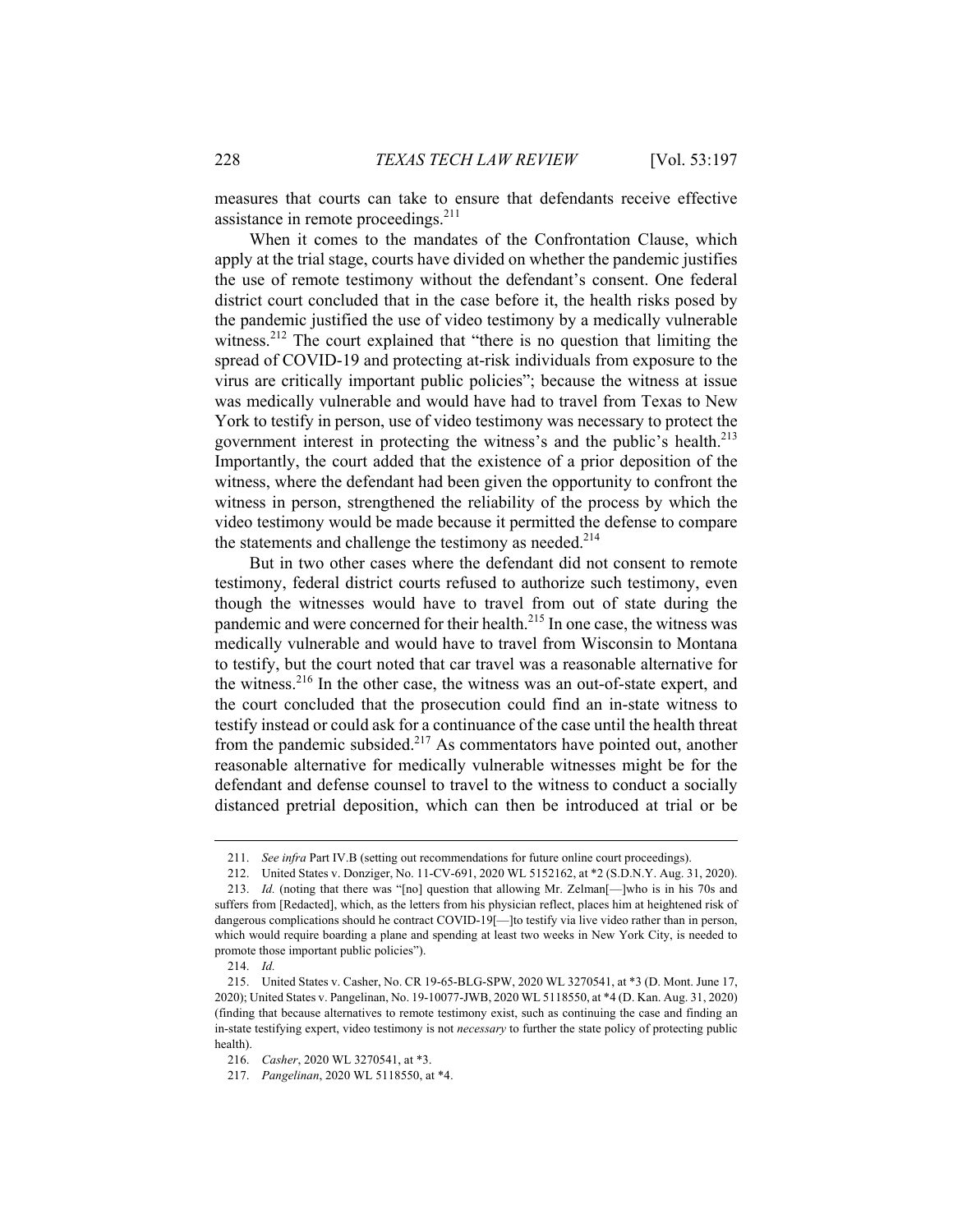supplemented by video testimony.<sup>218</sup> The case law suggests that remote testimony may be permitted during the pandemic only in exceptional circumstances, where the witness's health would be endangered by in-person testimony and no alternatives to remote testimony (such as postponing the trial, finding an alternate witness, or conducting a socially distanced pretrial deposition) are reasonably available.

In addition to the Confrontation Clause, the Sixth Amendment's guarantee of a fair and impartial jury limits states' ability to conduct remote jury trials during the pandemic. As Section II.A.2.e discussed, the increased risk of outside influences on virtual juries, as well as the greater difficulty that courts would have in policing such influences in an online setting, raise serious constitutional concerns.<sup>219</sup> Even a compelling state interest, such as the protection of public health, does not override the equally compelling interest in ensuring a fair and impartial jury trial. Accordingly, jury trials may not be conducted remotely, at least not without the consent of the defendant.<sup>220</sup> In addition, where the defendant does consent, judges must take special measures to protect the fairness of remote jury trials. $^{221}$ 

The expanded use of virtual proceedings during the pandemic has also raised concerns with respect to the right to a public trial. A number of jurisdictions have broadcast criminal proceedings online to accommodate public access.<sup>222</sup> But others have not, either because of concerns about disclosing confidential or sensitive information or because of preexisting prohibitions on broadcasting of court proceedings.<sup>223</sup> While protecting

 <sup>218.</sup> Jessica Arden Ettinger et al., *Ain't Nothing Like the Real Thing: Will Coronavirus Infect the Confrontation Clause?*, 44-May CHAMPION 56, 59 (2020); Ayyan Zubair, Confrontation During COVID (unpublished manuscript), https://papers.ssrn.com/sol3/papers.cfm?abstract\_id=3702551.

 <sup>219.</sup> *See supra* Part II.A.2.e.

 <sup>220.</sup> Some rules also require the consent of the prosecution for remote jury trials. Twenty-Sixth Emergency Order Regarding the COVID-19 State of Disaster 20-9112 ¶ 7, https://www.txcourts.gov/ media/1449738/209112.pdf.

 <sup>221.</sup> *See supra* Part II.A.2.e.

 <sup>222.</sup> *See, e.g.*, Supreme Court of Michigan, Order Expanding Authority for Judicial Officers to Conduct Proceedings Remotely (Apr. 7, 2020), https://courts.michigan.gov/Courts/MichiganSupreme Court/rules/court-rules-admin-matters/Administrative%20Orders/2020-08\_2020-04-07\_FormattedOrder \_AO2020-6.pdf; Supreme Court of New Jersey, COVID-19 – Updated Guidance on Remote Proceedings in the Trial Courts; Options for Observing Court Events and Obtaining Video and Audio Records; Court Authority to Suspend the Commencement of Certain Custodial Terms (Apr. 20, 2020), https://www.njcourts.gov/notices/2020/n200420a.pdf?c=8vE; *Texas Court Live Streams*, TEX. JUD. BRANCH, http://streams.txcourts.gov (last updated Aug. 5, 2020).

 <sup>223.</sup> *See, e.g.*, *Judiciary Provides Public, Media Access to Electronic Court Proceedings*, U.S. CTS. (Apr. 3, 2020), https://www.uscourts.gov/news/2020/04/03/judiciary-provides-public-media-accesselectronic-court-proceedings; *Judiciary Authorizes Video/Audio Access During COVID-19 Pandemic*, U.S. CTS. (Mar. 31, 2020), https://www.uscourts.gov/news/2020/03/31/judiciary-authorizes-videoaudioaccess-during-covid-19-pandemic?utm\_campaign=usc-news&utm\_medium=email&utm\_source=gov delivery. Federal courts have varied in how they have provided public access, however: "Some court units are providing call-in and video conferencing links from their websites and others are asking that the media and other third parties call the clerk of court's office for the information." *Courts Deliver Justice Virtually Amid Coronavirus Outbreak*, U.S. CTS. (Apr. 8, 2020), https://www.uscourts.gov/news/2020/04/08/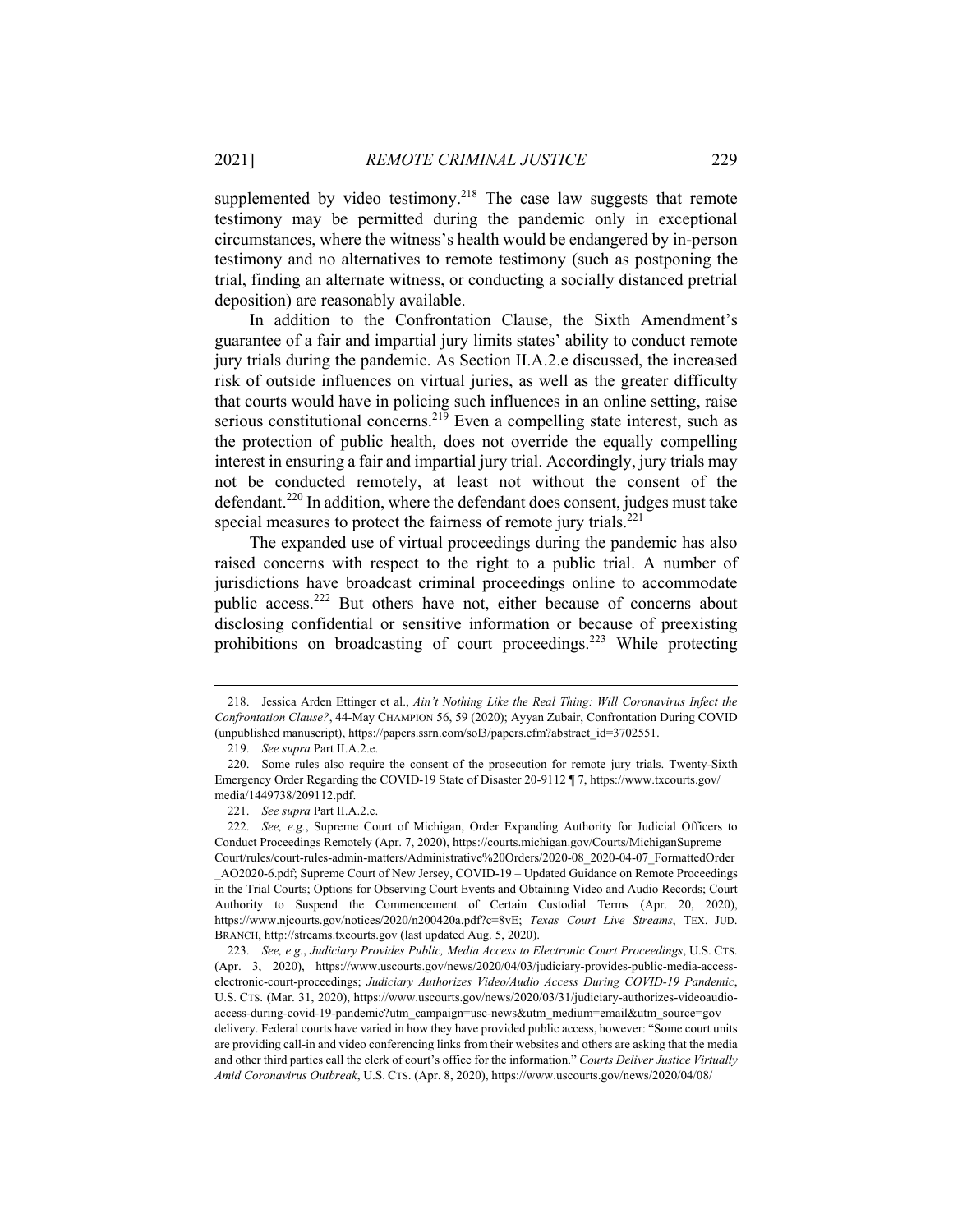public health is an overriding state interest that can justify limitations on public access, $2^{24}$  it is unlikely that the pandemic excuses complete closures of the proceedings, because reasonable alternatives to such closures exist.225 Broadcasting remote proceedings on television monitors inside a courtroom, or on private or public Internet channels, as many courts have done, are two available options.<sup>226</sup> If necessary to protect sensitive information or safeguard the privacy or safety of the participants, courts can also provide partial public access to remote proceedings—for example, with a web-link provided by a court administrator only upon request.<sup>227</sup>

In brief, the Constitution continues to impose limits on the use of remote proceedings even during the pandemic, though these constraints can in some cases be overridden by the state's compelling interest in protecting public health and speedy trial rights. For example, certain pretrial criminal proceedings might be conducted virtually even without the defendant's consent, as long as courts take special measures to ensure the fairness of the proceedings, compliance with the right to counsel, and the right to a public trial. Still, given the uncertainty in the law, the better practice, even during the pandemic, is to obtain the consent of the defendant, as the federal system and some states have done.<sup>228</sup> The defendant's consent is even more clearly required during virtual criminal *trials* because of the strictures of the Confrontation Clause and the greater likelihood that the video format would affect the fairness of the proceedings, the ability of counsel to offer effective assistance, and the fairness and impartiality of the jury.

### *B. The Practice of Remote Proceedings During the Pandemic: The Views of Prosecutors, Defense Attorneys, and Judges*

As courts increasingly decide whether and how to use videoconferencing during the pandemic, it is important to consider the perspectives of those judges and practitioners who have experience with the practice. These views can help inform decisions not only during but also after the pandemic, as courts and policymakers weigh whether to use remote proceedings more broadly in ordinary times. To help gather these perspectives, I conducted a survey of state and federal judges, prosecutors, and criminal defense attorneys practicing in Texas.

courts-deliver-justice-virtually-amid-coronavirus-outbreak; *see also* Dallas Bar Association, *Trial Tips Webinar: Online Court Proceedings* (May 15, 2020) (remarks by Chief Judge Barbara M. Lynn, N.D. Tex.).

 <sup>224.</sup> *See supra* Part II.A.2.d; Smith, *supra* note 81, at 14–15.

 <sup>225.</sup> *See* Waller v. Georgia, 467 U.S. 39, 48 (1984); OFF. OF CT. ADMIN., *supra* note 86, at 3.

 <sup>226.</sup> *See* OFF. OF CT. ADMIN., *supra* note 86, at 3.

 <sup>227.</sup> *See supra* notes 83, 86 and accompanying text.

 <sup>228.</sup> *E.g.*, CARES Act, *supra* note 184; California Emergency Rules, *supra* note 185.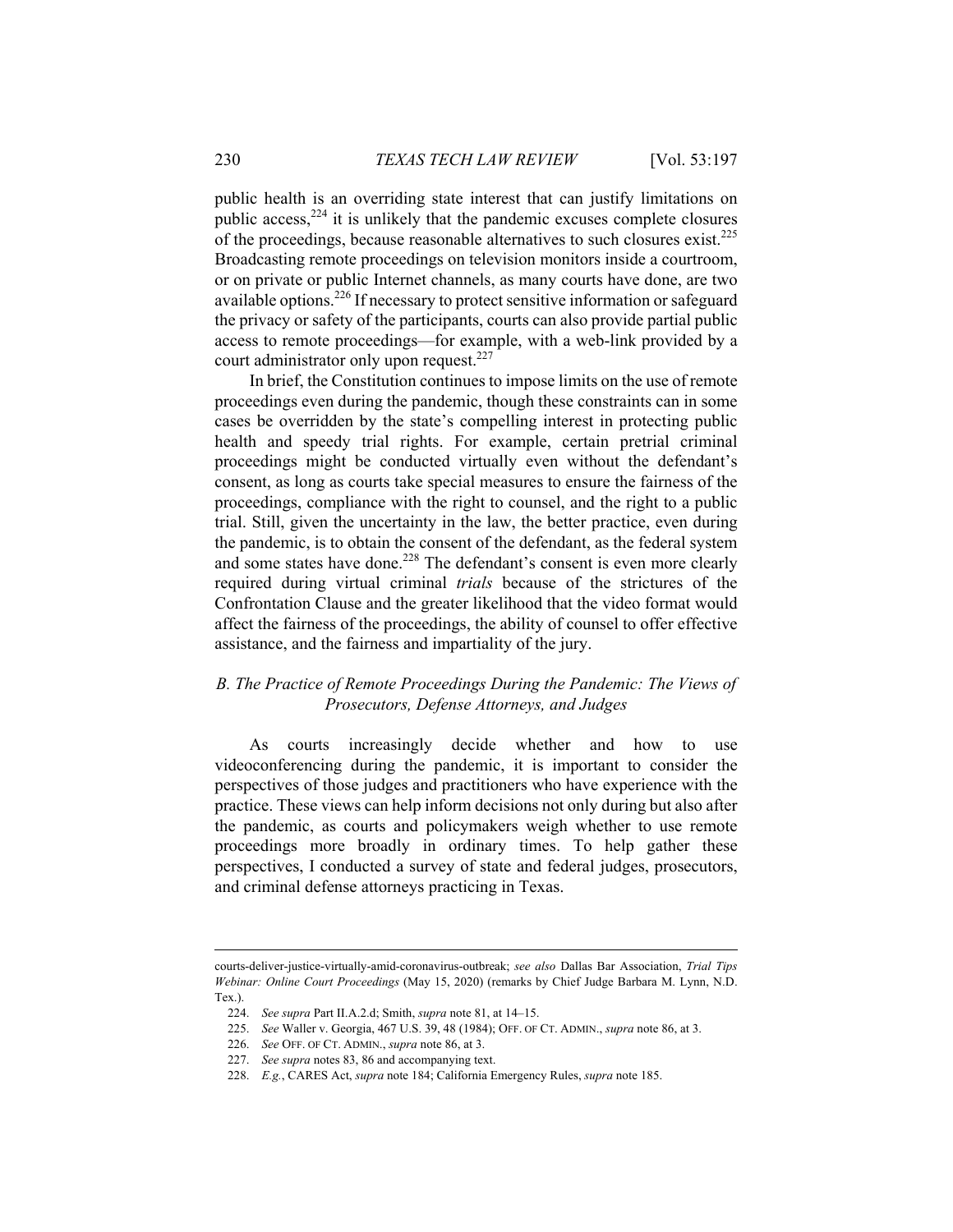#### *1. Survey Method*

The survey was web-based, confidential, and took about ten minutes to complete. I emailed invitations to take part in the survey to state and federal judges,<sup>229</sup> prosecutors,<sup>230</sup> and defense attorneys<sup>231</sup> in urban, suburban, and rural counties across Texas and all four federal districts in Texas. Survey responses from 589 practitioners and judges arrived between May and August 2020. After excluding noneligible surveys, we analyzed 212 responses from defense attorneys, 218 from prosecutors, and 138 from judges.<sup>232</sup> While I am unable to calculate the precise response rate for many

I also sent the survey to the U.S. attorneys in the four federal districts of Texas. Responses were distributed to prosecutors in three of the four districts. Those three districts have around 400 prosecutors total in their criminal divisions. *See, e.g*., U.S. ATTY'S OFF., N.D. TEX., *Crim. Div*., https://www.

justice.gov/usao-ndtx/criminal-division (noting that about eighty federal prosecutors work in the Criminal Division in the Northern District). Assuming all prosecutors in these offices received the survey (which is unlikely because at least one of the offices said they would only distribute the survey to a handful of attorneys), the response rate was roughly 4%.

 231. Texas Criminal Defense Lawyers Association (TCDLA) forwarded the survey invitation to the 3,300 members on its listserv. Subsequently, the Dallas Criminal Defense Attorney Association sent the invitation to its members and forwarded it to the Dallas Black Criminal Bar Association. I also sent the invitation to the four federal public defenders across Texas, three of whom distributed it to their staff; one further sent it to several federal defenders in other states.

Because I am not certain how many state or federal defense attorneys received the survey, I am unable to calculate a precise response rate. However, just based on the number of TCDLA members who received an email about the survey, we can estimate that the defense attorney response rate is at most 6%. If my estimate of the federal public defenders who received the email is correct (153 federal public defenders practice in the three federal districts in which the surveys were distributed), the response rate for them is around 21%.

 <sup>229.</sup> There are a total of 727 state district court and county court judges and 120 federal judges in Texas. *See, e.g*., OFF. OF CT. ADMIN., *Profile of Appellate and Trial Judges as of Sept. 1, 2020*, https://www.txcourts.gov/media/1449683/judge-profile-sept-2020.pdf; U.S. DIST. CT., N.D. TEX., *Judges*, http://www.txnd.uscourts.gov/northern-district-judges (listing federal district court and magistrate judges in the Northern District of Texas). Because the emails of state judges are rarely publicly available, I sent emails to a select group of 292 state judges across Texas whose emails I was able to obtain through extensive research. These included judges in rural, suburban, and urban areas. I also emailed the 120 federal district and magistrate judges in the four federal districts of Texas. Of these, three judges wrote back that they could not take the survey because they had not conducted any online proceedings, one that she was retired, and one that he did not preside over criminal cases. I received responses from 92 state and 46 federal judges. Accordingly, the response rate was 39% for federal judges and 31.5% for state judges.

 <sup>230.</sup> I emailed an invitation to 139 district attorneys (DAs) and 137 county attorneys (CAs) from counties across Texas, and asked them to distribute the survey to their staff. (The numbers in these groups exclude CAs and DAs who emailed me that they would not take the survey because they had either not conducted videoconference proceedings or, as with some CAs, did not handle criminal matters). The Texas District & County Attorneys Association (TDCAA) also posted a link to the survey on its Twitter feed, and I shared a survey invitation on the TDCAA web forum. Responses came from prosecutors in 69 counties. Because I am not certain how many state prosecutors received the survey, I am unable to calculate a response rate for state prosecutors.

 <sup>232.</sup> Shalima Zalsha of the SMU Statistical Consulting Center helped me conduct the statistical analysis of the data. While the combined number was 589 respondents, we excluded respondents who had clicked on the survey but had not responded to any of the substantive questions. We also excluded several respondents who practiced federally but not in Texas. After these exclusions, 568 respondents began the survey, of whom 518 (91.2%) completed at least 70% of the questions.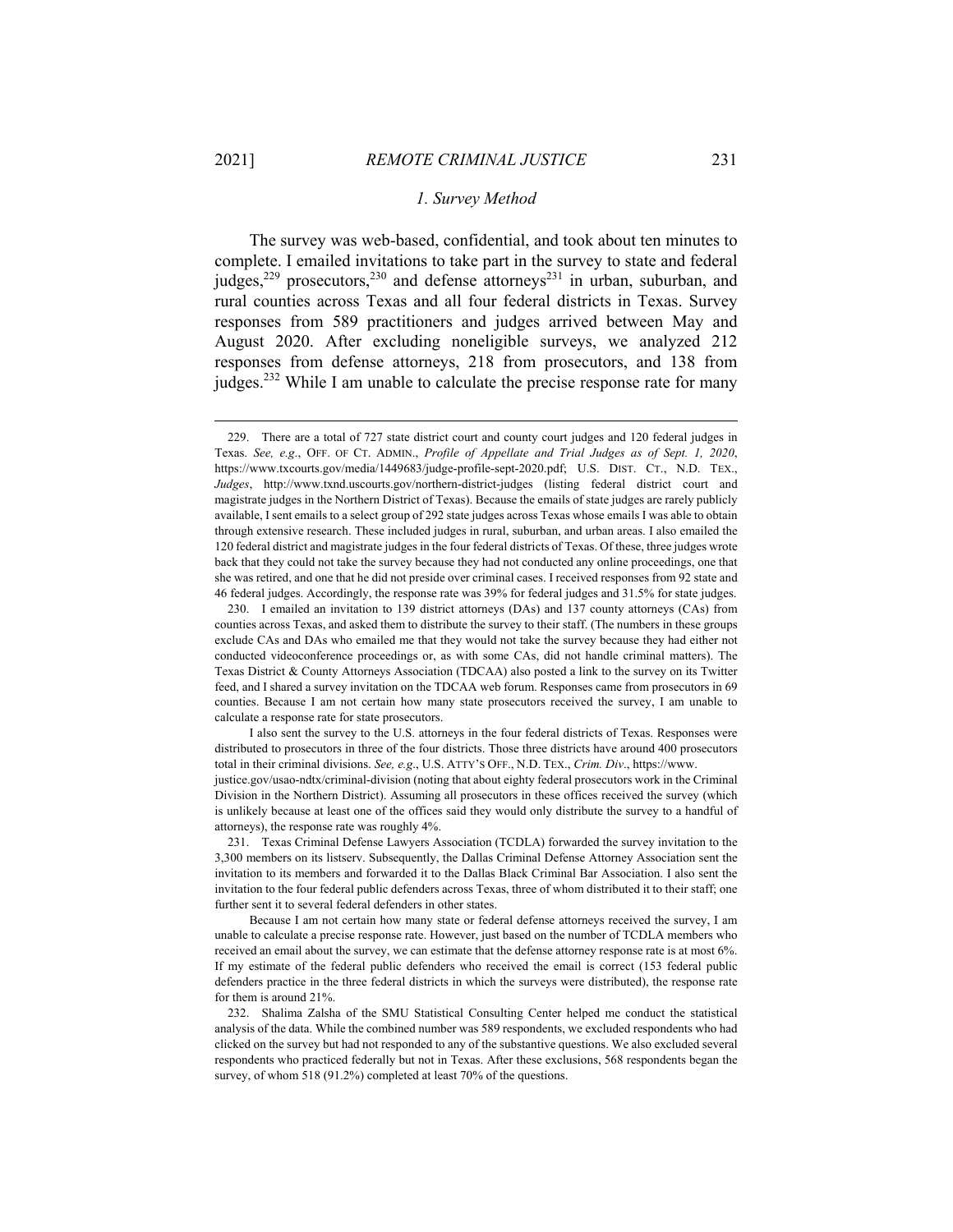of the groups, it ranged from at least 4% for federal prosecutors to less than 6% of state criminal defense attorneys, around 21% of federal public defenders, 31.5% of state judges, and 39% of federal judges.<sup>233</sup>

Among practitioners who did respond, 32 defense attorneys practiced exclusively at the federal level, 16 of the prosecutor respondents worked federally, and 46 of the judge respondents did so. The rest of the respondents practiced at the state level, or in the case of 50 of the private defense attorneys, at both the state and federal level. $^{234}$  State prosecutor respondents came from 69 different counties, and defense attorneys worked in at least 104 different counties. After accounting for overlapping counties, responses came from attorneys across at least 140 out of the 254 Texas counties.<sup>235</sup> Roughly 18% of the state prosecutor and defense attorney respondents practiced in rural counties, while about  $12\%$  of state judge respondents did so.<sup>236</sup>

Prosecutor and defense respondents could choose more than one area as best describing their practice over the previous year: 219 of the respondents chose misdemeanors, 347 chose felony, and 121 chose appeals or "other" as their primary area of practice.<sup>237</sup> It is not uncommon for private defense attorneys to handle both misdemeanors and felonies, and 133 defense attorneys selected both as primary areas of practice. Federal judges, prosecutors, and public defenders primarily work on felony cases, but because they may also handle a small number of misdemeanor cases, we did not consider them when comparing felony and misdemeanor responses.<sup>238</sup> At the state level, 38% of judges and 26% of prosecutors handled misdemeanor cases.239 While we do not have data to assess this question for prosecutors

 <sup>233.</sup> *See supra* notes 229–31 and accompanying text.

 <sup>234.</sup> About 82 defense attorneys identified "federal" as a category that best described their individual practice over the last year. But among these, only 32 practiced exclusively at the federal level.

 <sup>235.</sup> Judges were not asked to indicate the name of the county in which they practiced, but simply whether the county was urban, suburban, or rural.

 <sup>236.</sup> Defense attorneys, who often practiced in multiple counties, were identified as "rural" if they practiced exclusively in counties that were categorized as rural or if they practiced in at least two rural counties. Rurality for them and prosecutors was categorized based on this map by the Texas Department of Agriculture: *Texas County Designations*, TEX. STATE OFF. OF RURAL HEALTH: TEX. DEP'T OF AGRIC. (Apr. 2012), https://www.texasagriculture.gov/Portals/0/forms/ER/Rural-Metro%20Counties.pdf. Judges were asked to self-categorize their county as "urban, suburban, or rural." It appears that the percent of survey respondents who practice in rural areas is not significantly different from the percent of Texas criminal law practitioners who practice in rural areas. E-mail from Cory Squires, Research & Analysis Dep't Dir., State Bar of Tex., to Jenia Turner, Professor, SMU Dedman Sch. of L. (Sept. 29, 2020) (citing State Bar of Texas data that 80.76% of Texas criminal law attorneys practice in the top ten metropolitan areas of Texas) (on file with author) .

 <sup>237. 218</sup> prosecutors and 212 defense attorneys responded to this question.

 <sup>238.</sup> Close to 90% of cases filed in federal court are felonies. *See* MARK MOTIVANS, U.S. DEPT. OF JUST., FEDERAL JUSTICE STATISTICS 2015–2016, Tbl. 6 (Jan. 2019), https://www.bjs.gov/content/pub/pdf /fjs1516.pdf.

 <sup>239.</sup> We identified their practice based on the types of hearings that they said they had handled online during the pandemic.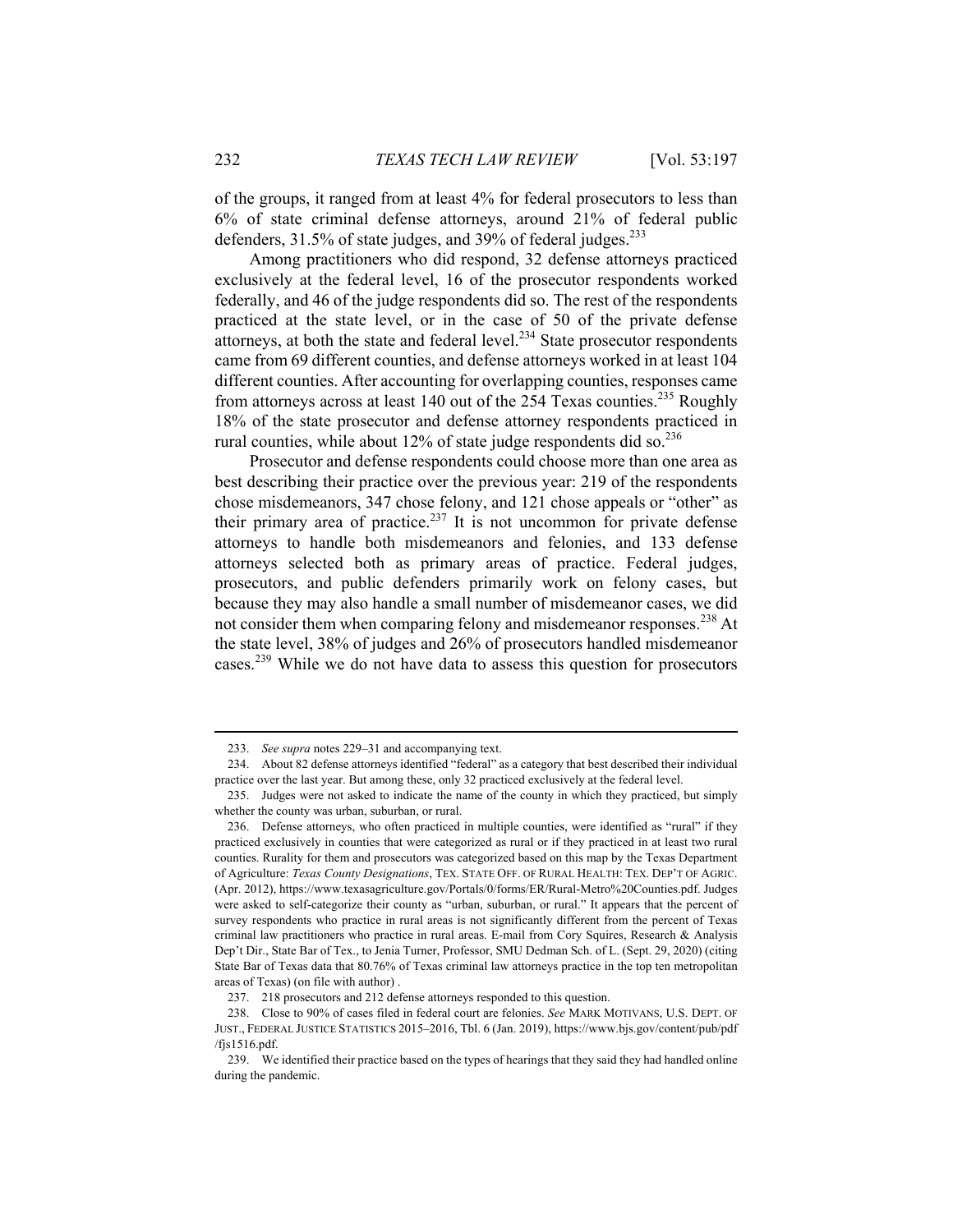and defense attorneys, the felony-misdemeanor composition of our state judge respondents appears representative.<sup>240</sup>

Among the defense attorneys, roughly 17% were public defenders. Among the private attorneys, 93% had a caseload in which the majority of the cases were criminal matters,<sup>241</sup> and 43% had a majority of appointed cases—i.e., cases where they were appointed to represent an indigent defendant.<sup>242</sup>

Like most surveys of this nature, the survey sample is nonrepresentative, as participants were not randomly chosen but rather self-selected to take the survey.<sup>243</sup> Although I attempted to reach out broadly to prosecutors and defense attorneys across Texas at both the federal and state level, the results may not generalize to all attorneys in the state because the sample is nonrepresentative.244 However, analysis of the data indicates that responses concerning the main topic—the advantages and disadvantages of online criminal proceedings—were generally not affected by race, gender, or years of practice, which may help to allay concerns about the nonrepresentative nature of our samples. Likewise, the difference in responses about the advantages and disadvantages of online proceedings was not statistically significant based on whether a respondent practiced in a rural or urban county and whether the respondent handled primarily misdemeanor or felony cases.

 <sup>240.</sup> Statewide, 250 judges (or 34%) work in county courts at law, which handle misdemeanor cases; while 477 judges work in district courts, which handle felony cases. OFF. OF CT. ADMIN., *supra* note 229. 241. Of these, 17% had a caseload in which 51%–75% of the cases were criminal, and 76% had a

caseload of which 76%–100% of the cases were criminal. 242. Of the remaining private defense attorney respondents, 24% did not handle indigent defense cases, and for 33%, appointed cases represented a minority of their caseload.

 <sup>243.</sup> *See Bias in Survey Sampling*, STAT TREK, http://stattrek.com/survey-research/survey-bias.aspx (last visited Jan. 18, 2021) (explaining the difference between representative and nonrepresentative samples in a survey, and discussing how bias may arise from nonrepresentative sampling).

 <sup>244.</sup> Because the survey sample was not random, we compared the gender and race composition of respondents with demographic data we received from the State Bar of Texas and data from the Texas Office of Court Administration. E-mail from Cory Squires, Research & Analysis Dep't Dir., State Bar of Tex., to Brooke Vaydik, Student, SMU Dedman Sch. of L. (Aug. 7, 2020, 13:58 CST) (on file with author); OFF. OF CT. ADMIN., *supra* note 229. Defense respondents were compared with "criminal law" attorneys, prosecutors were compared with "government attorneys," and judges were compared with "judges" in the Texas Bar and with the Texas Office of Court Administration statistics on district court and county court at law judges. These demographic profiles are not complete equivalents (e.g., government attorneys and judges include those who practice in civil law). With that caveat, we found the following: The gender composition was not significantly different in the three groups. However, the race composition in our sample was significantly different from the race composition of Texas judges, prosecutors, and defense attorneys. Among defense attorneys, a lower percentage of African-American respondents and a higher percentage of respondents of other races and ethnicities were observed. Among judges and prosecutors, a lower percentage of White respondents and a higher percentage of respondents of other races and ethnicities were observed.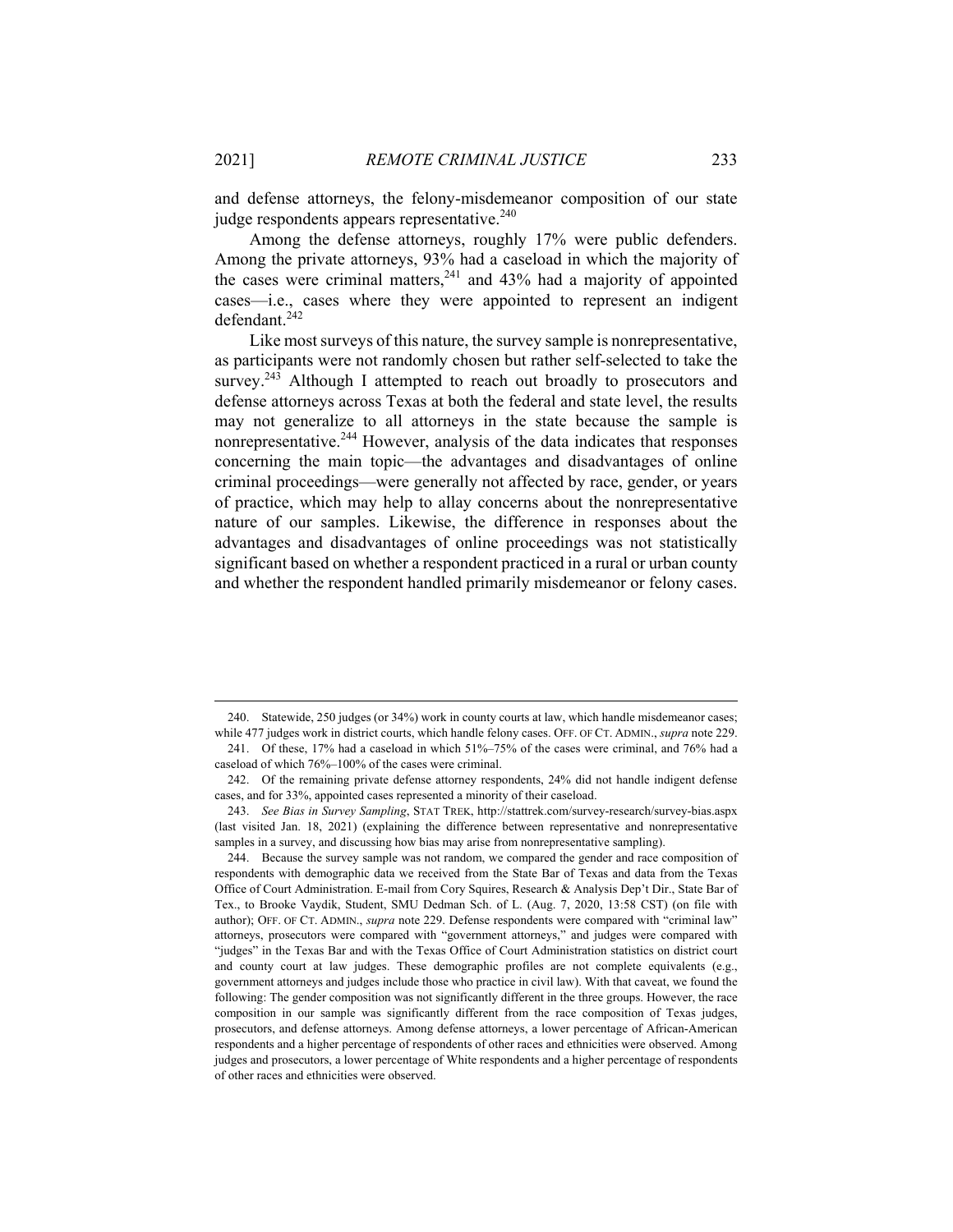|                              | Defense (%) | Judges (%) | Prosecutors (%) |
|------------------------------|-------------|------------|-----------------|
| Gender:                      |             |            |                 |
| Female                       | 29.5        | 42.0       | 47.4            |
| Male                         | 69.4        | 58.0       | 52.1            |
| Other                        | 1.1         | 0.0        | 0.5             |
| Race:                        |             |            |                 |
| White                        | 77.3        | 64.0       | 74.2            |
| African-<br>American         | 2.12        | 8.1        | 4.7             |
| Hispanic                     | 14.8        | 24.3       | 10.5            |
| Other                        | 5.8         | 3.6        | 10.5            |
| <b>Years of</b><br>practice: |             |            |                 |
| $0 - 5$                      | 10.8        | 39.4       | 31.5            |
| $6 - 20$                     | 36.8        | 40.9       | 51.6            |
| $20+$                        | 52.4        | 19.7       | 16.9            |

# Table 1. Respondents' Demographic Characteristics<sup>245</sup>

## *2. Experience with Remote Criminal Proceedings*

At the outset, the survey assessed respondents' experiences with videoconference proceedings before the pandemic. In Texas, videoconference proceedings have been statutorily authorized for initial appearances since 1989, and for pleas and waivers of rights since 1997.<sup>246</sup> At the federal level, the rules have permitted initial appearances and arraignments by video since  $2002.<sup>247</sup>$  Just over a quarter of the survey

 <sup>245.</sup> For an explanation of how our respondents' demographics compare to the broader demographics of criminal law attorneys, government attorneys, and judges in Texas, see *supra* note 244.

 <sup>246.</sup> Act of Aug. 28, 1989, 71st Leg. R.S., ch. 977, § 1, 1989 Tex. Gen. Laws 4053, 4053–54 (amending TEX. CODE CRIM. PROC. ANN. art. 15.17(a) to provide for initial appearance via closed-circuit television); Act of Sept. 1, 1997, 75th Leg., R.S., ch. 1014, § 1, 1997 Tex. Gen. Laws 3700, 3701 (providing for the entry of a plea or waiver of rights by closed-circuit video teleconferencing upon the consent of the defendant and the State). Last year, the legislature extended videoconferencing to hearings on the failure to satisfy a judgment and on the reconsideration of fines. Act of June 15, 2019, 86th Leg., R.S., ch. 1352, § 3.09, eff. Jan. 1, 2020 (to be codified at TEX. CODE CRIM. PROC. ANN. ch. 45(b)).

 <sup>247.</sup> FED. R. CRIM. P. 5, 10, 43 advisory committee's note to the 2002 amendment.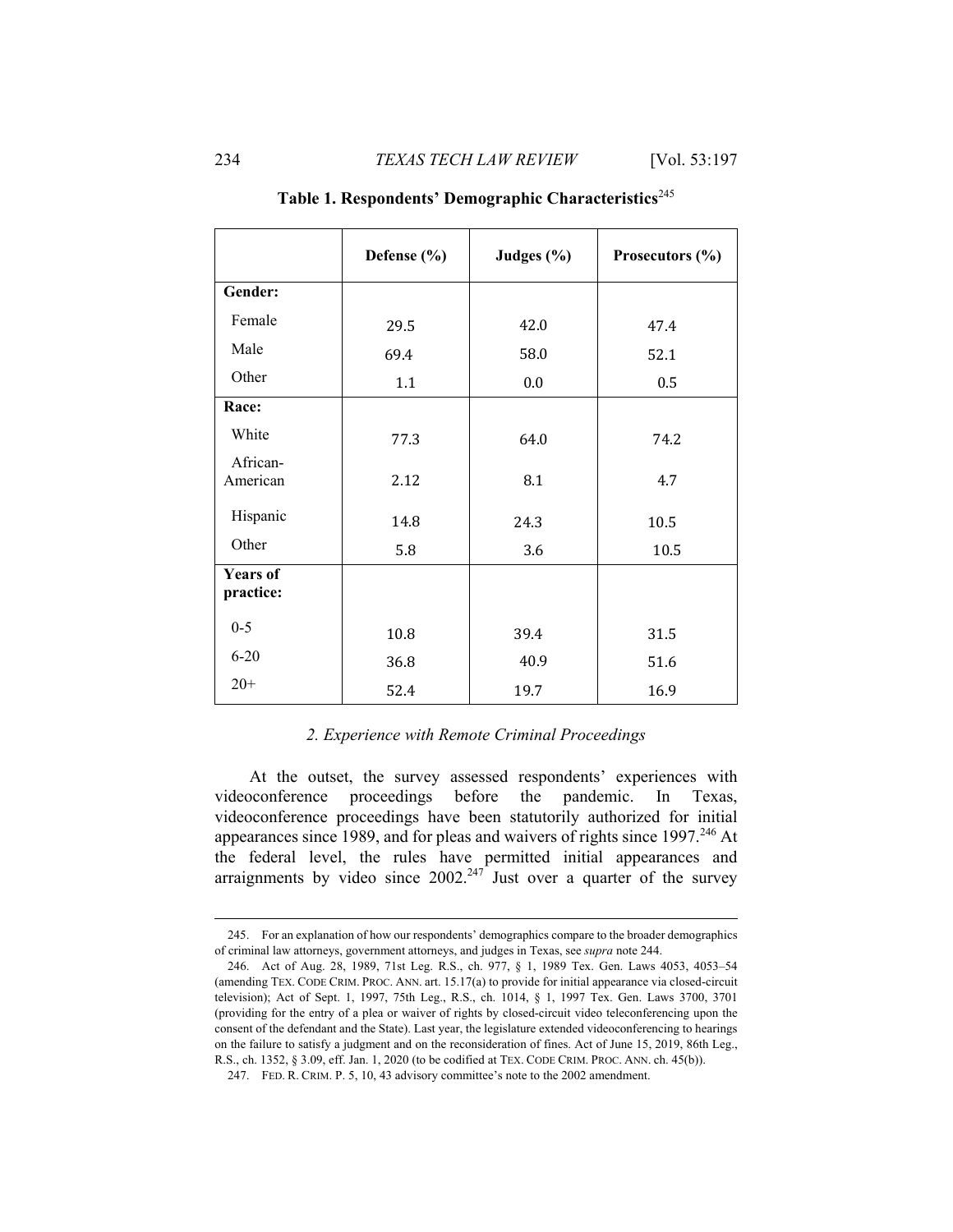respondents said that they had participated in such proceedings *before* the pandemic. The number of remote proceedings in which respondents had participated before the pandemic was relatively small—typically, only 1–5 proceedings. State respondents were more likely to have participated in videoconference proceedings before the pandemic than their federal counterparts. This is not surprising, as the Texas Rules of Criminal Procedure authorize a somewhat broader range of videoconference proceedings than the federal rules.<sup>248</sup> The types of proceedings in which respondents had participated pre-pandemic ranged from arraignments, to bail and plea hearings, to sentencing and post-conviction hearings.

As expected, a much larger number of respondents—over 92% of respondents—had participated in online criminal proceedings *during* the pandemic.249 The number of remote hearings that respondents had handled during the pandemic had also grown substantially. The three most common types of proceedings in which respondents had participated via video during the pandemic were bail, plea, and sentencing hearings.

The most frequently used technology for online criminal proceedings was Zoom, followed by Microsoft Teams, and Cisco WebEx or Jabber. At the federal level, courts were using Cisco at the outset of the pandemic but switched to Zoom because "[i]t permits separate rooms for confidential communications between counsel and client, has a very user-friendly system for using interpreters, and is user-friendly for attorneys and courts."<sup>250</sup>

Among respondents who knew whether online proceedings were broadcast to the public, close to 39% said that the proceedings were sometimes broadcast, and about 34% said that the proceedings were always broadcast. There was a significant difference in the responses between federal and state judges, as can be expected given the different guidance provided for online proceedings at the state and federal levels.<sup>251</sup> In Texas, broadcasting of video proceedings has been encouraged, with the Office of Court Administration setting up YouTube channels for trial courts.<sup>252</sup>

 <sup>248.</sup> *Compare* TEX. CODE CRIM. PROC. ANN. arts. 15.17, 27.18 (permitting the use of video for initial appearances and (with the parties' consent) plea hearings), *with* FED. R. CRIM. P. 5, 10 (allowing videoconference initial appearances and arraignments with the defendant's consent).

 <sup>249.</sup> Importantly, practitioners and judges who had not taken part in online proceedings were less likely to take the survey. Therefore, this number likely overstates the percentage of Texas lawyers who have participated in online proceedings during the pandemic.

 <sup>250.</sup> Judge Respondent #40.

 <sup>251. 71%</sup> of federal judges who answered this question said that online proceedings were "never" broadcast, compared to 14% of state judges. Half of the federal prosecutors either did not respond or answered "I don't know" to this question, so the sample size was too small to make a meaningful comparison. The same was true of federal defense attorneys. In both cases, however, federal practitioners were more likely to say "never" than their state counterparts (38% vs. 22% for prosecutors and 58% vs. 18% for defense attorneys).

 <sup>252.</sup> TEX. JUD. BRANCH, *supra* note 222.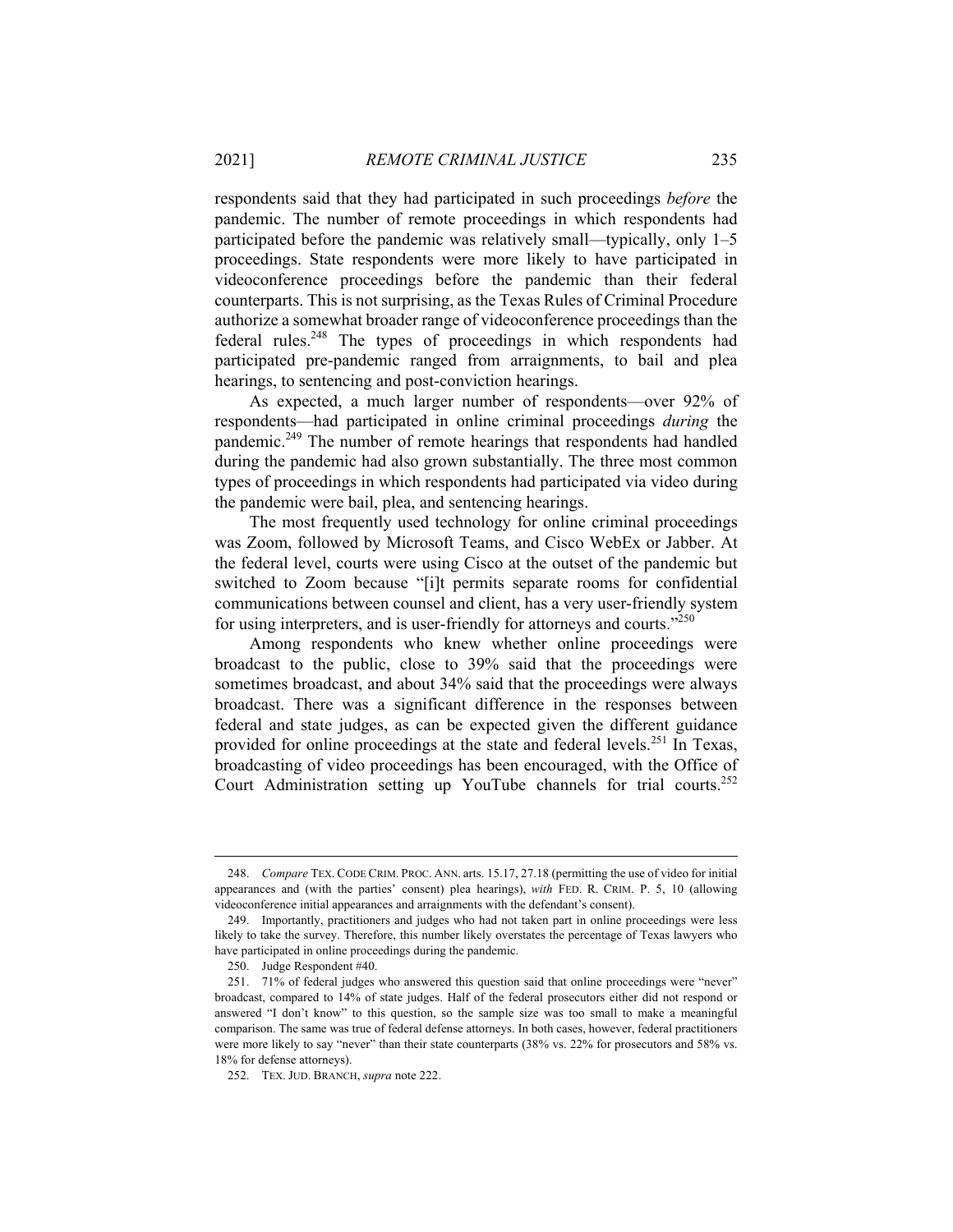Although some state judges are not making use of the channel, $^{253}$  survey responses confirm that broadcasting is available relatively broadly.

At the federal level, criminal procedure rules ban broadcasting of court proceedings.254 While the CARES Act temporarily enabled remote proceedings, federal courts are not live-streaming these proceedings because of the continued prohibition under the Rules and because of concerns that sensitive information might be revealed to the public.<sup>255</sup> Federal courts are instead providing more limited public access to the video proceedings by including access codes in the docket or providing the information upon request.<sup>256</sup>

Because videoconference proceedings had been used so infrequently in criminal cases before the pandemic, most respondents stated that they had not received guidance or training on the legal, ethical, or practical issues that can arise in such proceedings. Judges, at 61%, were the most likely to have received training or guidance, followed by prosecutors (45%), and defense attorneys (40%). Because a large majority of the defense attorney respondents were private defense attorneys, it is not surprising that they were the least likely to have received training. Among defense attorneys, public defenders (at 56%) were much more likely to have received guidance or training than their private counterparts (at 36%). A number of respondents in all three groups thought that additional training on the legal, ethical, and practical issues would be beneficial.<sup>257</sup> While only a minority of practitioners had received training on online proceedings, a large majority (88%) stated that most judges in their jurisdiction had been supportive in facilitating the proceedings.

 <sup>253.</sup> Some are providing online access upon request, while others are streaming to monitors within the courtrooms. *See, e.g.*, Judge Respondent #83 ("When our courthouse was closed to the public, online proceedings were broadcast online, but now that our courtrooms are opened up, the public may watch the proceeding in the courtroom on the screens, so no need to broadcast.").

 <sup>254.</sup> FED. R. CRIM. P. 53.

 <sup>255.</sup> *Judiciary Provides Public, Media Access to Electronic Court Proceedings*, U.S. CTS. (Apr. 3, 2020), https://www.uscourts.gov/news/2020/04/03/judiciary-provides-public-media-access-electroniccourt-proceedings; *Judiciary Authorizes Video/Audio Access During COVID-19 Pandemic*, U.S. CTS. (Mar. 31, 2020), https://www.uscourts.gov/news/2020/03/31/judiciary-authorizes-videoaudio-accessduring-covid-19-pandemic?utm\_campaign=usc-news&utm\_medium=email&utm\_source=govdelivery; *Courts Deliver Justice Virtually Amid Coronavirus Outbreak*, *supra* note 223; Dallas Bar Association, *supra* note 223 (remarks by Chief Judge Barbara M. Lynn, N.D. Tex.) (expressing concerns about revealing sensitive information if the proceedings are broadcast online).

 <sup>256.</sup> *Courts Deliver Justice Virtually Amid Coronavirus Outbreak*, *supra* note 223 ("Some court units are providing call-in and video conferencing links from their websites and others are asking that the media and other third parties call the clerk of court's office for the information."); *Press Freedom and Government Transparency During COVID-19*, REPS. COMM. FREEDOM PRESS, https://www.rcfp.org/ resources/covid-19/#court-access (last visited Jan. 18, 2021).

 <sup>257.</sup> Judge Respondent #83 (noting that at the state level, "[w]e have very little support or guidance on how to keep the public safe while ensuring the integrity and access of our judicial system"); Prosecutor Respondent #152 ("Additional training on these issues would be helpful as it appears this may be the new reality for quite some time.").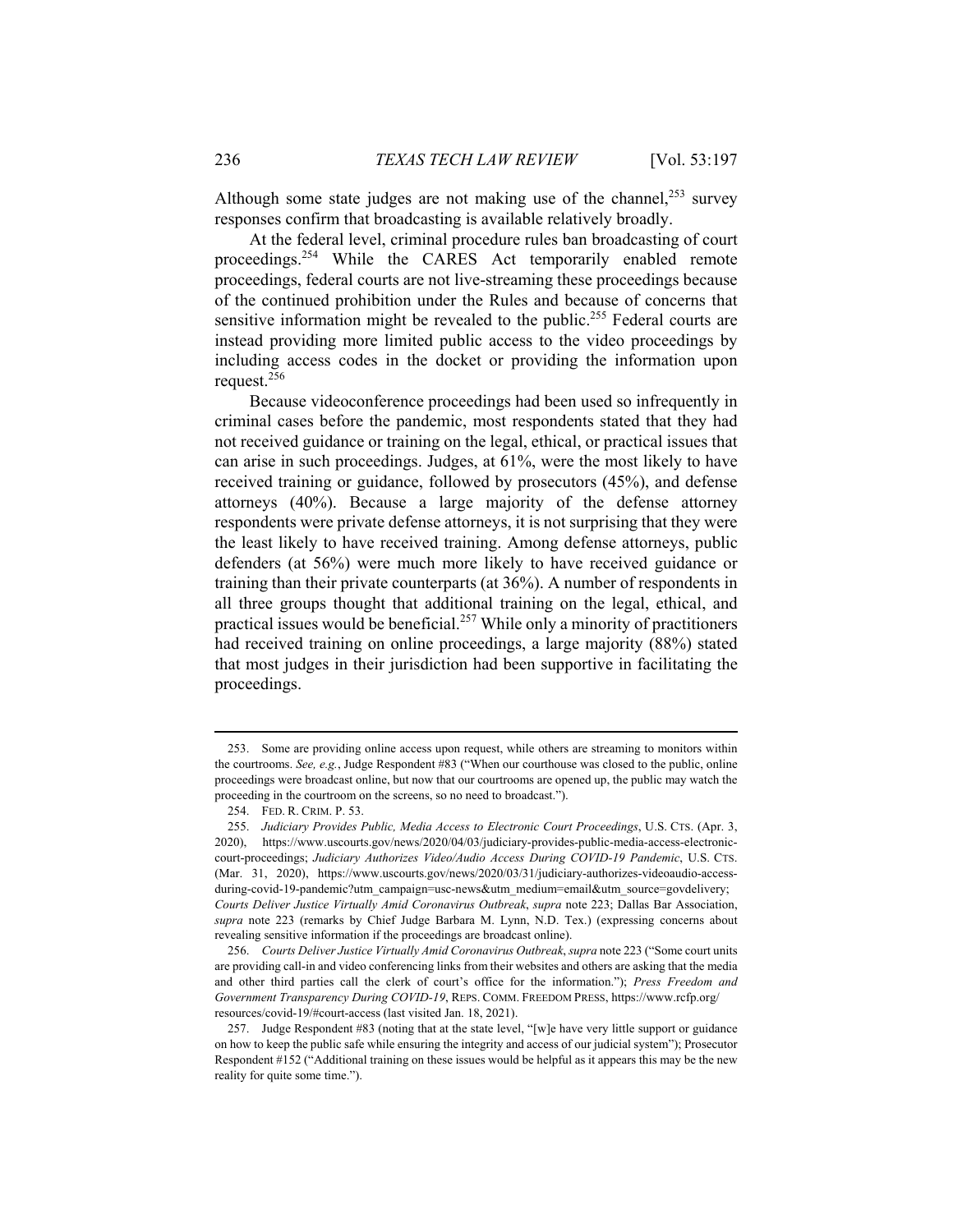#### *3. Advantages of Remote Criminal Proceedings*

The next set of questions examined whether practitioners and judges perceived online proceedings to have certain advantages and disadvantages, most of which had been previously identified in academic literature or case law. The survey presented respondents with seventeen statements about online proceedings and asked them whether they thought these statements were "never," "rarely," "sometimes," "often," or "always" true.<sup>258</sup> Table 2 shows the responses to the first seven questions, which focused on the potential advantages of online criminal proceedings. Table 2.1 next calculates a ranking of these advantages, based on their perceived frequency in online proceedings.

## **Table 2. Advantages of Online Criminal Proceedings: Perceived Frequency**<sup>259</sup>

*The superscripts in the table (P, J, and D) indicate a statistically significant difference* ( $p$ <0.05) from the group indicated ( $P=$ prosecutors,  $J=$ judges, *D=defense). For example, the "P" superscript in Defense-Rarely/Never indicates that the percent of defense attorneys who thought online criminal proceedings "never" or "rarely" save time or resources for the defendant is significantly different from the percent of prosecutors who thought the same.* 

 <sup>258.</sup> Prosecutors had to review only sixteen statements because I decided that they would not have a good basis on which to determine how frequently the online setting interferes with attorney–client confidentiality.

 <sup>259.</sup> I thank Shalima Zalsha of the SMU Statistical Consulting Center for conducting the statistical analysis of the data in this paper. She used chi-squared tests to test the association between the various demographic variables and the response. Whenever the sample size was insufficiently large, P-values for the tests were simulated using Monte Carlo simulation. For multiple comparisons of subgroups, the Fisher's exact test was performed with Bonferroni adjustment to correct for multiple testing and reduce the risk of type I error.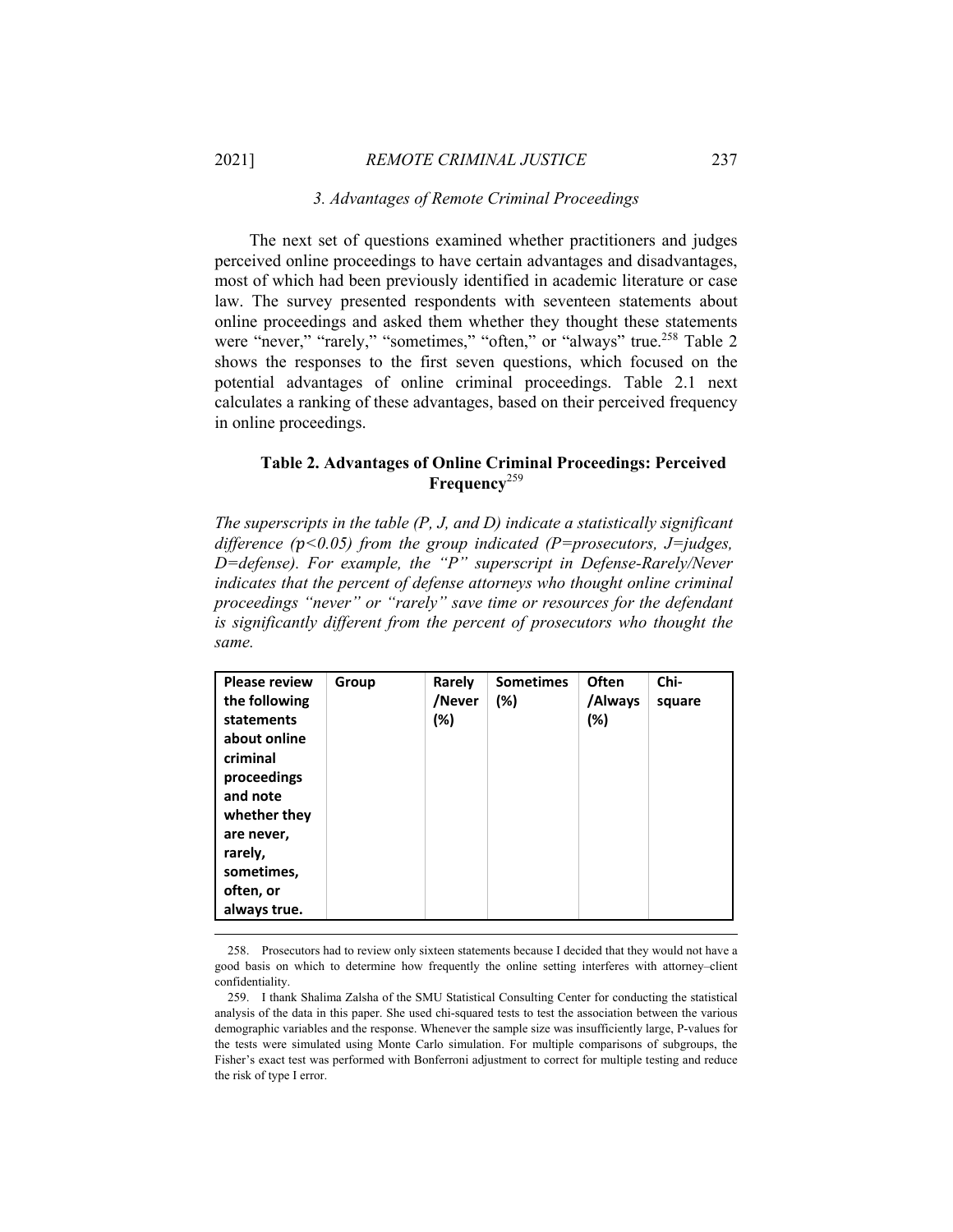238 *TEXAS TECH LAW REVIEW* [Vol. 53:197

|                                                                         | Defense           | $34.0^{J,P}$           | 38.0                     | $28.0^{J}$   | $x^2(4)$                                  |
|-------------------------------------------------------------------------|-------------------|------------------------|--------------------------|--------------|-------------------------------------------|
| They save                                                               | Judges            | $18.3^{D,P}$           | $32.8^{P}$               | $48.9^{D}$   | $= 51.28, N$                              |
| time or<br>resources for<br>defendant                                   | Prosecutors       | 7.7 <sup>D,J</sup>     | $51.0^{J}$               | 41.3         | $= 527,$<br>$\boldsymbol{p}$<br>< 0.0001  |
|                                                                         | All               | 20.3                   | 41.6                     | 38.1         |                                           |
| They save                                                               | Defense<br>Judges | $26.5^{J,P}$<br>$13^D$ | $33.0^{P}$<br>$31.3^{P}$ | 40.5<br>55.7 | $x^2(4)$<br>$= 37.47, N$                  |
| time or<br>resources for<br>defense<br>attorneys                        | Prosecutors       | 7.2 <sup>D</sup>       | $49.2^{D,J}$             | 43.6         | $= 526,$<br>$\boldsymbol{p}$<br>< 0.0001  |
|                                                                         | All               | 16.0                   | 38.6                     | 45.4         |                                           |
|                                                                         | Defense           | 14.4                   | 30.3                     | 55.3         | $x^2(4)$                                  |
| They save                                                               | Judges            | 16                     | 32.8                     | 51.2         | $= 0.62, N$                               |
| time or<br>resources for<br>prosecutors                                 | Prosecutors       | 15.5                   | 32.1                     | 52.4         | $= 525$<br>$\boldsymbol{p}$<br>$= 0.9610$ |
|                                                                         | All               | 15.2                   | 31.6                     | 53.1         |                                           |
|                                                                         | Defense           | $15.1^{J}$             | 34.4                     | 50.5         | $x^2(4)$                                  |
| They save                                                               | Judges            | $29.8^{D,P}$           | 25.9                     | 44.3         | $= 22.18, N$                              |
| time or<br>resources for<br>the court                                   | Prosecutors       | $11.0^{J}$             | 40.0                     | 49.0         | $= 523,$<br>p<br>$= 0.0002$               |
|                                                                         | All               | 17.2                   | 34.4                     | 48.4         |                                           |
| They help                                                               | Defense           | $40.7^{P}$             | 40.2                     | 19.1         | $x^2(4)$                                  |
| resolve cases                                                           | Judges            | 29.7                   | 49.2                     | 21.1         | $= 13.65, N$                              |
| more<br>expeditiously                                                   | Prosecutors       | $26.6^{D}$             | 43.5                     | 29.9         | $= 534$<br>$\boldsymbol{p}$<br>$= 0.0085$ |
|                                                                         | All               | 32.6                   | 43.6                     | 23.8         |                                           |
|                                                                         | Defense           | $38.3^{P}$             | 37.7                     | $24^P$       | $x^2(4)$                                  |
| They help end                                                           | Judges            | 26.6                   | 38.3                     | 35.1         | $= 13.71, N$                              |
| pretrial<br>detention of<br>defendants<br>more quickly                  | Prosecutors       | $23.8^{D}$             | 39.1                     | $37.1^{D}$   | $= 526,$<br>p<br>$= 0.0083$               |
|                                                                         | All               | 29.9                   | 38.4                     | 31.8         |                                           |
|                                                                         | Defense           | $48.2^{P}$             | 28.2                     | $23.6^{P}$   | $x^2(4)$                                  |
| They make                                                               | Judges            | 42.1                   | 23.0                     | 34.9         | $= 21.55, N$                              |
| proceedings<br>more broadly<br>and easily<br>available to<br>the public | Prosecutors       | $28.0^{D}$             | 31.5                     | $40.5^{D}$   | $= 521,$<br>$\,p\,$<br>$= 0.0002$         |
|                                                                         | All               | 39.0                   | 28.2                     | 32.8         |                                           |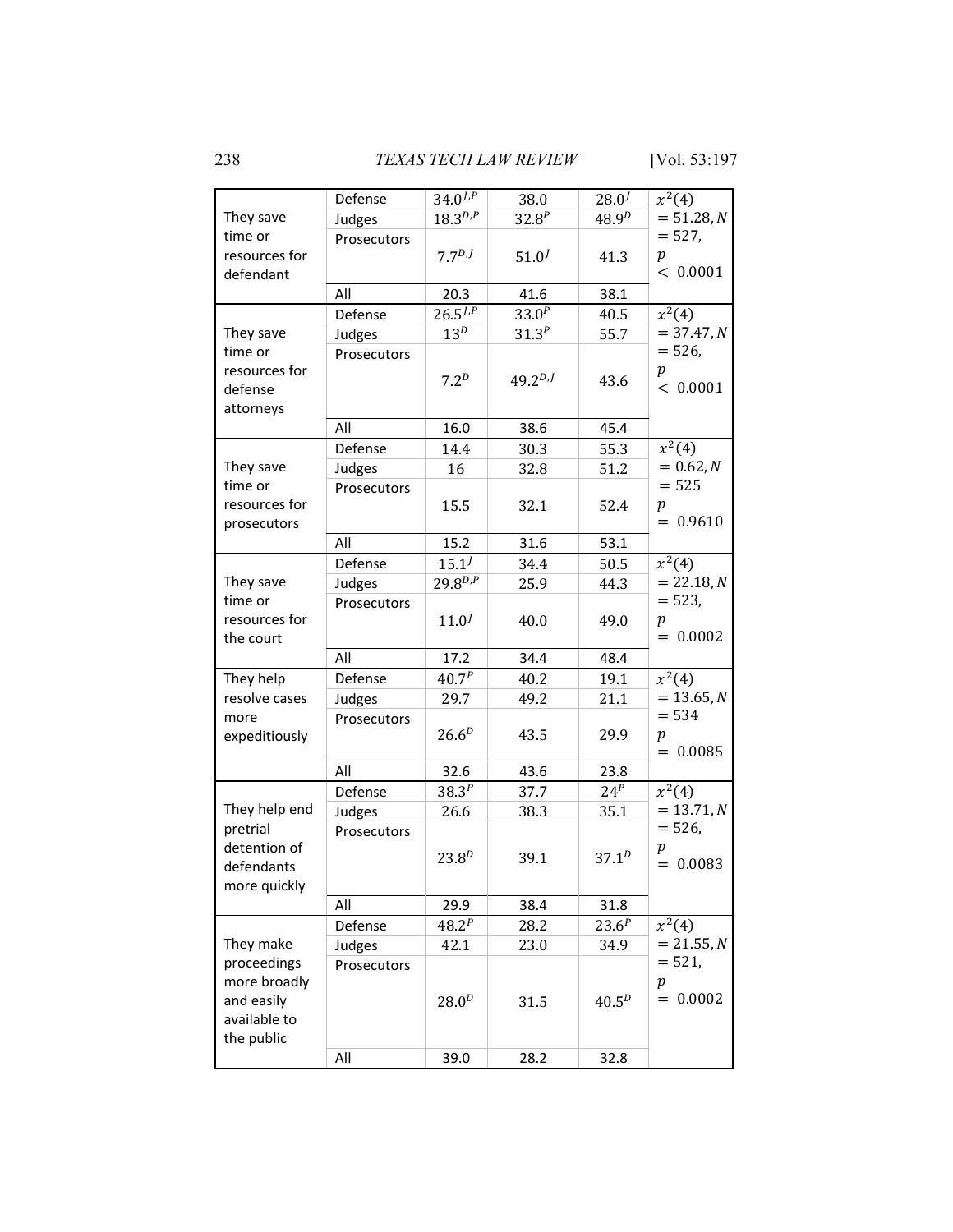# **Table 2.1. Ranking of Advantages of Online Proceedings by Perceived Frequency**

*The table summarizes the respondents' ranking of advantages of online proceedings, based on how frequently respondents perceived each advantage to be true for online proceedings.* 

|    | 1. Time or resources savings for prosecutors       |
|----|----------------------------------------------------|
| 2. | Time or resources savings for the court            |
|    | 3. Time or resources savings for defense attorneys |
|    | 4. Time or resources savings for the defendant     |
| 5. | Quicker end to pretrial detention of defendants    |
| 6. | Broader and easier public access to proceedings    |
| 7. | Quicker resolution of cases                        |

Survey participants broadly concurred that online proceedings save time or resources for prosecutors, the court, defense attorneys, and defendants. Roughly 85% of all three groups stated that online proceedings save time or resources for prosecutors sometimes, often, or always. When it came to savings for the court, views were somewhat more divided. While a smaller majority of judges (70%) believed that online proceedings had this advantage sometimes, often, or always, a significantly larger percentage of prosecutors (89%) and defense attorneys (85%) agreed with the statement. The responses followed a similar pattern with respect to the question whether video proceedings save time or resources for defense attorneys: 74% of defense attorneys answered "sometimes," "often," or "always" to this question, whereas 87% of judges and 93% of prosecutors did so. In brief, defense attorneys and judges, who would be best positioned to know whether the online format saved them time or resources, were significantly less likely than other participants to believe that it did so. Still, even among judges and defense attorneys, a large majority believed that online proceedings saved time or resources for the court and the defense.

A somewhat smaller majority of respondents thought that video proceedings saved time for defendants. Here again, there were statistically significant differences between the responses of defense attorneys and those of prosecutors and judges. Only 66% of defense attorneys thought that video proceedings save resources for defendants sometimes, often, or always, whereas 92% of prosecutors and 82.5% of judges did. In other words, defense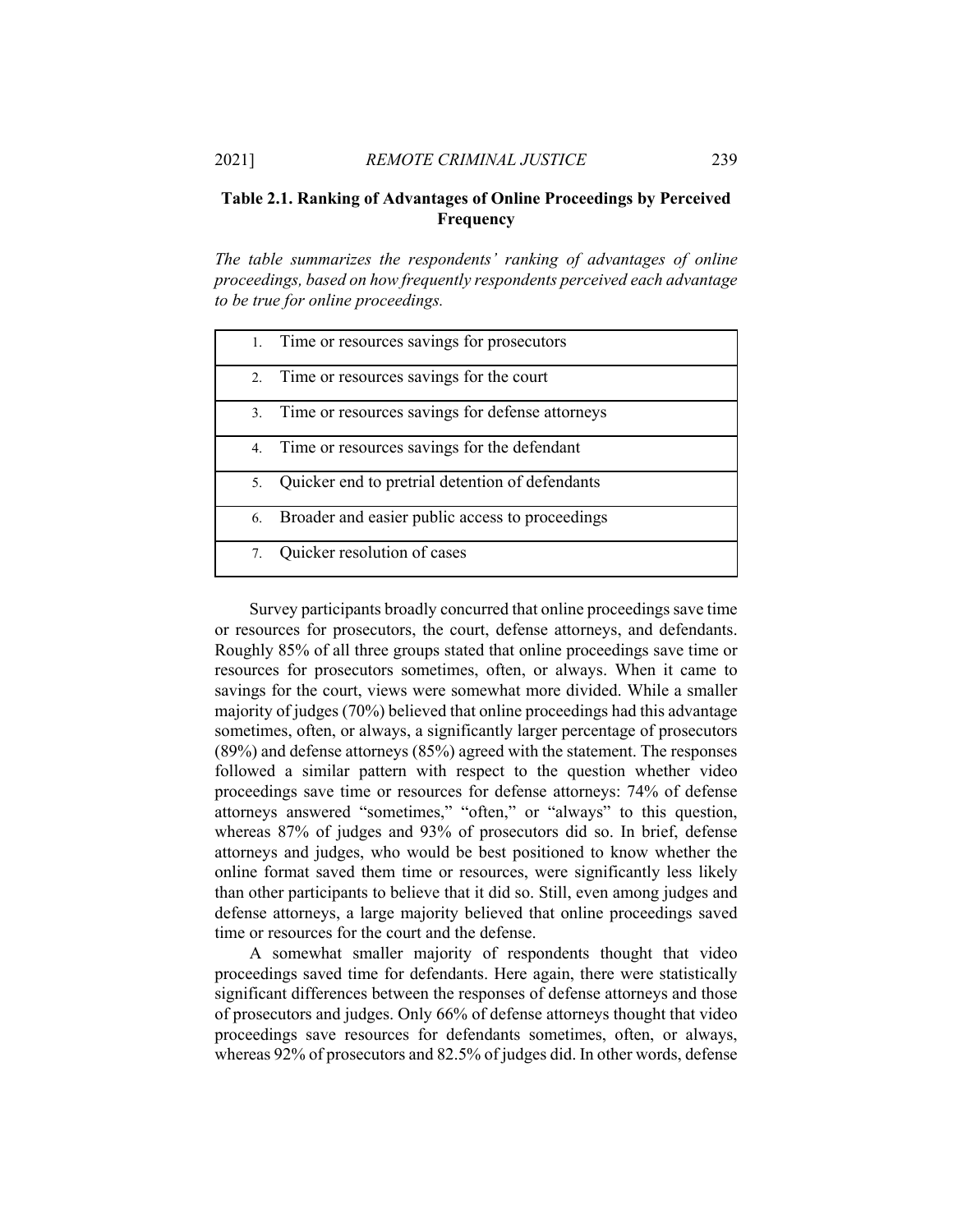attorneys, who likely best understand the experiences of their own clients, are significantly less likely to believe that online proceedings save time or resources for defendants.

Despite some inter-group variations, most respondents believe that the online format saves time or resources for participants in criminal proceedings. Open-ended responses suggest that the elimination of travel is the main factor behind this perceived benefit. When all participants appear remotely, as they have during the pandemic, they do not have to travel to the jail or the courthouse.<sup>260</sup> They further save resources by not having to call witnesses to appear in person, as witnesses may also be able to testify via video.<sup>261</sup> Some respondents suggested that in rural areas, the cost savings may be even higher:

[Using online hearings,] [i]t cuts down on the time all of us spend in the courtroom and makes appearance by jailed defendants much easier to facilitate. Cost wise, the [c]ourt is not billed for all the transportation time for attorneys to travel to our rural area to visit with clients and appear for the proceeding. Additionally, the sheriff doesn't have the time and expense of having to transport inmates to court appearances. The court could conceivably pay less for the court reporting agency it uses to travel to our rural jurisdiction. I know that it has been much easier for us to schedule hearings, because we can get a reporter scheduled much quicker and easier since they aren't having to travel an hour plus to get to us.<sup>262</sup>

My district covers a geographic area that is approximately the size of Delaware. One of my counties houses inmates in jails more than 60 miles away. Many of my attorneys come from the surrounding counties and have to appear in multiple courts in one day.263

A few respondents noted that, in addition to transportation and time savings, handling everything electronically has saved paper $^{264}$  and helped reduce traffic congestion in urban areas.<sup>265</sup> Many further noted that online proceedings reduced waiting times in the courtroom.<sup>266</sup>

 <sup>260.</sup> Defense Attorney Respondent #195; Prosecutor Respondent #150; Prosecutor Respondent #55. 261. Prosecutor Respondent #7 ("[I]t has been helpful with witnesses, especially those who are out of town and will certainly help to cut down on cost of travel if it is used for scientist and other witnesses who tend to have to travel from different parts of the state to testify."); Prosecutor Respondent #136 ("Specifically for some (but not all) expert witnesses who are often located out-of-state and whose physical presence is not necessarily essential for proceedings in my opinion. . . . And for witnesses for whom it's simply too difficult, cumbersome, dangerous, etc. to travel from far away.").

 <sup>262.</sup> Prosecutor Respondent #28.

 <sup>263.</sup> Judge Respondent #106.

 <sup>264.</sup> Prosecutor Respondent #142.

 <sup>265.</sup> Prosecutor Respondent #99.

 <sup>266.</sup> *See, e.g.*, Prosecutor Respondent #28 ("Honestly . . . hours and hours of my time have been saved. I'm able to be so much more productive instead of having to sit and waste time in court waiting on the parties or Court to be ready."); Defense Attorney Respondent #46 ("Too many times, we sit in [c]ourt waiting for the plea. We can sit all morning waiting for a plea and waste the entire morning. If the plea is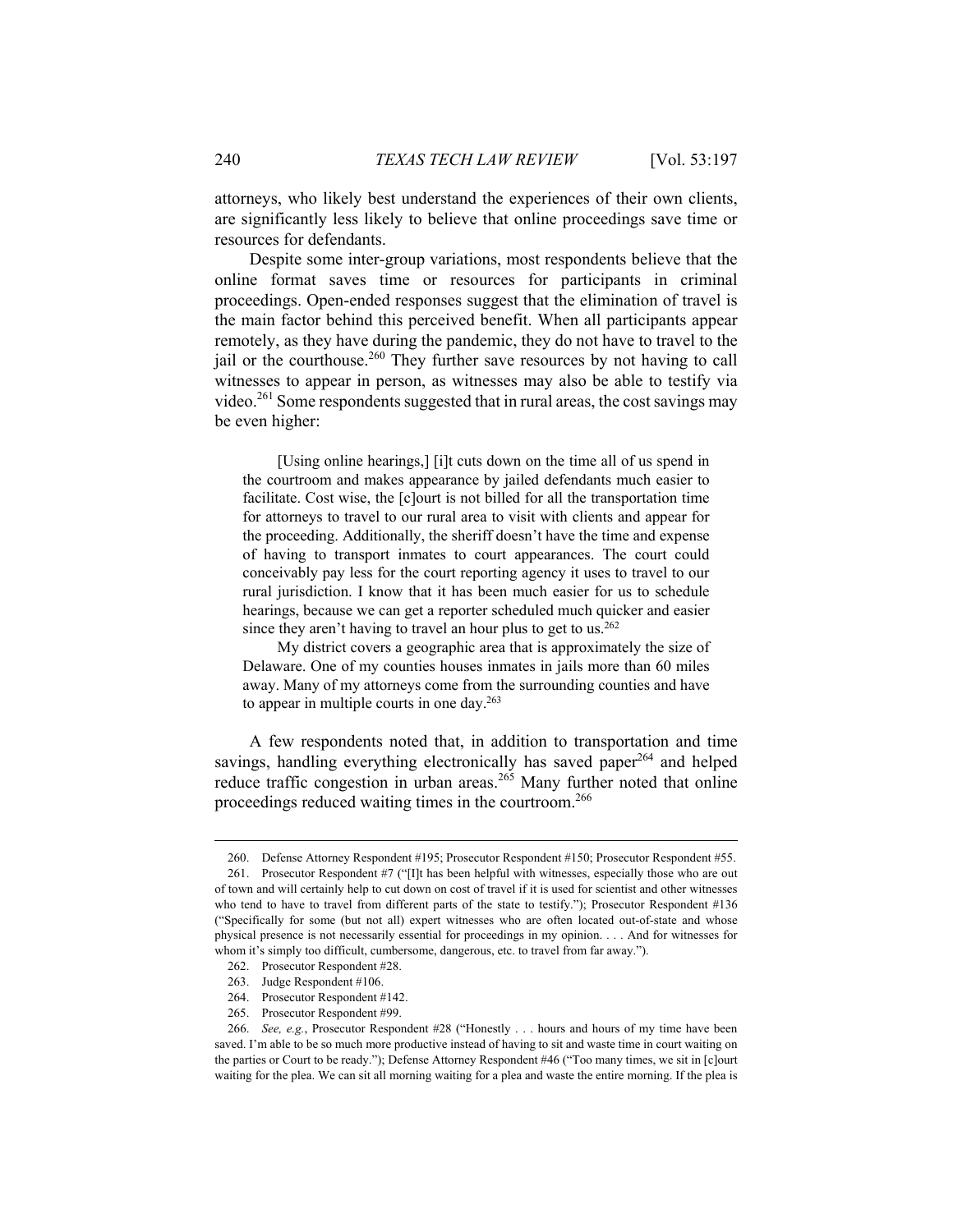Respondents also explained how online proceedings can save time or resources for defendants. For defendants who are detained, the online format can alleviate some discomfort and waiting time that accompanies the transportation to the courtroom.<sup>267</sup> As one judge explained:

[W]e've all seen the numerous benefits[,] which also include increased safety and convenience to everyone including the defendants who don't have to travel from the various detention centers for routine non-contested proceedings. Depending on [the] region where they're held[,] [d]efendants must wake up very early to make court appearance[s] and are often in the building all day. Nothing ideal about super early wakeups, all day waiting in [a] cell behind [the] courtroom, improvised best effort lunches[,] etc.<sup>268</sup>

During ordinary times, video proceedings are used primarily for defendants in custody.269 But during the pandemic, many defendants who are out on bond also appear remotely, and they can benefit from not having to travel to the courtroom.270 One defense attorney argued that the convenience of online appearances for defendants on bond can be significant:

I believe this process has revealed that the defendant[']s presence in court is not as necessary as the State and court hold it out to be. Having to appear in person monthly destroys livelihoods and constitutes a punishment before [a] finding of guilt. Because of the extraordinary inconvenience, the [S]tate uses these frequent appearances as leverage to obtain outcomes they favor. I think appearing electronically (especially for preliminary matters) will greatly reduce this leverage. $271$ 

A judge also explained how online proceedings can benefit defendants who have been released on conditions:

[U]sed with discretion, I think such hearings can sometimes be far more efficient, and less disruptive, than in[-]court proceedings. One example would be a case where a defendant has been released on conditions, but has

done virtually, then I can sit at my desk and work while the [c]ourt is handling other business. Also, I would save travel time for [out-of-county] pleas.").

 <sup>267.</sup> *See* Judge Respondent #87.

 <sup>268.</sup> *Id*.

 <sup>269.</sup> *See, e.g.*, Meghan Cotter, *Video Justice*, GOV'T TECH. (Nov. 30, 1995), https://www.govtech. com/magazines/gt/Video-Justice.html.

 <sup>270.</sup> *See, e.g.*, Defense Attorney Respondent #99 ("It is helpful that clients don't have to take off of work to attend court."); Defense Attorney Respondent #57 ("It's a pain for bonded-out clients to have to come to court merely to show their faces and leave a signature."); Defense Attorney Respondent #91 ("I think most courts are seeing that having a client show up to court just to sign a pass slip is a waste of everyone's time if the defense attorney can attest to the fact that the client is responsive and has stayed in contact with the attorney."); Judge Respondent #70 ("It is such a savings for the defendants—no time off work, no travel to courthouse, cuts lawyers' fees by more than half due to savings of travel to and waiting time at courthouse. It's a game-changer for access to justice and ability to be represented by lawyers.").

 <sup>271.</sup> Defense Attorney Respondent #12.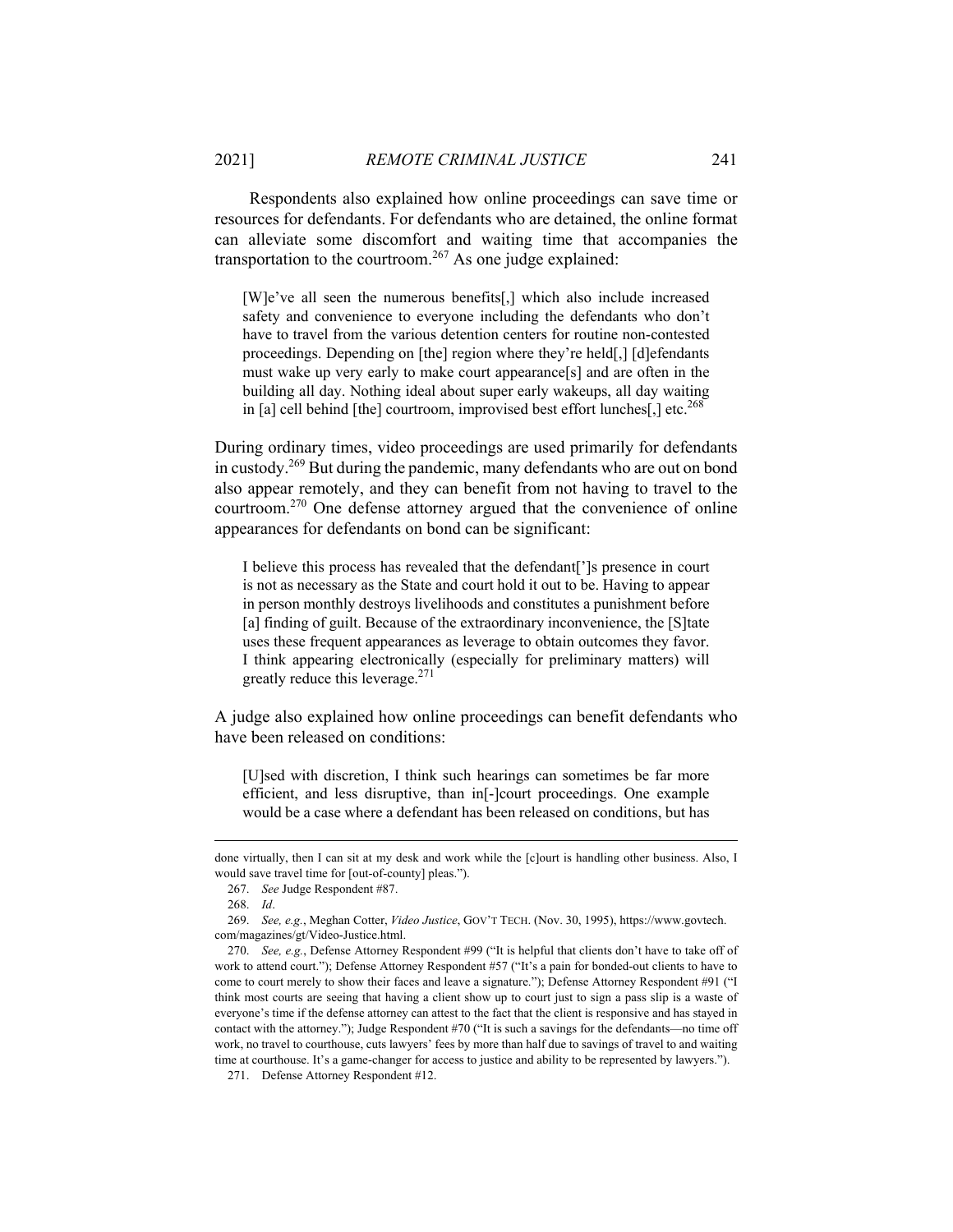begun to incur violations, such as through drug use. With video technology, I can hold a short hearing to address the violations, with the defendant attending on his lunch hour so we do not disrupt[] his job status or caus[e] him to miss work. Though not all cases can be "resolved" this way, many can, and keeping a defendant employed while on release significantly increases the likelihood that defendant remains in compliance during release.272

A majority of survey respondents further agreed that online proceedings can "help resolve cases more expeditiously" and "help end pretrial detention of defendants more quickly" sometimes, often, or always.273 However, as the ranking of advantages shows, there was less agreement with this statement than with the statements about time and resource savings.<sup>274</sup> There was also divergence among the groups—specifically, prosecutors were significantly more likely than defense attorneys to agree with these statements about the advantages of online proceedings.

Open-ended responses revealed how the online format might expedite proceedings. One respondent explained that online proceedings help "ensure that attorneys can be present in a timely manner in multiple courts[,] whereas before[,] attorneys have had to ask for continuances for such issues, often leading to none of the matters getting resolved."<sup>275</sup> As noted earlier, they also reduce the time that lawyers may have to spend during in-person hearings waiting for the judge or other participants to become available.<sup>276</sup>

Online proceedings can also speed up the process by accommodating "[out-of-state] experts or other witnesses with difficult  $\dots$  travel issues."<sup>277</sup> As another prosecutor explained:

 $\overline{a}$ 

 277. Prosecutor Respondent #168; *see also* Judge Respondent #83 ("For example, in misdemeanor courts, chemists from the DPS lab are frequently traveling all across the state to routinely testify in DWI cases, now that blood draws are the norm. Using online testimony would greatly increase the efficiency in which those cases could be handled. The same with experts generally employed by the defense to

 <sup>272.</sup> Judge Respondent #40; *see also* Judge Respondent #79 ("It saves time and unnecessary days off for [d]efendants who prefer to appear remotely. It saves unnecessary time and expense for the attorney if they live in that jurisdiction. It seems to have significantly reduced Failures to Appear.").

 <sup>273.</sup> *See supra* Table 2.

 <sup>274.</sup> *See supra* Table 2.1.

 <sup>275.</sup> Prosecutor Respondent #15.

 <sup>276.</sup> Defense Attorney Respondent #101 ("Too much time is wasted in court."); Defense Attorney Respondent #46 ("For pleas only. Too many times, we sit in [c]ourt waiting for the plea. We can sit all morning waiting for a plea and waste the entire morning. If the plea is done virtually, then I can sit at my desk and work while the Court is handling other business. Also, I would save travel time for out-of-[c]ounty pleas."); Prosecutor Respondent #74 ("For certain hearings, such as bond modification hearings, online proceedings are more efficient. It does save time because if done correctly, you are given a time slot and do not have to waste time in [c]ourt waiting for the [j]udge to become available."); Prosecutor Respondent #79 ("Much of 'docket' time is waiting for [the] [d]efendant and his/her attorney to arrive. Often, defense attorneys have not reviewed discovery or the case file prior to docket and may not have even communicated with [the] [d]efendant ('hey, do you know what my guy looks like?'). These initial settings are a waste of time, lugging case files back and forth, etc. If discovery and these initial settings can be conducted electronically, it is more likely that cases can be resolved with fewer in-court settings—so long as people do work in between settings.").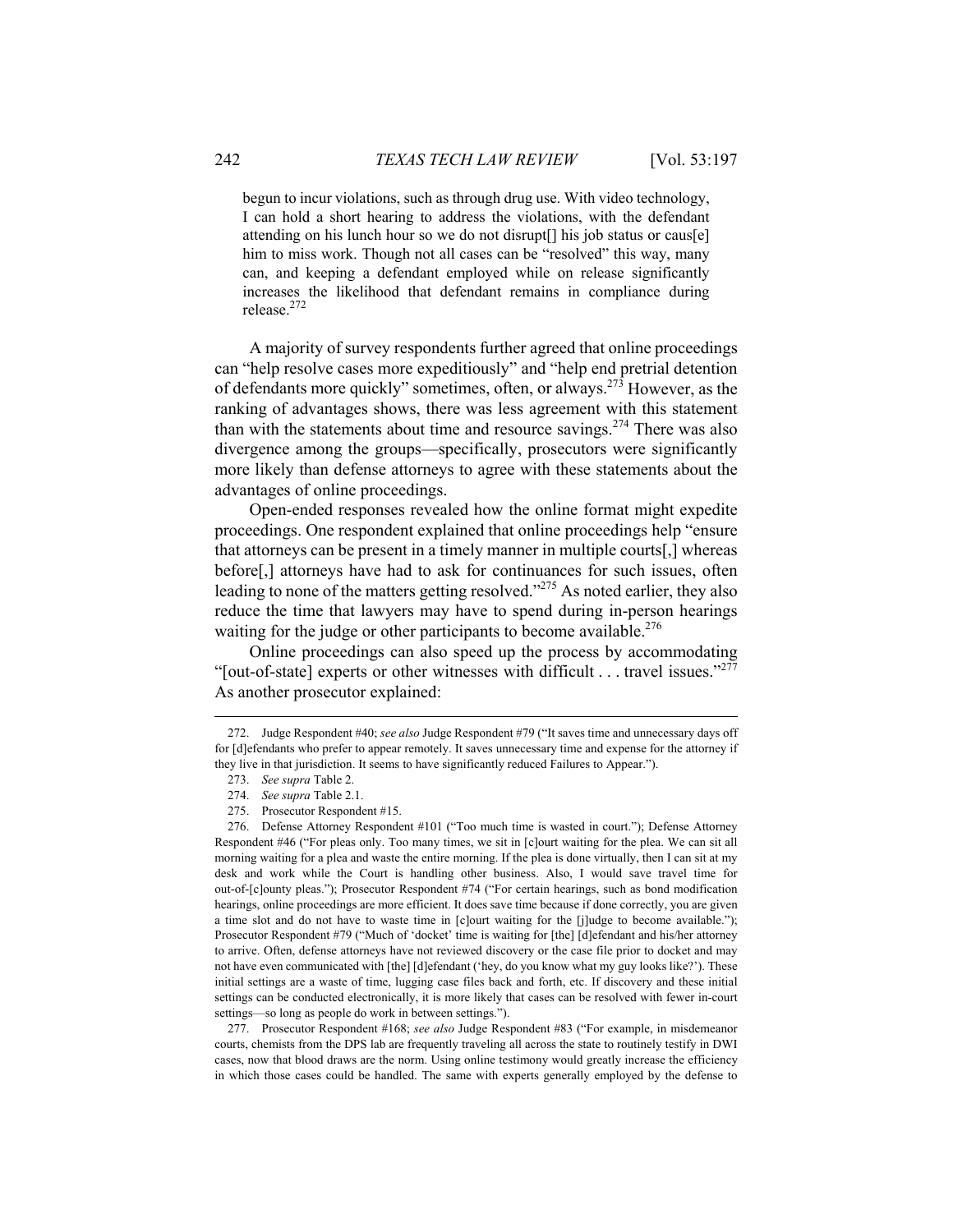It helps our victims and witnesses attend more easily without the threat of missing work. Some have been able to take an early lunch break and attend in the office[,] or in their car[,] or [at] home. It allows the State to conduct hearings more quickly and efficiently due to the [j]udge having the ability to shut down a hearing/meeting as soon as it ends. $278$ 

Video proceedings can also expedite cases by avoiding the resetting of hearings that result from limits on transporting inmates from detention centers to the court.<sup>279</sup> If matters are resolved more quickly online, this also means that defendants who are detained can be released more quickly whether on bond while awaiting trial or on time served in more minor cases.

On the other hand, as some responses revealed, online hearings can be less expeditious in various ways.<sup>280</sup> Some judges noted that the process is slower because they find it necessary to ask additional questions to ensure that the defendant understands the online process and the rights he or she is waiving.<sup>281</sup> Furthermore, preparing the necessary paperwork during the pandemic—especially obtaining signatures and fingerprints—may consume

present counter testimony about lab results. Prior to COVID, the State and the defense were constantly filing Motions for Continuance based on the unavailability of these high[-]demand witnesses.").

 <sup>278.</sup> Prosecutor Respondent #138; *see also* Prosecutor Respondent #32 ("I think pleas via Zoom may take place more frequently, especially for out-of-[c]ounty defense attorneys and defendants. Our probation department does not work on []days, so it doesn't make a lot of sense for a plea to be scheduled on that date for probation, when the defendant cannot even meet with the probation officers until the following week. Also, many of our misdemeanor pleas are reduced down to Class C offenses. Because of that, their thumb print isn't necessarily required on the judgment, and their fines can be paid online or over the phone. Making people come in person to plea just isn't necessary in those cases, and I believe the Court and myself are certainly open to continuing sparing people the expense of travel in order to resolve a case via videoconferencing.").

 <sup>279.</sup> Prosecutor Respondent #59 ("[T]he big benefit for the county is a reduction in transportation from jail to court as our jail is located quite far from the courthouse. We also have capacity issues with the holding cells in the courthouse[,] and some defendants have to be reset because there are too many on the docket."); Prosecutor Respondent #142 ("For routine hearings such as pleas or revocations, we would be able to handle many more proceedings without reaching transportation limits set by the USMS. It is convenient and even saves paper, since I now have no physical files with me and am required to use electronic documents.").

 <sup>280.</sup> *See, e.g.*, Prosecutor Respondent #120 ("Some [judges] understand the formality is lost and how it is so much more time[-]consuming for all without any added value.").

 <sup>281.</sup> *See, e.g.*, Judge Respondent #132 ("Extra effort to ensure [d]efendant understands everything."); Judge Respondent #126 (noting that he or she gives "additional admonishments"); Judge Respondent #109 ("Some pleas take more inquiry for me to be satisfied that the defendant really knows and understands what is happening."); Judge Respondent #105 ("The Court asks additional questions of the defendant to ensure he/she knows that the consent to a videoconference proceeding is knowing, intelligent, and voluntary. . . . The Court must make an affirmative finding that the videoconference hearing is necessary due to risk of exposure of the coronavirus. The defendant must express his/her understanding of the reason for the videoconference hearing and agree to proceed on the record."); Judge Respondent #77 ("Taken more time to explain the virtual process to participants who may not be familiar with it."); Judge Respondent #55 ("Taking extra time to explain things, or asking more questions than I would normally to ensure understanding on the part of the defendant and the attorneys. Providing for more time, greater effort to ensure the defendant has had plenty of time talking with his attorney privately[, or] breaking during a hearing to allow for that when there's even the slightest presentation of a question on the part of a party.").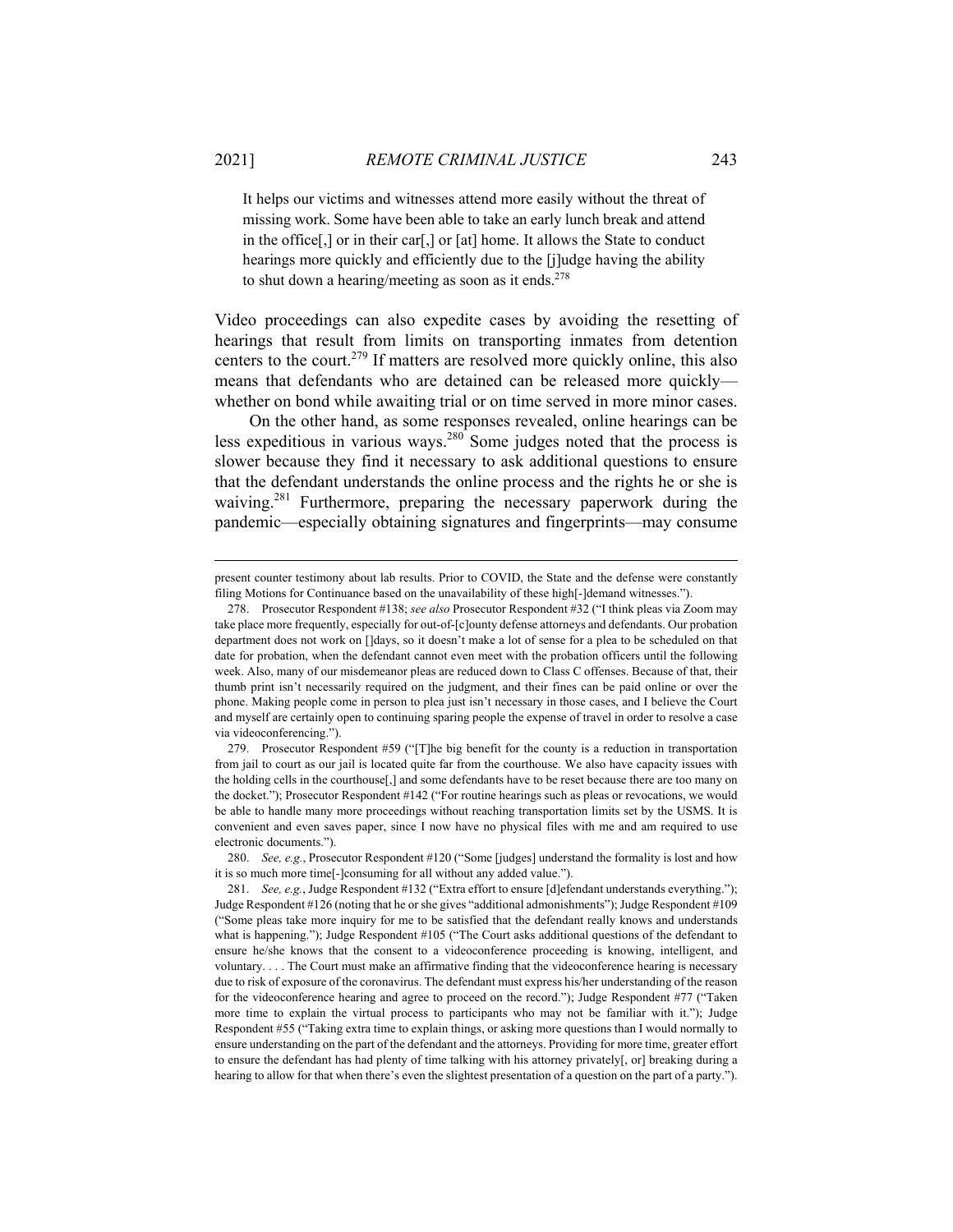more time.<sup>282</sup> The parties also have to submit exhibits ahead of the hearing, which requires additional preparation and occasionally leads to a resetting of the hearing.283 One judge respondent explained how and why online proceedings can take more time than in-person proceedings:

Online videoconference is very slow for us to process cases. During live hearings, if there was a paperwork mistake, we could handle that in a few minutes or less. Now, we usually have to start the paperwork from the beginning and digitally distribute it in order to get it correct for the digital signatures. Furthermore, if the defendant needs to confer with his/her attorney, the process of stopping the proceeding for the attorney-client conference is much slower. During live hearings, an attorney and defendant can confer with whispers in a few seconds without the court stopping the record. Now, everything stops while the two get offline (or in the case of Zoom, go to a breakout room). Matters that used to take 11[–]15 minutes live are routinely taking over an hour to process.<sup>284</sup>

One judge noted that online proceedings can be slower in rural counties because of the lack of reliable broadband Internet and the lack of funds for adequate videoconferencing technology:

It appears all of the decisions on how policies and procedures are being based upon the courts and defendants having reliable broadband with high [-]speed and heavy[-]traffic capability. This is not the case. It is also problematic in that the new "online" court is time consuming. Rural counties are operated on lean budgets with lean staffing models. I am not confident that rural counties have any representation at the table of the decision makers when developing the COVID-19 Policies of Operation for the Court System. The decision to move everything to virtual court has and continues to place a heavy burden on the courts to introduce and integrate new technology into the court systems.<sup>285</sup>

 <sup>282.</sup> Prosecutor Respondent #197 ("It's a hassle because doing everything remotely (like signing and getting fingerprints) takes more time. Also, it makes it harder for [defendants] to go into custody because they aren't taken in immediately after a plea. Lastly, it seems like Zoom is not conducive to large dockets."); Prosecutor Respondent #152 ("It's more of a hassle than going to the courtroom, and there will inevitably be defendants who complain about it down the road."); Judge Respondent #137 ("Review of documents is taking longer to process, we had to slow our process to allow time for documents to be reviewed, then e-filed and signed (by both parties).").

 <sup>283.</sup> *See, e.g*., Judge Respondent #58 ("All exhibits must be e-filed prior [to] a hearing so that all attorneys have access during the hearing."); Judge Respondent #52 ("I make them bring exhibits to me the day before and [if] the attorneys do not comply[,] I reset the case."); Judge Respondent #22 ("Take more frequent recesses for Exhibits to be electronically exchanged and reviewed."); *see also* Judge Respondent #1 ("Giving extra time for the proceedings; making arrangements with witnesses to call/videoconference; discussing the case with the lawyers ahead of time.").

 <sup>284.</sup> Judge Respondent #68; *see also* Judge Respondent #102 ("Overall, the technology available thus far slows the proceedings, both in set up and conducting the actual proceeding.").

 <sup>285.</sup> Judge Respondent #137.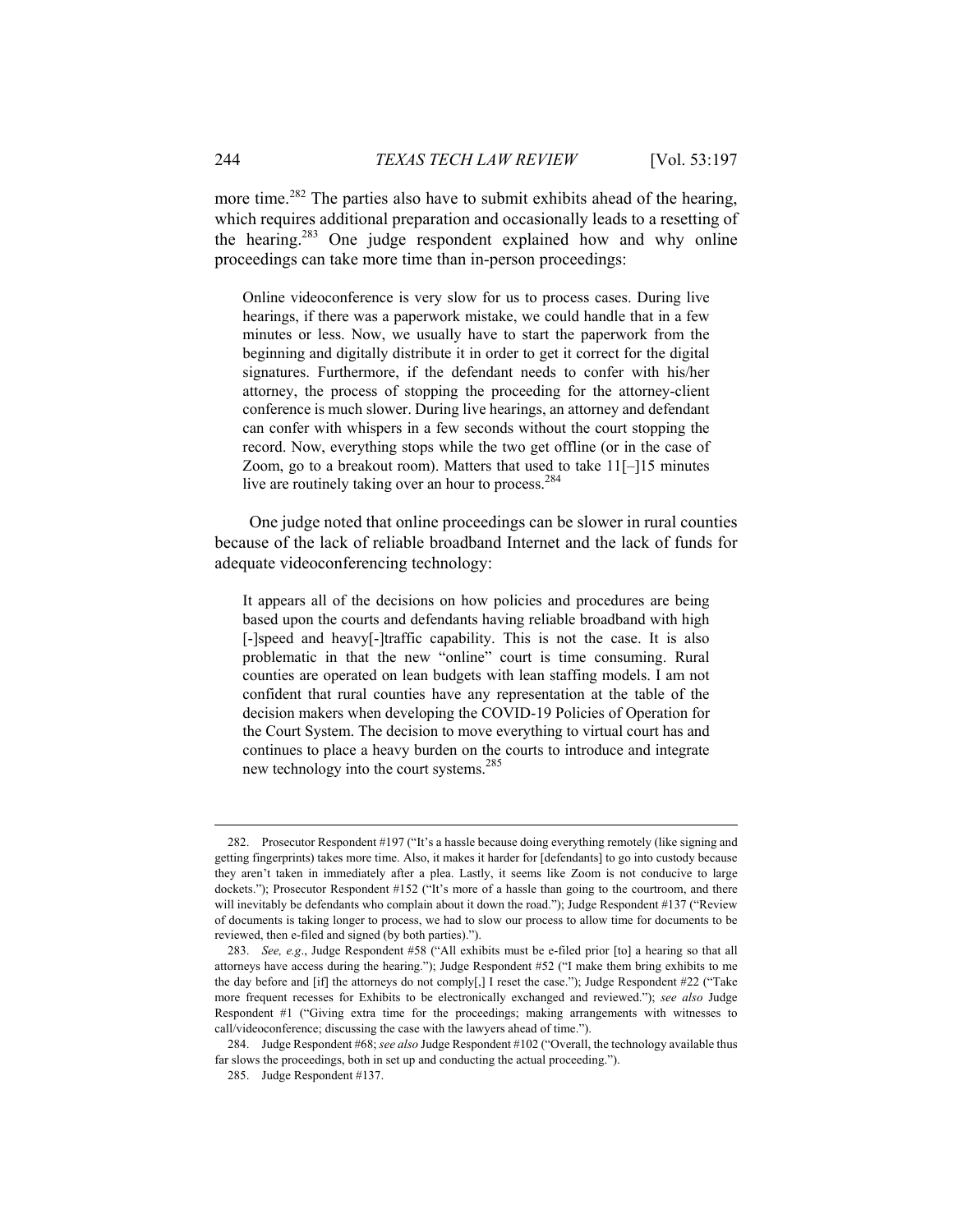Logistical and technological difficulties can also make online proceedings especially burdensome for some defense attorneys. As one respondent explained:

As of now, [the online format] weighs heavily against the defense in terms of time required, technology required, and access to technology (for defendants). The other parties, typically, just need to appear, whereas the defense needs to prepare a client over the same technology, with limited means for signatures or the ability to truly review documents together.<sup>286</sup>

Remote hearings can also be less expeditious because they remove the opportunities for discussions and negotiations in the courtroom and thus slow down the resolution of the case. As one defense attorney respondent explained, "It has made it more difficult to meet with prosecutors, and has taken away the ability to work cases in the courtroom[,] which means it takes longer to get any plea deal done and our clients spend more time in jail, or just waiting to get into court."287 Judges also lose the opportunity to prod the parties toward a resolution.<sup>288</sup>

In brief, while large majorities of respondents agreed that remote proceedings save time and resources and expedite criminal proceedings, a sizeable group also provided examples of ways in which the online setting slowed down the process or was more burdensome on one or more groups. Further research is therefore needed to assess the overall efficiency of online proceedings, as well as its potentially differential impacts on certain groups, such as defense attorneys, indigent defendants, and rural criminal court communities.

 <sup>286.</sup> Defense Attorney Respondent #108; *see also* Defense Attorney Respondent #112 ("It is difficult for indigent defendants to come to my office and sign plea papers and then have to come again to my office for the Zoom hearing. Most of my indigent clients do not have access to a computer and/or [do not] know how to work Zoom."); Defense Attorney Respondent #98 ("I have no interest in buying new equipment in order to participate in 'you call the jail to Zoom in with a client and do the running to get documents accomplished and delivered to the jail and then Zoom into the jail again in order to do the plea.' No thanks."); Defense Attorney Respondent #195 ("It makes a lot more work for the defense attorney to get the papers signed by the Defendant and make sure he can access the online event."); Defense Attorney Respondent #61 ("It's created a ton of work for defense attorneys expected to play IT support, as well as give less tech-savvy defendants a crash course in how best to present themselves via video.").

 <sup>287.</sup> Defense Attorney Respondent #119; Prosecutor Respondent #80 ("I . . . think we will continue having in[-]person dockets because that is how cases get resolved."); Prosecutor Respondent #156 ("[With online hearings,] the challenges in moving cases proves too cumbersome."); Prosecutor Respondent #203 ("[O]ur docket moves faster in person."); *see also* Prosecutor Respondent #16 ("The unreliability of the technology, along with the lack of equal access to the technology, gives me significant concerns. Our job as prosecutors is strongly oriented toward people and service. It becomes much more difficult to have effective, personal conversations on serious matters when you're doing it through a screen. Some things will always be better face to face."); Defense Attorney Respondent #57; ("Having all the players in one physical location makes solving problems in process easier.").

 <sup>288.</sup> Prosecutor Respondent #58 ("It's easier for the judge to just have a regular [in-person] docket, and it's harder for the judge to move cases when people don't have to come to court.").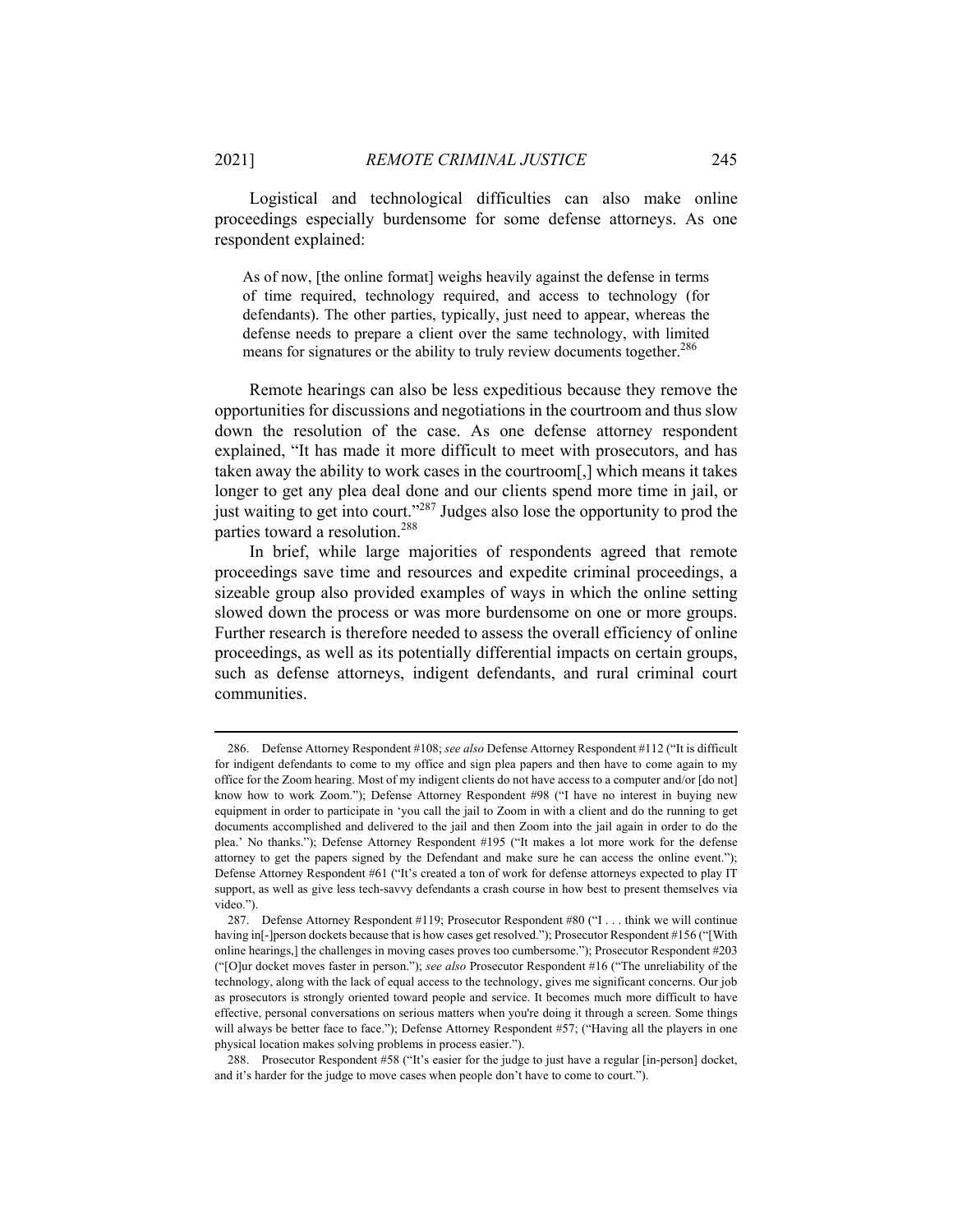Another potential benefit of virtual proceedings is that if they are broadcast on the Internet, they can make proceedings more broadly and easily available to the public. Streaming the proceedings online can make them more accessible to the family and friends of the defendant or the victim, to the media, and to the general public.<sup>289</sup> The audience is no longer limited by the size of the courtroom, and geographical distance is not a barrier to attending.290 For example, the first online jury trial, featuring a speeding case out of Travis County, Texas, at times had an audience of over 1,000 people.<sup>291</sup> Not surprisingly, most respondents (61%) agreed that online proceedings enhance public access sometimes, often, or always. Prosecutors were again significantly more likely to agree with this statement than defense attorneys. Notably, state prosecutors and judges were much more likely to agree with this statement than their federal counterparts. This is not surprising given the different practices in making the proceedings accessible to the public live-streaming online for many Texas state courts versus providing an access code upon request for federal courts.<sup>292</sup>

### *4. Disadvantages of Remote Criminal Proceedings*

The survey also assessed respondents' views on certain potential disadvantages of online criminal proceedings. Table 3 lists ten potential disadvantages of online proceedings and indicates how often respondents thought that these statements were true. Table 3.1 then ranks the statements based on respondents' level of agreement with them.

# **Table 3. Disadvantages of Online Criminal Proceedings: Perceived Frequency**

*The superscripts in the table (P, J, and D) indicate a statistically significant difference (<0.05) from the group indicated (P=prosecutors, J=judges, D=defense). For example, the "J" superscript in Defense-Rarely/Never indicates that the percent of defense attorneys who thought online criminal proceedings "never" or "rarely" interfere with attorney-client* 

 <sup>289.</sup> Defense Attorney Respondent #104 ("The best thing I experienced was public access by [YouTube]. Client family and friends in remote, [out-of-state] places could watch proceedings."); Prosecutor Respondent #32 ("If anything could survive the pandemic, I would hope it would be the broadcasting of the hearings so that people could have a better understanding of what goes on inside a criminal or civil docket."); State Judge Respondent #43 ("I am not sure how many people take advantage of it, but the proceedings are broadcast on YouTube and are much more accessible than someone having to come to the courthouse to watch the proceedings.").

 <sup>290.</sup> State Judge Respondent #126 ("The live broadcasting feature does allow more people to view the proceedings (not limited to courtroom size). Additionally, if someone lives too far away to travel to the courthouse, they are still able to see the proceedings.").

 <sup>291.</sup> Jake Bleiberg, *Texas Court Holds Jury Trial in Traffic Crime Case over Zoom*, AP NEWS (Aug. 11, 2020), https://apnews.com/4e9d8013a7aa92f19551328a975e5579.

 <sup>292.</sup> *See supra* notes 252–55 and accompanying text.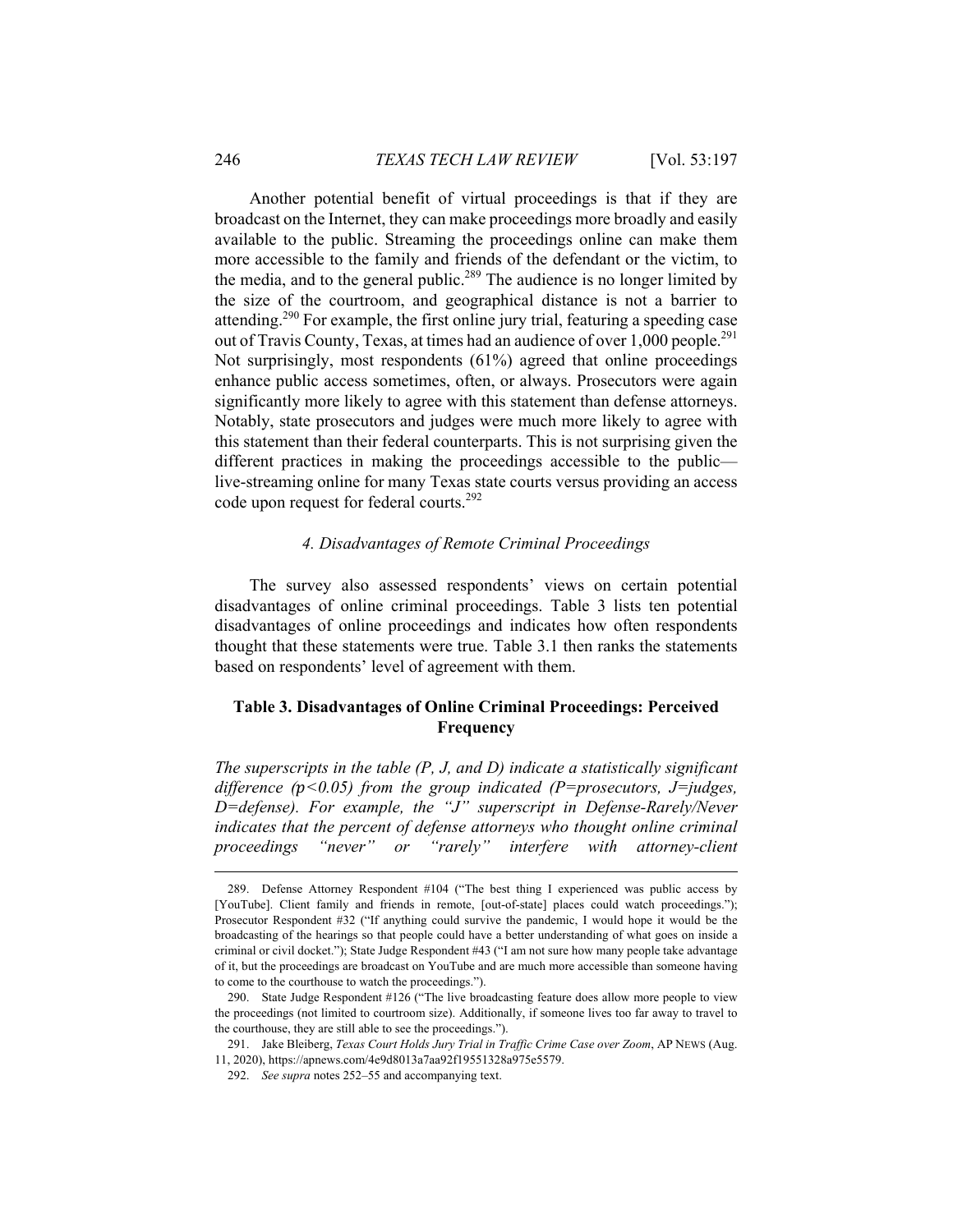*confidentiality is significantly different from the percent of judges who thought the same.*

| <b>Please review</b><br>the following<br>statements<br>about online<br>criminal<br>proceedings and<br>note whether<br>they are never,<br>rarely,<br>sometimes,<br>often, or always<br>true. | Group       | Rarely<br>/Never<br>(%) | <b>Sometimes</b><br>(%) | Often<br>/Always<br>(%) | Chi-<br><b>Square</b>                              |
|---------------------------------------------------------------------------------------------------------------------------------------------------------------------------------------------|-------------|-------------------------|-------------------------|-------------------------|----------------------------------------------------|
|                                                                                                                                                                                             | Defense     | $11.3^{J}$              | 26                      | $62.7^{J}$              |                                                    |
| The online                                                                                                                                                                                  | Judges      | 51.9 <sup>D</sup>       | 27.1                    | $21.0^{D}$              | $x^2(2)$                                           |
| setting interferes<br>with attorney-<br>client<br>confidentiality                                                                                                                           | Prosecutors |                         |                         |                         | $= 78.1, N$<br>$= 333,$<br>p < .0001               |
|                                                                                                                                                                                             | All         | 27.0                    | 26.4                    | 46.6                    |                                                    |
|                                                                                                                                                                                             | Defense     | $7.4^{J,P}$             | $27.2^{J,P}$            | $65.4^{J,P}$            |                                                    |
| The online                                                                                                                                                                                  | Judges      | 35.7 <sup>D</sup>       | $42.6^{D}$              | 21.7 <sup>D</sup>       | $x^2(4)$                                           |
| setting makes it<br>difficult for the<br>parties to present<br>the case<br>effectively                                                                                                      | Prosecutors | $24.9^{D}$              | $44.8^{D}$              | 30.3 <sup>D</sup>       | $= 87.81, N$<br>$= 532,$<br>p < .0001              |
|                                                                                                                                                                                             | All         | 20.9                    | 37.6                    | 41.5                    |                                                    |
|                                                                                                                                                                                             | Defense     | $3.0^{J,P}$             | $14.7^{J,P}$            | $82.3^{J,P}$            |                                                    |
| The online                                                                                                                                                                                  | Judges      | 31.4 <sup>D</sup>       | $44.4^{D}$              | $24.2^{D}$              |                                                    |
| setting makes it<br>difficult for the<br>parties to assess,<br>and where<br>necessary,<br>challenge<br>witness accounts<br>or credibility                                                   | Prosecutors | $21.5^{D}$              | $40.5^{D}$              | 38.0 <sup>D</sup>       | $x^2(4)$<br>$= 131.35, N$<br>$= 517,$<br>p < .0001 |
|                                                                                                                                                                                             | All         | 16.8                    | 31.5                    | 51.6                    |                                                    |
| The online                                                                                                                                                                                  | Defense     | $47.2^{J,P}$            | $26.4^{P}$              | $26.4^{J,P}$            |                                                    |
| setting increases                                                                                                                                                                           | Judges      | 80.8 <sup>D</sup>       | 14.4                    | 4.8 <sup>D</sup>        |                                                    |
| the risk that the<br>defendant's<br>guilty plea is<br>unknowing or<br>involuntary                                                                                                           | Prosecutors | $83.6^{D}$              | $12.3^{D}$              | 4.1 <sup>D</sup>        | $x^2(4)$<br>$= 80.42, N$<br>$= 517,$<br>p < .0001  |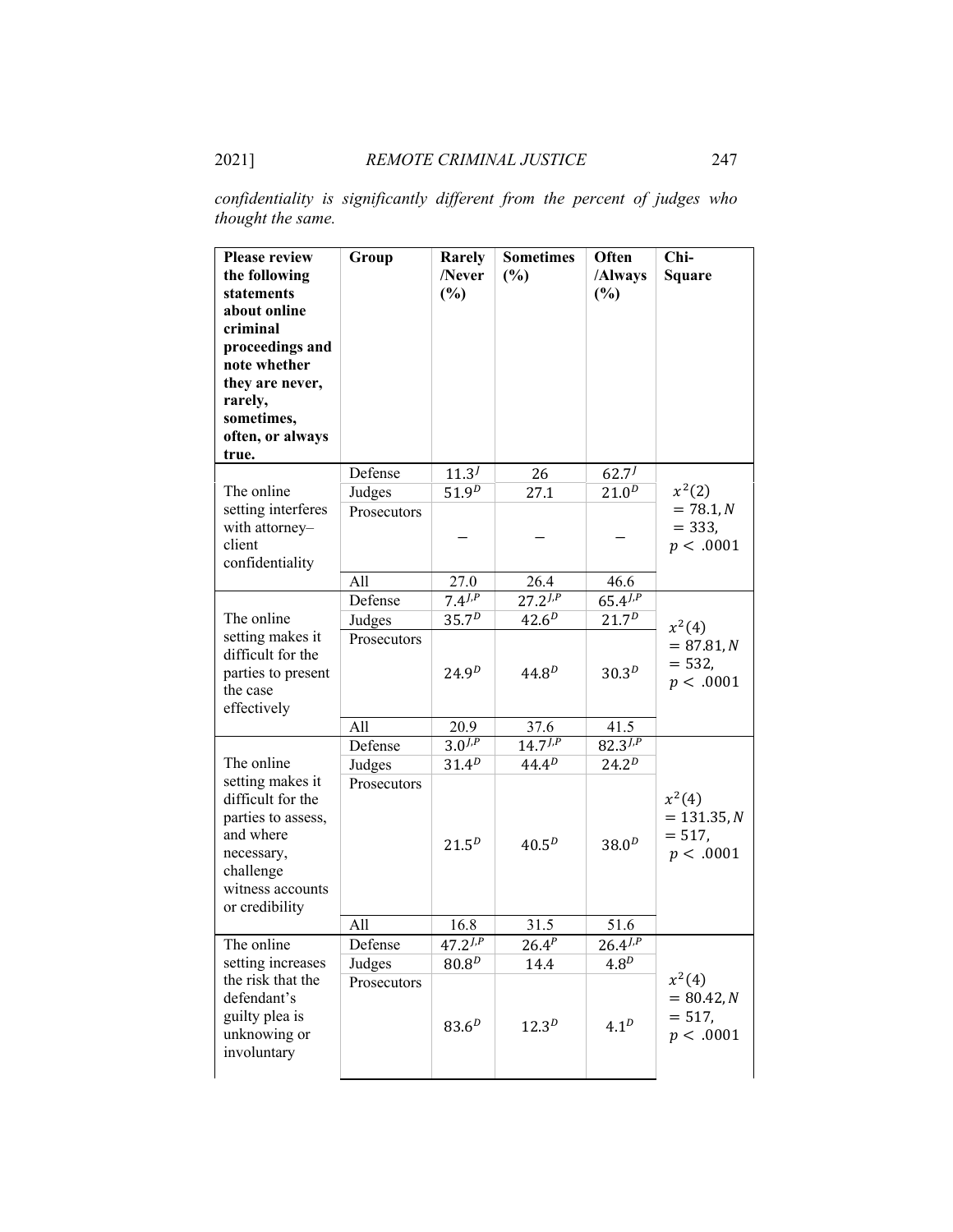248 *TEXAS TECH LAW REVIEW* [Vol. 53:197

|                                                                                                                                   | All         | 69.1              | 18.2             | 12.8              |                                                     |
|-----------------------------------------------------------------------------------------------------------------------------------|-------------|-------------------|------------------|-------------------|-----------------------------------------------------|
|                                                                                                                                   | Defense     | $49.2^{J,P}$      | $27.4^{J,P}$     | $23.4^{J,P}$      |                                                     |
| The online                                                                                                                        | Judges      | $85.6^{D}$        | 9.6 <sup>D</sup> | 4.8 <sup>D</sup>  | $x^2(4)$                                            |
| setting increases<br>the risk that the<br>defendant's<br>guilty plea is not<br>factually based                                    | Prosecutors | 85.6 <sup>D</sup> | $10.3^{D}$       | 4.1 <sup>D</sup>  | $= 82.60, N$<br>$= 517,$<br>p < .0001               |
|                                                                                                                                   | All         | 71.8              | 16.6             | 11.6              |                                                     |
|                                                                                                                                   | Defense     | $28.9^{J,P}$      | 31.0             | $40.1^{J,P}$      |                                                     |
| The online                                                                                                                        | Judges      | 54.0 <sup>D</sup> | 32.3             | $13.7^{D}$        |                                                     |
| setting makes it<br>more likely that<br>sensitive<br>information will<br>be disclosed to<br>the public                            | Prosecutors | $49.2^{D}$        | 34.0             | $16.8^{D}$        | $x^2(4)$<br>$= 44.51, N$<br>$= 518,$<br>p < .0001   |
|                                                                                                                                   | All         | 42.7              | 32.4             | 24.9              |                                                     |
|                                                                                                                                   | Defense     | 6.2               | $17.4^{j}$       | $76.4^{J,P}$      |                                                     |
| The online<br>proceedings                                                                                                         | Judges      | 14.3              | $34.9^{D}$       | 50.8 <sup>D</sup> |                                                     |
| present special<br>challenges in<br>obtaining or<br>preparing the<br>relevant<br>paperwork (e.g.,<br>signatures,<br>fingerprints) | Prosecutors | 13.7              | 23.9             | $62.4^{D}$        | $x^2(4)$<br>$= 24.44, N$<br>$= 526,$<br>$p = .0001$ |
|                                                                                                                                   | All         | 11.0              | 24.1             | 64.8              |                                                     |
| Frequent                                                                                                                          | Defense     | $25.3^{J,P}$      | 35.8             | $38.9^{J,P}$      |                                                     |
| technology                                                                                                                        | Judges      | 54.0 <sup>D</sup> | 29.4             | $16.6^{D}$        | $x^2(4)$                                            |
| malfunction<br>negatively<br>affects the<br>fairness of the<br>proceeding                                                         | Prosecutors | 54.9 <sup>D</sup> | 31.9             | $13.2^{D}$        | $= 55.62, N$<br>$= 520,$<br>p < .0001               |
|                                                                                                                                   | All         | 43.9              | 32.7             | 23.5              |                                                     |
|                                                                                                                                   | Defense     | $15.0^{J,P}$      | 27.0             | $58.0^{J,P}$      |                                                     |
| Indigent                                                                                                                          | Judges      | $54.0^{D}$        | 28.2             | $17.8^{D}$        |                                                     |
| defendants have<br>difficulty<br>accessing the<br>technology<br>necessary to take<br>part in online<br>proceedings                | Prosecutors | 44.9 <sup>D</sup> | 37.1             | 18.0 <sup>D</sup> | $x^2(4)$<br>$= 101.27, N$<br>$= 511,$<br>p < .0001  |
|                                                                                                                                   | All         | 35.8              | 31.1             | 33.0              |                                                     |
|                                                                                                                                   | Defense     | $30.3^{J,P}$      | 35.7             | $34.0^{7. P}$     |                                                     |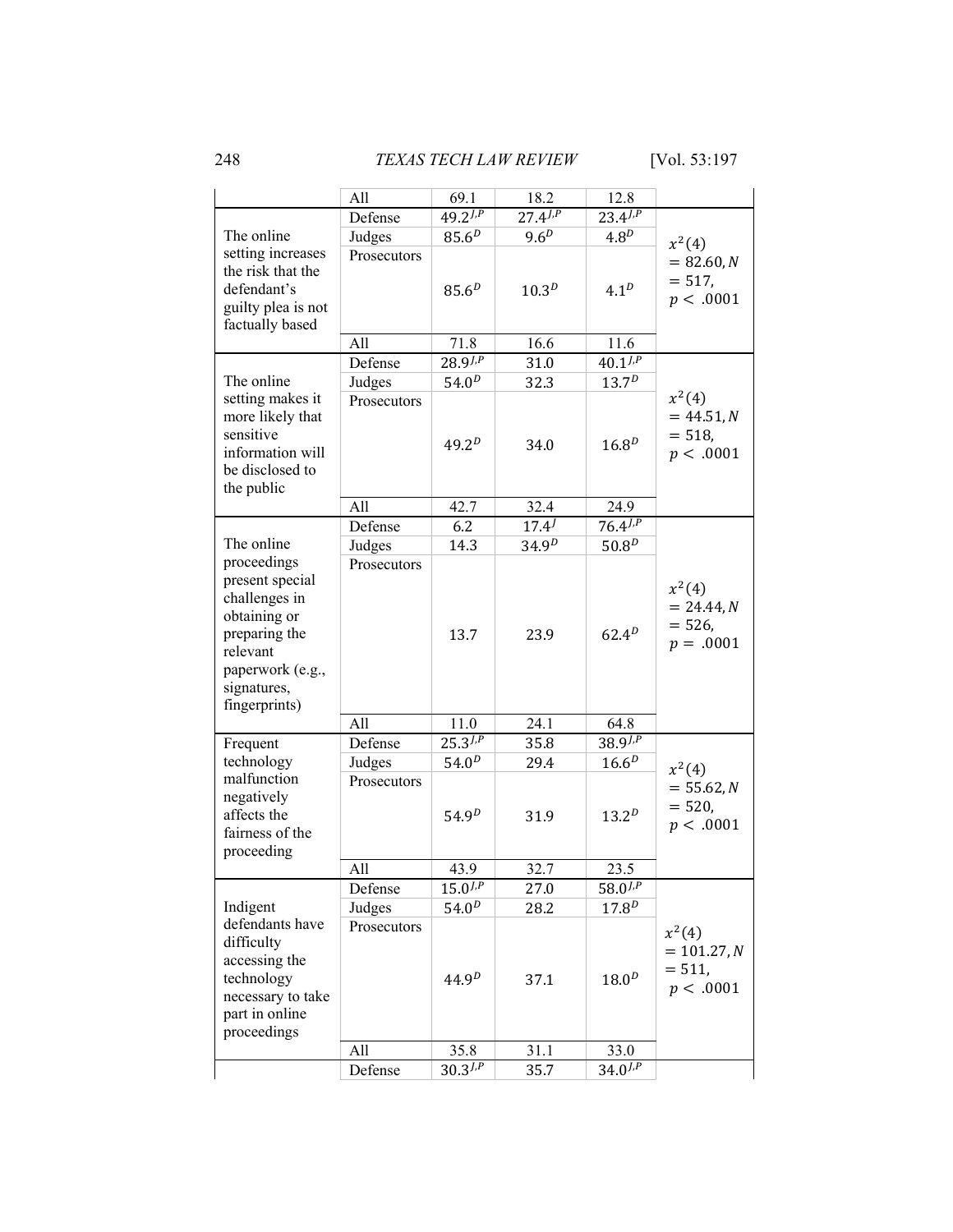2021] *REMOTE CRIMINAL JUSTICE* 249

| The online                                                                                      | Judges      | $64.8^{D}$ | 26.2 | 9.0 <sup>D</sup> | $x^2(4)$                             |
|-------------------------------------------------------------------------------------------------|-------------|------------|------|------------------|--------------------------------------|
| setting makes it<br>difficult for<br>disabled<br>defendants to<br>participate in<br>proceedings | Prosecutors | $61.2^{D}$ | 32.6 | 6.2 <sup>D</sup> | $= 73.43 N$<br>$= 488,$<br>p < .0001 |
|                                                                                                 | All         | 50.2       | 32.1 | 17.6             |                                      |

# **Table 3.1: Ranking of Disadvantages of Online Proceedings by Perceived Frequency**

*The table summarizes the respondents' ranking of disadvantages of online proceedings, based on how frequently respondents perceived each disadvantage to be true for online proceedings.* 

| 1.               | Challenges in obtaining or preparing the relevant paperwork<br>(e.g., signatures, fingerprints)               |
|------------------|---------------------------------------------------------------------------------------------------------------|
| 2.               | Difficulties for the parties to assess, and where necessary,<br>challenge witness accounts or credibility     |
| $\overline{3}$ . | Difficulties for the parties to present the case effectively                                                  |
| 4.               | Interference with attorney–client confidentiality                                                             |
| 5.               | Difficulties for indigent defendants to access the technology<br>necessary to take part in online proceedings |
| 6.               | Greater likelihood that sensitive information will be disclosed to<br>the public                              |
| 7.               | Frequent technology malfunction negatively affects the fairness<br>of the proceeding                          |
| 8.               | Difficulties for disabled defendants to participate in proceedings                                            |
| 9.               | Increased risk that the defendant's guilty plea is unknowing or<br>involuntary                                |
|                  | 10. Increased risk that the defendant's guilty plea is not factually<br>based                                 |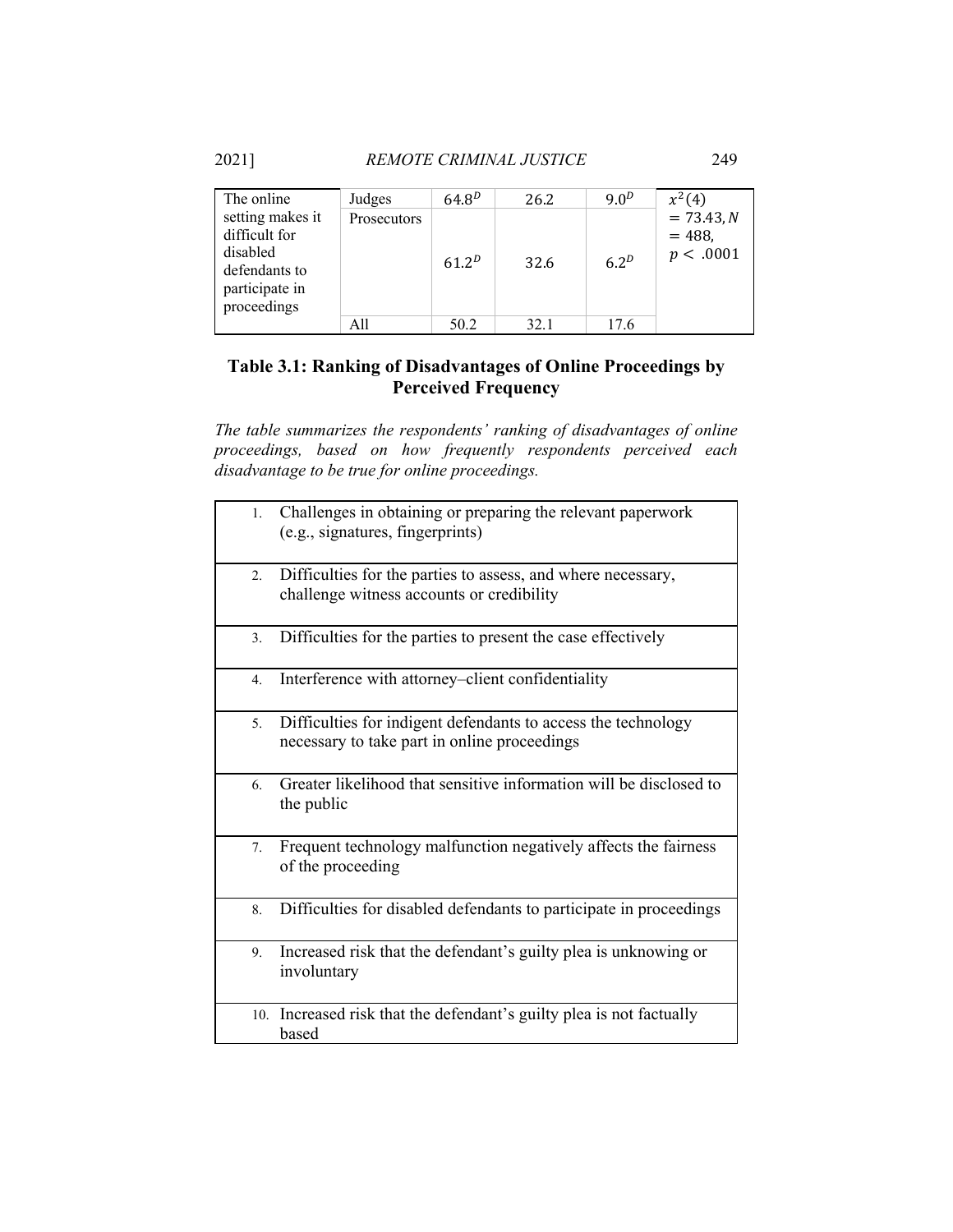The top three disadvantages, which a large majority of respondents identified as occurring "sometimes," "often," or "always" in videoconferencing proceedings, were: (1) online proceedings present special challenges in obtaining or preparing the relevant paperwork (e.g., signatures, fingerprints); (2) the online setting makes it difficult for the parties to assess, and where necessary, challenge witness accounts or credibility; and (3) the online setting makes it difficult for the parties to present the case effectively. And while prosecutors were not asked this question, judges and defense attorneys ranked interference with attorney–client confidentiality as the next most frequent problem with online proceedings.

With respect to the problems with preparing paperwork, all three groups believed this was a frequent problem with online proceedings. Open-ended responses revealed that many jurisdictions altered their approach to paperwork to address some of these issues—for example, by allowing and using digital signatures and making it easier to exchange documents online.293 While some judges still required defendants to come to the courtroom to get fingerprints taken,<sup>294</sup> others adapted by "indicating different rules regarding personal information to [be provided to] the court in lieu of a fingerprint for identification."295 Some defense respondents expressed frustration at the inconsistency and unpredictability of the online paperwork requirements.<sup>296</sup> Several also expressed a concern that the defense bore the brunt of this burden: "I have to take the onus to set the hearing; communicate with the State, court and jail; gather all paperwork; go to the jail; scan and transmit endorsed paperwork to the prosecutor and court. If it falls apart, short of technical issues, I get blamed."<sup>297</sup> One defense attorney explained that he goes to obtain signatures in person at the jail because he is worried about providing ineffective assistance if he signs for his client.<sup>298</sup> While the paperwork problems seem quite widespread, they are likely to be temporary. As respondents indicated, courts have begun taking measures to address this

 <sup>293.</sup> Defense Attorney Respondent #13.

 <sup>294.</sup> Defense Attorney Respondent #61.

 <sup>295.</sup> Defense Attorney Respondent #108.

 <sup>296.</sup> Defense Attorney Respondent #61 ("It still changes every time about where/how they want the paperwork delivered[—]one day it's supposed to have been e-filed, the next e-mailed to the judge's assistant, the next e-mailed to the clerk, etc."); Defense Attorney Respondent #111 ("In this jurisdiction, as I am sure [it is] all over, there is no consistency in the online application proceedings. You have to guess how each court wants to do the paperwork, whether with [fingerprints], or the types of paperwork they want. If they were all more consistent, everyone would understand and facilitate the process."); Defense Attorney Respondent #201 ("Some courts are requiring us to go to the jail for the signatures and fingerprints, while others are allowing us to sign for our client as long as they are in agreement with that.").

 <sup>297.</sup> Defense Attorney Respondent #7; *see also* Defense Attorney Respondent #31 ("It actually takes more time for defense. We still have to see clients, review paperwork with them in person, then take paperwork to clerk/court or scan to them. We are spending more of our resources doing these video pleas.").

 <sup>298.</sup> Defense Attorney Respondent #198; ("Regardless of [] Covid-19[,] I go see my client and obtain his signature on all [paperwork]. I have been given the option to sign my client's name and have him sign a waiver. Not me. That's a Writ waiting to happen.").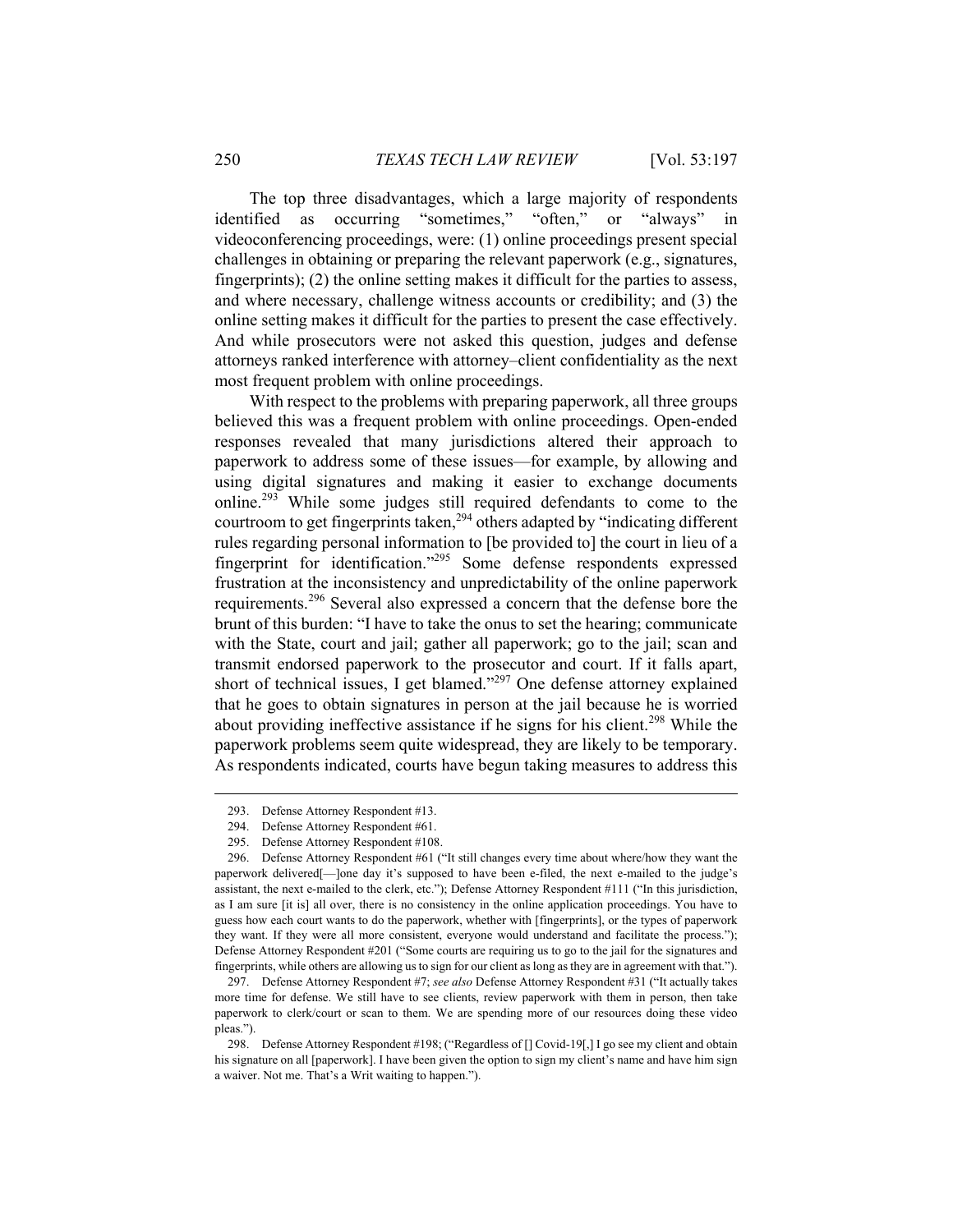problem, and new technological and logistical fixes—e.g., digital signatures and fingerprint kiosks—are emerging.<sup>299</sup>

While the paperwork issues are in the process of being solved, two other frequently mentioned problems are likely to persist even after the pandemic is over. A large majority of all three groups of respondents agree that the online setting makes it difficult for the parties to assess and challenge witness accounts or credibility, and defense attorneys were almost unanimous that this was a problem with remote proceedings.<sup>300</sup> In open-ended responses, defense attorneys expressed their strong views on why face-to-face confrontation is critical:

The defense of a criminal defendant is a play in human nature. To [j]udge the credibility of witnesses and of the venire requires of the trial lawyers the access to the person of the subject. It is not possible to make sure evaluations via a video screen. As to defendant[s] and their right of confrontation[,] the video is not capable of redeeming that right.<sup>301</sup>

Confrontation requires face-to-face examination, and fact finders must be able to see a witness'[s] reaction to questioning in the flesh, where they can observe body language. And witnesses should not feel the safety of video distancing during questioning. They need to feel confronted, and the eyes of scrutiny upon them.<sup>302</sup>

I have, over objection, cross examined a witness over Skype. This was pre[-]pandemic because the witness was out of state. This was a terrible experience. You cannot see who else is in the room, nor can you see what the witness is reviewing while testifying. Additionally, there is no easy way to cross examine a witness with documents. You cannot show the witness specific passages that you are asking them about. All they have to say is "I can't see it." I don't know if they really couldn't see it or if[,] I suspect, they just didn't want to be asked about it. Very, very frustrating. I don't see this as ever being helpful for the defense, regardless of how much time or money it saves the courts.<sup>303</sup>

 <sup>299.</sup> *See infra* Part IV.B.

 <sup>300.</sup> *See supra* Table 3.

 <sup>301.</sup> Defense Attorney Respondent #84; *see also* Defense Attorney Respondent #167 ("Very slippery slope to complete destruction of the right to confront and cross examine."); Defense Attorney Respondent #201 ("Again, I have not experienced this personally in my settings (yet)[,] but it would be difficult to confront a witness with impeachment evidence[,] and they are not face-to-face with anyone[,] which makes it easier to lie and more difficult for a juror to identify that."); Defense Attorney Respondent #44 ("The right to confront is not satisfied by video I do not believe. Easier to lie via video in my mind. Jurors will be far more distracted."); Defense Attorney Respondent #173 ("It is extremely hard to effectively question a witness and judge credibility."); Defense Attorney Respondent #160 ("It is more challeng[ing] to cross-examine remote witnesses as delays and 'tells' make the process clunkier.").

 <sup>302.</sup> Defense Attorney Respondent #30.

 <sup>303.</sup> Defense Attorney Respondent #156.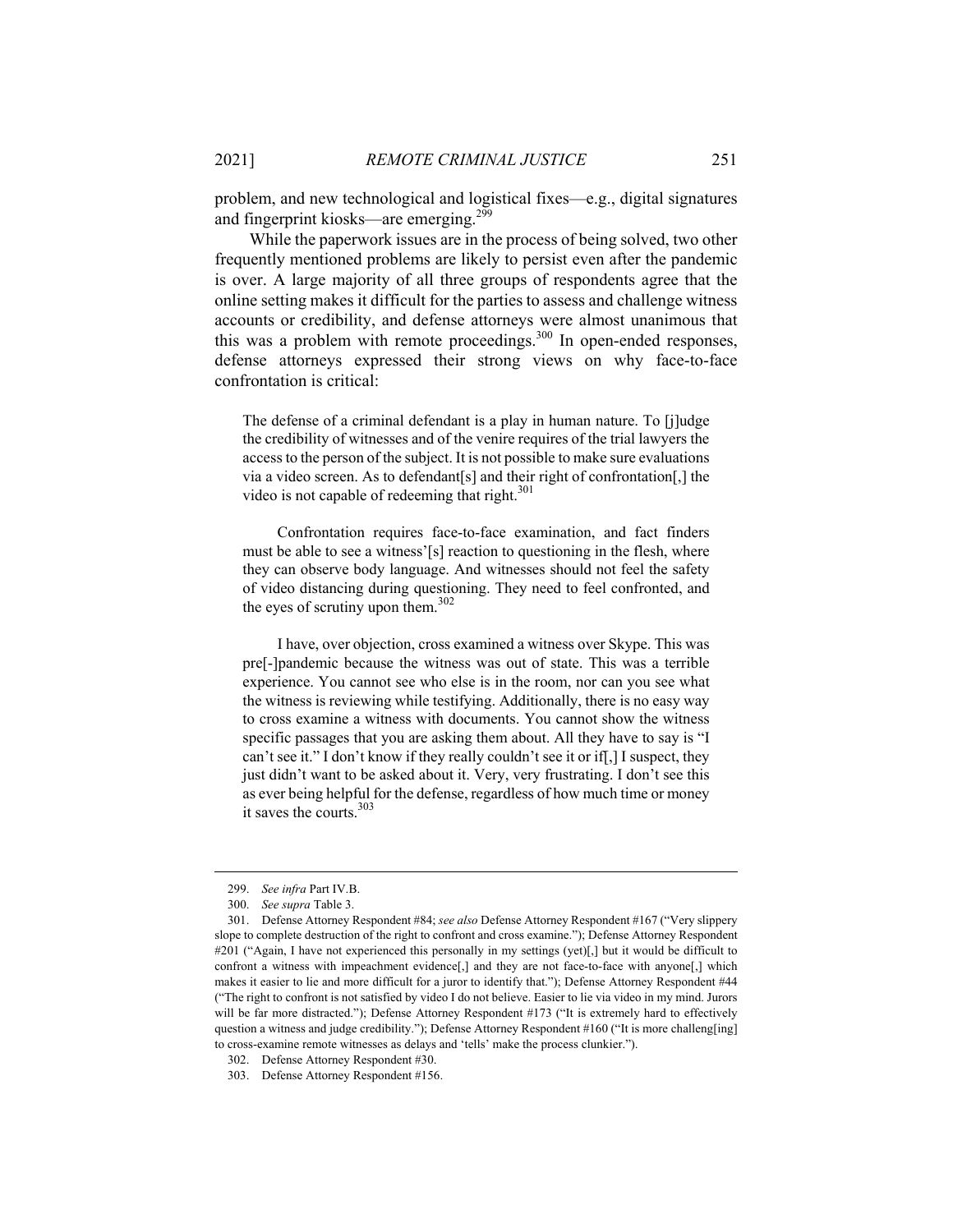Some were also concerned that witnesses may be coached off camera and may not be able to be sequestered during the testimony of other witnesses.<sup>304</sup>

Likewise, a large majority of all three groups agreed that the online setting makes it difficult for the parties to present the case effectively sometimes, often, or always. Defense attorneys (at 93%) were again significantly more likely to agree with this statement than prosecutors (at  $75\%$ ) or judges (at 64%).<sup>305</sup> As one attorney explained, "invoking the rule,  $306$ presenting evidence, and even reading your client, the judge, or opposing counsel is fairly difficult."307 Some noted it is also more burdensome to present exhibits or enter physical objects into evidence via video.<sup>308</sup> A prosecutor further explained that it is challenging to call witnesses when they are not comfortable with technology or need an interpreter.<sup>309</sup> Some also noted that the inability to "read" the body language of others or to use one's own body language "to add emphasis" are other disadvantages of the remote format.<sup>310</sup>

With respect to all but one of the statements about the disadvantages of video proceedings, there were statistically significant differences between the responses of defense attorneys and the responses of judges and prosecutors.<sup>311</sup> Specifically, compared with prosecutors and judges, a significantly larger percentage of defense attorney respondents perceived the disadvantages of online proceedings to be present "sometimes," "often," or "always." This is not too surprising because among the three groups, defense attorneys are most likely to have directly experienced, or seen their clients experience, the disadvantages of online proceedings. In many ways, the burdens of online proceedings fall disproportionately on the defense, whereas the benefits are more likely to be evenly divided or to accrue more to the court and the prosecution.<sup>312</sup>

 <sup>304.</sup> Defense Attorney Respondent #90 ("I want face[-]to[-]face confrontation with all parties involved before the judge. Much harder to invoke 'the rule' or know who else is in the room coaching a witness in their testimony. Someone could be providing a witness note or answers.").

 <sup>305.</sup> *See supra* Table 3.

 <sup>306.</sup> TEX.R. EVID. 614; Caron v. State, 162 S.W.3d 614, 618 (Tex. App.—Houston [14th Dist.] 2005, no pet.) ("Texas Rule of Evidence 614, also known as 'the Rule,' prevents witnesses from remaining in the courtroom during the testimony of other witnesses.").

 <sup>307.</sup> Defense Attorney Respondent #108; *see also* Prosecutor Respondent #151 ("It sometimes makes it difficult to effectively present a witness.").

 <sup>308.</sup> Defense Attorney Respondent #155; Prosecutor Respondents ##13, 17; *see also* Prosecutor Respondent #16 ("Visual aids such as timelines, video[,] and audio may be very difficult to present through [Z]oom."); Prosecutor Respondent #137 ("Offering or showing a witness an exhibit before publishing to the court will be a challenge but we have yet to have this come up."); Prosecutor Respondent #154 ("It makes it difficult to present evidence[,] [e]specially physical evidence.").

 <sup>309.</sup> *See, e.g.*, Prosecutor Respondent #117.

 <sup>310.</sup> Prosecutor Respondent #122.

 <sup>311.</sup> The statement about attorney–client confidentiality was only presented to judges and defense attorneys, so the responses show a statistically significant difference only between these two groups.

 <sup>312.</sup> *See* Poulin, *supra* note 98, at 1097.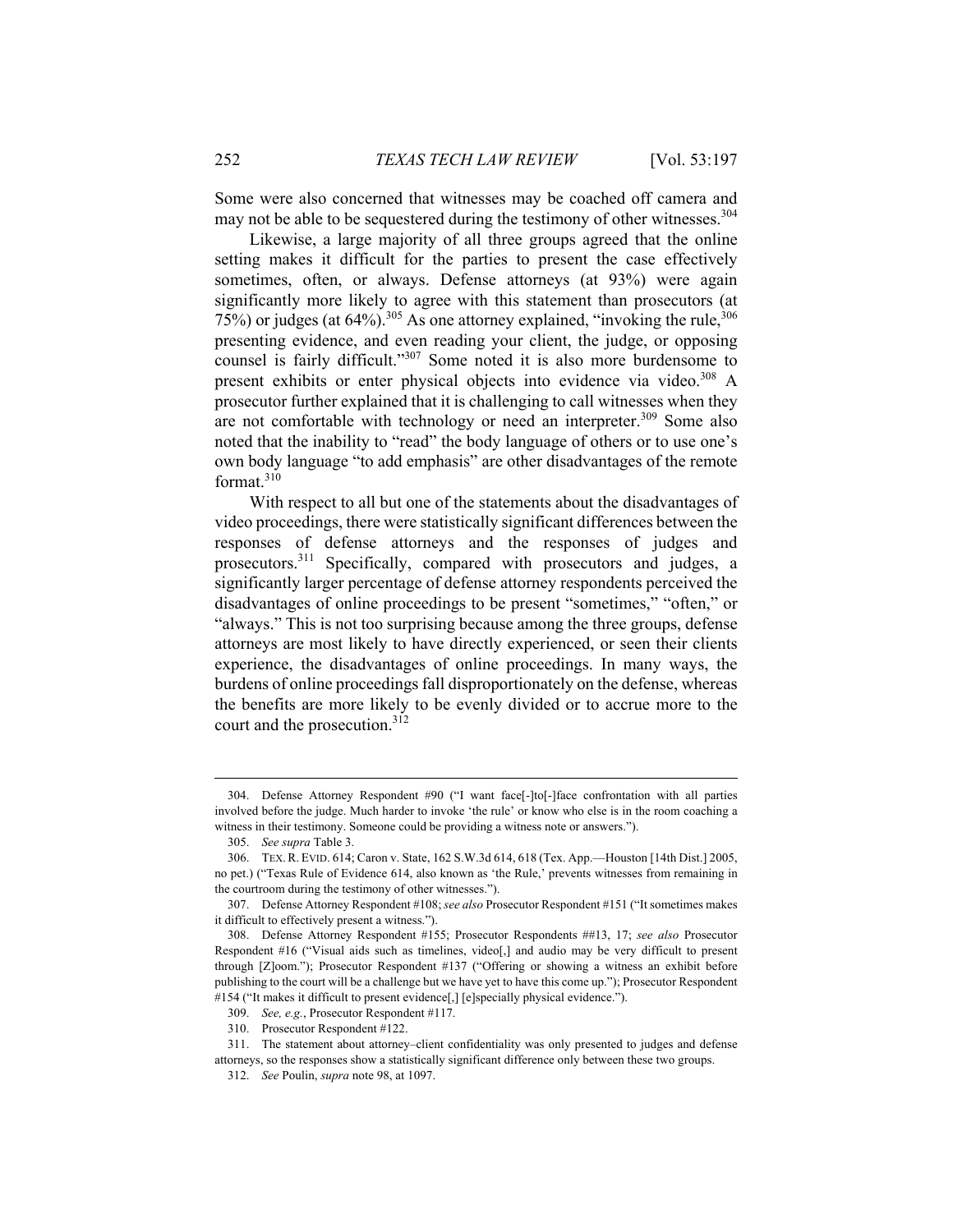For example, whereas 89% of defense attorneys agreed that the online setting "sometimes, often, or always" interferes with attorney–client confidentiality, only 48% of judges believed that this was "sometimes, often, or always" true. The difference is not too surprising. Defense attorneys are more likely to have personally experienced the problem and thus are more aware of its frequency. Because confidentiality is central to their ability to do their job, defense attorneys are also likely to be more sensitive to the risks to attorney–client confidentiality. Finally, defense attorneys are more likely to consider how the online setting during the pandemic has transformed their overall relationship with their clients—not merely during the court proceeding itself, but also during pretrial or post-trial consultations. For example, in-person visits have been banned at many jails or are avoided by defense attorneys concerned about the health risks.<sup>313</sup> Furthermore, even remote conference capability has not been easily accessible for many detained clients and has prevented timely consultation.<sup>314</sup> As one attorney explained:

It is extremely difficult to communicate with clients before and after court appearances. Provided that there aren't any curveballs and that I have been able to speak with my client thoroughly in advance, the hearings go smoothly. But often before initials I am only given [ten] minutes to speak to two clients, which is insufficient and impairs the attorney[–]client relationship (they feel rushed) and the proceedings (where the client needs further explanation, a break in the proceedings is necessary although some judges seem irked).<sup>315</sup>

 Detainees placed in quarantine as a result of a coronavirus outbreak in their unit have at times not been permitted to speak to their attorneys at all during the quarantine.<sup>316</sup> And video conference availability is limited in some jails, making it difficult for defense attorneys to make video appointments or discuss the case in sufficient detail with a client. $317$  When consultation does occur, another problem is that the evidence cannot be easily reviewed with

 <sup>313.</sup> *See, e.g.*, Candice Norwood, *Criminal Defendants in Limbo as Trials Put on Hold During Pandemic*, PBS (May 22, 2020), https://www.pbs.org/newshour/nation/criminal-defendants-in-limbo-astrials-put-on-hold-during-pandemic.

 <sup>314.</sup> *See, e.g.*, *id.*

 <sup>315.</sup> Defense Attorney Respondent #140.

 <sup>316.</sup> *See, e.g.*, Spencer S. Hsu, *D.C. Jail Inmates with Coronavirus Barred from Access to Lawyers, Family, Showers and Changes of Clothing, Inspectors Say*, WASH. POST (Apr. 15, 2020), https://www. washingtonpost.com/local/legal-issues/dc-jail-inmates-with-coronavirus-barred-from-access-to-lawyers -family-showers-changes-of-clothing-inspectors-say/2020/04/15/69a86c9e-7f36-11ea-9040-68981f488 eed story.html; E-mail from Dallas County Defense Attorney, to Jenia Turner, Professor, SMU Dedman Sch. of L. (Apr. 16, 2020) ("It is now my understanding that the entire south tower of the jail is under quarantine. When a client is on quarantine, we cannot even video conference them.").

 <sup>317.</sup> *Courts Deliver Justice Virtually Amid Coronavirus Outbreak*, *supra* note 223.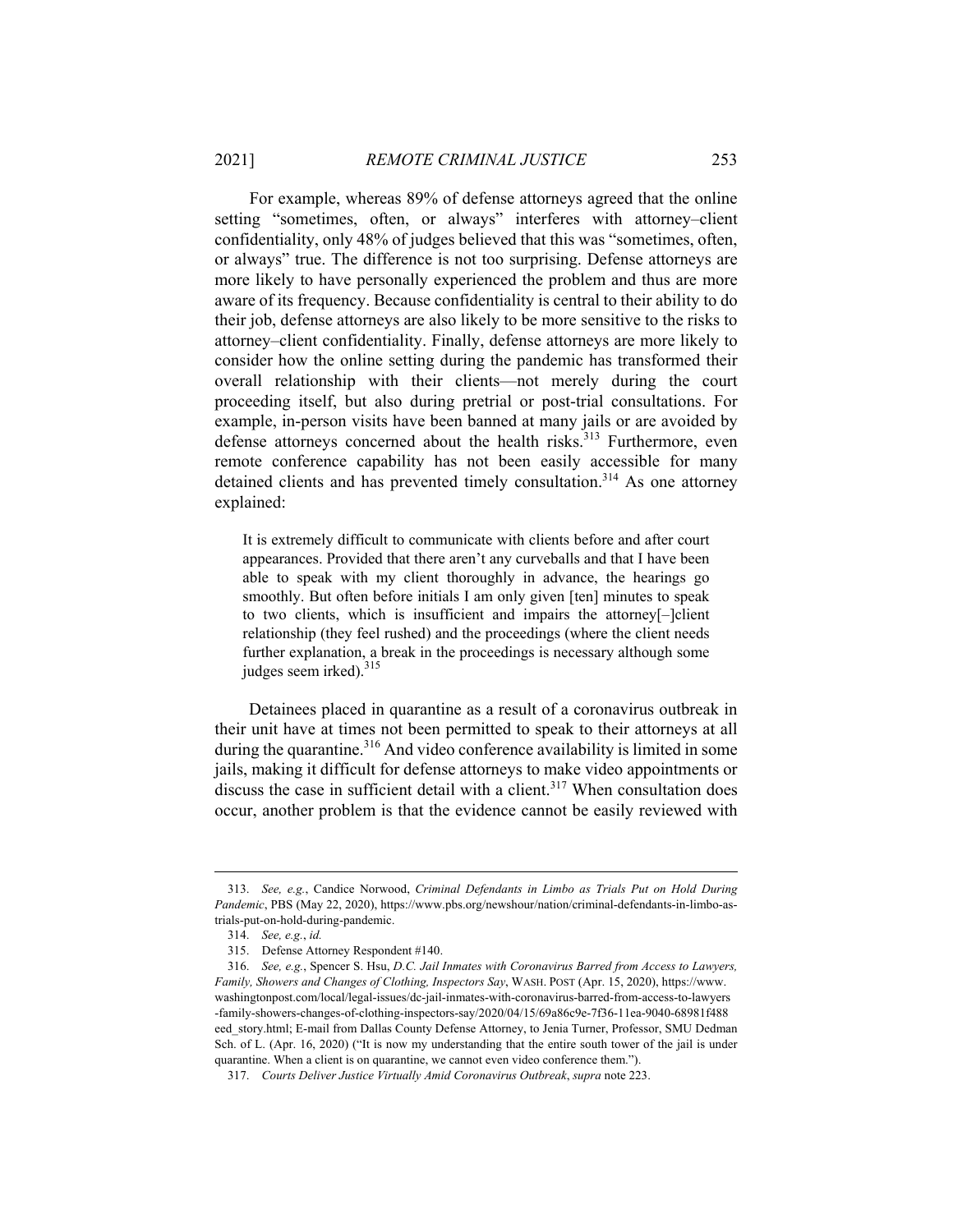the client via video.<sup>318</sup> And attorneys express concern that they cannot always ensure the privacy of video consultations with detained clients.<sup>319</sup> Given their first-hand experience with restricted attorney–client communications during the pandemic, it is not surprising that defense attorneys were significantly more likely than judges to see the online format as impairing attorney–client confidentiality.

That said, many judge respondents are aware of these concerns. Close to half of judge respondents noted that problems with attorney–client confidentiality occur at least some of the time in online proceedings. About a dozen judges acknowledged the problem in open-ended responses as well. When asked whether they have had to take any special measures to ensure the fairness and integrity of online proceedings, eleven judges noted that they had taken such measures (e.g., ensuring there is a private line of communication, providing breaks for confidential communications, informing defendants of their right to communicate privately with their attorneys) to protect attorney–client confidentiality.320

Defense attorneys were also significantly more likely to agree that the following problems occur in online criminal proceedings sometimes, often, or always: (1) "the online setting makes it more likely that sensitive information will be disclosed to the public"; (2) indigent defendants have difficulty accessing the technology necessary to take part in online proceedings (85% of defense attorneys versus only 46% of prosecutors and 56% of judges); (3) the online setting makes it difficult for disabled defendants to participate in proceedings (70% of defense attorneys versus only 39% of prosecutors and 35% of judges); and (4) frequent technology malfunction negatively affects the fairness of the proceeding (75% of defense attorneys versus only 46% of prosecutors and judges).

 <sup>318.</sup> *See, e.g.*, Defense Attorney Respondent #108 ("The other parties, typically, just need to appear, whereas the defense needs to prepare a client over the same technology, with limited means for signatures or the ability to truly review documents together."); Defense Attorney Respondent #161 ("Attorneys need to build a relationship with our clients, and video makes that nearly impossible."); Defense Attorney Respondent #20 ("Representing people is about developing relationships and the process is much more difficult online . . . .").

 <sup>319.</sup> *E.g.*, Defense Attorney Respondent #200 ("There is no way to determine if detention officers are listening to what [the] client and attorney are saying. Depending on the room being used, there may be no private areas for [the] client to use."); Defense Attorney Respondent #63 ("I also do not trust the jail process to keep the attorney–client privilege when we cannot visit clients in jail and only by videoconference.").

 <sup>320.</sup> *See, e.g.*, Judge Respondent #104 ("I insist [that there be] a direct line (cell phone or landline) between the lawyer and the defendant who are in different locations."); Judge Respondent #100 ("I make sure that defendants have had sufficient time to confer with counsel and if not I take a break to give them the time they need to prepare for hearings. I also make sure that defendants can confer with counsel during evidentiary hearings and will recess if necessary to give them time to prepare."); Judge Respondent #55 ("Providing for more time, greater effort to ensure the defendant has had plenty of time talking with his attorney privately."); Judge Respondent #37 ("Had to figure out ways for the defendant to communicate with his/her attorney while in the state jail custody and appearing remotely when the attorney is not present."); Judge Respondent #3 ("I've had to ensure that the defendant can communicate with his attorney at any[] time during the proceedings in private manner.").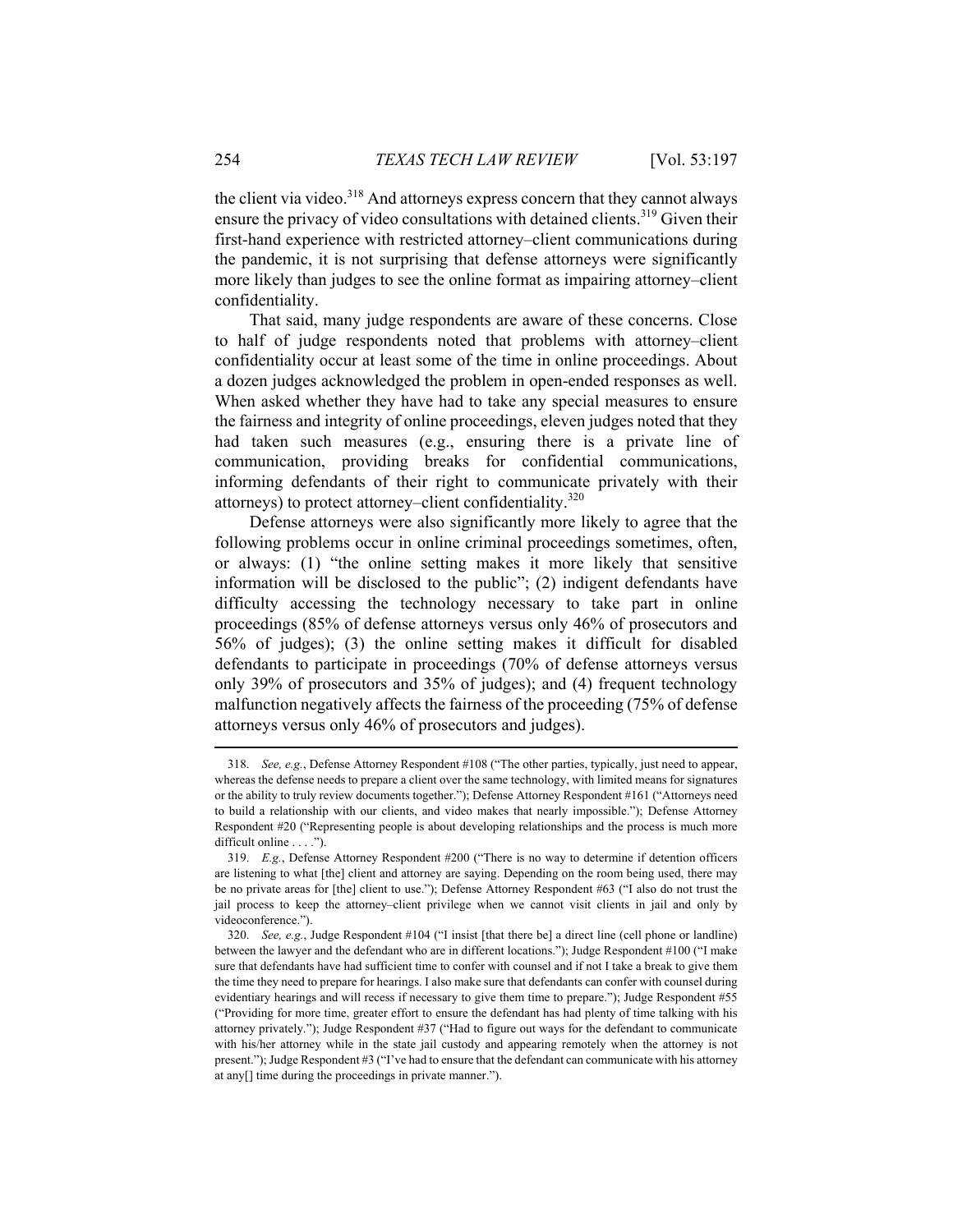Open-ended responses reveal how these problems can arise and how they can be addressed. When it comes to indigent defendants, one prosecutor noted that "[a]lthough many defendants can access camera phones and [Z]oom, they may have a much more difficult time finding free Wi-fi, especially in times when places like public libraries may be shut down due to social distancing."321 Another prosecutor explained how such concerns have been addressed:

Most families of indigent defendants have been able to download the Zoom app on their phone or laptop. As for defendants themselves, we have dealt with jail defendants who are brought to court to use the court technology. The bond defendants can come to Magistrate Court or use their attorney's technology if necessary.322

In non-pandemic times, when such problems arise, judges can also switch to in-person proceedings.<sup>323</sup> Some prosecutors noted, however, that they do not have firsthand knowledge about the experiences of disabled or indigent defendants with online technology, which likely explains the significant difference in the responses of prosecutors and defense attorneys.

When it comes to technology malfunctioning, the main concern is that interruptions in the connection can cause one of the participants to miss an important statement.<sup>324</sup> One defense attorney related a significant disruption as a result of a technology glitch: "I was kicked off a proceeding that continued without me. When I logged back on, it was over and no one had noticed I had not been present. Very disconcerting."<sup>325</sup> Some respondents noted that technological difficulties are likely to be a greater problem in rural areas, where broadband Internet is often unavailable: "Many of the people and places in our rural county (including the courthouse) lack consistent, strong wireless internet connections. Defendants without internet access can't attend online. Even our felony court reporter had trouble losing connection with the one or two hearings she tried."<sup>326</sup>

The first online criminal jury trial, conducted by a justice of the peace in Austin, Texas, did feature numerous audio glitches that caused jurors to ask the prosecutor to repeat herself.<sup>327</sup> Likewise, our observation of fifty-nine

 <sup>321.</sup> Prosecutor Respondent #16.

 <sup>322.</sup> Prosecutor Respondent #137.

 <sup>323.</sup> Prosecutor Respondent #28 ("In these situations, our judges just opt out of electronic proceedings, going forward with in-person, instead.").

 <sup>324.</sup> *See, e.g.*, Defense Attorney Respondent #75 ("There are moments [because] of connectivity issues or other glitches where a statement is indecipherable."); Defense Attorney Respondent #191 ("Every []one I've done has had some tech glitch[,] from no sound to judge being dropped out midhearing.").

 <sup>325.</sup> Defense Attorney Respondent #211.

 <sup>326.</sup> Prosecutor Respondent #16.

 <sup>327.</sup> This is based on the author's own observations. For a similar report, see Bleiberg, *supra* note 291.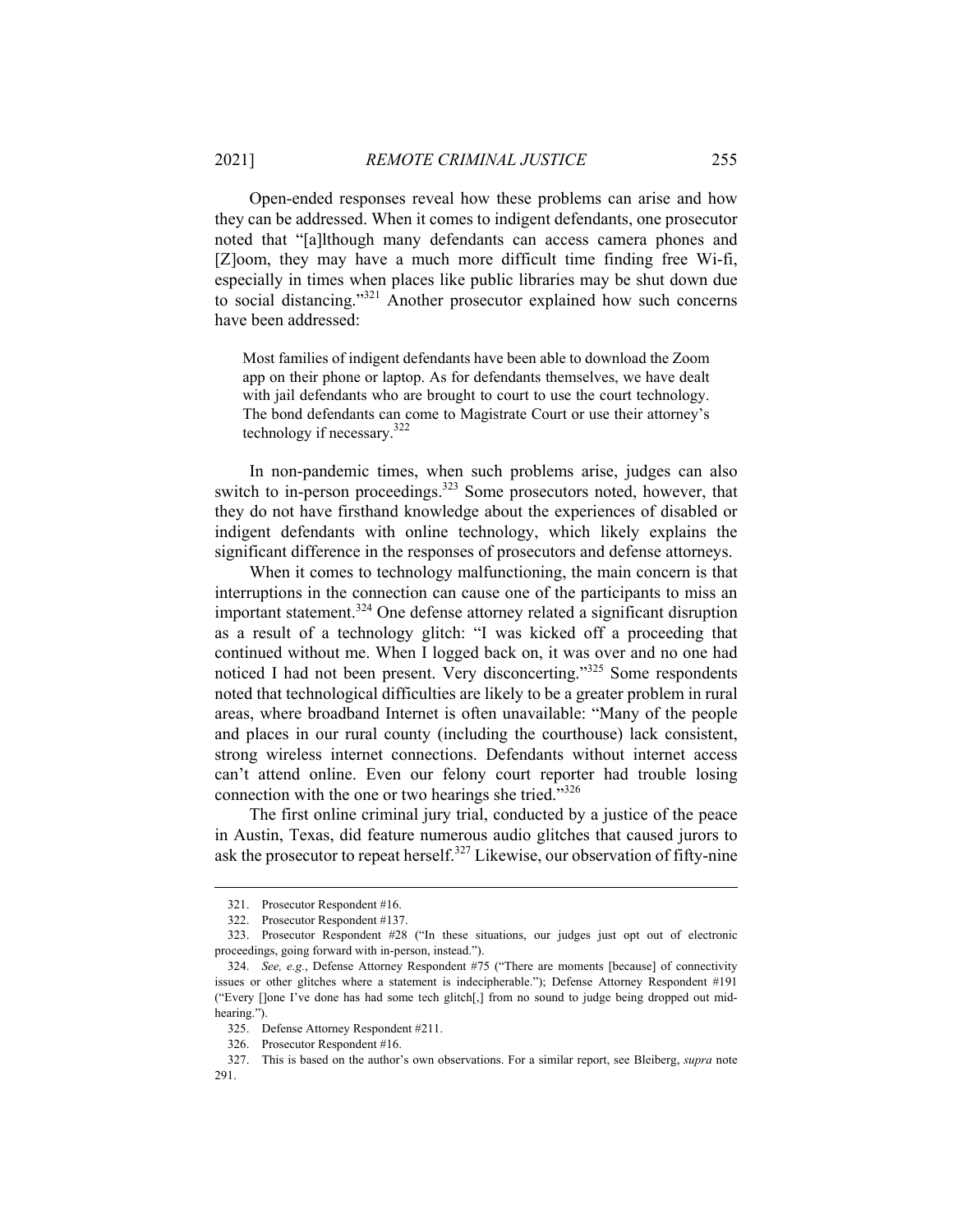online plea hearings in Texas revealed audio or connection problems in about  $20\%$  of cases.<sup>328</sup> An observational study of online family court proceedings during the pandemic also found that close to 50% of the proceedings "had some kind of problem with technology, although many were minor and quickly resolved (e.g. problems logging in, audio quality[)]." $329$  As some respondents acknowledged, technological malfunctions are less likely to affect the fairness of the proceeding if judges take special care to ensure that everyone can hear and see well throughout the proceeding.

Respondents were least likely to be concerned that the online setting would increase the risk of unknowing, involuntary, or factually baseless pleas. Here, again, defense attorneys are significantly more likely to agree that online proceedings feature this problem: Whereas 51%–53% of defense attorneys believe that online proceedings "sometimes, often, or always" increase the risk of involuntary, unknowing, or factually baseless pleas, only 14%–20% of prosecutors and judges believe the same. It is possible that defense attorneys are more likely to see this as a problem because of their closer relationship to their clients and thus better understanding of the pressures that might lead a defendant to take a guilty plea. As commentators have observed, a serious concern with the combination of infected jails, suspension of jury trials, and the availability of online plea hearings is that some innocent defendants might plead guilty to avoid the heightened risk of contracting COVID-19 in jail.<sup>330</sup> Even in ordinary times, pretrial detention increases the pressure on defendants to plead guilty and can lead innocents to admit guilt to obtain a quicker release from  $|a||$ <sup>331</sup> In the current emergency, when the coronavirus pandemic threatens the health and even the life of pretrial detainees, the pressure to plead guilty to avoid this risk of infection is significantly greater. $332$ 

Observations of fifty-nine plea hearings across eighteen different Texas courts and twelve counties in June 2020 showed that the average duration of the online plea hearings was roughly seven minutes, and the median was six minutes.<sup>333</sup> Online plea hearings therefore appear to be only slightly shorter

 <sup>328.</sup> *See infra* note 333 and accompanying text.

 <sup>329.</sup> Elizabeth Thornburg, *Observing Online Courts: Lessons from the Pandemic*, 54 FAM. L.Q. (forthcoming 2020), https://papers.ssrn.com/sol3/papers.cfm?abstract\_id=3696594.

 <sup>330.</sup> *E.g.*, Johnson, *supra* note 5.

 <sup>331.</sup> *E.g.*, Jenia Turner, *Plea Bargaining*, *in* 3 REFORMING CRIMINAL JUSTICE: TRIAL AND PRE-TRIAL PROCESSES 73, 82 (Erik Luna ed., 2017) (citing studies).

 <sup>332.</sup> Johnson, *supra* note 5; *see also* McCullough & Platoff, *supra* note 136 ("He said a plea deal isn't always the best route, either, and mentioned—without naming names—that he's aware of at least one prosecutor who tried to use fear of catching the virus in jail to sway a defendant to take the offer already on the table.").

 <sup>333.</sup> My research assistant Brooke Vaydik observed the hearings online and documented and coded them. Of the hearings observed, forty-one concerned felonies, four concerned misdemeanors, and in fourteen, the level of charges was unknown.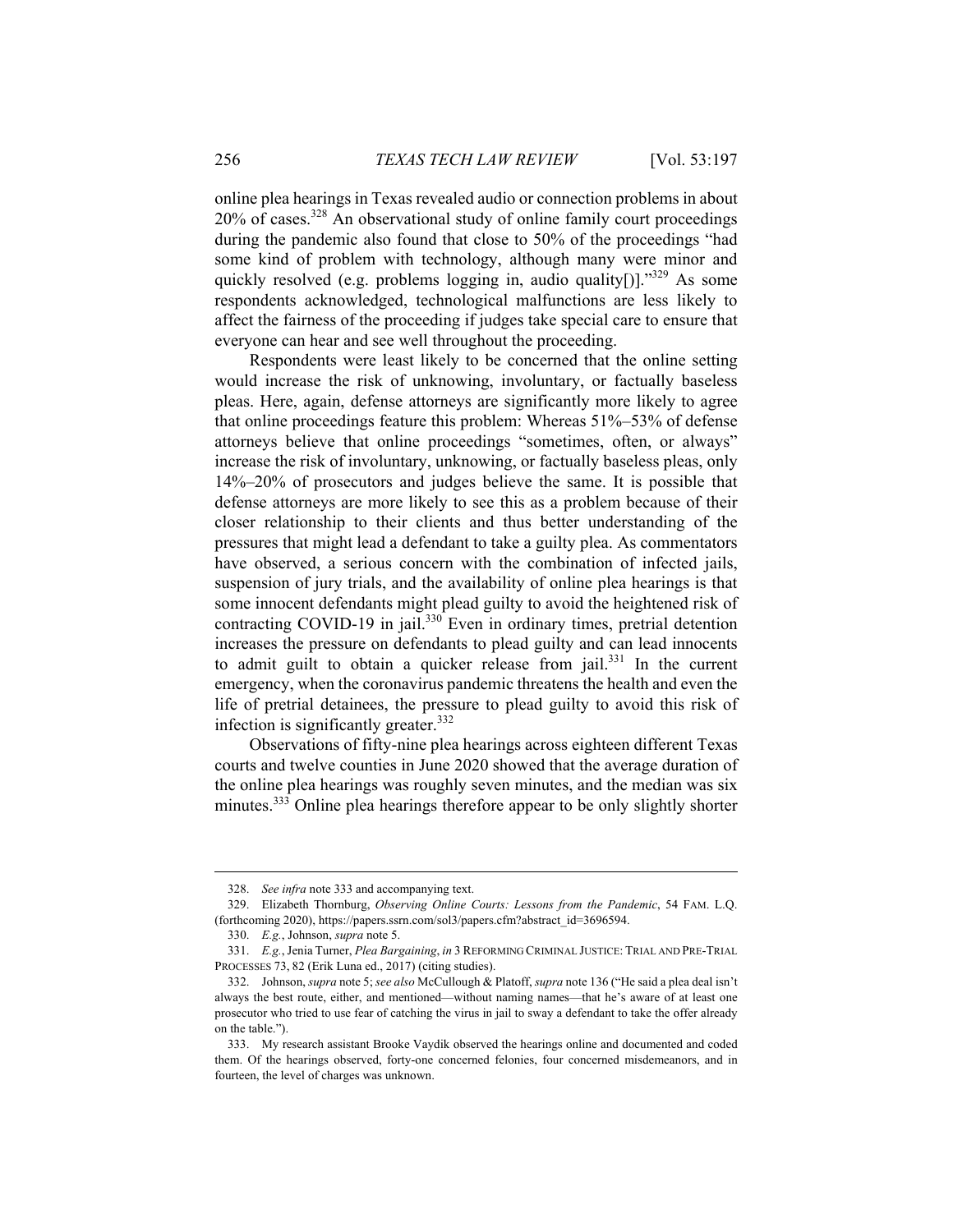than in-person plea hearings.<sup>334</sup> Notably, in 83% of the online hearings observed, the judges did not inquire into the factual basis of the guilty plea. The lack of inquiry into the factual basis at the hearing is not surprising, as the Texas Code of Criminal Procedure provides that the factual basis of a guilty plea can be satisfied through a written stipulation of facts.<sup>335</sup> That said, particularly given the additional pressures on defendants to plead guilty during the pandemic, the better practice for judges would be to inquire into the factual basis at the hearing so as to ensure that the defendant understands and agrees with the stipulations and that the guilty plea is truly voluntary and knowing. The brevity of online hearings and the lack of in-depth inquiry into the basis for the guilty plea may help explain defense attorney survey concerns regarding online guilty pleas.<sup>336</sup>

The survey also asked respondents to opine whether, in their view, the online format was more likely to produce decisions more favorable to the defense, produce decisions more favorable to the prosecution, or make no difference on the outcome. Once again, there was a significant difference between the responses of defense attorneys, and those of prosecutors and judges. Whereas 72% of defense attorneys believed that online proceedings tend to lead to less favorable outcomes for the defense, only about 5% of prosecutors and judges thought so. The large majority of prosecutors and judges instead thought that the online format made no noticeable difference to the outcome of the proceeding.

 <sup>334.</sup> Allison D. Redlich, *The Validity of Pleading Guilty*, *in* 2 ADVANCES IN PSYCHOLOGY AND LAW 1–4, 13, 20–21 (Brian H. Bornstein & Monica K. Miller eds. 2016) (discussing studies showing that plea hearings last on average less than ten minutes and that most tender-of-plea forms omit mention of factual guilt); Amy Dezember et al., *Understanding Misdemeanor Guilty Pleas: The Use of Judicial Plea Colloquies to Examine Plea Validity* (draft manuscript on file with author) (finding that plea hearings in misdemeanor cases lasted on average slightly less than eight minutes, while in felony cases they lasted on average slightly longer than fourteen minutes).

 <sup>335.</sup> TEX. CODE CRIM. PROC. ANN. art. 1.15 ("[I]t shall be necessary for the state to introduce evidence into the record showing the guilt of the defendant and said evidence shall be accepted by the court as the basis for its judgment and in no event shall a person charged be convicted upon his plea without sufficient evidence to support the same. The evidence may be stipulated if the defendant in such case consents in writing, in open court, to waive the appearance, confrontation, and cross-examination of witnesses, and further consents either to an oral stipulation of the evidence and testimony or to the introduction of testimony by affidavits, written statements of witnesses, and any other documentary evidence in support of the judgment of the court. Such waiver and consent must be approved by the court in writing, and be filed in the file of the papers of the cause.").

 <sup>336.</sup> Given the novelty of online hearings and the various additional pressures of the pandemic on judges and lawyers, it is possible that additional safeguards will be adopted over time as participants become more accustomed to the new mode of proceedings. We are continuing our observations of plea hearings in Texas and other states and will report on these findings in a future paper.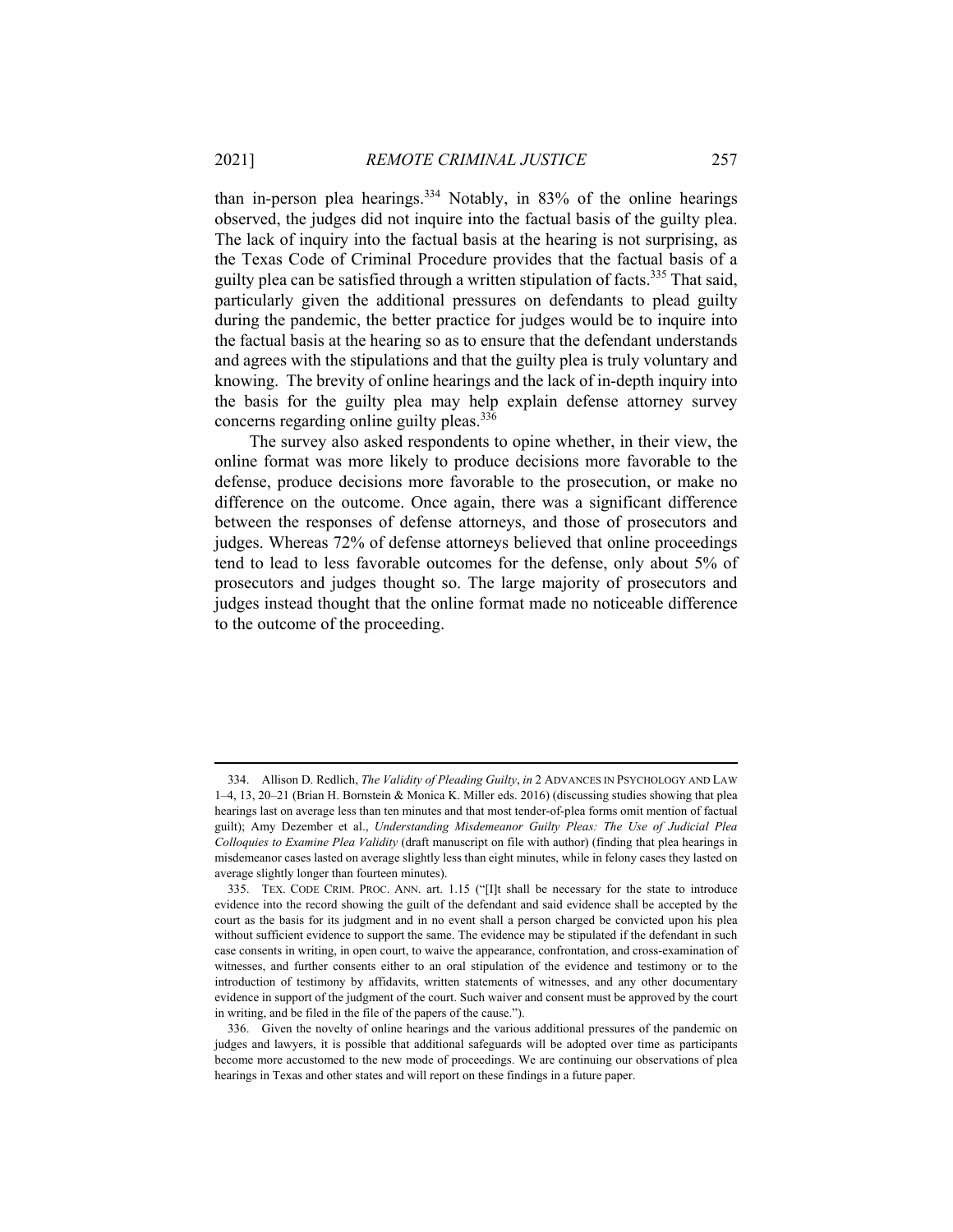## **Table 4. Perceived Effect of Online Format on the Outcome**

*The superscripts in the table (P, J, and D) indicate a statistically significant difference (<0.05) from the group indicated (P=prosecutors, J=judges, D=defense). For example, the "P" superscript in Defense-"Favorable to Defense" box indicates that the percent of defense attorneys who thought online criminal proceedings were favorable to the defense is significantly different from the percent of prosecutors who thought the same.* 

|                                                                                                                                                                                          | Group       | Favorable<br>to Defense<br>$(\%)$ | N <sub>0</sub><br><b>Noticeable</b><br><b>Difference</b><br>$\frac{1}{2}$ | Favorable<br>to<br><b>Prosecution</b><br>(%) | Chi-Square                                         |
|------------------------------------------------------------------------------------------------------------------------------------------------------------------------------------------|-------------|-----------------------------------|---------------------------------------------------------------------------|----------------------------------------------|----------------------------------------------------|
|                                                                                                                                                                                          | Defense     | 7.7 <sup>P</sup>                  | $20.7^{J,P}$                                                              | $71.6^{j, p}$                                |                                                    |
| Compared to                                                                                                                                                                              | Judges      | 13.9                              | $81.5^{D}$                                                                | 4.6 <sup>D</sup>                             |                                                    |
| in-person<br>proceedings,<br>do online<br>proceedings<br>tend to lead<br>to more<br>favorable<br>outcomes for<br>the<br>prosecution,<br>for the<br>defense, or<br>make no<br>difference? | Prosecutors | $19.5^{D}$                        | $75^D$                                                                    | 5.5 <sup>D</sup>                             | $x^2(4)$<br>$=$ 213.72, N<br>$= 427.$<br>p < .0001 |
|                                                                                                                                                                                          | A11         | 13.8                              | 56.9                                                                      | 29.27                                        |                                                    |

## IV. THE FUTURE OF REMOTE CRIMINAL JUSTICE

While videoconference criminal proceedings were until recently rare occurrences, the experiment with online justice during the coronavirus pandemic is likely to change that. Once courts and practitioners become accustomed to online hearings, they are apt to use them more broadly in ordinary times.337 This Part discusses the views of survey respondents on the future of online criminal justice and then offers recommendations on how the online format can be used without undermining the fairness and integrity of criminal proceedings.

 <sup>337.</sup> *See supra* note 17 and accompanying text.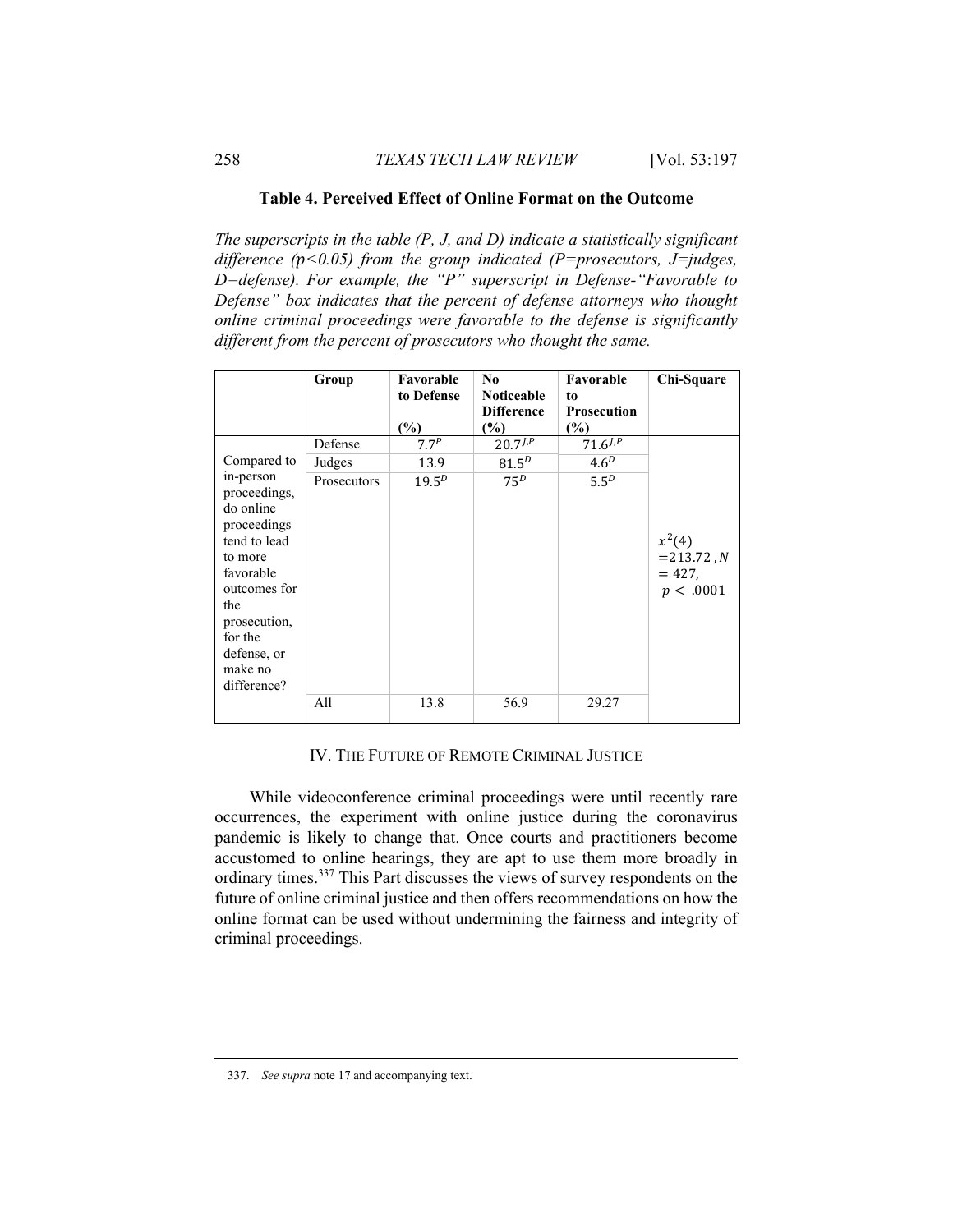## *A. Survey Findings*

Respondents displayed broad consensus that some form of online criminal justice will continue to be used in the future. More than three-quarters of survey respondents said they expect video proceedings to be used more frequently after the pandemic is over. When asked whether they would *like* to see video proceedings used more frequently after the pandemic, however, the three groups had different reactions, as laid out in Table 5.

### **Table 5. Preference for Continued Use of Online Criminal Proceedings**

*The superscripts in the table (P, J, D, F, and S) indicate a statistically significant difference (<0.05) from the group indicated (P=prosecutors, J=judges, D=defense, F=federal, S=state). For example, the "P" superscript in the Defense box indicates that the percent of defense attorneys who would like to see online criminal proceedings used more frequently after the pandemic is over is significantly different from the percent of prosecutors who thought the same.* 

|                                                                                                                                                      | All       | <b>Defense</b> | <b>Judges</b>      | <b>Prosecutors</b> | $Chi-$                                             |
|------------------------------------------------------------------------------------------------------------------------------------------------------|-----------|----------------|--------------------|--------------------|----------------------------------------------------|
|                                                                                                                                                      | $(\%Yes)$ | $\frac{6}{5}$  | $\mathcal{O}(Yes)$ | $\%$ Yes)          | Square                                             |
| Would you like<br>to see online/<br>videoconference<br>proceedings used<br>more frequently<br>in criminal cases<br>after the<br>pandemic<br>is over? | 59.25     | $47.6^{P}$     | 59.8               | $70.3^{D}$         | $x^2(2)$<br>$= 20.46, N$<br>$= 508$<br>р<br><.0001 |

# **Table 5.1. Preference for Continued Use of Online Criminal Proceedings: Federal vs. State**

|              | Group              | Federal           | <b>State</b>       | Chi-Square                    |
|--------------|--------------------|-------------------|--------------------|-------------------------------|
|              |                    | $\%Yes$           | $\frac{9}{8}$ Yes) |                               |
|              | Defense            | 57.9              | 51.2               | $x^2(1) = 0.28$ , $N = 159$ , |
| Would you    |                    |                   |                    | $p = .5957$                   |
| like to see  | Judges             | 47.6              | 66.3               | $x^2(1) = 3.24$ , $N = 122$ , |
| online/video |                    |                   |                    | $p = .0718$                   |
| conference   | <b>Prosecutors</b> | 37.5 <sup>S</sup> | 72.9 <sup>F</sup>  | $x^2(1) = 8.74$ , $N = 193$ , |
| proceedings  |                    |                   |                    | $p = .0048$                   |
| used more    |                    |                   |                    |                               |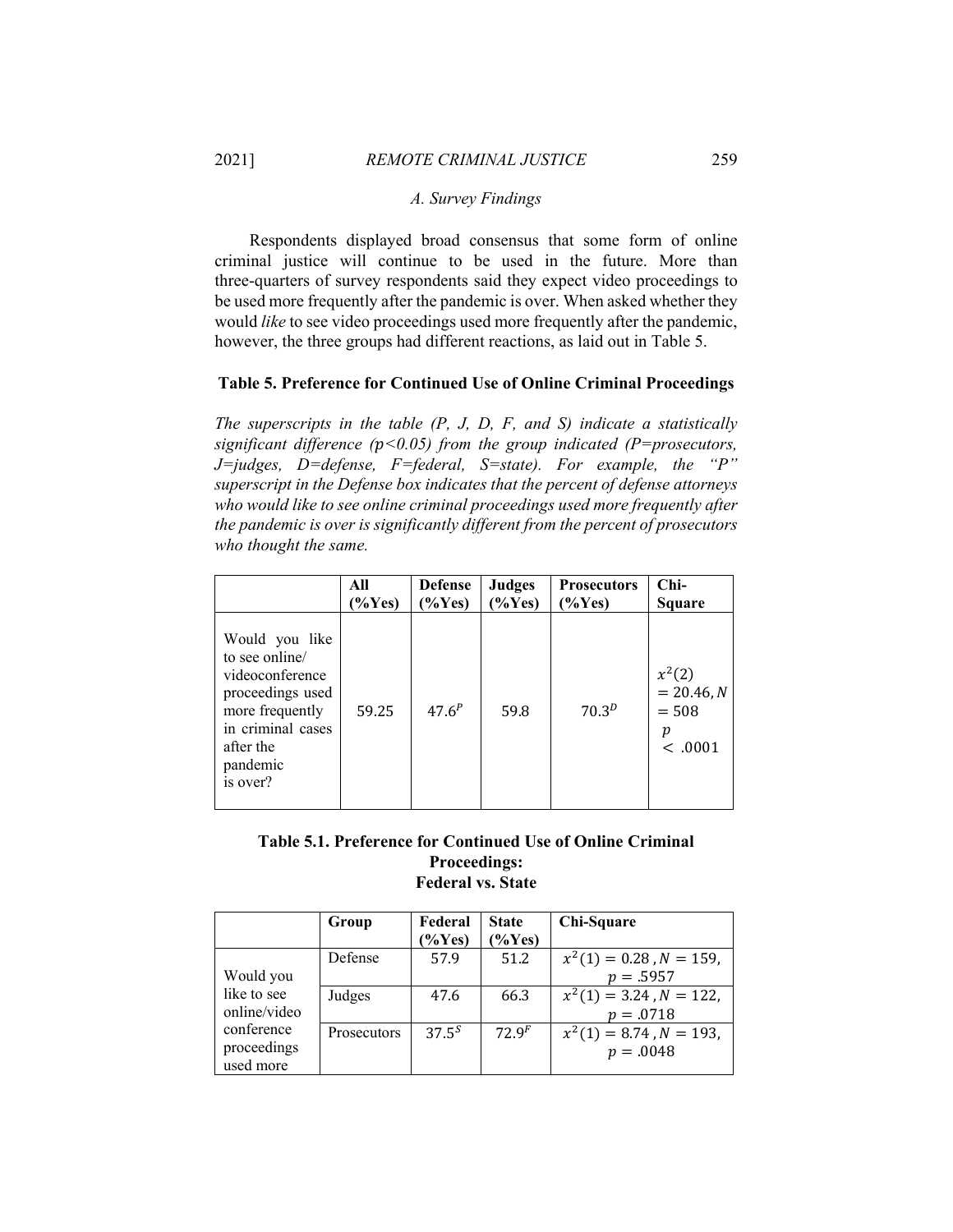| frequently in<br>criminal<br>cases after |  |  |  |
|------------------------------------------|--|--|--|
| the pandemic<br>is over?                 |  |  |  |
|                                          |  |  |  |

The defense bar is the most divided on the value of online proceedings in ordinary times. A slight majority of defense attorneys (52%) said they would *not* wish to see video proceedings being used more frequently, even though roughly 75% expect it would happen anyway. The other two groups judges and prosecutors—have a more favorable view of the utility of online proceedings after the pandemic is over, with prosecutors being the most favorably inclined. Among judges, around 60% would like to see video proceedings used more frequently after the pandemic, but a higher number (78%) expect this to happen. Among prosecutors, around 70% would like to see the proceedings be used more frequently after the pandemic is over, and a slightly higher percent (78%) expect this to occur.

Notably, there is a significant difference in the responses of federal and state prosecutors: only a minority (37%) of federal prosecutors would like to see the continued use of online criminal proceedings, compared to 73% of their state counterparts. Similarly, among judges, federal judges (at 48%) are less likely than their state colleagues (at 66%) to favor continued use of online proceedings.<sup>338</sup> The differences between state and federal judges and state and federal prosecutors on this question are not too surprising in light of responses to other questions in the survey. For example, federal prosecutors (at 40%) were more likely than their state counterparts (at 17%) to believe that online proceedings tend to favor the defense.<sup>339</sup> Federal judges were significantly less likely than their state counterparts to believe that online proceedings bring time and resource savings for the participants or that they make the proceedings more broadly accessible to the public.<sup>340</sup> At the same time, they were also less likely to believe that the various disadvantages of

 <sup>338.</sup> This difference, however, fell just short of the threshold of statistical significance.

 <sup>339.</sup> This difference, however, fell short of the threshold of statistical significance even though the overall response—whether online proceedings were less favorable to the prosecution, more favorable to the prosecution, or made no noticeable difference—was affected by whether a prosecutor practiced at the federal or state level (P=0.032).

 <sup>340.</sup> The differences between state and federal judges were statistically significant on the questions whether online proceedings save time and resources for defense attorneys, defendants, and prosecutors; and whether online proceedings make the proceedings more broadly accessible to the public. They fell short of the threshold of statistical significance for the question of whether online proceedings save time and resources for the court—61.5% of federal judges thought this happened sometimes, often, or always, whereas 75% of state judges thought so.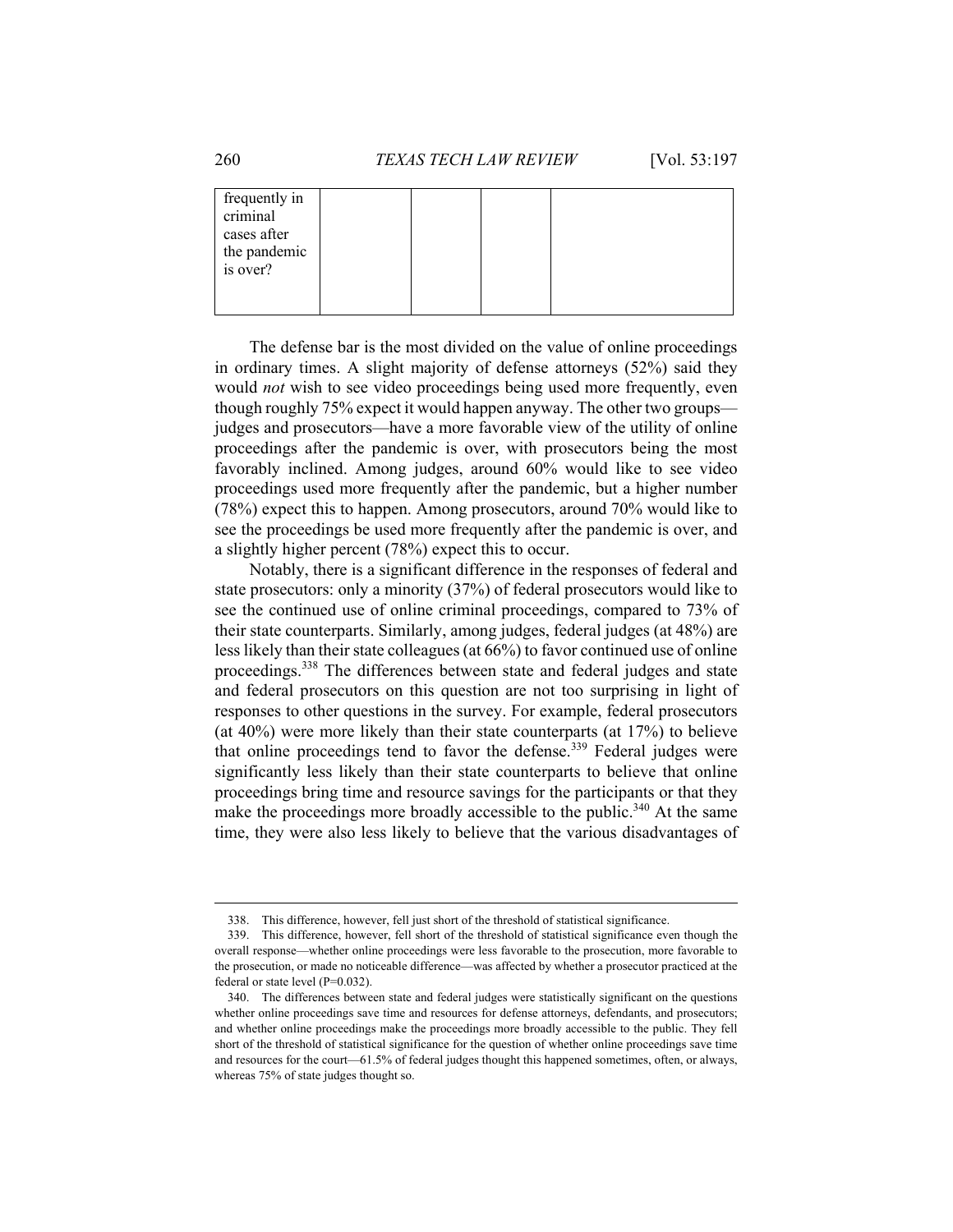online proceedings occur often. $341$  It appears they were just less convinced that online proceedings bring sufficient advantages to be worth even the rare costs and difficulties that accompany the novel format.

From the open-ended answers to these questions, one can glean a more in-depth understanding of these results. Those who favor using online proceedings after the pandemic provided several broad reasons for their views.

First, as expected, many respondents emphasize the time and resources saved by videoconference proceedings as the main reason for wanting video to be used more often.<sup>342</sup> The responses emphasize reduced travel and waiting times, and some mention cost savings and safety gains that would result from not having to transport inmates to the courtroom for certain proceedings.<sup>343</sup> These advantages are expected to continue even after the pandemic is over.

Similarly, certain respondents emphasized that online hearings help secure witness testimony more easily:

I would like to see the use of video conferencing expanded for witness testimony, at least. It can often be difficult to get witnesses in to testify from out of town. I think the technology is sophisticated enough now to allow for a witness to testify and still meet constitutional and practical requirements for an adversarial criminal hearing. It would let us use our time and resources more efficiently instead of having to pay to fly/drive in witnesses and prevent from having to reset hearing a number of times due to travel requirements.<sup>344</sup>

 <sup>341.</sup> Federal judges were significantly less likely than their state counterparts to believe that the following disadvantages of online proceedings were present sometimes, often, or always: (1) the online setting makes it difficult for the parties to present the case effectively; (2) the online setting makes it difficult for the parties to assess and, where necessary, challenge witness accounts or credibility; (3) the online setting makes it more likely that sensitive information will be disclosed to the public; (4) indigent defendants have difficulty accessing the technology necessary to take part in online proceedings; and (5) the online setting makes it difficult for disabled defendants to participate in proceedings.

 <sup>342.</sup> *See, e.g.*, Prosecutor Respondent #99 ("In addition to all benefits already stated (e.g., time, cost, judicial resources) the ability to participate in online/videoconference proceedings from home in urban areas aids in reducing traffic congestion and commute times. This allows prosecutors (depending on where they live in relation to the courthouse) to get more done in a day."); Prosecutor Respondent #89 ("I think it would save time and resources for everyone involved."); Defense Attorney Respondent #46 ("Too many times, we sit in Court waiting for the plea. We can sit all morning waiting for a plea and waste the entire morning. If the plea is done virtually, then I can sit at my desk and work while the Court is handling other business. Also, I would save travel time for out[-]of[-c]ounty pleas.").

 <sup>343.</sup> Prosecutor Respondent #59 ("[T]he big benefit for the county is a reduction in transportation from jail to court as our jail is located quite far from the courthouse. We also have capacity issues with the holding cells in the courthouse and some defendants have to be reset because there are too many on the docket. Hopefully, this will eliminate that problem."); *see also* Prosecutor Respondent #97 ("Avoids transportation issues with inmates in custody. Safe and Secure.").

 <sup>344.</sup> Prosecutor Respondent #26; Prosecutor Respondent #7 ("Again, it would be a great way to cut down on expenses and help to not waste as much time for those witnesses who have to travel to testify. This is especially true for Chemist and Medical examiners who need to be in the lab but often can't be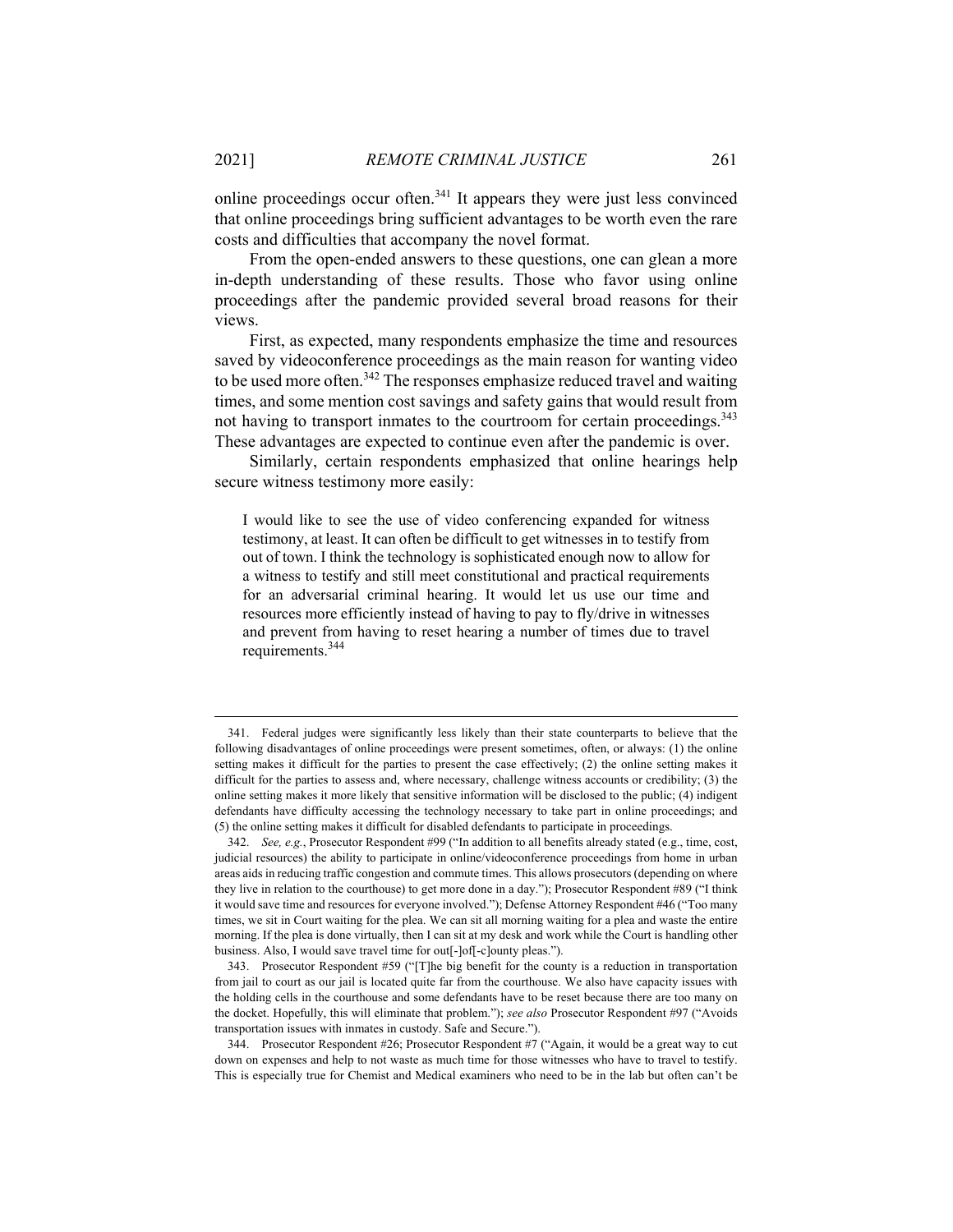Likewise, certain respondents thought online proceedings could help secure the presence of defendants in misdemeanor cases, especially when it comes to indigent defendants in rural counties.<sup>345</sup> Preliminary evidence from remote proceedings during the pandemic suggests that the online format did reduce the failure to appear rate in some jurisdictions.<sup>346</sup>

Some defense attorney respondents also noted that video consultations make it easier to "check in" with clients.<sup>347</sup> Again, this benefit would be especially valuable in rural areas, where lawyers or clients would often have to drive significant distances to meet in person.<sup>348</sup> In brief, the convenience of video proceedings, which facilitates access for defendants and witnesses and helps ease lawyer–client consultations, is a benefit that is expected by many respondents to remain important even after the pandemic.

A few respondents also emphasized the benefits of broader publicity coming with online hearings:

I think it is fantastic that more people can view what is going on inside our courtrooms. I have never felt our system more accessible and transparent before, and I think that should continue. If anything could survive the pandemic, I would hope it would be the broadcasting of the hearings so that people could have a better understanding of what goes on inside a criminal or civil docket.<sup>349</sup>

While in ordinary times, members of the public can always attend proceedings in person, the convenience of viewing proceedings from a computer or a phone can enhance public access. As noted earlier, more than 1,000 spectators watched the first online jury trial for a traffic misdemeanor case.350 Our observations of dozens of plea hearings in counties across Texas, which helped inform this Article, were also facilitated by the online format.

At the same time, roughly one-third of respondents who would like to see the continued use of video proceedings after the pandemic added important qualifications that video should be used for *some* proceedings but

because they are having to travel all over the state to testify. I anticipate using videoconferencing to be an effective way to cut down on a good amount of cost and waste.").

 <sup>345.</sup> Prosecutor Respondent #22 ("I am in a rural county with an FTA [failure to appear] rate of 40% on DWLI [Driving While License Is Invalid] cases. Perhaps video could allow many lower income defendants to appear instead of not having means to appear."); Defense Attorney Respondent #78 ("Most appearances for defendants could be achieved online to assure presence.").

 <sup>346.</sup> NAT'L CTR. FOR STATE CTS., *supra* note 113.

 <sup>347.</sup> Defense Attorney Respondent #33 ("Having videoconferencing at the jail has been a great thing. I can have a meeting just to "check in" which may only last 5 minutes but I have made contact with my client to give a status update and see if they have any questions or issues that need to be addressed."); Defense Attorney Respondent #180.

 <sup>348.</sup> *See supra* notes 101–02, 262–63 and accompanying text.

 <sup>349.</sup> Prosecutor Respondent #32.

 <sup>350.</sup> Bleiberg, *supra* note 291.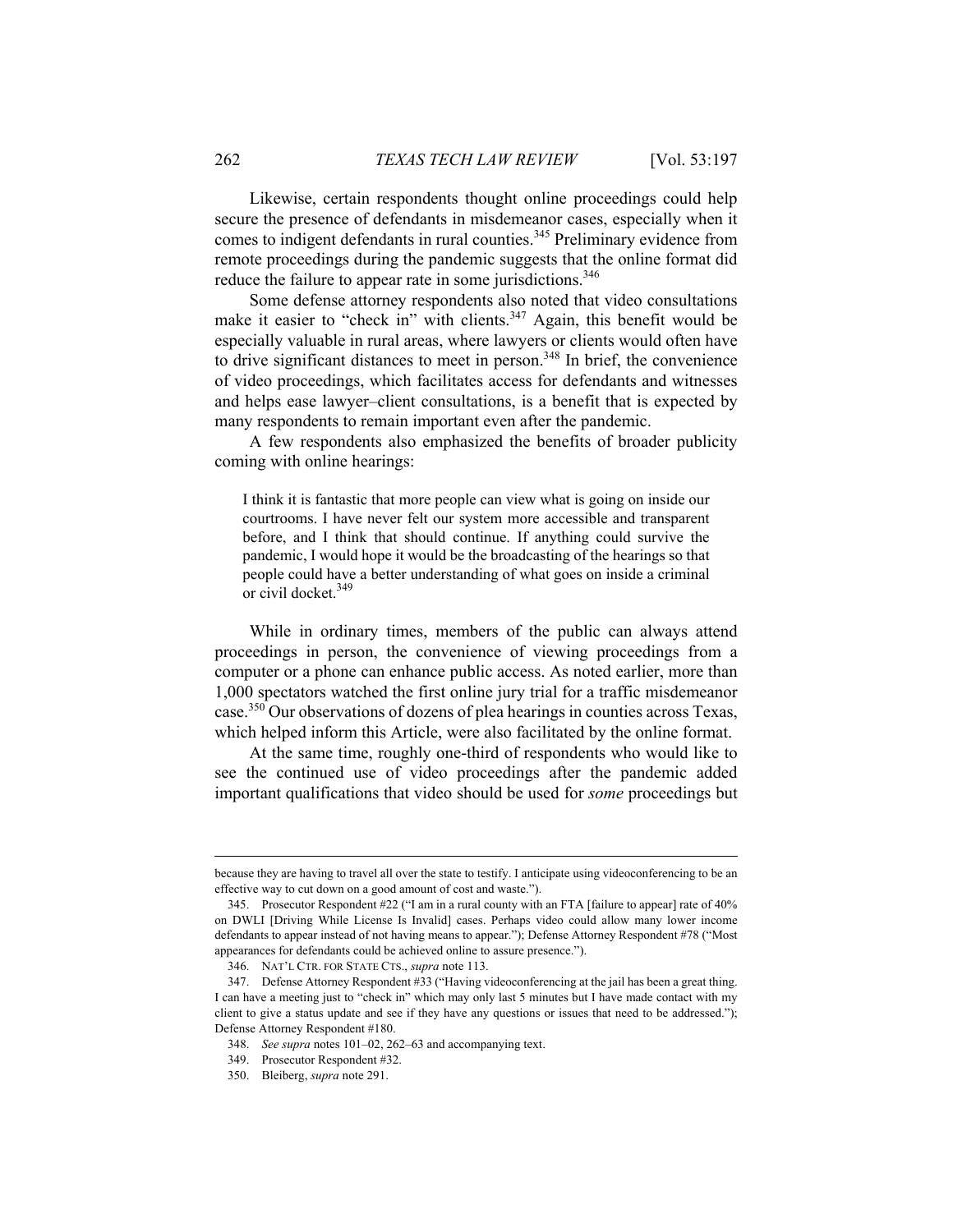$\overline{a}$ 

not others.351 A number of respondents identified initial appearances, bond hearings, status hearings, and certain other uncontested pretrial hearings as suitable for videoconference.<sup>352</sup> Some attorneys went further and thought suppression hearings, plea hearings, or even bench trials would be appropriate to conduct online. $353$  But many categorically opposed the idea of conducting virtual jury trials, and some expressed the same view about contested proceedings more broadly:354

I think that the online/videoconference proceedings can make the practice of criminal law much more efficient, once in person proceedings are back in place at the same time. There are things that can be done much more quickly and efficiently online but there are some things, such as contested hearings, pleas<sup>[1]</sup>, and trials that really need to be conducted in person in order to be efficient. I believe that the combination of both mediums will help advance the practice as a whole.<sup>355</sup>

 <sup>351.</sup> Prosecutor Respondent #92 ("In certain proceedings. Not all. While it's been [a]ffecting [d]etention [h]earings, most of the docket has remain stagnant."); Prosecutor Respondent #80 ("For certain types of hearings only: bond hearings, certain pre-trial matters, but anything with serious implications I would want in person."); Prosecutor Respondent #79 ("Much of 'docket' time is waiting for [the] [d]efendant and his/her attorney to arrive. Often, defense attorneys have not reviewed discovery or the case file prior to docket and may not have even communicated with [d]efendant ('hey, do you know what my guy looks like?'). These initial settings are a waste of time, lugging case files back and forth, etc. If discovery and these initial settings can be conducted electronically, it is more likely that cases can be resolved with fewer in-court settings[—]so long as people do work in between settings."); Prosecutor Respondent #73 ("For certain hearings, such as bond modification hearings, online proceedings are more efficient. It does save time because if done correctly, you are given a time slot and do not have to waste time in [c]ourt waiting for the [j]udge to become available.").

 <sup>352.</sup> Defense Attorney Respondent #104 ("I expect to see expanded use for oral arguments in appellate cases, arraignments and bond hearings at the trial level."); Defense Attorney Respondent #109 ("[I would like to see them used more frequently after the pandemic] [f]or routine docket calls to assess the progress toward resolution of the case. For actual hearings and trials I think they are either less useful or affirmatively harmful to the defendants."); Defense Attorney Respondent #84 ("I oppose any blanket use of video/online conferencing on anything but non-substantive hearings or proceedings. I have no problem with [] online docket calls. However, most everything else in a criminal defense needs to be live and in person. The defense of a criminal defendant is a play in human nature. To [j]udge the credibility of witnesses and of the venire requires of the trial lawyers the access to the person of the subject. It is not possible to make sure evaluations via a video screen. As to [defendants] and their right of confrontation[,] the video is not capable of redeeming that right."); Defense Attorney Respondent #41 ("Only for arraignments and other non-issue settings.").

 <sup>353.</sup> Prosecutor Respondent #81 ("I do not think that online criminal proceedings are practical in the context of a criminal jury trial due to concerns about juror distractions/attention, constitutional concerns related to the 5th [A]mendment, reading witnesses demeanor, among other things. However, for bench trials and other evidence & motion hearings/pretrial conferences, it is a wonderful tool that we should have been using more frequently prior to the Covid-19 pandemic."); Defense Attorney Respondent #130 ("Mainly agreed pleas or minor hearings. I do not think this is appropriate for a contested trial.").

 <sup>354.</sup> Defense Attorney Respondent #75 ("I hope that they will be used more in the future for uncontested matters. However, I strongly prefer in-person hearings if there are any contested issues. . . . I can never see online criminal proceedings being appropriate for jury trials or any part of jury trials (jury selection).").

 <sup>355.</sup> Prosecutor Respondent #86; *see also* Prosecutor Respondent #78 ("Jury trials cannot be conducted over online methods. Key methods and connecting with potential jurors are lost during jury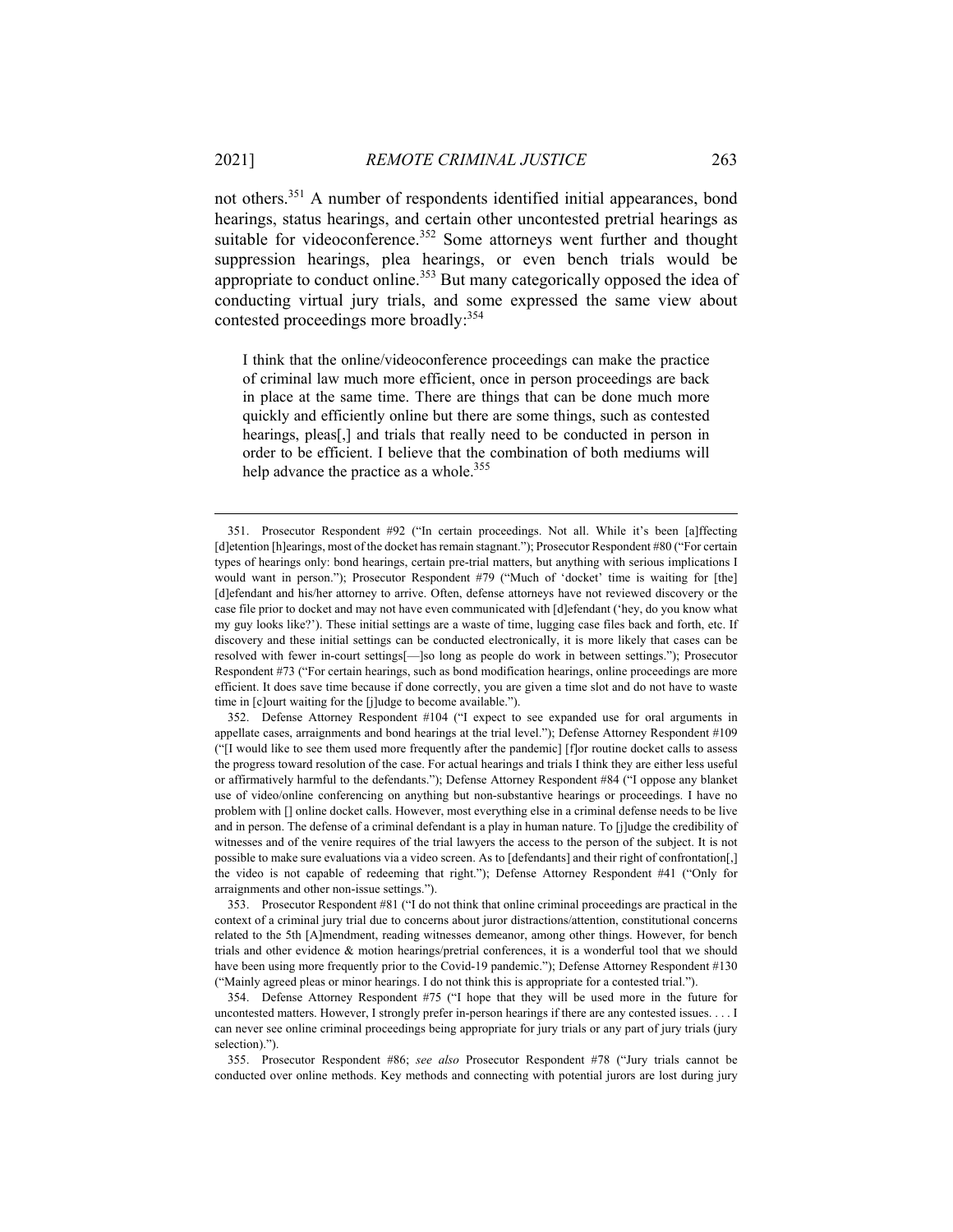I do not feel a jury trial should ever be conducted in a criminal matter through an online proceeding. The ability to see the whole person and select the fairest jury of one['s] peers requires in-person proceedings. Also, I believe there are serious confrontation clause issues pertaining to a jury or judge being able to assess witness credibility when the proceedings are online. Body language and demeanor is best measured through in-person communication.356

One important concern involved the selection of the jury—a process that many thought could only be conducted effectively in-person.<sup>357</sup> More broadly, attorneys worried about presenting evidence, evaluating the credibility of witnesses, and cross-examining witnesses online.<sup>358</sup> Many believed that online hearings undermine the constitutional rights of defendants.<sup>359</sup>

For defense respondents who were opposed to continued use of online proceedings after the pandemic, several problems beyond the difficulties with presenting evidence, cross-examining witnesses, and assessing credibility stood out. They worried about the ability to establish rapport and prepare clients in virtual meetings,  $360$  about the ability to communicate confidentially with clients during the hearing,  $361$  about the court's perception of the defendant in video hearings, and about the broader perception of injustice when proceedings occur online:

Accused persons in the criminal justice system already face dehumanization[;] remote hearings, especially on anything other than the

 357. Defense Attorney Respondent #34; Defense Attorney Respondent #63; Defense Attorney Respondent #75; Prosecutor Respondent #7; Prosecutor Respondent #57; Prosecutor Respondent #78.

selection and lose the ability to ensure jur[ors] stick to the case at hand."); Defense Attorney Respondent #62.

 <sup>356.</sup> Prosecutor Respondent #68; *see also* Prosecutor Respondent #57 ("I fear we are going to see a lot of appellate issues arise out of the use of the videoconferencing proceedings. Some judges have been talking about conducting voir dire over Zoom[, and] having criminal trials over Zoom. I think that is a HORRIBLE idea fraught with problems.").

 <sup>358.</sup> Defense Attorney Respondent #24 ("If the cross of witnesses is involved, or jurors[—]absolutely not."); Defense Attorney Respondent #30 ("But not for trials, certainly not jury trials, or other contested matters where witness credibility and believability is an issue. Confrontation requires face-to-face examination, and fact finders must be able to see a witness' reaction to questioning in the flesh, where they can observe body language. And witnesses should not feel the safety of video distancing during questioning. They need to feel confronted, and the eyes of scrutiny upon them."); Defense Attorney Respondent #44.

 <sup>359.</sup> *E.g.*, Defense Attorney Respondent #39 ("These proceedings are only helpful to those who look at due process, the right to confront witnesses, and our jury trial system as an inconvenience, rather than the bulwarks of justice."); Defense Attorney Respondent #211. For a discussion of the various ways in which a virtual jury trial may violate the rights to counsel, to confront witnesses, and to a fair and impartial jury, see State's Objection to a Virtual Trial, State v. Ward, No. 1620963 (Tarrant Cnty. Crim. Ct. #1 July 15, 2020) (on file with author).

 <sup>360.</sup> *E.g.*, Defense Attorney Respondent #140.

 <sup>361.</sup> *E.g.*, Defense Attorney Respondent #63; Defense Attorney Respondent #194.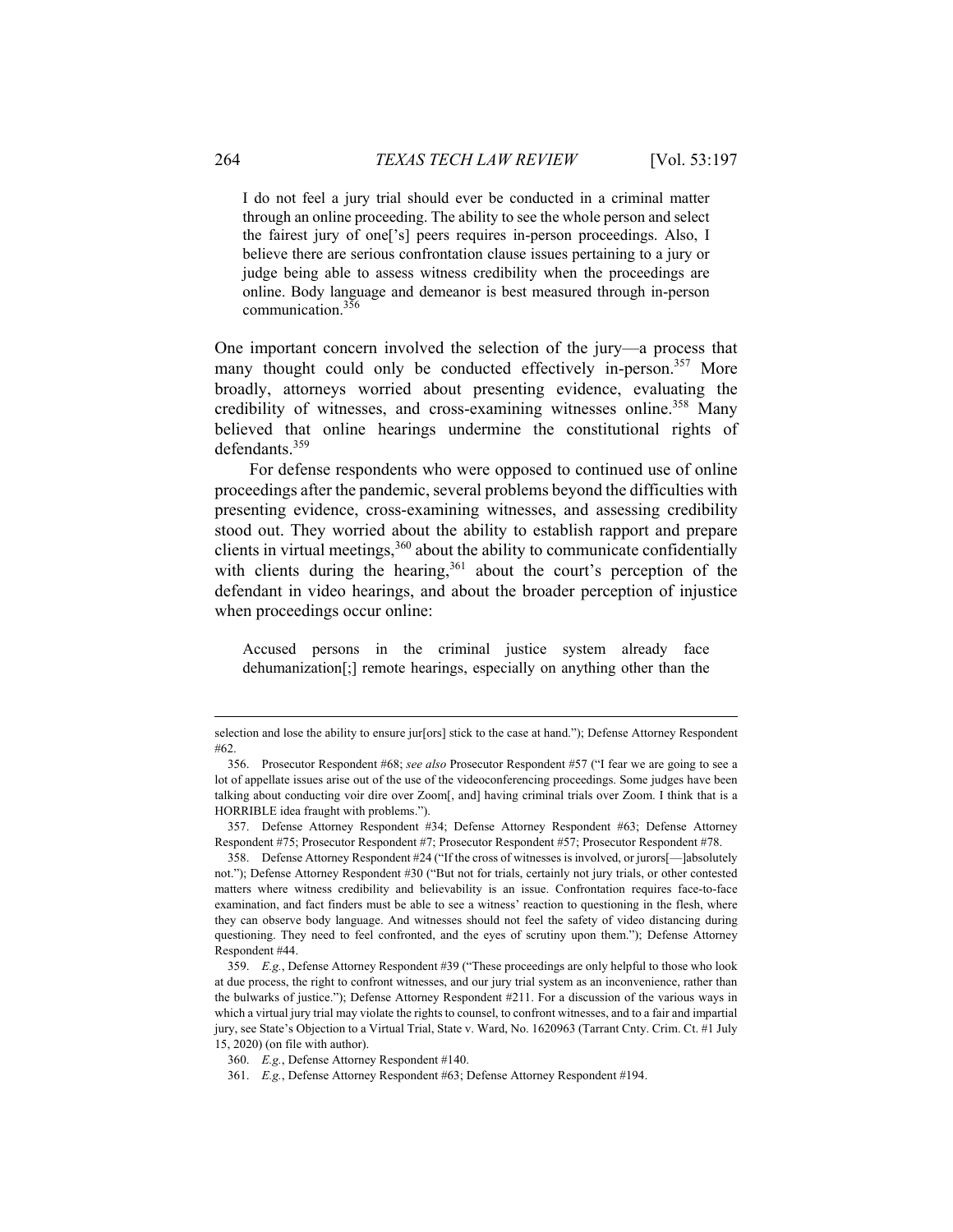most routine matters, such as arraignment, significantly heighten those concerns.362

A courtroom is where we convene to address and resolve legal and judicial business. It [is] where credibility determinations are made every hour. It is where the citizens of this great nation see and meet the judge as a person of authority, justice, and fairness (hopefully). It is a place where arguments can be made and persuasive skills exercised. All of that is lost in the shuffle in video conferences and video hearings. Advocacy and zealous representation are not even invited during a video hearing/conference much less present.<sup>363</sup>

I believe that justice would be best served by having the hearings in person. In-person hearings offer a better chance to observe the demeanor and witnesses and habits that they may have when they are being less than truthful[—]you lose some of that with virtual hearings. In the contested MTR hearing that I did have, I did not feel like I had the same opportunity to present testimony of my witnesses. I also feel that defendants will feel cheated by the justice system if contested hearings continue to happen virtually. This also lends to the feeling that they did not get their day in court and is likely to cause feelings that their defense attorney is just part of the system instead of being an advocate for them.<sup>364</sup>

Among defense attorneys, other than for routine administrative hearings or to visit clients, online criminal justice is generally seen as "a bad idea" that should not be extended past the pandemic.<sup>365</sup> One respondent suggested he would retire if forced to continue practicing online in the future.<sup>366</sup>

### *B. Recommendations*

The survey reveals general agreement among judges and practitioners that online proceedings can save time and resources for participants, primarily by reducing travel and waiting times.<sup>367</sup> By allowing people to join in from work or home, remote proceedings can also improve access to the proceedings for defendants, victims, witnesses, and other interested parties.<sup>368</sup> They can reduce failure to appear rates and facilitate more frequent attorney–client consultations.<sup>369</sup> Finally, online broadcasting of the

 <sup>362.</sup> Defense Attorney Respondent #40; *see also* Defense Attorney Respondent #61 ("I do not want defendants who are in custody to be left in the jail to appear in court by video because I think that creates a status quo bias in favor of leaving them in jail, and makes them less real and human to the court.").

 <sup>363.</sup> Defense Attorney Respondent #26.

 <sup>364.</sup> Defense Attorney Respondent #68.

 <sup>365.</sup> Defense Attorney Respondent #39.

 <sup>366.</sup> Defense Attorney Respondent #198.

 <sup>367.</sup> *See supra* Part III.B.3.

 <sup>368.</sup> *See supra* notes 261, 264–68 and accompanying text.

 <sup>369.</sup> *See supra* notes 113, 128, 158–60, 345–47 and accompanying text.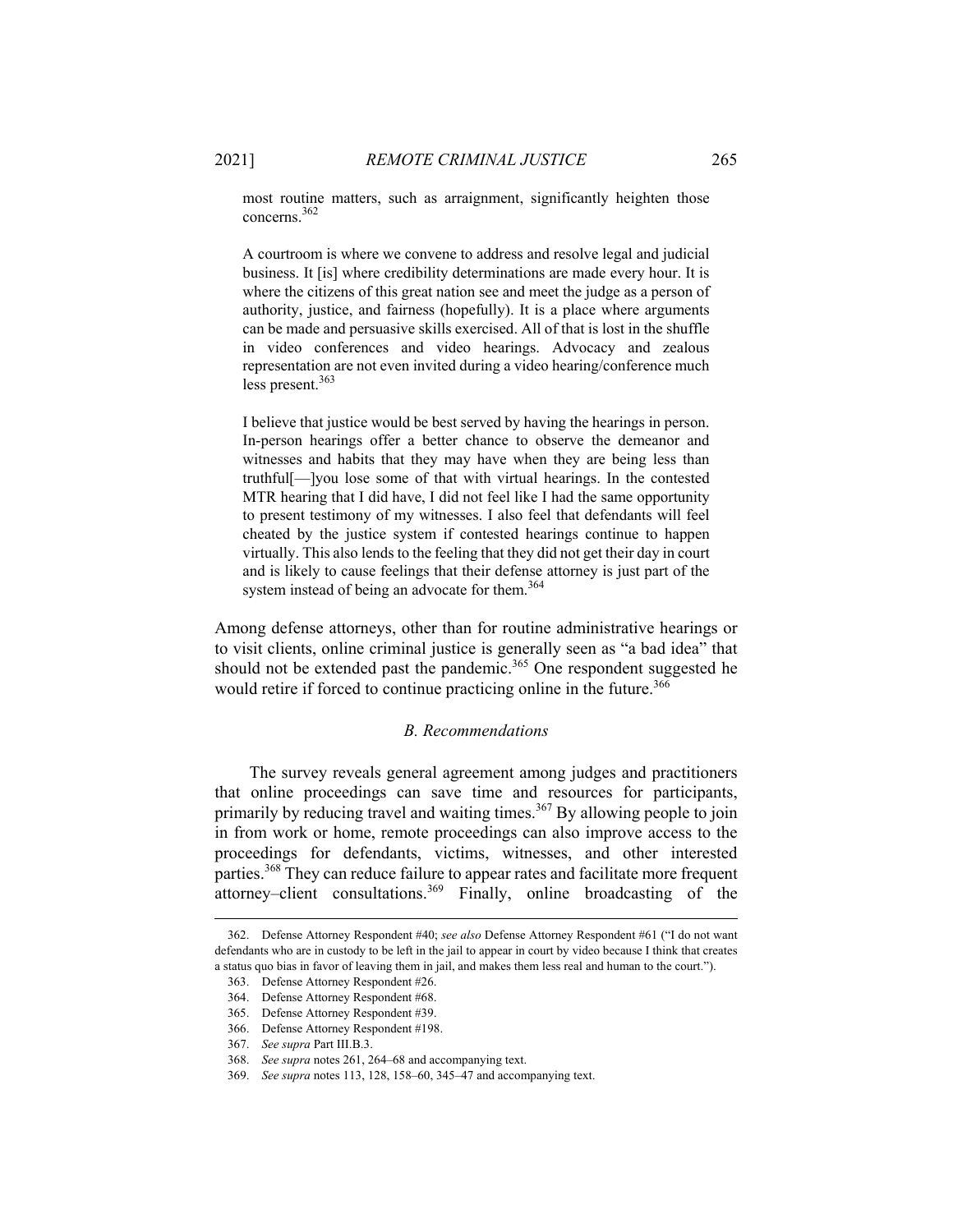proceedings can expand public access, which in turn can enhance the fairness and legitimacy of the process.<sup>370</sup>

For all their conveniences, however, remote proceedings also feature a number of downsides. For low-volume jurisdictions, the costs of installing and maintaining the necessary technology can be significant and may outweigh the benefits of convenience and reduced transportation costs.<sup>371</sup> Remote proceedings can also impose disproportionate burdens on some groups—for example, on defense attorneys, who must prepare additional paperwork and spend more time getting their clients ready for the particularities of online hearings.372 In jurisdictions with poor Internet coverage, such as rural areas, lack of access and frequent connectivity disruptions can make it difficult for defendants to participate in remote proceedings and for defense attorneys to represent their clients effectively.<sup>373</sup> Survey respondents also expressed serious concerns about the effects that the online format has on the ability of the parties to present their cases, and to assess and challenge witness testimony.374 Defense attorneys further worry that the video format will dehumanize their clients in the eyes of judges and jurors and result in harsher outcomes.<sup>375</sup> More than two-thirds of defense attorneys believe that online proceedings lead to less favorable results for defendants.<sup>376</sup>

Existing empirical evidence, although limited, supports many of the concerns raised by survey respondents. For example, observations of online proceedings confirm that technological glitches frequently disturb the proceedings, though in most cases, these disturbances are not serious enough to undermine fairness. $377$  More concerningly, the video format can bias assessments of witnesses and the defendant, discourage defendants from engaging in the process, and negatively influence outcomes for defendants.<sup>378</sup>

Some of the problems with remote proceedings can be fixed with investments in better technology, additional training for the attorneys and judges, and better protocols for using the online format to ensure a fair process. For example, more advanced technology can help attorneys prepare for remote hearings with pre-formatted paperwork, digital signatures, and digital fingerprints.379 And the installation in jails, courtrooms, and other

 <sup>370.</sup> *See supra* notes 289–91 and accompanying text.

 <sup>371.</sup> Terry et al., *supra* note 113, at 10.

 <sup>372.</sup> *See supra* notes 286–88 and accompanying text.

 <sup>373.</sup> *See supra* notes 280–88 and accompanying text.

 <sup>374.</sup> *See supra* notes 354–64 and accompanying text.

 <sup>375.</sup> *See supra* notes 360–62 and accompanying text.

 <sup>376.</sup> *See supra* Table 4.

 <sup>377.</sup> *See supra* notes 327–29 and accompanying text.

 <sup>378.</sup> *Supra* Part II.B.2.

 <sup>379.</sup> *See, e.g.*, Turner, *supra* note 76, at \*\*45–46 (discussing digital case management platforms that permit the exchange of evidence and the use of pre-formatted digital paperwork for criminal cases); E-mail from Ron DaLessio, Vice Pres. of Sales, CourtCall, to Jenia Turner, Professor, SMU Dedman Sch. of L. (Sept. 24, 2020) (on file with author) (explaining that CourtCall remote hearing kiosks, installed in some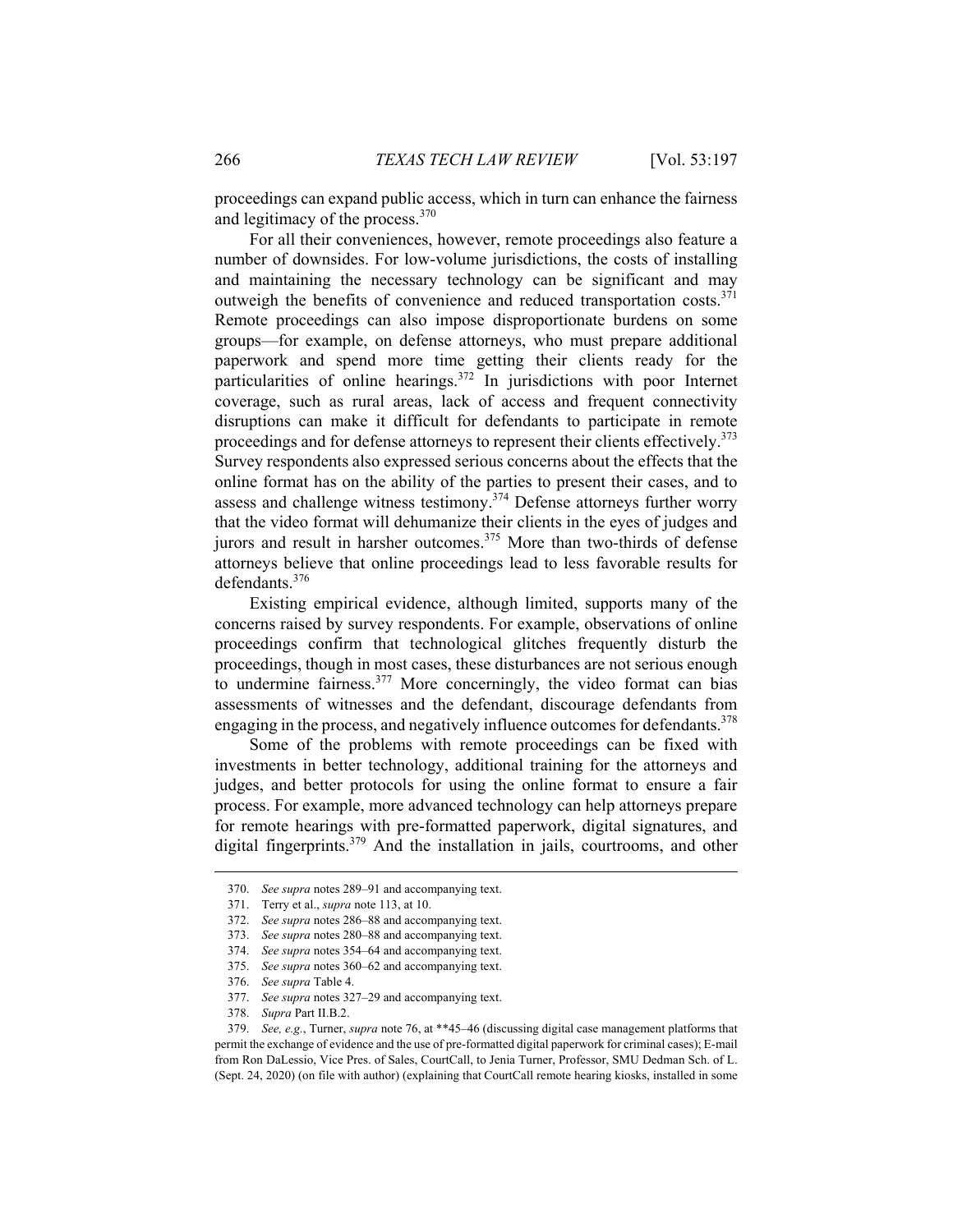public buildings of remote proceeding kiosks with sophisticated software, cameras, and microphones can improve access to online proceedings and reduce the biasing effects of video technology.<sup>380</sup>

Yet the kind of financial investments that many of these measures would require (particularly in rural areas, where broadband Internet is often unavailable) may well erase any efficiency gains brought about by online proceedings.381 Finally, even with additional investments, some of the negative effects of video proceedings—including the disengagement of defendants and the difficulty of confronting adverse witnesses effectively are likely to persist.

Given the concerns raised by empirical studies and by many survey respondents, courts and legislatures should be cautious about expanding online proceedings to trials or hearings where testimonial evidence or the credibility of the defendant is evaluated.<sup>382</sup> Except in special circumstances, such as a public health emergency, online proceedings should not be used without the defendant's consent in: (1) arraignments and detention hearings, where the defendant's credibility may be evaluated as part of a decision on pretrial release; (2) plea hearings, because the judge needs to evaluate whether the plea is voluntary, knowing, and factually based, and will often decide whether to accept the sentence recommendation negotiated by the parties; (3) sentencing hearings at which the court will be evaluating evidence, including the defendant's credibility; and (4) trials. In trials, not only will witness testimony be evaluated, but a jury will be selected and other critical decisions about the case will be made which require face-to-face interaction and the full participation of the defendant. State statutes that already permit the use of videoconferencing at these stages without the defendant's consent should be revised to require such consent.<sup>383</sup> More broadly, given significant concerns about whether video technology might interfere with defendants' constitutional rights, legislatures and courts should be wary of extending the use of such technology to contested or evidentiary criminal proceedings after the pandemic is over.

The survey does suggest two areas in which online technology can be used without serious concerns about reducing the fairness of the proceedings. As several respondents indicated, it can be valuable for status conferences

jails across the country—and possibly in courtrooms in the future—permit the taking and submission of digital signatures and fingerprints).

 <sup>380.</sup> *See* Angela Morris, *Now Trending: 'Zoom Kiosks' to Breach Digital Divide Between Public and Remote Courts*, LAW.COM: TEX. LAW. (May 29, 2020, 3:11 PM), https://www.law.com/texaslawyer /2020/05/29/now-trending-zoom-kiosks-to-breach-digital-divide-between-public-and-remote-courts/?sl return=20200713230501.

 <sup>381.</sup> *See supra* notes 121–27 and accompanying text.

 <sup>382.</sup> *Cf.* Nancy Gertner, *Videoconferencing: Learning Through Screens*, 12 WM. & MARY BILL RTS. J. 769, 773 (2004) (calling on courts and legislatures "not to stop the technology train, but to slow it down in criminal trials until more research [on videoconferencing] has been done").

 <sup>383.</sup> *See supra* note 48 and accompanying text.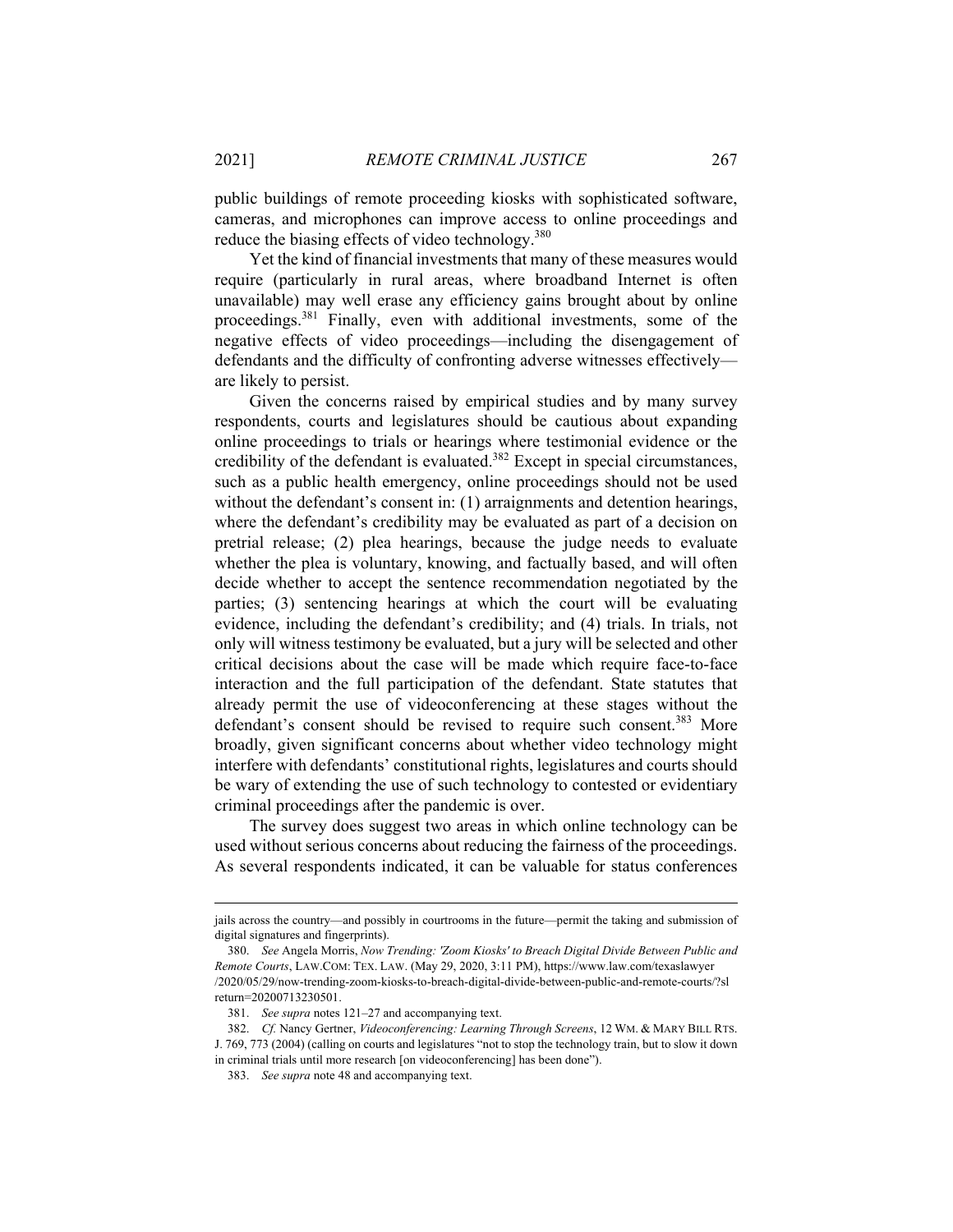(known as docket calls in Texas)<sup>384</sup> and hearings where purely legal issues are debated. In these circumstances, defendants do not have a constitutional right to be present, because courts have determined that the defendant's presence is not necessary to ensure the fairness of the proceedings.<sup>385</sup> Likewise, the use of video is not likely to undermine the integrity of the proceedings, as neither evidence is evaluated nor are critical decisions by the defendant required. Remote status conferences would also have the important benefit of easing access for defendants, who would no longer have to travel to the courtroom and take significant time off child care or work to attend.<sup>386</sup> It would help reduce failure to appear rates and the added punishment that can come with such failures.<sup>387</sup>

As a few survey respondents noted, online technology can also be used more frequently for attorney–client consultations.<sup>388</sup> Virtual consultations can be used to supplement in-person meetings and thus increase contact between defendants and their counsel.<sup>389</sup> A study of videophone consultation in Phoenix found that the use of video can facilitate more frequent interactions between counsel and client, and at least one study of defendants' views found no negative perceptions among clients about the use of video in attorney–client consultations in misdemeanor cases.<sup>390</sup> Positive experience with the use of virtual consultations in the field of mental health likewise suggests that this is an area worthy of further exploration.<sup>391</sup>

The survey responses also offer ideas about measures that courts can take to ensure fairness when states do use online proceedings for critical stages of the proceeding. At the very least, before an online proceeding is conducted, judges should inquire whether the defendant has consulted with counsel about the advantages and disadvantages of proceeding via video and whether the defendant has voluntarily chosen to proceed by video. $392$ Preferably, before allowing a defendant to waive the right to appear in person at critical stages of the proceeding, the court itself will warn the defendant about the potential perils of proceeding by video using a procedure similar to

 $\overline{a}$ 

 <sup>384.</sup> *See, e.g.*, FORT BEND CNTY. (TEX.) CRIM. DIST. CT. LOC. R. 5.2.1 ("Defendant and defendant's attorney must be present during docket call."); HARRIS CNTY. (TEX.) CRIM. DIST. CT. LOC. R. 6.14; PANOLA CNTY. (TEX.) CRIM. DIST. CT. LOC. R. 1.16; REFUGIO CNTY. (TEX.) CRIM. DIST. CT. LOC. R. 1.18. For an explanation of how a status conference works in practice, see *Status Conference*,BLANCHARD LAW, https://blanchard.law/criminal-defense-process/status-conference/ (last visited Jan. 18, 2021).

 <sup>385.</sup> LaFave et al., *supra* note 37, § 24.2(a).

 <sup>386.</sup> *See supra* note 111 and accompanying text.

 <sup>387.</sup> *See supra* notes 113, 271 and accompanying text.

 <sup>388.</sup> *See supra* note 347 and accompanying text.

 <sup>389.</sup> *See* Poulin, *supra* note 98.

 <sup>390.</sup> Eliot, *supra* note 118, at 736; McDonald et al., *supra* note 130, at 200.

 <sup>391.</sup> *See supra* note 160 and accompanying text.

 <sup>392.</sup> This would be similar to the procedure used to accept a guilty plea and the accompanying waivers of trial-related constitutional rights. *See, e.g.*, FED. R. CRIM. P. 11.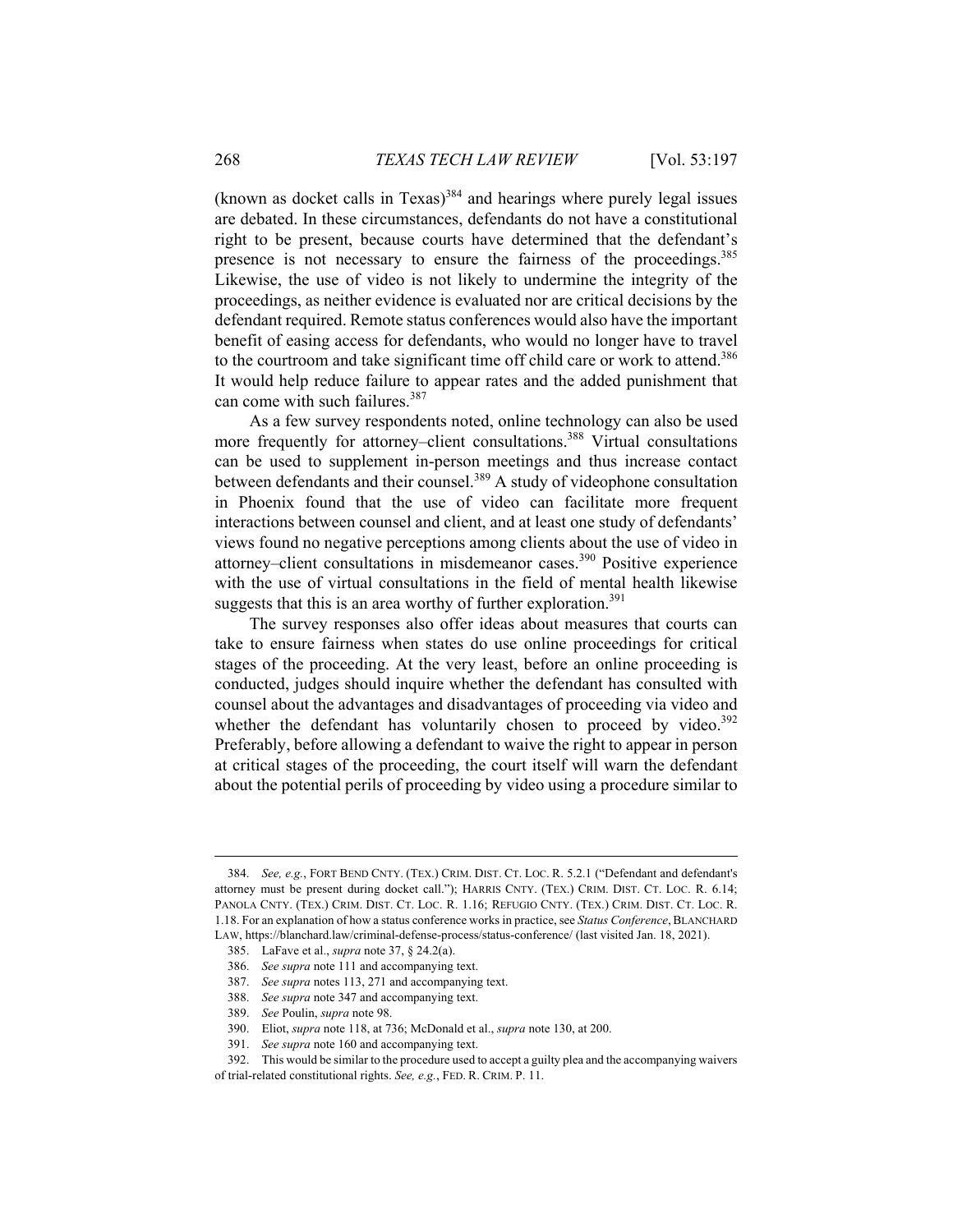that used to admonish defendants about the dangers of self-representation<sup>393</sup> or the procedure used to inform defendants about the consequences of waiving the right to trial.<sup>394</sup>

Judges must also help protect attorney–client confidentiality by ensuring that any defendants appearing from jail are in a private space, that attorneys and their clients have a confidential line of communication, and that frequent breaks are provided to facilitate attorney–client consultation during online proceedings.<sup>395</sup> Judges must check regularly that the participants can see, hear, and understand the proceedings.<sup>396</sup>

To the extent that adversarial and evidentiary proceedings do occur remotely, either during the pandemic or beyond, judges must also be attentive to the perils of presenting and evaluating evidence via video.<sup>397</sup> They must help ensure that remote witnesses are "subject to full cross-examination," are "able to be observed by the judge, jury, and defendant as they testif[y]," and are not distracted or coached during their testimony.398 Following social science on videoconferencing and with the help of technical staff, court administrators should also develop protocols on camera angles, lighting, and image size that reduce video's biasing effects.<sup>399</sup>

Courts and legislatures must also take measures to prevent logistical and technological hurdles from disproportionately burdening certain defendants or defense attorneys.400 They must ensure that indigent, disabled, and non-native speakers are able to understand and take part in online proceedings.401 Court administrators can also take technological measures, such as providing common virtual backgrounds, that help equalize

 $\overline{a}$ 

 <sup>393.</sup> Faretta v. California, 422 U.S. 806, 835 (1975) (holding that, to ensure a valid waiver of the right to counsel, the defendant "should be made aware of the dangers and disadvantages of self-representation, so that the record will establish that 'he knows what he is doing and his choice is made with eyes open.'").

 <sup>394.</sup> *E.g.*, FED. R. CRIM. P. 11.

 <sup>395.</sup> *See supra* note 320 and accompanying text (discussing survey responses by judges about measures taken to protect attorney-client confidentiality during online proceedings).

 <sup>396.</sup> *See supra* notes 139–41 and accompanying text.

 <sup>397.</sup> *See supra* notes 149–53, 300–04 and accompanying text.

 <sup>398.</sup> Maryland v. Craig, 497 U.S. 836, 857 (1990).

 <sup>399.</sup> A pilot study of video proceedings in England found that when court administration technical staff helped judges and participants with similar issues, the support "was reported as crucial to ensuring that parties were satisfied with their experience and perceived it as fair." Legal Education Foundation, *supra* note 140, at 8. For a list of questions that protocols on video testimony should address, see Friedman Amicus Brief, *supra* note 70, at 17.

 <sup>400.</sup> Legal Education Foundation, *supra* note 140, at 8; *see also Conducting Fair and Just Remote Hearings: A Bench Guide for Judges*, NAT'L CTR. FOR STATE CTS., https://www.ncsc.org/\_\_data/assets/ pdf file/0025/51784/Remote-Hearing-Bench-Guide.pdf (last visited Jan. 18, 2021).

 <sup>401.</sup> Some courts and counties have experimented with ways to make remote justice more accessible. *See, e.g.*, Morris, *supra* note 380 (describing the implementation of Zoom kiosks in particular Texas courthouses to aid litigants with court proceedings).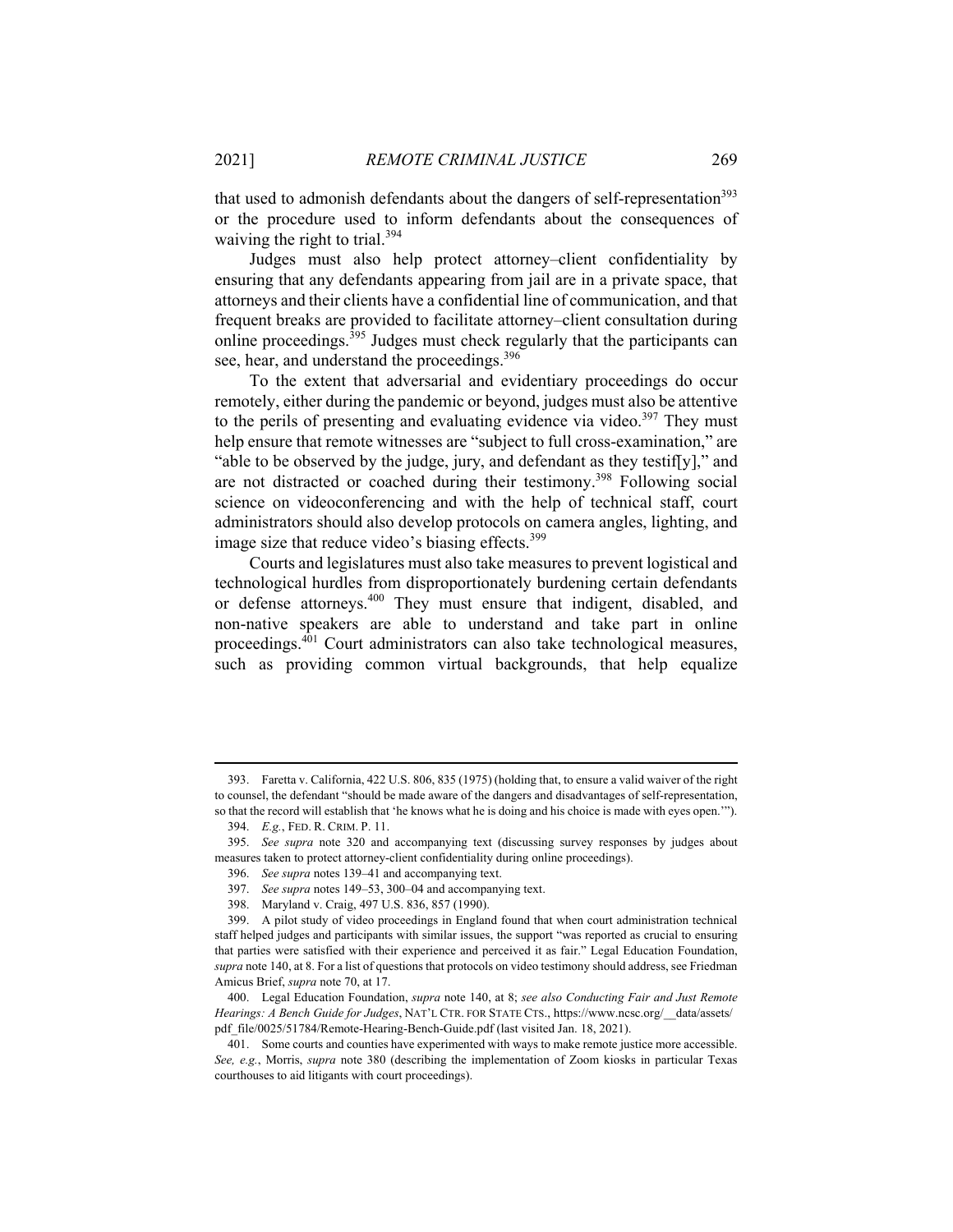participants and reduce the danger that visual signs of poverty will affect judges' or jurors' perceptions of the witnesses or defendants.<sup>402</sup>

Likewise, courts must try to alleviate the additional paperwork and technological burdens that fall on the defense in remote proceedings. During the pandemic, this means facilitating the use of digital signatures (or permitting defense counsel to sign paperwork for the defendant, with the defendant's consent confirmed on video $403$ ) and laying out clear and consistent policies about the format and requirements of online proceedings.404 After the pandemic, legislatures that wish to expand the use of online criminal proceedings must invest in technological solutions that broaden access for all participants, provide efficient digital solutions for the necessary paperwork, and ensure quality image and sound. Finally, courts must also develop clear policies on public access concerning online proceedings and safeguarding the right to an open trial, while also ensuring that sensitive or private material is not broadcast inadvertently.<sup>405</sup>

## V. CONCLUSION

The coronavirus pandemic has forced courts to innovate to provide criminal justice while protecting public health. Many have turned to online platforms to conduct criminal proceedings without undue delay. The convenience of remote proceedings has encouraged some to consider expanding their use in ordinary times. In Texas, practitioners and judges surveyed for this Article broadly agree that the online format saves time and resources for the participants in criminal proceedings, and a majority of

 $\overline{a}$ 

 <sup>402.</sup> Bandes & Feigenson, *supra* note 150, at 1308 (proposing that courts provide "common virtual backgrounds for all participants to eliminate both visual distractions and disparities among witnesses and parties").

<sup>403.</sup> A good model for this approach is the recently proposed emergency Rule  $62(c)(2)$  of the Federal Rules of Criminal Procedure, which would provide a more permanent basis for remote proceedings during emergencies. This rule permits the defendant to delegate the signing of necessary documents to defense counsel when "emergency conditions limit a defendant's ability to sign" and when the defendant confirms the delegation on the record or counsel files "an affidavit attesting to the defendant's consent." Meeting of the Advisory Committee on Criminal Rules, Agenda Book, Nov. 2, 2020, at 142, https://www.uscourts .gov/sites/default/files/2020-11\_criminal\_rules\_agenda\_book.pdf.

 <sup>404.</sup> *E.g.*, Dallas County Criminal Court at Law 2, Virtual Plea Instructions (providing that in virtual plea hearings, a Personal Data Sheet can be read into the record in lieu of a fingerprint) (on file with author). Some courts have had bailiffs take fingerprints in court for a virtual plea, which requires both the defendant and the bailiff to be present. *E.g.*, Denton County Court at Law, Bond Plea Process (on file with author); *Pioneering Program Allows To Process Pleas Outside of Courtroom*, MARILYN BURGESS: HARRIS CNTY. DIST. CLERK (Apr. 20, 2020), https://www.hcdistrictclerk.com/common/about/HCDC news,aspx#. Some courts enter the booking fingerprints into the record at the plea hearings. Council of Judges El Paso Cnty. Courthouse, *The Courts are Not Closed*, http://www.epcounty.com/information/ courtresponse.pdf (last updated June 29, 2020, 2:20 PM).

 <sup>405.</sup> *E.g.*, *Background and Legal Standards—Public Right to Access to Remote Proceedings During COVID-19 Pandemic*, STATE OF TEX. OFF. OF CT. ADMIN., https://www.txcourts.gov/media/1447316/ public-right-to-access-to-remote-hearings-during-covid-19-pandemic.pdf (last visited Jan. 18, 2021).